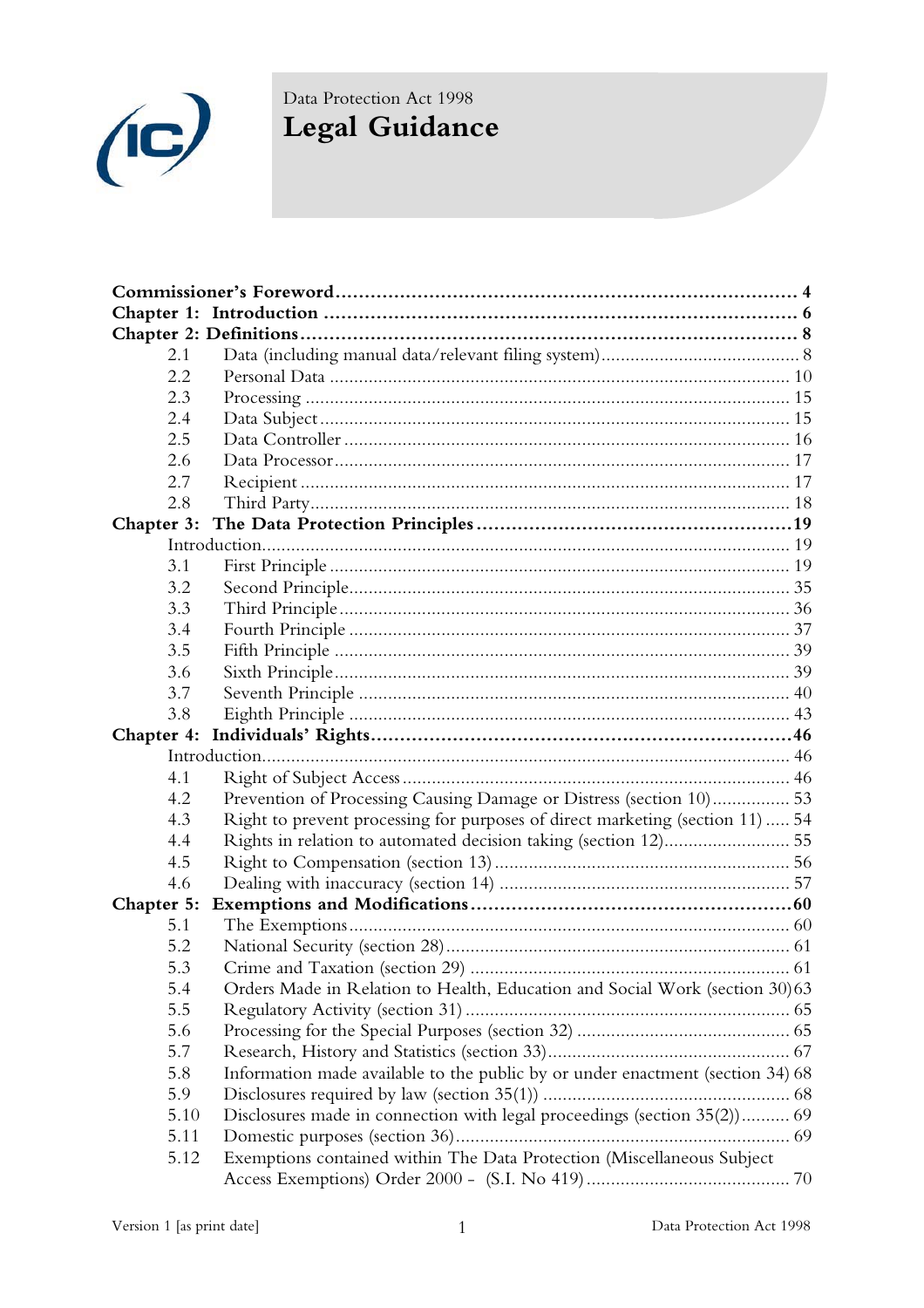| 5.13       | The Miscellaneous Exemptions (Schedule 7) - confidential references given by  |  |
|------------|-------------------------------------------------------------------------------|--|
|            |                                                                               |  |
| 5.14       |                                                                               |  |
| 5.15       |                                                                               |  |
| 5.16       | Crown Employment and Crown or Ministerial Appointments 71                     |  |
| 5.17       |                                                                               |  |
| 5.18       |                                                                               |  |
| 5.19       |                                                                               |  |
| 5.20       |                                                                               |  |
| 5.21       |                                                                               |  |
| 5.22       |                                                                               |  |
| 5.23       |                                                                               |  |
| 5.24       |                                                                               |  |
| Chapter 6: |                                                                               |  |
|            |                                                                               |  |
| 6.1        |                                                                               |  |
| 6.2        |                                                                               |  |
| 6.3        |                                                                               |  |
| 6.4        |                                                                               |  |
| 6.5        |                                                                               |  |
| 6.6        |                                                                               |  |
| 6.7        |                                                                               |  |
| 6.8        |                                                                               |  |
| 6.9        | Transitional exemption for accessible records and credit reference agency     |  |
|            |                                                                               |  |
| 6.10       |                                                                               |  |
| 6.11       |                                                                               |  |
| Chapter 7: |                                                                               |  |
| 7.1        |                                                                               |  |
| 7.2        |                                                                               |  |
| 7.3        |                                                                               |  |
| 7.4        |                                                                               |  |
| 7.5        |                                                                               |  |
| 7.6        |                                                                               |  |
| 7.7        |                                                                               |  |
| 7.8        |                                                                               |  |
| 7.9        | Provision of Assistance by the Commissioner in cases involving processing for |  |
|            |                                                                               |  |
| 7.10       |                                                                               |  |
| 7.11       |                                                                               |  |
| Chapter 8: |                                                                               |  |
|            |                                                                               |  |
| 8.1        |                                                                               |  |
| 8.2        |                                                                               |  |
| 8.3        |                                                                               |  |
| 8.4        |                                                                               |  |
| 8.5        |                                                                               |  |
| Chapter 9: |                                                                               |  |
| 9.1        |                                                                               |  |
| 9.2        | In which Court can proceedings be brought and what are the penalties? 99      |  |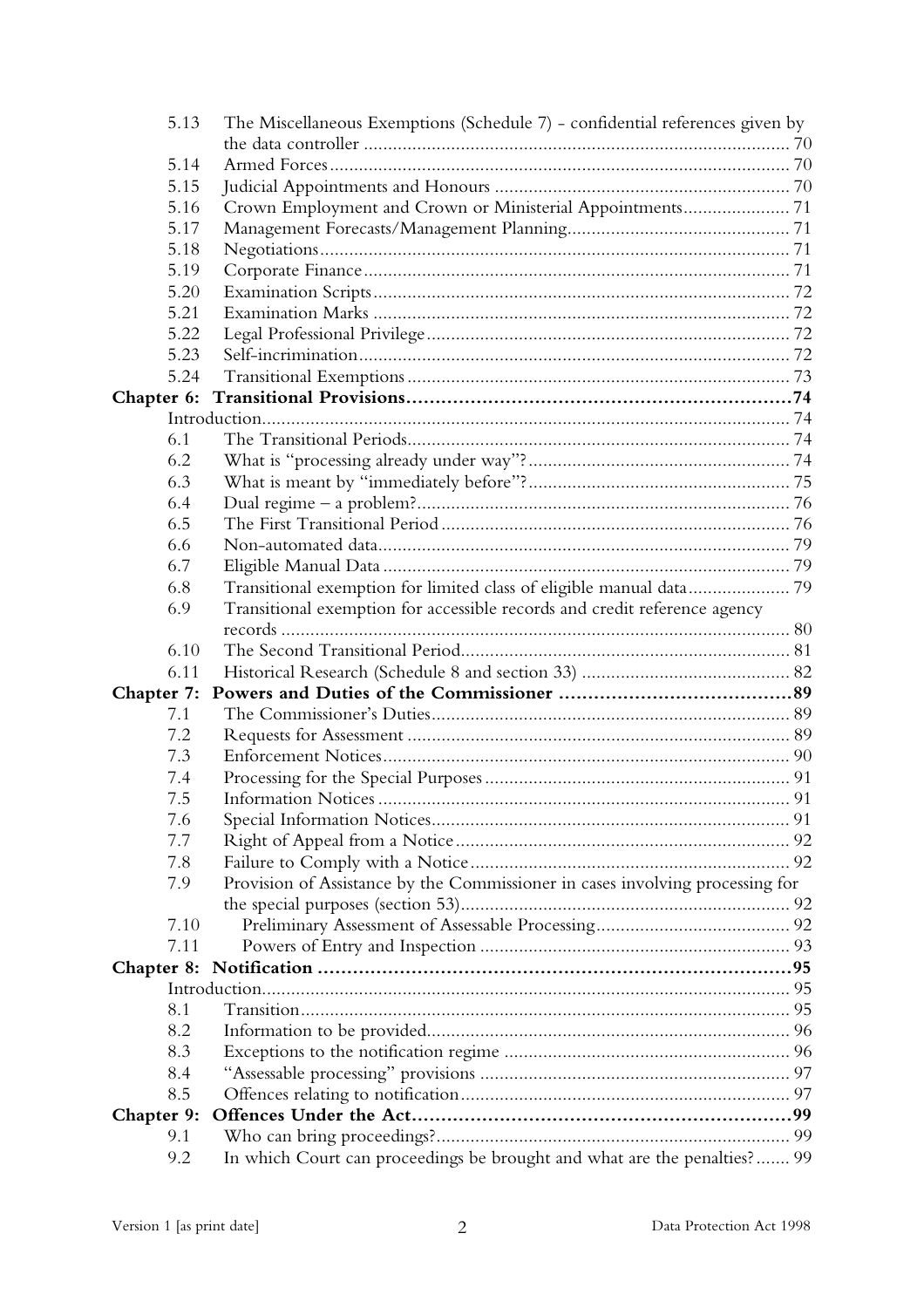| 9.3 | Personal liability where the data controller is a company or corporate body |  |
|-----|-----------------------------------------------------------------------------|--|
|     |                                                                             |  |
| 9.4 |                                                                             |  |
| 9.5 |                                                                             |  |
| 9.6 |                                                                             |  |
| 9.7 |                                                                             |  |
| 9.8 | Unlawful Disclosure of Information by Commissioner/Staff/Agent              |  |
|     |                                                                             |  |
|     |                                                                             |  |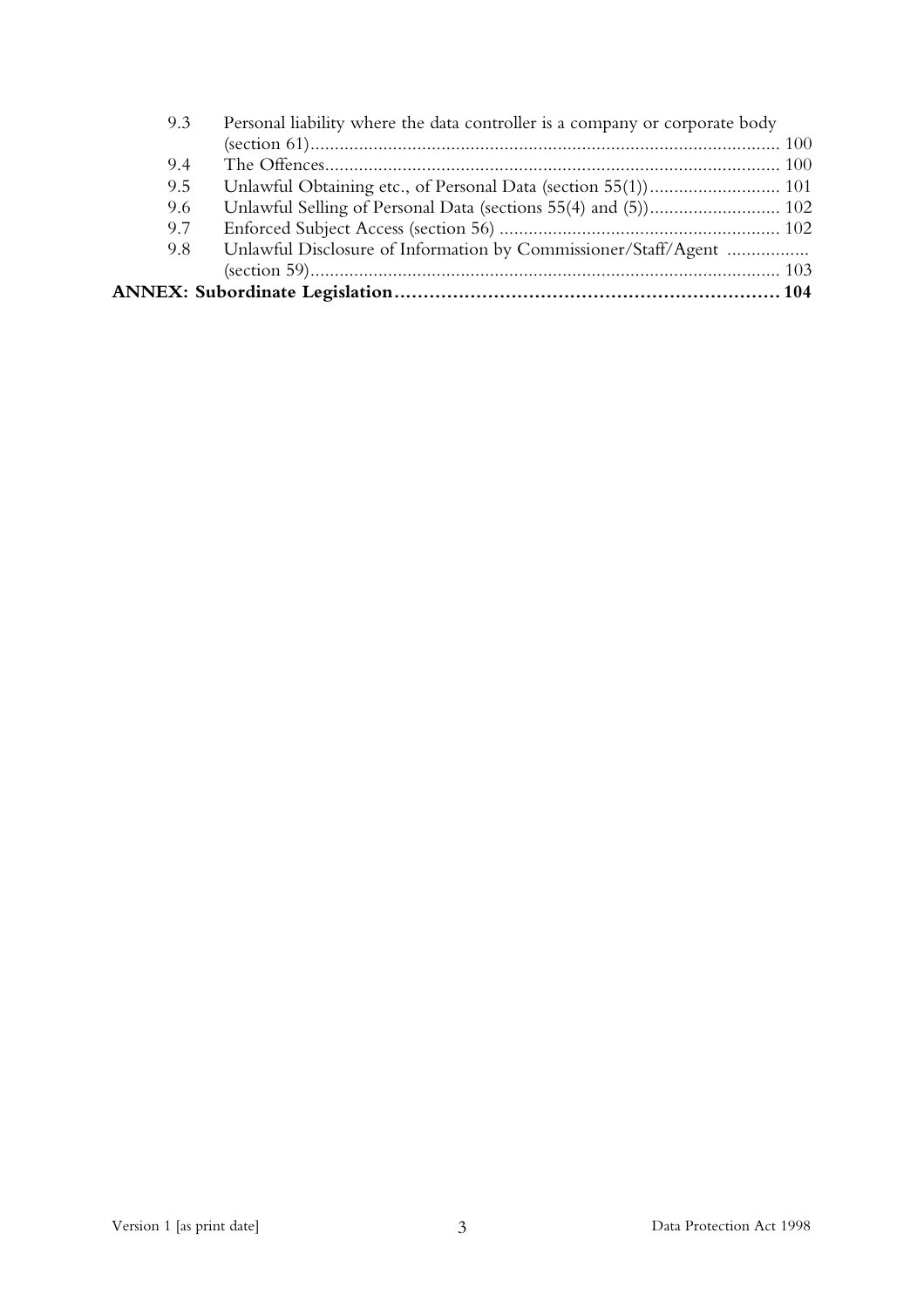# **COMMISSIONER'S FOREWORD**

The Data Protection Act 1998 (the "Act"), together with a number of Statutory Instruments (a list of which appears in the annex to this publication) came into force on 1 March 2000, repealing the Data Protection Act 1984.

The Freedom of Information Act 2000 (the "FoIA") received Royal Assent on 30 November 2000. Some of its provisions came into force on or after 30 January 2001, including the change of name of my Office. As at the date of publication of this guidance the substantive provisions of the FoIA have not been implemented. Indeed the Government has yet to make an announcement on the phasing of implementation, which must be effected in full by 30 November 2005. When fully in force, the FoIA will amend the Act in certain respects. This publication reflects only those amendments already in force.

This legal guidance replaces "The Data Protection Act 1998 - An Introduction" which I published in October 1998, prior to the coming into force of the Act. That introductory guidance set out our initial interpretation of the new legislation and served an important role in assisting data controllers acquire an early understanding of it, in advance of implementation.

This publication has been prepared as a reference document for data controllers and their advisers. Where relevant, reference is made to some of the most important Statutory Instruments. This should assist in interpretation, as the secondary legislation introduces significant additional requirements.

It is my intention to continue to develop this guidance, increasing its detail and authority as my Office gains practical experience of applying the Act. It is important that data controllers should be aware that my advice may develop in certain areas in the light, for example, of decisions taken on particular cases or other relevant case law. As such changes become necessary we shall amend the web version. Those familiar with the introductory guidance will notice some areas where the thinking of my Office has already evolved, such as the definitions of personal data and data controller, and the practical application of the conditions for processing in Schedules 2 and 3 of the Act.

As I am required to do, I have sought to interpret the Act in the light of the provisions of the Human Rights Act 1998, which came into force on 2 October 2000. This will need to be kept under review. The full effect of the Human Rights Act on our legal system, and on society as a whole, has yet to be felt. It is, however, clear that the role of information in our society makes it increasingly important to develop respect among data controllers for the private lives of individuals and to ensure good information handling practice. The Human Rights Act, and in particular Articles 8 and 10 of the European Convention on Human Rights provide the legal framework within which interpretation of the Act, and the Data Protection Principles which underpin it, can be developed.

The Act allows two periods of transition so that most of the requirements that it introduced for the first time did not apply to all personal data immediately. However, the first of those periods of transition comes to an end on 24 October 2001 and only a very limited category of personal data will continue to be subject to more limited transitional relief for a further sixyear period. This publication retains, for the sake of legal accuracy and completeness, the original detailed guidance relating to transitional exemption provisions that appeared in the introductory guidance. From a practical point of view however, I acknowledge that the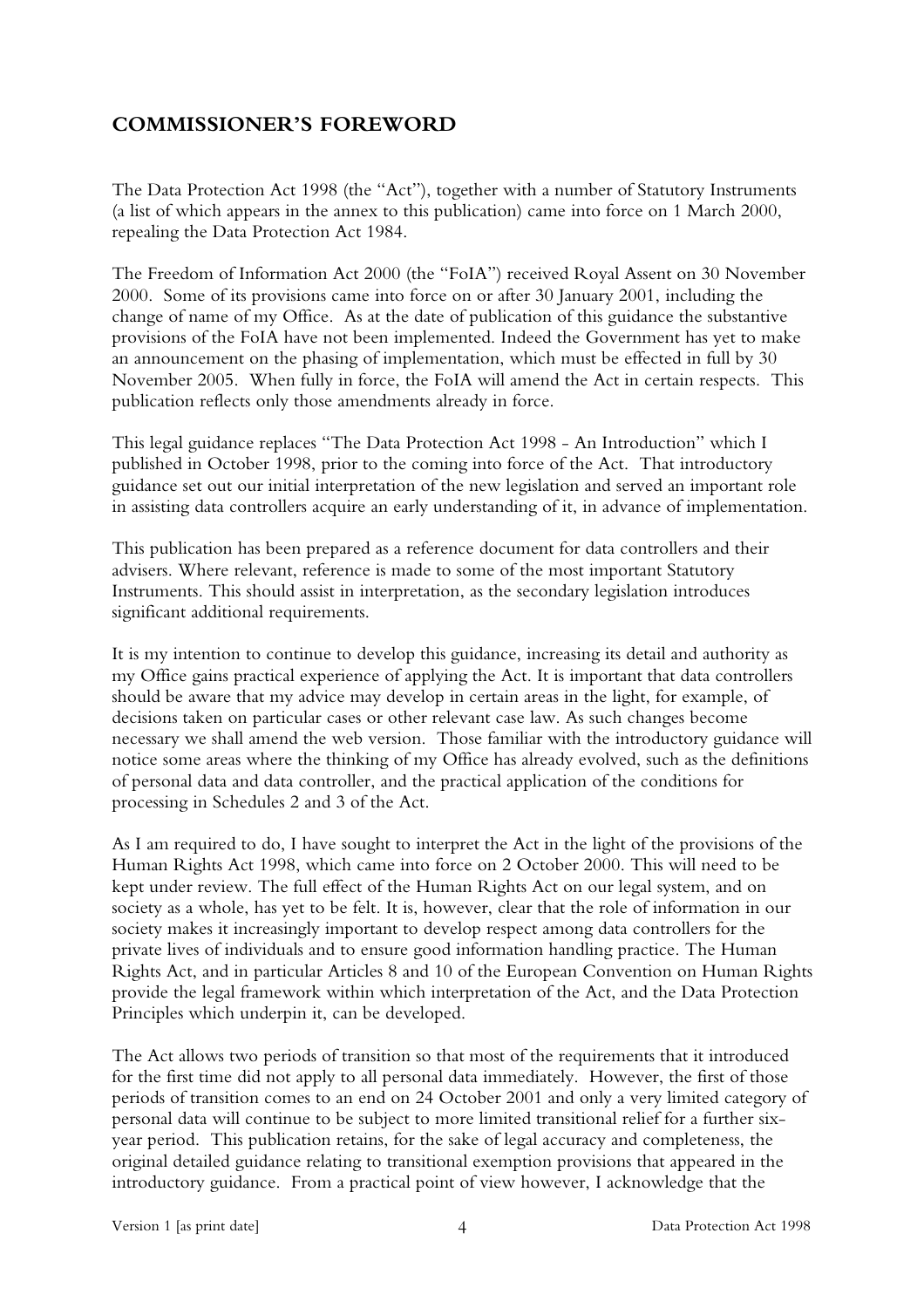classes of personal data to which these provisions relate, and will continue to relate beyond 24 October 2001, are now relatively small.

I trust that this guidance goes some way towards answering data controllers' most frequently asked questions and that it will be a valuable starting point in helping them to achieve compliance with the Act.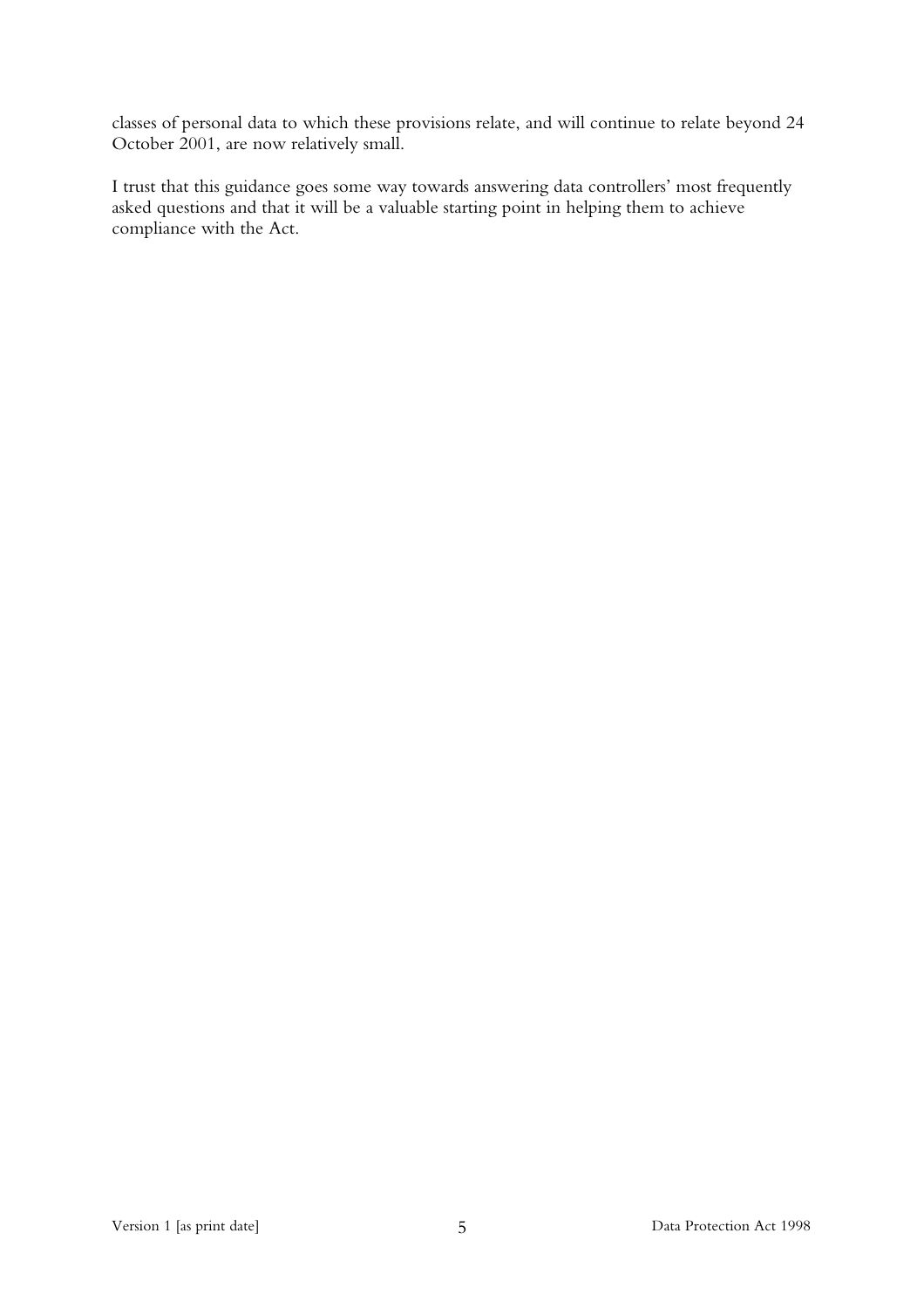# **Chapter 1: Introduction**

The Data Protection Act 1998 ("the Act") gives effect in the UK law to EC Directive 95/46/EC (the "Directive"). The Act replaces the Data Protection Act 1984 (the "1984 Act") and was brought into force on 1 March 2000. There are, however, two transitional periods, the first of which expires on 24 October 2001 and the second of which expires on 24 October 2007, which provide that the processing of certain personal data does not become fully subject to the Act until these dates. Important subordinate legislation also came into force on or after 1 March 2000 and a full schedule of the relevant Statutory Instruments can be found at the end of this publication. For ease of reference, throughout the text, the full title and number of each Statutory Instrument ("S.I.") is provided.

This publication provides a broad guide to the Act as a whole. Where possible, an indication of the view of the Commissioner as to how certain provisions of the Act should be interpreted has been included and in some cases this may only involve reiterating guidance established under the previous legislation.

The Act uses some familiar and some unfamiliar words and phrases. It is particularly important to review the meaning of the familiar words and phrases as, under the Act, their definitions differ from those used in the 1984 Act. Chapter 2 deals with the definitions used in the Act.

There are eight Data Protection Principles (the "Principles") in the Act. Except to the extent that any data controller is able to claim an exemption from any one or all of them (whether on a transitional or outright basis), all of the Principles apply to all data controllers who must comply with them. The Principles are dealt with in detail in Chapter 3.

The Act gives legal rights to individuals (data subjects) in respect of personal data processed about them by others. These are detailed in Chapter 4.

There are a number of exemptions from various provisions of the Act. Chapter 5 details these. Transitional exemptions and provisions, which may apply in respect of certain processing, where the data controller may not need to comply with all the provisions of the Act immediately, are dealt with in Chapter 6.

The Data Protection Registrar referred to in the 1984 Act became the Data Protection Commissioner by virtue of the Act. With the coming into force of certain provisions of the Freedom of Information Act 2000, the Data Protection Commissioner became the Information Commissioner and is referred to as the "Commissioner" throughout this publication.

The Commissioner's powers and duties are set out in Chapter 7. This Chapter details the Commissioner's duty to carry out assessments which replaces the duty to consider complaints under the 1984 Act.

Chapter 8 deals with the system of notification which replaced the registration scheme and, finally, Chapter 9 details the offences contained in the Act.

The Freedom of Information Act 2000 ("FoIA") makes various amendments to the Act and these amendments are reflected in the text to the extent that they are in force. This publication will be amended to reflect further amendments as they are brought in. Further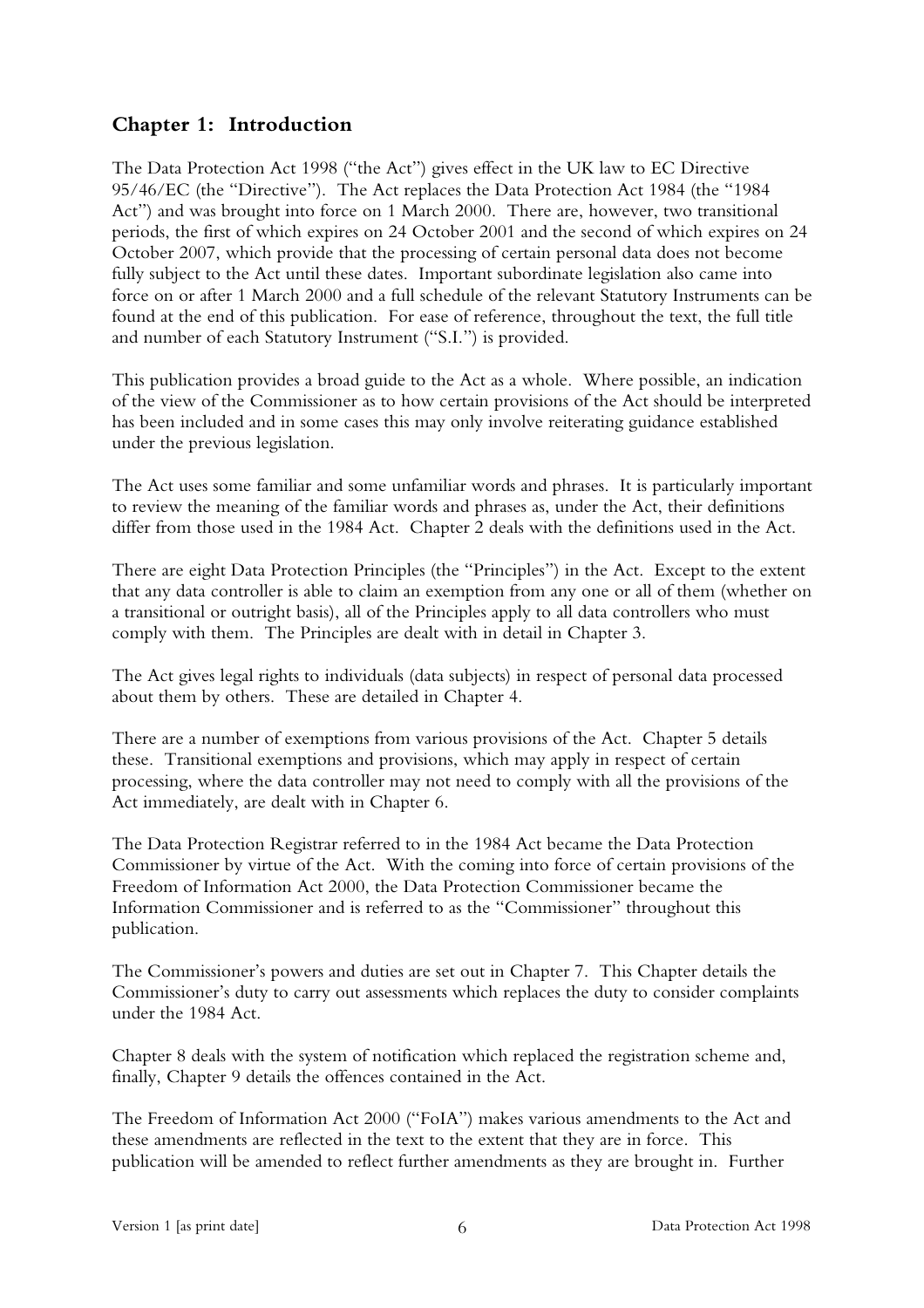information regarding the FoIA can be found on the Commissioner's web site or is available upon request.

This publication does not deal with The Telecommunications (Data Protection and Privacy) Regulations 1999 (S.I. 2093) which the Commissioner is also responsible for enforcing. Separate legal guidance and compliance advice are already available on this legislation on our website.

# **How to Contact the Commissioner's Office**

Information Commissioner Wycliffe House Water Lane Wilmslow Cheshire SK9 5AF

| 01625 545740               |
|----------------------------|
| 01625 545745               |
| 01625 545700               |
| 01625 524510               |
| www.dataprotection.gov.uk  |
| data@dataprotection.gov.uk |
|                            |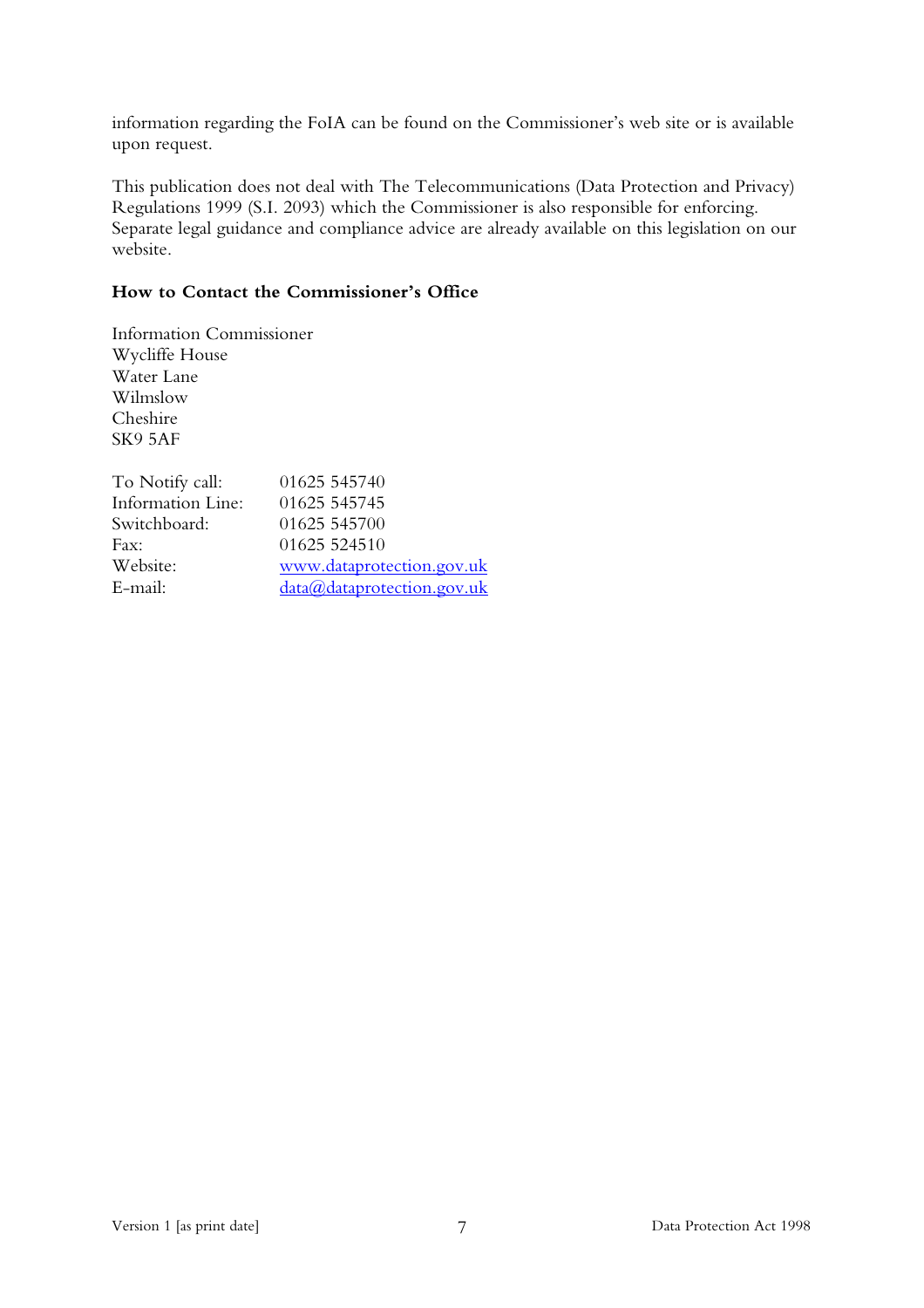# **Chapter 2: Definitions**

# **2.1 Data (including manual data/relevant filing system)**

#### **Definition**

Data means information which:-

- (a) is being processed by means of equipment operating automatically in response to instructions given for that purpose;
- (b) is recorded with the intention that it should be processed by means of such equipment;
- (c) is recorded as part (or with the intention that it should form part) of a relevant filing system (i.e. any set of information relating to individuals to the extent that, although not processed as in (a) above, the set is structured either by reference to individuals or by reference to criteria relating to individuals, in such a way that specific information relating to a particular individual is readily accessible); or
- (d) does not fall within paragraph (a), (b) or (c) but forms part of an "accessible record". An "accessible record" is defined in section 68 of the Act and can be summarised here as a health record, educational record (local education authority schools and special schools only), local authority housing record or local authority social services record.

It should be noted that data forming part of an accessible record may fall within paragraphs (a), (b), (c) or (d) of the definition of data.

"Processing" is defined separately – see paragraph 2.3 below.

From the above definition it is clear that the Act is concerned not only with automatically processed or processable information but also data falling within the definition of "relevant filing system" as defined in paragraph (c) above and which are referred to throughout this publication as "manual data". Such data may be subject to transitional relief until 2001 or 2007, for details of which see Chapter 6 on Transitional Provisions. Data controllers (see paragraph 2.5 below for definition) will now have to consider whether information that is recorded manually comes within the Act. The inclusion of manual data is an important development.

# **2.1.1 Which manual data are covered by the Act?**

All data controllers are under a duty to comply with the Data Protection Principles in relation to all personal data with respect to which they are the data controller (subject to the various exemptions). Some manual data are now also included within this definition. Non-automated information may be found in a variety of different media e.g. paper files, rollerdex, non-automated microfiches. Data controllers should examine all their non-automated information systems (referred to in this chapter as "manual information") in order to determine how far the Act applies to personal data processed in those systems. To be subject to the Act, the manual information must fall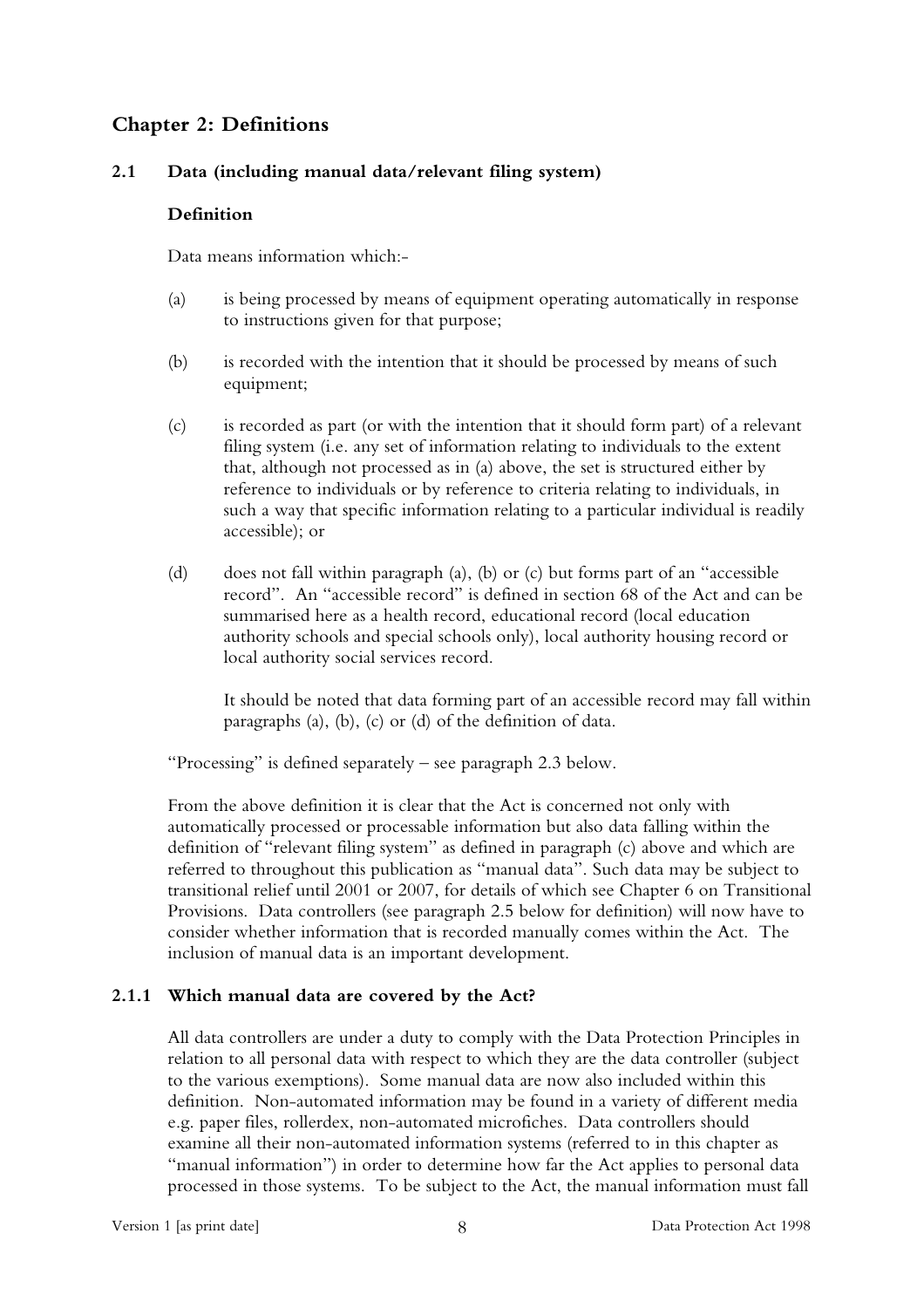within the definition of "data" in the Act. As indicated at paragraph 2.1(c) above, data includes information which is recorded as part of a "relevant filing system" or with the intention that it should form part of a "relevant filing system". The term "relevant filing system" means:-

"any set of information relating to individuals to the extent that, although the information is not processed by means of equipment operating automatically in response to instructions given for that purpose, the set is structured, either by reference to individuals or by reference to criteria relating to individuals, in such a way that specific information relating to a particular individual is readily accessible".

It is not wholly clear how this definition translates in practical terms in all conceivable situations. The Commissioner can only give general guidance; the final decision in cases of dispute is a question for the Courts. Whether or not manual information falls within this definition will be a matter of fact in each case. It is not possible for the Commissioner to state categorically whether or not certain types of information or files are caught by the Act although it is recognised that there are certain areas of business where the question of whether manual information falls within the definition will be of particular significance, e.g. personnel files. In deciding whether manual information falls within the definition, data controllers should consider the following:-

- $\bullet$ There must be a **set** of information about individuals. The word "set" suggests a grouping together of things by reference to a distinct identifier i.e. a set of information with a common theme or element. Examples might include a set of information on customers or employees. Sets of information about individuals need not necessarily be grouped together in a file or files. They may be grouped together in some other way, for example, by prefix codes, or by attaching an identifying sticker within a file or files. Similarly, the information does not necessarily have to be grouped together in the same drawer of the filing cabinet or the same filing cabinet; nor does it necessarily have to be maintained centrally by an organisation. The set of information might be dispersed over different locations within the organisation, for example, different departments, branch offices, or via home workers.
- $\bullet$ The set of information must be structured in such a way that **specific** information about a particular individual is **readily accessible.** What does or does not amount to such specific information will be a matter of fact in each individual case. The Act does not define what is meant by "readily accessible". In deciding whether or not it is readily accessible, a suggested approach is to assume that a set or sets of manual information which are referenced to individuals (or criteria relating to individuals), are caught by the Act if they are, as matter of fact, generally accessible at any time to one or more people within the data controller's organisation in connection with the day to day operation of that organisation.

In practice, data controllers may find that their manual files consist partly of information which forms, or is intended to form, part of a "relevant filing system", and partly of information which does not. **It is essential for data controllers to keep in mind that it is the information and the ease with which it may be located which they should assess rather than whether it is in itself a file or filing**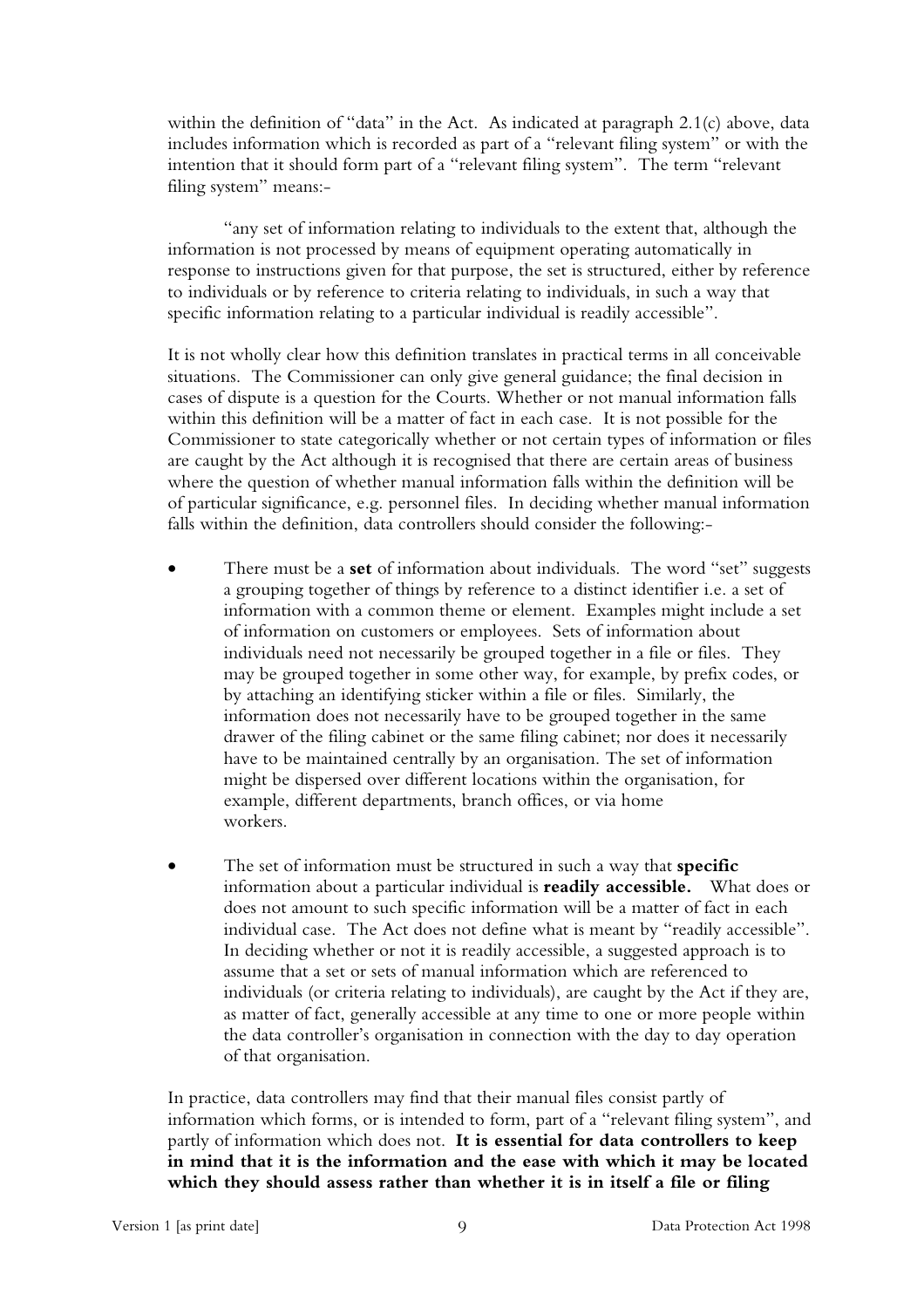**system.** In other words a file is not synonymous with "relevant filing system" Manual information which forms part of clearly highly structured files, for example, card indexes or records, is likely to fall within the definition.

The Commissioner recognises that data controllers may find that there are grey areas in determining whether or not certain manual information is subject to the requirements of the Act. It is suggested that in those cases where data controllers are unsure whether or not manual information comes within the definition of data/"relevant filing system" they should evaluate how accessible the data are by making reasoned judgements. Data controllers should consider whether or not and, if so, the extent to which, a decision not to treat the information as being covered by the Act will prejudice the individual concerned. Where the risk of prejudice is reasonably likely then data controllers would be expected to err on the side of caution and take steps to ensure compliance. Whether the Commissioner decides to enforce any particular case does not affect the rights of individuals to seek redress from the Courts under the Act on the basis of a different or wider interpretation of "relevant filing system".

Where manual information falls within the definition, data controllers may not have to comply with the requirements of the Act in full immediately as transitional relief may apply (see Chapter 6). Where the data controller does not qualify for transitional relief manual data should have been processed in compliance with the Act from 1 March 2000.

# **2.2 Personal Data**

# **Definition**

Personal data are defined in the Act, at section 1(1), as follows:-

"data which relate to a living individual who can be identified:-

- $\bullet$ from those data; or
- $\bullet$ from those data and other information which is in the possession of, or is likely to come into the possession of, the data controller

and includes any expression of opinion about the individual and any indication of the intentions of the data controller or any other person in respect of the individual".

According to the definition in the Act, therefore, where an individual is capable of being identified from data (as defined in the Act) which relate to that individual, such data are personal data. The definition in the Act is not without difficulty and the Commissioner recognises that, potentially, the definition has a very broad scope. This, in turn, will have a considerable impact on data controllers in terms of compliance with the Data Protection Principles, in particular, the First Data Protection Principle.

It is important not to look at the definition of personal data in isolation as it is the Commissioner's view that for the scope of the definition to be understood properly, it should be considered in the context of the definitions of "data", "data controller" and "data subject" in the Act.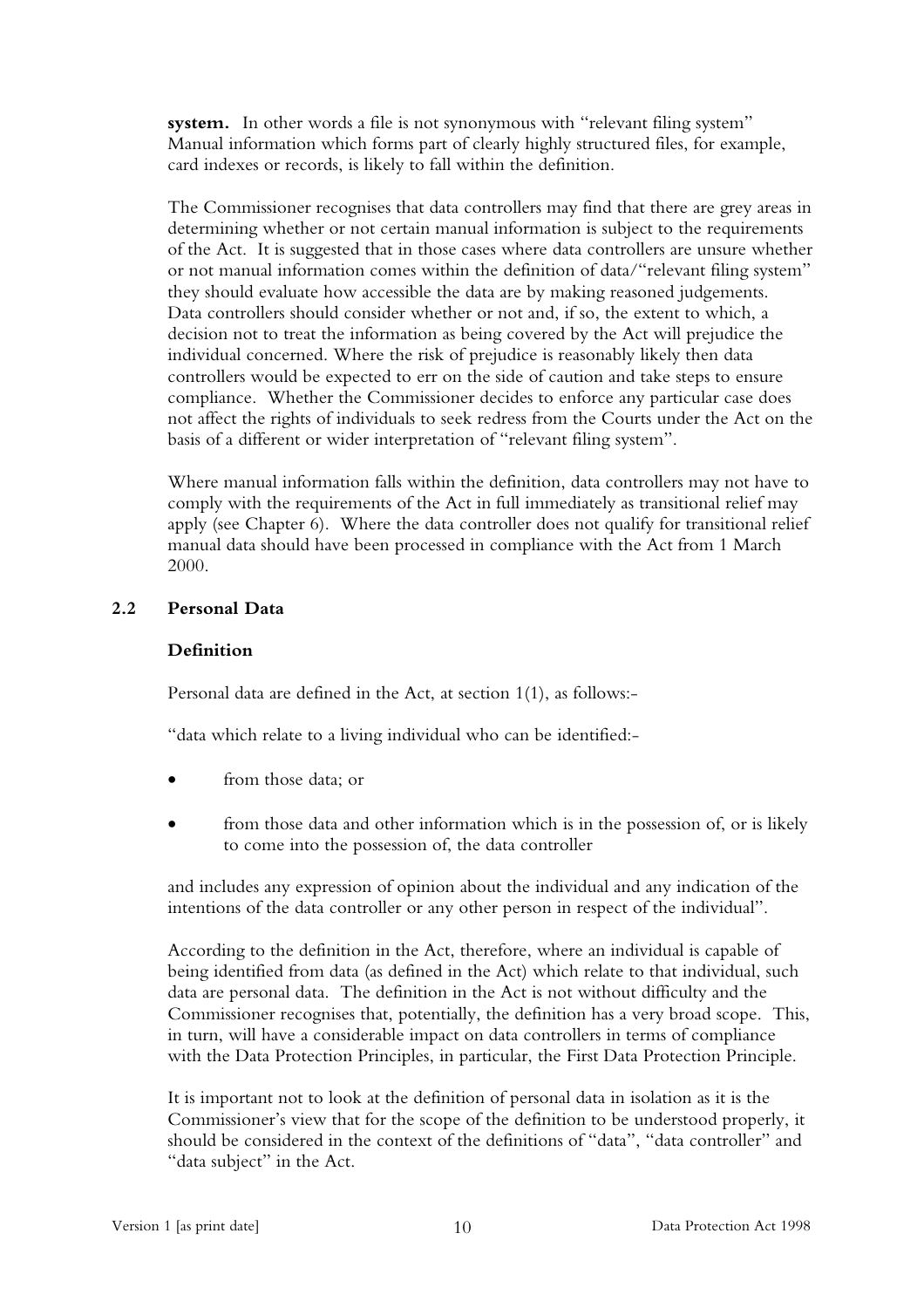The following questions and answers break down the definition and analyse its component parts. It is important to note that these elements are cumulative:-

# **2.2.1 What determines whether data relate to an individual?**

Potentially, this aspect of the definition could be construed very widely. In the Commissioner's view, whether or not data relate to a particular individual will be a question of fact in each particular case. One element to be taken into account would be whether a data controller can form a connection between the data and the individual.

Data do not have to relate solely to one individual and the same set of data may relate to two or more people and still be personal data about each of them. For example, joint tenants of a property or holders of a joint bank account or even individuals who use the same telephone or e-mail address.

Information may relate to an individual in a business capacity and not just to their private life. Information about the business of a sole trader will amount to personal data as information about the business will be about the sole trader. Information about an individual in a partnership will be personal data if it relates to a specific partner. This will be more likely in a small partnership.

Although the Act refers to individuals and not other legal entities such as limited companies, there will be situations where information about a limited company or other legal entity amounts to personal data because it relates to a specific individual, for example, the performance of a department which is under the control of a specific individual. Information relating solely to the legal entity will not be personal data.

# **2.2.2 Does the Act only relate to living individuals?**

Yes. The Act is only concerned with living individuals and so if the subject of the information is dead, then the information cannot be personal data.

# **2.2.3 The individual must be capable of being identified. How does the Commissioner approach this issue?**

The individual must be capable of being identified from data in the possession of the data controller, or from those data and other information in the possession of, or likely to come into the possession of, the data controller.

The Commissioner recognises that an individual may be "identified" without necessarily knowing the name and address of that particular individual.

The Commissioner's view is that it is sufficient if the data are capable of being processed by the data controller to enable the data controller to distinguish the data subject from any other individual. This would be the case if a data subject could be treated differently from other individuals.

# **For example:**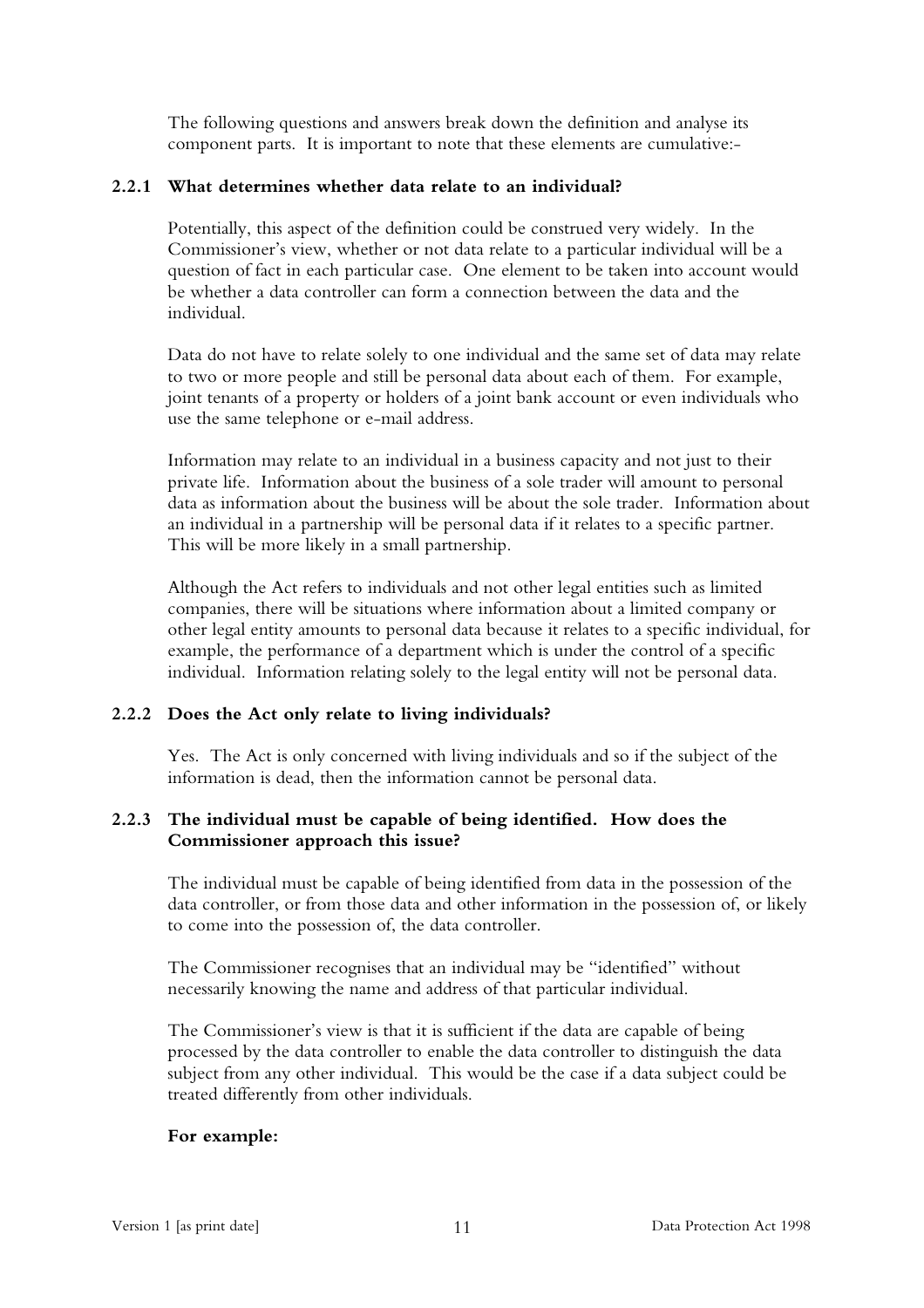The capture of an image of an individual by a CCTV camera may be done in such a way that distinguishable features of that individual are processed and identified from the captured images. However, in order to be able to identify that individual it will be necessary to match the image to a photograph, a physical description, or a physical person. If this can be done the CCTV footage will be personal data.

In the context of the Internet, many e-mail addresses are personal data where the e-mail address clearly identifies a particular individual. The Commissioner is Elizabeth France. The e-mail address  $\frac{\text{clizablethfrance}(a)\text{dataprotein.gov.uk}}{}$ is thus personal data about the Commissioner**.**

In the majority of cases the ability to "identify" an individual will be achieved by knowing the name and address of an individual or by the data controller being in possession of some other information. The definition also allows for an individual to be identified from data together with information **"likely to come into the possession"** of the data controller.

It will be for a data controller to satisfy himself whether it is likely that such information will come into his possession to render data personal data. This will depend largely on the nature of the processing undertaken by a data controller.

This issue is clearly relevant in the context of personal data which a data controller wishes to anonymise, as to which, see 2.2.5 below

#### **For example:**

If the information about a particular web user is built up over a period of time, perhaps through the use of tracking technology, with the intention that it may later be linked to a name and address, that information is personal data. Information may be compiled about a particular web user, but there might not be any intention of linking it to a name and address or e-mail address. There might merely be an intention to target that particular user with advertising, or to offer discounts when they re-visit a particular web site, on the basis of the profile built up, without any ability to locate that user in the physical world. The Commissioner takes the view that such information is, nevertheless, personal data. In the context of the on-line world the information that identifies an individual is that which uniquely locates him in that world, by distinguishing him from others.

Another way in which information may come into the possession of a data controller is in relation to an image captured on CCTV. This might produce an image which is not of a distinguishable individual, but the actual identity of that individual may become apparent from other information likely to come into the possession of the data controller.

#### **2.2.4 What is meant by the expression "possession" in this context?**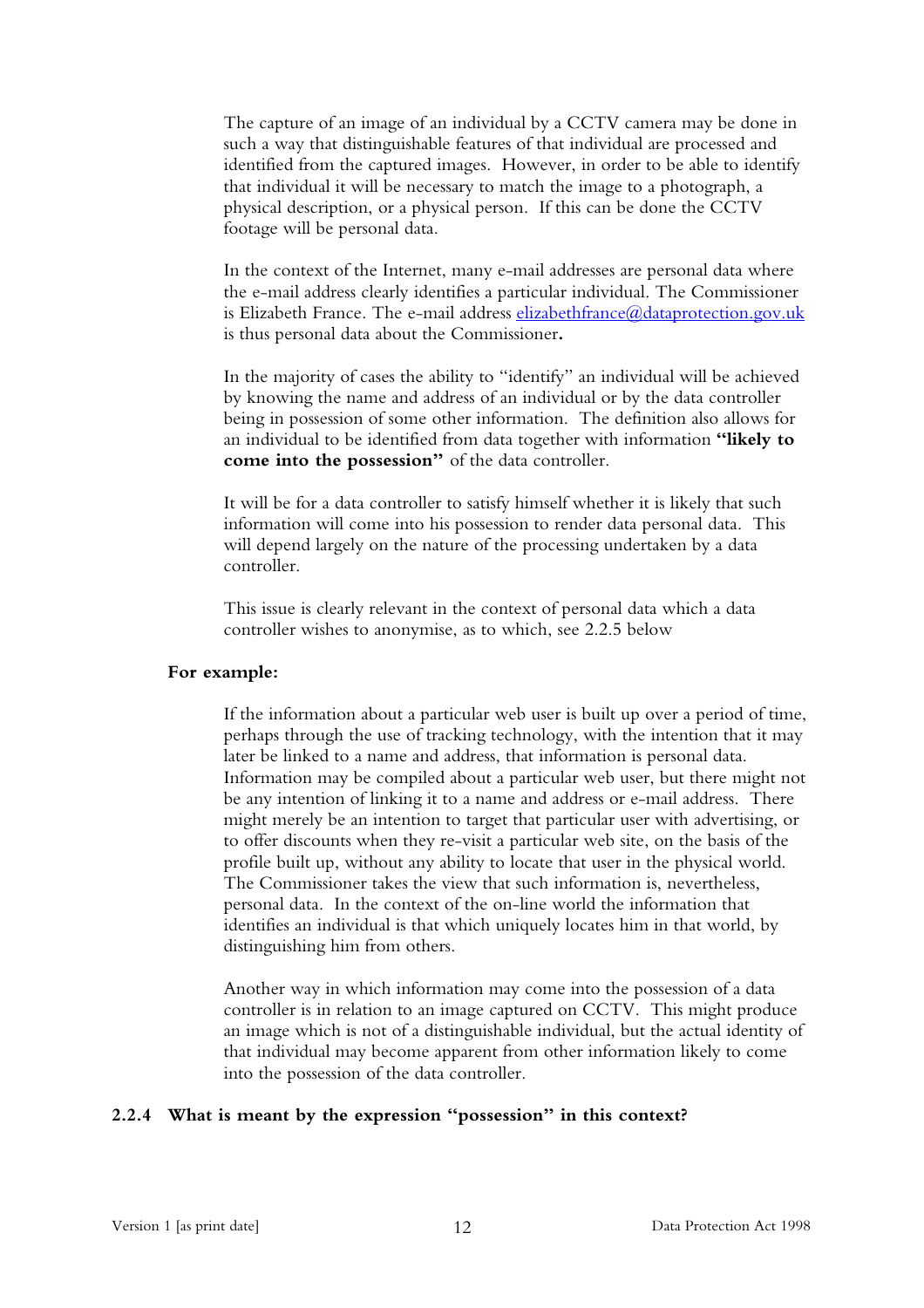The concept of possession is very wide. In the Commissioner's view possession does not necessarily mean that the identifying data are in the physical control of the data controller, or likely to come under his physical control.

# **For Example:**

A data controller enters into a contract with a data processor for the processing of personal data. The arrangement is that the data processor may receive some of the identifying data from a third party and some from the data controller. The data are processed in accordance with the terms of the contract. The data controller determines the purposes for which and the manner in which the personal data are to be processed by the data processor but may not have sight of all or any of the information which identifies a living individual. The data controller would, however, be deemed to be in possession of those data. The data controller could not argue in such a situation that the identifying data are not in his "possession" and absolve himself of his responsibilities as data controller.

# **2.2.5 Can personal data be anonymised?**

The issue of information in the possession of, or likely to come into the possession of, a data controller has an impact on a data controller who seeks to anonymise the personal data he is processing by stripping those data of all personal identifiers.

In anonymising personal data the data controller will be processing such data and, in respect of such processing, will still need to comply with the provisions of the Act.

The Commissioner recognises that the aim of anonymisation is to provide better data protection. However, true anonymisation may be difficult to achieve in practice. Nevertheless, the Commissioner would encourage that, where possible, information relating to a data subject, which is not necessary for the particular processing being undertaken, should be stripped from the personal data being processed. This may not amount to anonymisation but is in line with the requirements of the Data Protection Principles.

The Commissioner considers anonymisation of personal data difficult to achieve because the data controller may retain the original data set from which the personal identifiers have been stripped to create the "anonymised" data. The fact that the data controller is in possession of this data set which, if linked to the data which have been stripped of all personal identifiers, will enable a living individual to be identified, means that all the data, including the data stripped of personal identifiers, remain personal data in the hands of the data controller and cannot be said to have been anonymised. The fact that the data controller may have no intention of linking these two data sets is immaterial.

A data controller who destroys the original data set retaining only the information which has been stripped of all personal identifiers and who assesses that it is not likely that information will come into his possession to enable him to reconstitute the data, ceases to be a data controller in respect of the retained data.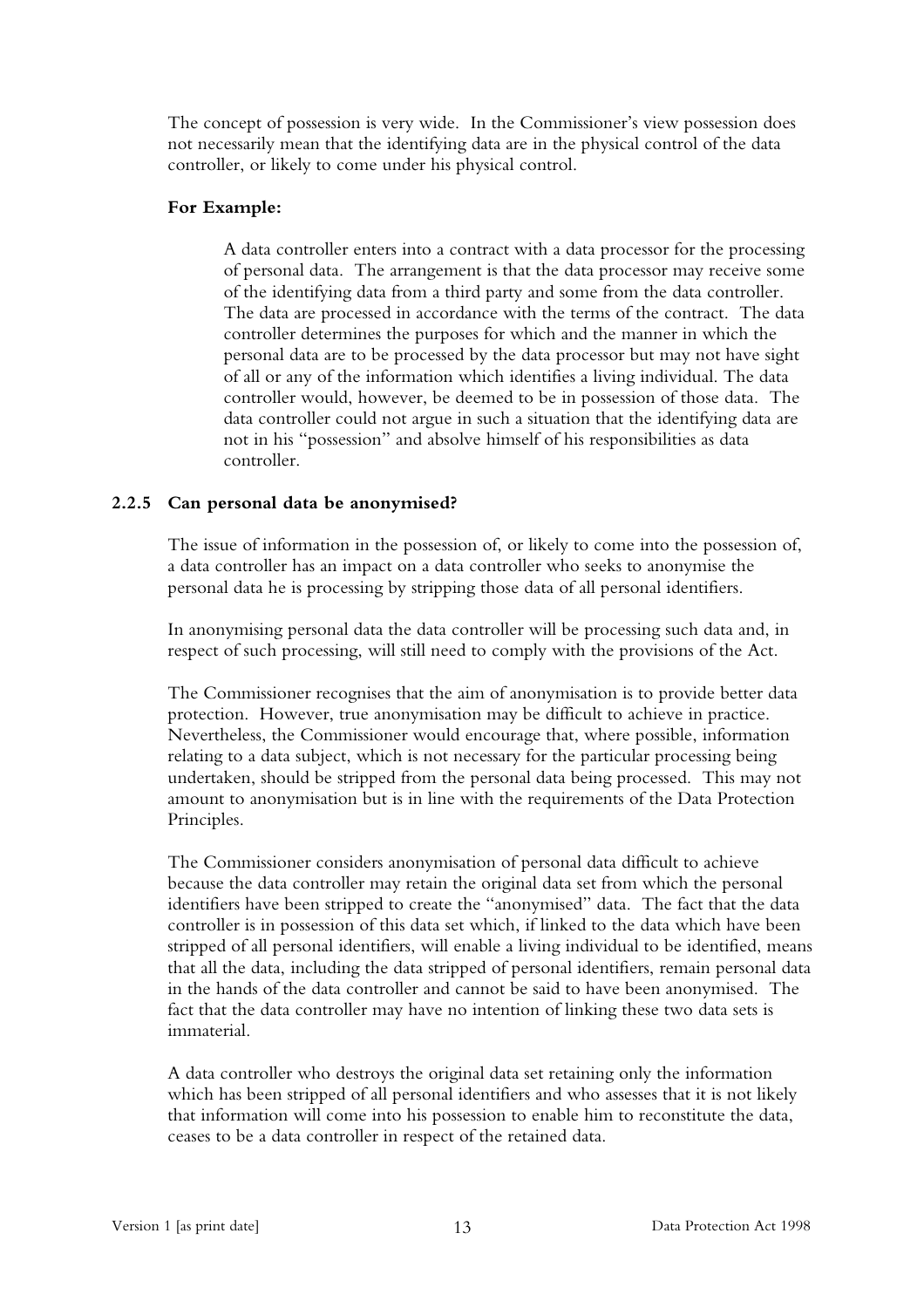Whether or not data which have been stripped of all personal identifiers are personal data in the hands of a person to whom they are disclosed, will depend upon that person being in possession of, or likely to come into the possession of, other information which would enable that person to identify a living individual.

It should be noted that the **disclosure** of personal data by a data controller amounts to processing under the Act.

#### **For example:**

The obtaining of clinical information linked to a National Health Service number by a person having access to the National Health Service Central Register will amount to processing of personal data by that person because that person will have access to information enabling him to identify the individuals concerned.

It will be incumbent upon anyone processing data to take such technical and organisational measures as are necessary to ensure that the data cannot be reconstituted to become personal data and to be prepared to justify any decision they make with regard to the processing of the data.

#### **For example:**

In the case of data collected by the Office of National Statistics, where there is a disclosure of samples of anonymised data, it is conceivable that a combination of information in a particular geographic area may be unique to an individual or family who could therefore be identifiable from that information. In recognition of this fact, disclosures of information are done in such a way that any obvious identifiers are removed and the data presented so as to avoid particular individuals being distinguished.

If data have been stripped of all personal identifiers such that the data controller is no longer able to single out an individual and treat that individual differently, the data cease to be personal data. Whether this has been achieved may be open to challenge. Data controllers may therefore be required to justify the grounds for their view that the data are no longer personal data.

When a subject access request is received, a data controller must be able to identify the data relating to the data subject making the request, to enable him to provide information specific to that data subject. In making a subject access request, a data subject might provide the data controller with sufficient information to enable his data to be distinguished from data relating to other individuals, in a situation where the data controller would not otherwise be able to do so from the information in his possession, which he may have stripped of all personal identifiers. In this case the data relating to the individual making the request become personal data but the information provided by the data subject does not render the other data being held personal data unless the data controller believes that it is likely that the information will come into his possession to render the other data personal data.

If there are any doubts as to whether data are personal data the Commissioner's advice would be to treat the data as personal data, having particular regard to whether those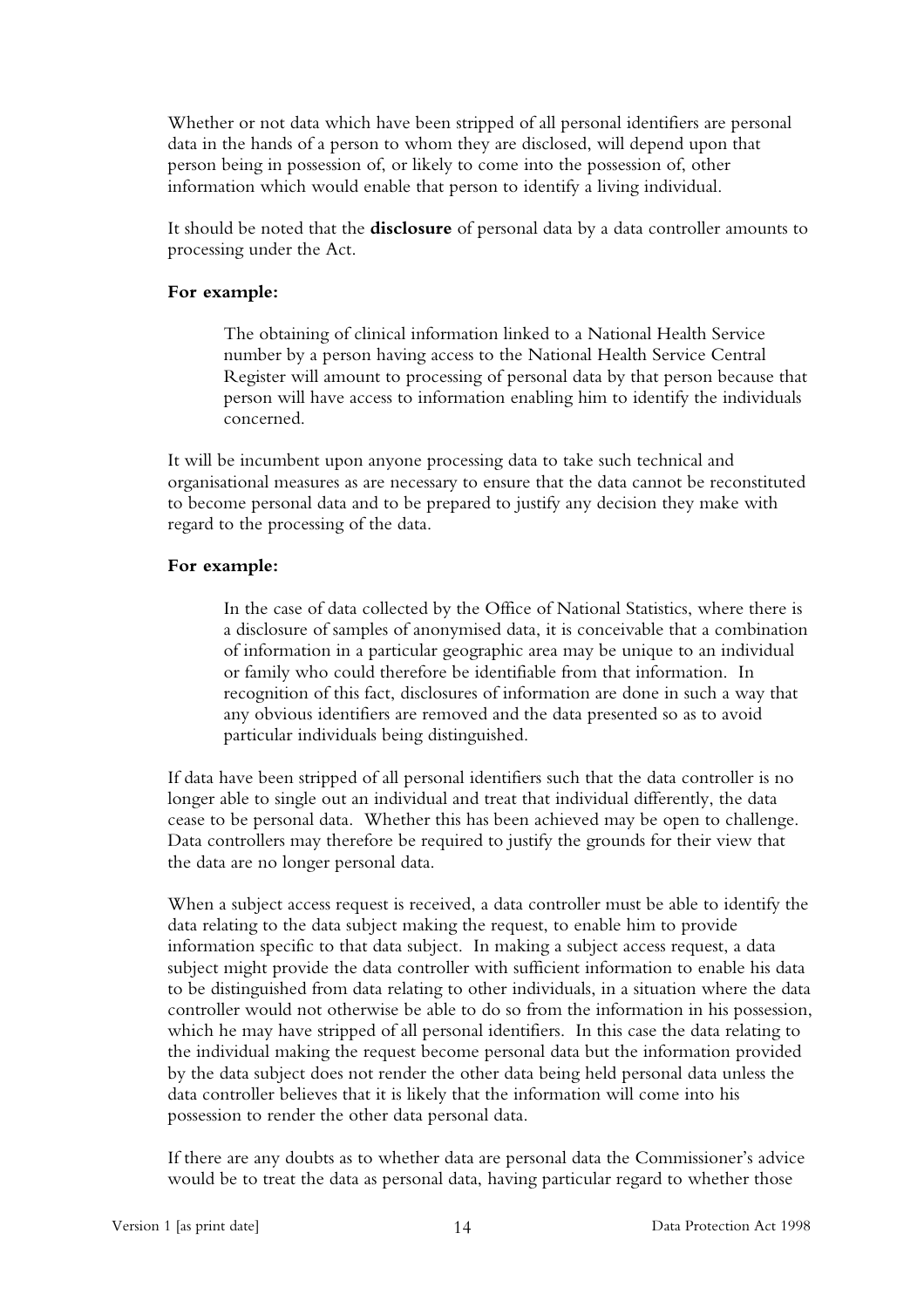data are sensitive personal data. In respect of such data, if a subject access request is received and the data controller cannot satisfy himself as to the identity of the person making the subject access request, or as to his ability to locate the information to which the subject access request relates because the data have been stripped of identifiers, then the data controller would not be obliged to comply with the subject access request, advising the data subject accordingly.

### **2.2.6 What about expressions of opinion or intention?**

The definition of personal data contained in the Act now expressly includes any indication of the intentions of the data controller or any other person in respect of an individual. This aspect of the definition was not included in the definition of "personal data" in the 1984 Act. The consequence of this may mean, for example, that an employer who processes appraisals of employees would have to disclose not only his opinions of the employees but also any intention to offer or decline promotion on the basis of those opinions subject to any exemption available at any particular time.

#### **2.3 Processing**

#### **Definition**

Processing, in relation to information or data, means obtaining, recording or holding the information or data (which includes, in relation to personal data, obtaining or recording the information to be contained in the data) or carrying out any operation or set of operations on the information or data, including –

- $\bullet$ organisation, adaptation or alteration of the information or data;
- $\bullet$ retrieval, consultation or use of the information or data (which, in relation to personal data, includes using the information contained in the data);
- $\bullet$ disclosure of the information or data (which, in relation to personal data, includes disclosing the information contained in the data) by transmission, dissemination or otherwise making available, or
- $\bullet$ alignment, combination, blocking, erasure or destruction of the information or data.

This definition incorporates, amongst other things, the concepts of "obtaining", "holding" and "disclosing". These aspects of the definition were not included in the definition of processing in the 1984 Act. The definition in the Act is a compendious definition and it is difficult to envisage any action involving data which does not amount to processing within this definition.

#### **2.4 Data Subject**

# **Definition**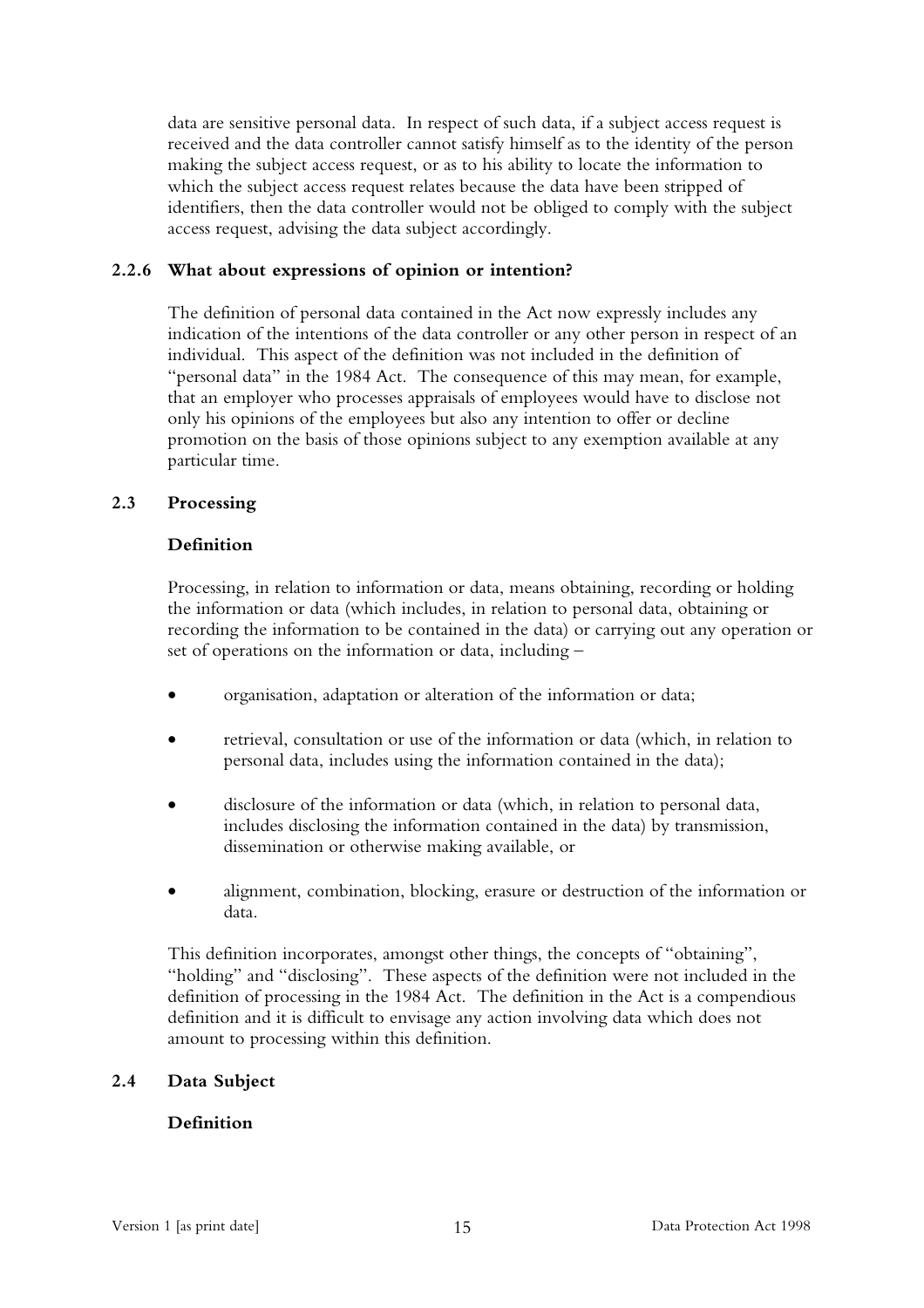Data subject means "an individual who is the subject of personal data". A data subject must be a living individual. Organisations, such as companies and other corporate and unincorporated bodies of persons cannot, therefore, be data subjects.

A data subject need not be a United Kingdom national or resident. Provided that the data controller is subject to the Act, rights with regard to personal data are available to every data subject, whatever his nationality or residence.

# **2.5 Data Controller**

# **Definition**

Data controller means:-

"… a person who (either alone or jointly or in common with other persons) determines the purposes for which and the manner in which any personal data are, or are to be, processed".

It is important to establish whether or not someone is a data controller because it is data controllers who are required to comply with the Data Protection Principles. Section 4(4) of the Act provides that:-

"… it shall be the duty of a data controller to comply with the Data Protection Principles in relation to all personal data with respect to which he is the data controller".

A data controller must be a "person" i.e. a legal person. This term comprises not only individuals but also organisations such as companies and other corporate and unincorporated bodies of persons.

According to the definition in the Act, a data controller or data controllers, must decide the **purposes** for which personal data are, or will be, processed **and the way** in which personal data are, or will be, processed. The Commissioner's view is that the determination of the purposes for which personal data are to be processed is paramount in deciding whether or not a person is a data controller and that when a person determines the purposes for which personal data are to be processed, a decision as to the manner in which those data are to be processed is often inherent in that decision.

The determination of the purposes for which, and the manner in which, any personal data are, or are to be, processed does not need to be exclusive to one data controller. Such determination may be shared with others. It may be shared jointly or in common. "Jointly" covers the situation where the determination is exercised by acting together equally. "Determination in common" is where data controllers share a pool of personal data, each processing independently of the other.

It is important to appreciate the difference between the definition of a data user under the 1984 Act and that of data controller under the Act as it is quite possible that persons who were not data users under the 1984 Act in respect of particular processing activities will be data controllers under the Act. It is also possible that persons who carried on computer bureaux, as defined in the 1984 Act, and who were not also data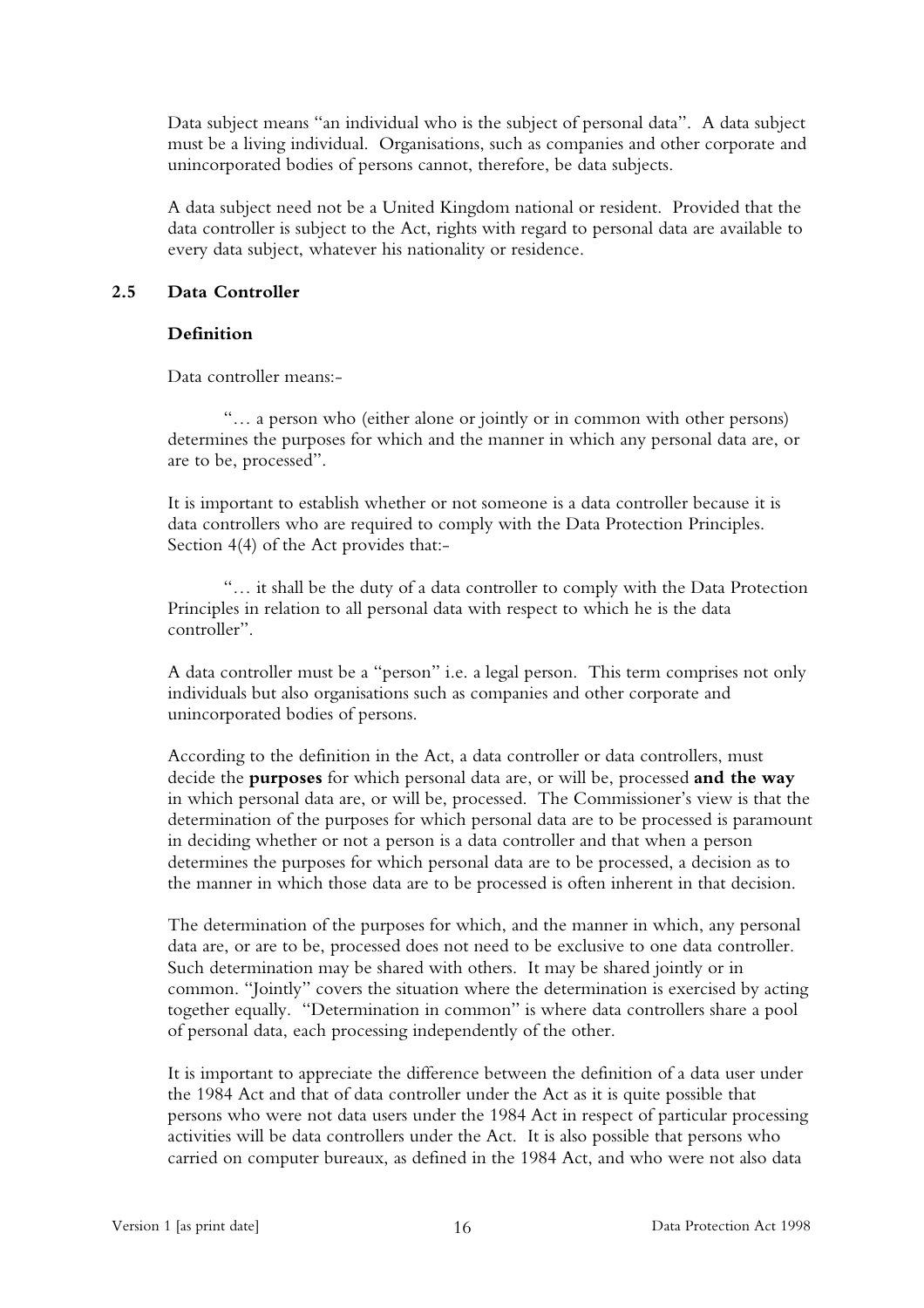users may find that they fall within the definition of data controller in the Act rather than the definition of "data processor".

An illustration of the difference between the concepts of data user and data controller is in the context of credit reference agency data. The credit reference agency was a data user under the 1984 Act and is a data controller under the Act. The agency customers/subscribers who had access to credit reference agency data by way of a remote terminal, on a read-only basis, were not considered to be data users under the 1984 Act **by virtue of such access**. This was because they had no control of the content of the agency data and therefore fell outside the definition of data user. Such agency customers/subscribers may, however, have been data users in respect of other processing activities which they undertook.

Under the Act, the Commissioner's view is that agency customers/subscribers who access agency data to inform decisions regarding individuals are data controllers. This is because they decide why and how they use personal data. Remember that the concept of "processing" is very wide. The word can be used to encompass all manner of activities/operations that a particular data controller may want to perform on the personal data in question.

In respect of the credit reference agency, amongst other things, it obtains, records, holds, organises, adapts, alters and discloses personal data. The agency customer/subscriber consults, obtains or retrieves personal data disclosed to it by the agency before using such data, for example, to inform a decision on whether to supply a customer. It is the ability to decide these things that makes them data controllers to the extent of the processing undertaken by them.

There may be other examples of people, businesses and organisations who were not subject to the 1984 Act but who are subject to the Act because of the fact that they are now data controllers.

# **2.6 Data Processor**

# **Definition**

 **"**Data processor, in relation to personal data, means any person (other than an employee of the data controller) who processes the data on behalf of the data controller."

The Act introduces specific obligations upon data controllers when the processing of personal data is carried out on their behalf by data processors (see Chapter 3). The data controller retains full responsibility for the actions of the data processor and so the definition of data controller has an impact on this context.

# **2.7 Recipient**

#### **Definition (s.70(1))**

Recipient, in relation to personal data, means any person to whom the data are disclosed, including any person (such as an employee or agent of the data controller, a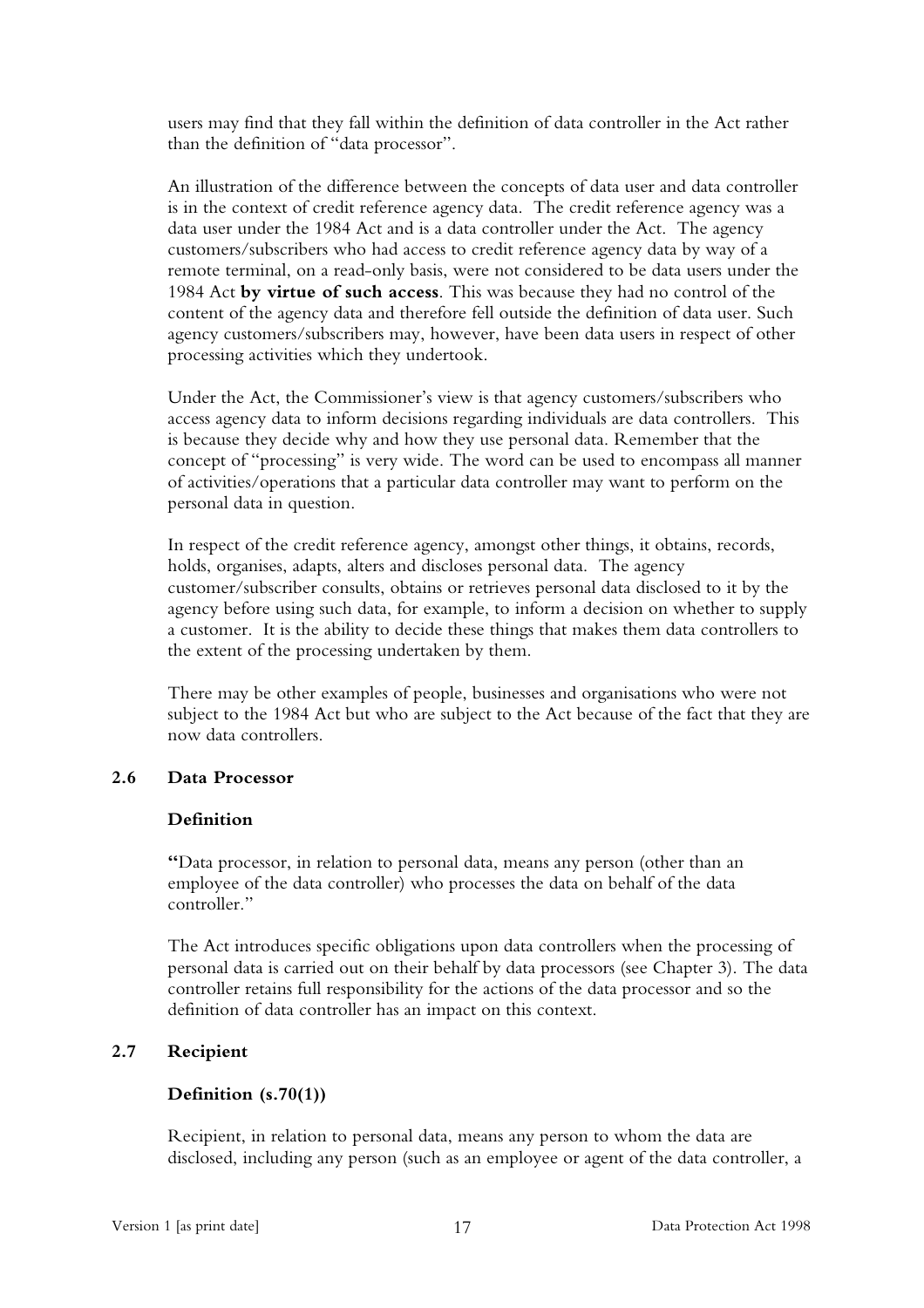data processor or an employee or agent of the data processor) to whom they are disclosed in the course of processing the data for the data controller.

The term does not include any person to whom disclosure is or may be made as a result of, or with a view to, a particular inquiry by or on behalf of that person made in the exercise of any power conferred by law. As a consequence, a data subject may not be provided with such information in accordance with section 7(1)(b)(iii).

# **2.8 Third Party**

# **Definition (s70 (1))**

 **"**Third party, in relation to personal data, means any person other than –

- $\bullet$ the data subject,
- $\bullet$ the data controller, or
- $\bullet$ any data processor or other person authorised to process data for the data controller or processor."

The expression third party does not include employees or agents of the data controller or data processor, which persons are for the purpose of this expression to be interpreted as being part of the data controller or processor. As such, this expression is distinguishable from "recipient", which effectively separates employees/agents of the data controller/processor from the data controller/processor itself.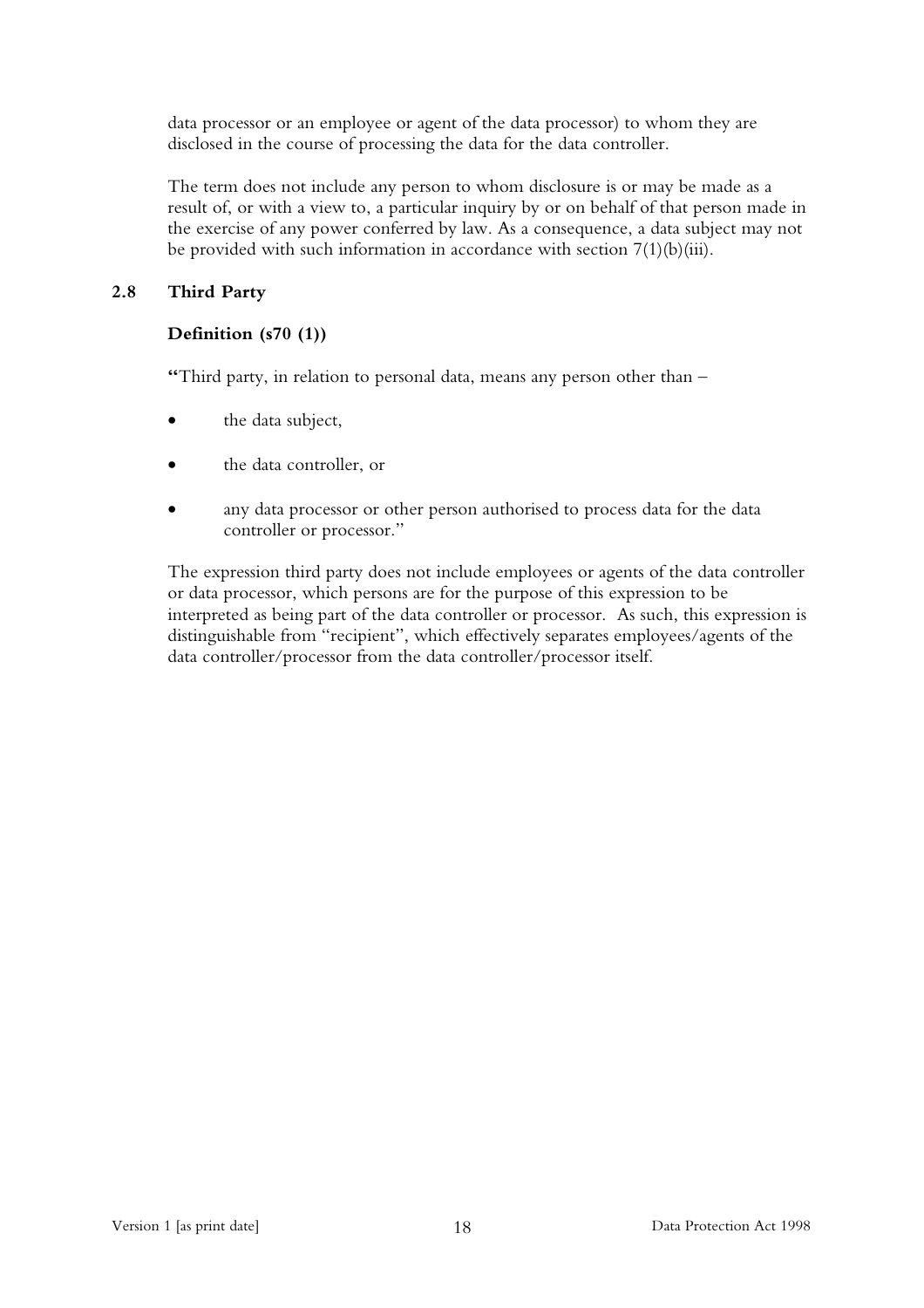# **Chapter 3: The Data Protection Principles**

# **Introduction**

There are eight Data Protection Principles ("the Principles") in the Act, sometimes referred to as the Principles of "good information handling" which data controllers are required to comply with. Except to the extent that any data controller is able to claim an exemption from any of the Principles (whether on a transitional or outright basis) the Principles apply to all personal data processed by data controllers. Data controllers must comply with them, irrespective of whether they are required to notify and whether or not they have actually notified.

The Principles are set out in Part I of Schedule 1 of the Act. Part II of Schedule 1 comprises the interpretation provisions which expand upon the First, Second, Fourth, Sixth, Seventh and Eighth Principles.

Schedule 2 of the Act provides conditions for the processing of any personal data relevant for the purposes of the First Principle, whilst Schedule 3 provides conditions for the processing of sensitive personal data relevant for the purposes of the First Principle over and above those set out in Schedule 2. Additional Schedule 3 conditions are set out in The Data Protection (Processing of Sensitive Personal Data) Order 2000 (S.I. No. 417)(the "Sensitive Data Order").

Schedule 4 of the Act consists of cases where the Eighth Principle (prohibiting the transfer of personal data outside the European Economic Area) does not apply.

When considering the Principles it is worth remembering the wide scope of the definition of "processing" in the Act and, in particular, the fact that the term includes "obtaining" and "disclosure" of the data.

# **3.1 First Principle**

# **"Personal data shall be processed fairly and lawfully and, in particular, shall not be processed unless –**

- $\bullet$ at least one of the conditions in Schedule 2 is met; and
- $\bullet$ in the case of sensitive personal data, at least one of the conditions in Schedule 3 is also met."

This introduces the requirement that, as a requisite of fair and lawful processing, personal data shall not be processed unless at least one of the conditions in Schedule 2 of the Act ("the conditions for processing") is met and, in the case of the processing of sensitive personal data (see paragraph 3.1.2 below) at least one of the conditions in Schedule 3 of the Act ("the conditions for processing sensitive data") is also met.

Meeting a Schedule 2 and Schedule 3 condition will not, on its own, guarantee that processing is fair and lawful. **The general requirement that data be processed fairly and lawfully must be satisfied in addition to meeting the conditions.**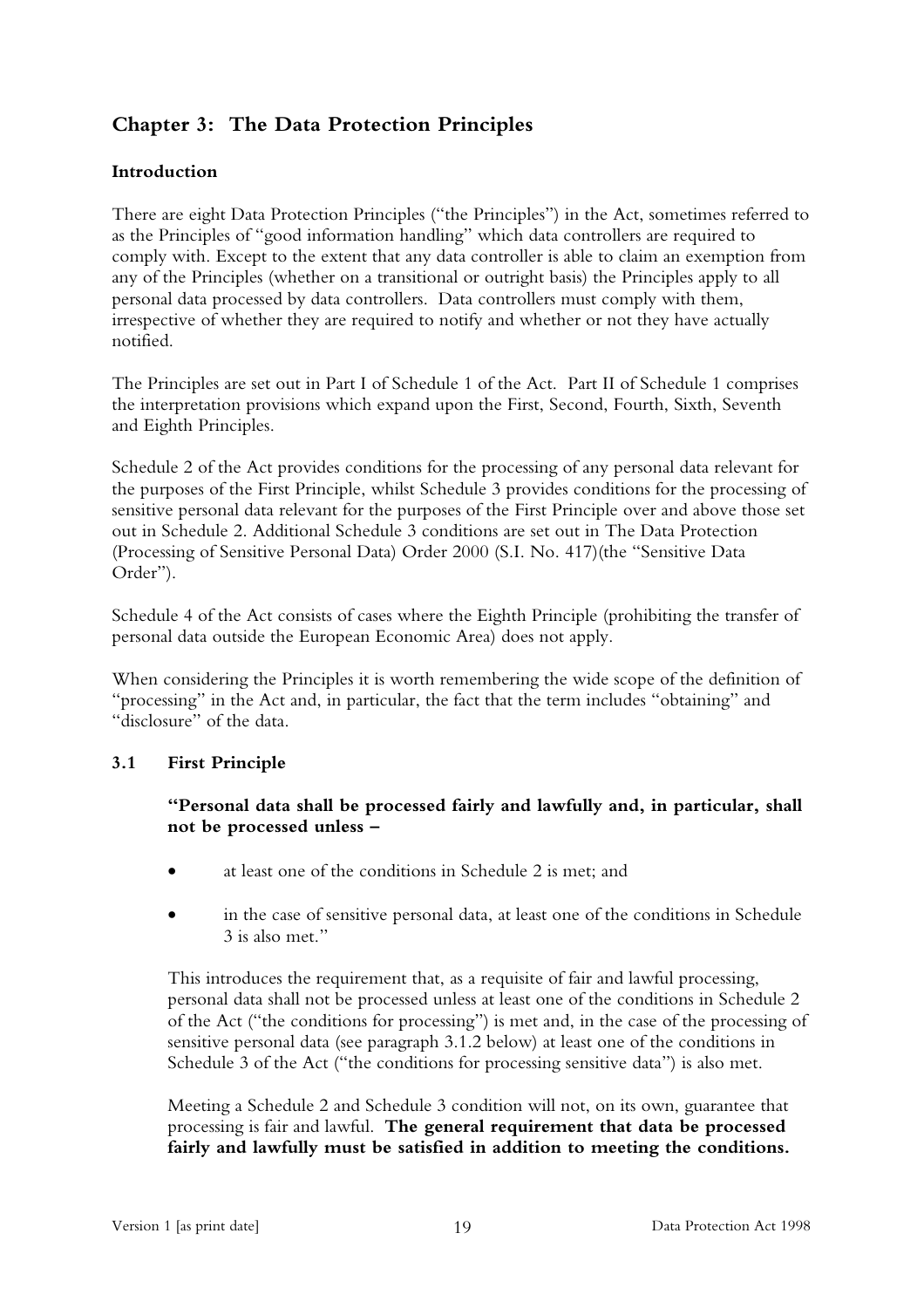# **3.1.1 Conditions for Processing (Schedule 2 of the Act)**

At least one of the following conditions must be met in the case of all processing of personal data (except where a relevant exemption applies):-

- $\bullet$ The data subject has given his consent to the processing (see paragraph 3.1.5 below).
- $\bullet$ The processing is **necessary –** 
	- (a) for the performance of a contract to which the data subject is a party; or
	- (b) for the taking of steps at the request of the data subject with a view to entering into a contract.
- $\bullet$ The processing is **necessary** to comply with any legal obligation to which the data controller is subject, other than an obligation imposed by contract.
- $\bullet$ The processing is **necessary** in order to protect the vital interests of the data subject.

The Commissioner considers that reliance on this condition may only be claimed where the processing is necessary for matters of life and death, for example, the disclosure of a data subject's medical history to a hospital casualty department treating the data subject after a serious road accident.

- $\bullet$ The processing is **necessary** –
	- (a) for the administration of justice;
	- (b) for the exercise of any functions conferred by or under any enactment;
	- (c) for the exercise of any functions of the Crown, a Minister of the Crown or a government department;
	- (d) for the exercise of any other functions of a public nature exercised in the public interest.
- $\bullet$ The processing is **necessary** for the purposes of legitimate interests pursued by the data controller or by the third party or parties to whom the data are disclosed, **except** where the processing is unwarranted in any particular case because of prejudice to the rights and freedoms or legitimate interests of the data subject.

The Commissioner takes a wide view of the legitimate interests condition and recommends that two tests be applied to establish whether this condition may be appropriate in any particular case. The first is the establishment of the legitimacy of the interests pursued by the data controller or the third party to whom the data are to be disclosed and the second is whether the processing is unwarranted in any particular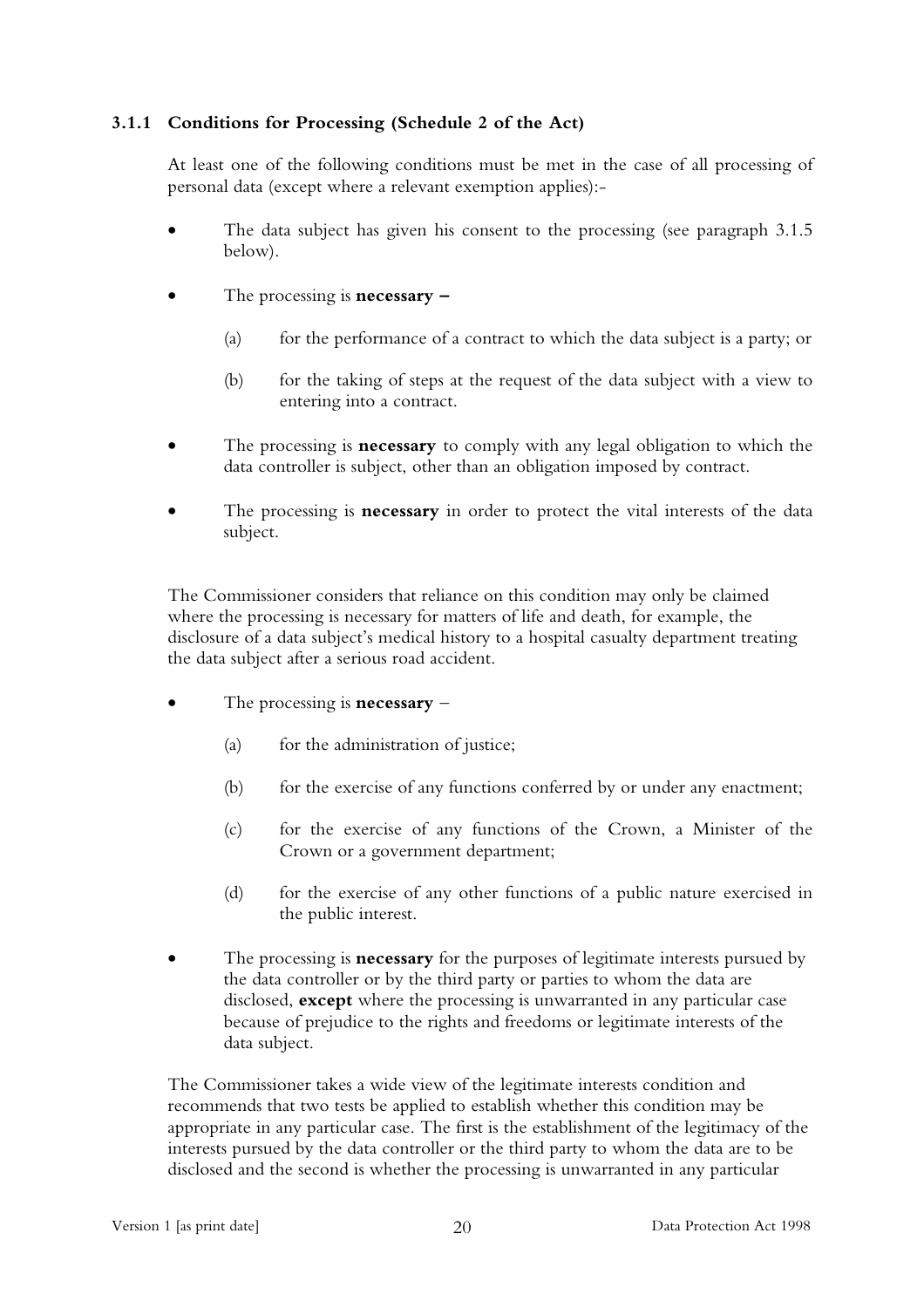case by reason of prejudice to the rights and freedoms or legitimate interests of the data subject whose interests override those of the data controller. The fact that the processing of the personal data may prejudice a particular data subject does not necessarily render the whole processing operation prejudicial to all the data subjects.

The Secretary of State may by order specify particular circumstances in which this condition is, or is not, to be taken to be satisfied. No order has been made to date.

# **3.1.2 Sensitive Personal Data**

The Act defines categories of sensitive personal data, namely, personal data consisting of information as to:-

- (a) the racial or ethnic origin of the data subject;
- (b) his political opinions;
- (c) his religious beliefs or other beliefs of a similar nature;
- (d) whether he is a member of a trade union (within the meaning of the Trade Union and Labour Relations (Consolidation) Act 1992);
- (e) his physical or mental health or condition;
- (f) his sexual life;
- (g) the commission or alleged commission by him of any offence; or
- (h) any proceedings for any offence committed or alleged to have been committed by him, the disposal of such proceedings or the sentence of any court in such proceedings.

# **3.1.3 Conditions for Processing Sensitive Data (Schedule 3 of the Act)**

At least one of the following conditions must be satisfied, in addition to at least one of the conditions for processing in Schedule 2 (which apply to the processing of all personal data), before processing of sensitive personal data can comply with the First Principle:-

- $\bullet$ The data subject has given his **explicit** consent to the processing of the personal data (see paragraph 3.1.5 below).
- $\bullet$ The processing is **necessary** for the purposes of exercising or performing any right or obligation which is conferred or imposed by law on the data controller in connection with employment.

The Secretary of State may specify cases by order where this condition is either excluded altogether or only satisfied upon the compliance with further conditions. No order has been made to date to this effect.

 $\bullet$ The processing is **necessary** –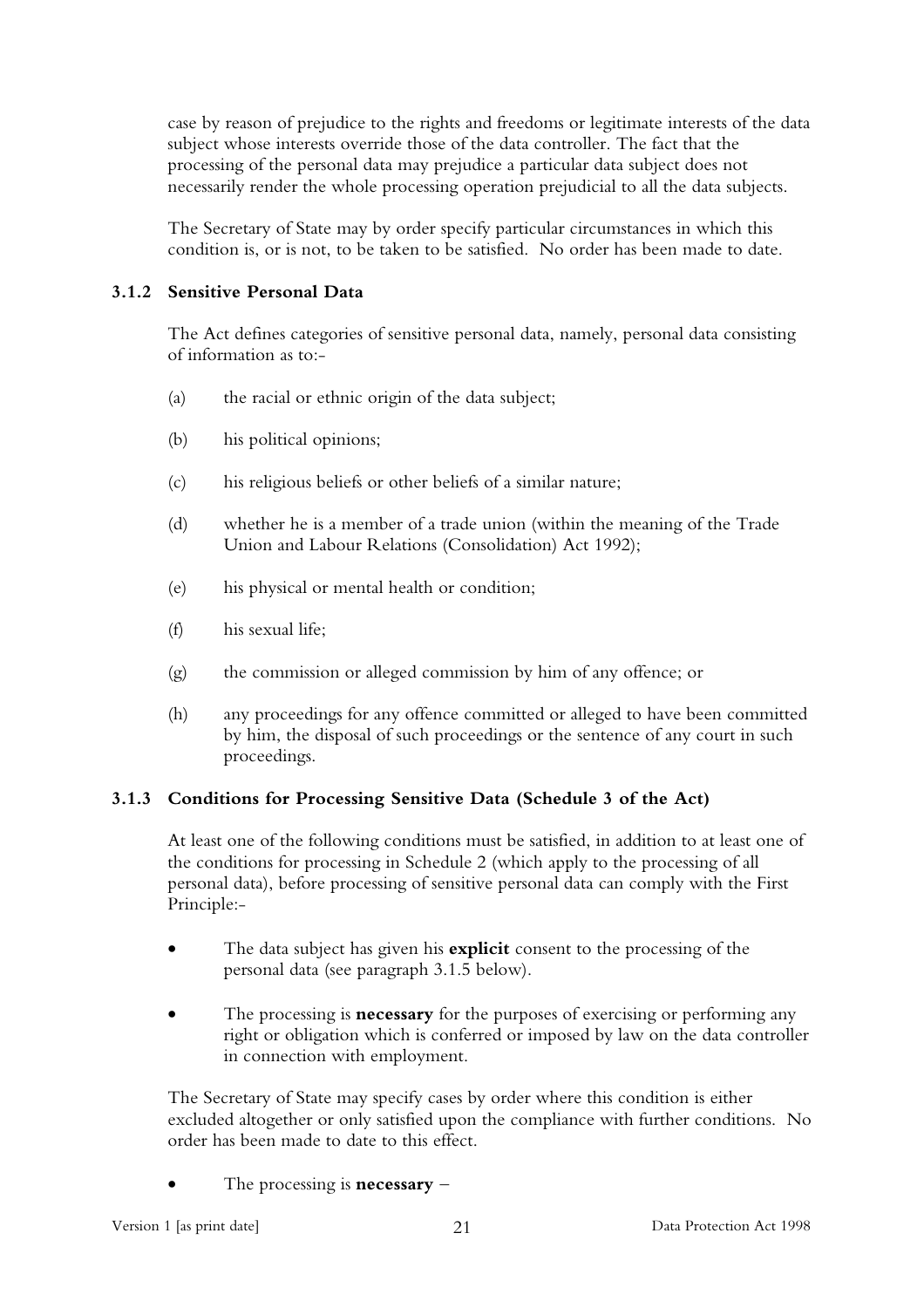- (a) in order to protect the vital interests of the data subject or another person, in a case where –
	- (i) consent cannot be given by or on behalf of the data subject, or
	- (ii) the data controller cannot reasonably be expected to obtain the consent of the data subject, or
- (b) in order to protect the vital interests of another person, in a case where consent by or on behalf of the data subject has been unreasonably withheld.
- $\bullet$ The processing –
	- (a) is carried out in the course of its legitimate activities by any body or association which exists for political, philosophical, religious or trade union purposes **and** which is not established or conducted for profit;
	- (b) is carried out with appropriate safeguards for the rights and freedoms of data subjects;
	- (c) relates only to individuals who are either members of the body or association or who have regular contact with it in connection with its purposes; and
	- (d) does not involve disclosure of the personal data to a third party without the consent of the data subject.

Each of these provisions needs to be satisfied in order to fall within this condition. However, the Commissioner is of the view that data controllers who rely upon this condition as a basis for processing may make subsequent non-consensual disclosures of sensitive personal data only if there is a basis for doing so under one of the other Schedule 3 conditions.

- $\bullet$ The information contained in the personal data has been made public as a result of steps deliberately taken by the data subject.
- $\bullet$ The processing –
	- (a) is **necessary** for the purpose of, or in connection with, any legal proceedings (including prospective legal proceedings),
	- (b) is **necessary** for the purpose of obtaining legal advice, or
	- (c) is otherwise **necessary** for the purposes of establishing, exercising or defending legal rights.

The Commissioner's view is that (c) above is of limited scope and data controllers should adopt a narrow interpretation and rely upon another Schedule 3 condition if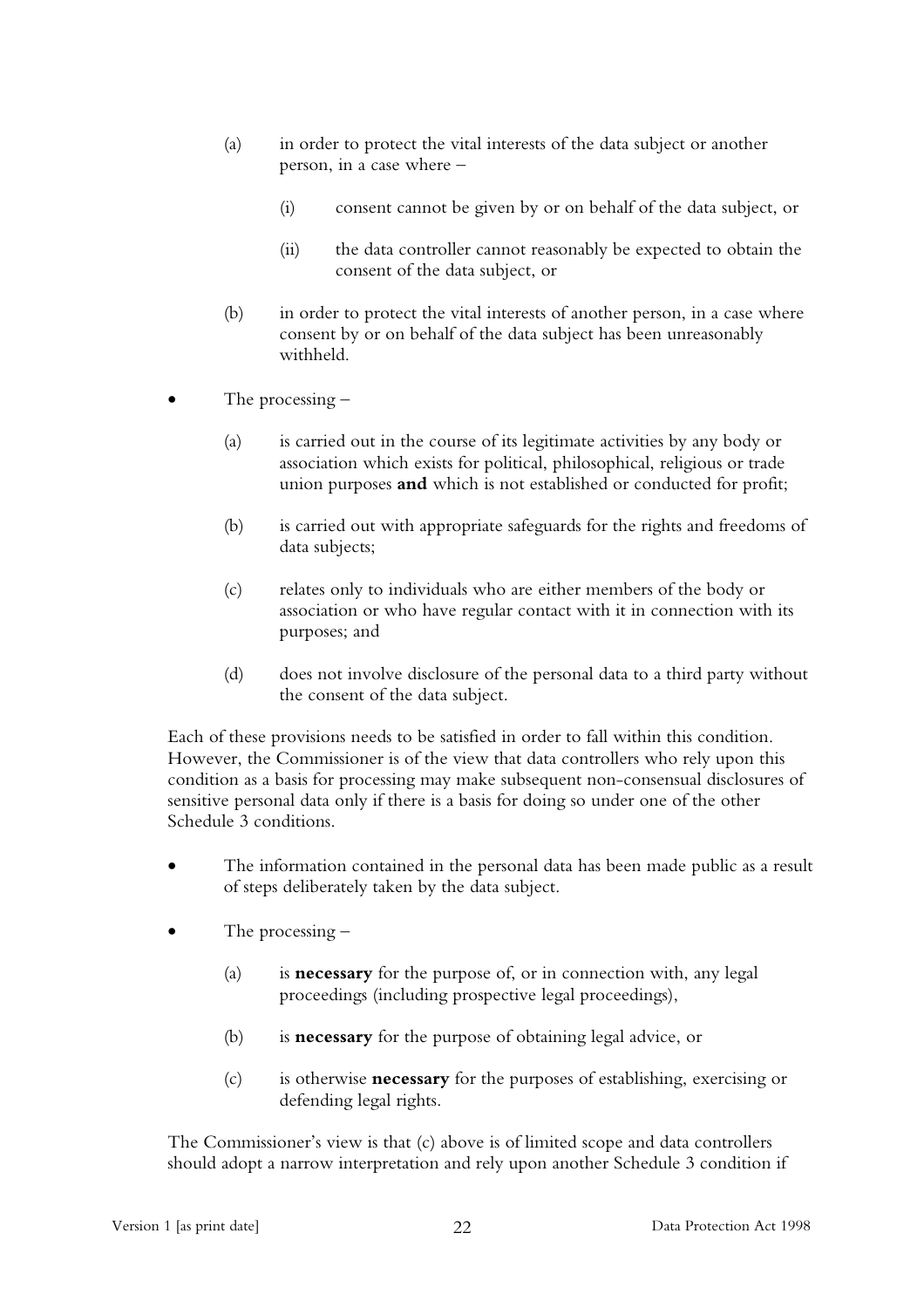there is any doubt as to whether it applies. In particular, it should not be used to construct a legal right where none exists.

To illustrate this point, in a common scenario where negotiations are taking place between an individual and an insurance company with a view to entering into a contract of insurance, various disclosures have to be made which may include sensitive personal data about a third party to enable the insurer to assess the risk and calculate the premium. Examples could be a group insurance policy for holiday insurance where medical details of individuals who are not party to the negotiations are disclosed, or car insurance where conviction details of named drivers would have to be revealed by the proposer. No contract exists at this stage and the insurance company may decide not to accept the risk and enter into a contract of insurance.

Reliance by the insurance company, as data controller, upon paragraph (c) of this condition as a basis for processing the sensitive personal data of a third party would not be acceptable to the Commissioner prior to the existence of the contract and the data controller would have to rely upon another condition for processing sensitive data in Schedule 3 or under the Sensitive Data Order unless, on a case by case analysis, the data controller has reasonable grounds for believing that an agency relationship exists between the individual with whom he is dealing and the data subject. (i.e. a relationship exists whereby one party, the "agent," has the authority or capacity to create legal relations between a person acting as "principal" and a third party).

- $\bullet$ The processing is **necessary** –
	- (a) for the administration of justice;
	- (b) for the exercise of any functions conferred by or under any enactment; or
	- (c) for the exercise of any functions of the Crown, a Minister of the Crown or a government department.

The Secretary of State may by order specify cases where this condition is either excluded altogether or only satisfied if further specified conditions are met. No order to this effect has been made to date.

- $\bullet$ The processing is **necessary** for medical purposes (including the purposes of preventative medicine, medical diagnosis, medical research, the provision of care and treatment and the management of healthcare services) and is undertaken by –
	- (a) a health professional (as defined in section 69 of the Act); or
	- (b) a person who owes a duty of confidentiality which is equivalent to that which would arise if that person were a health professional.
- $\bullet$ The processing –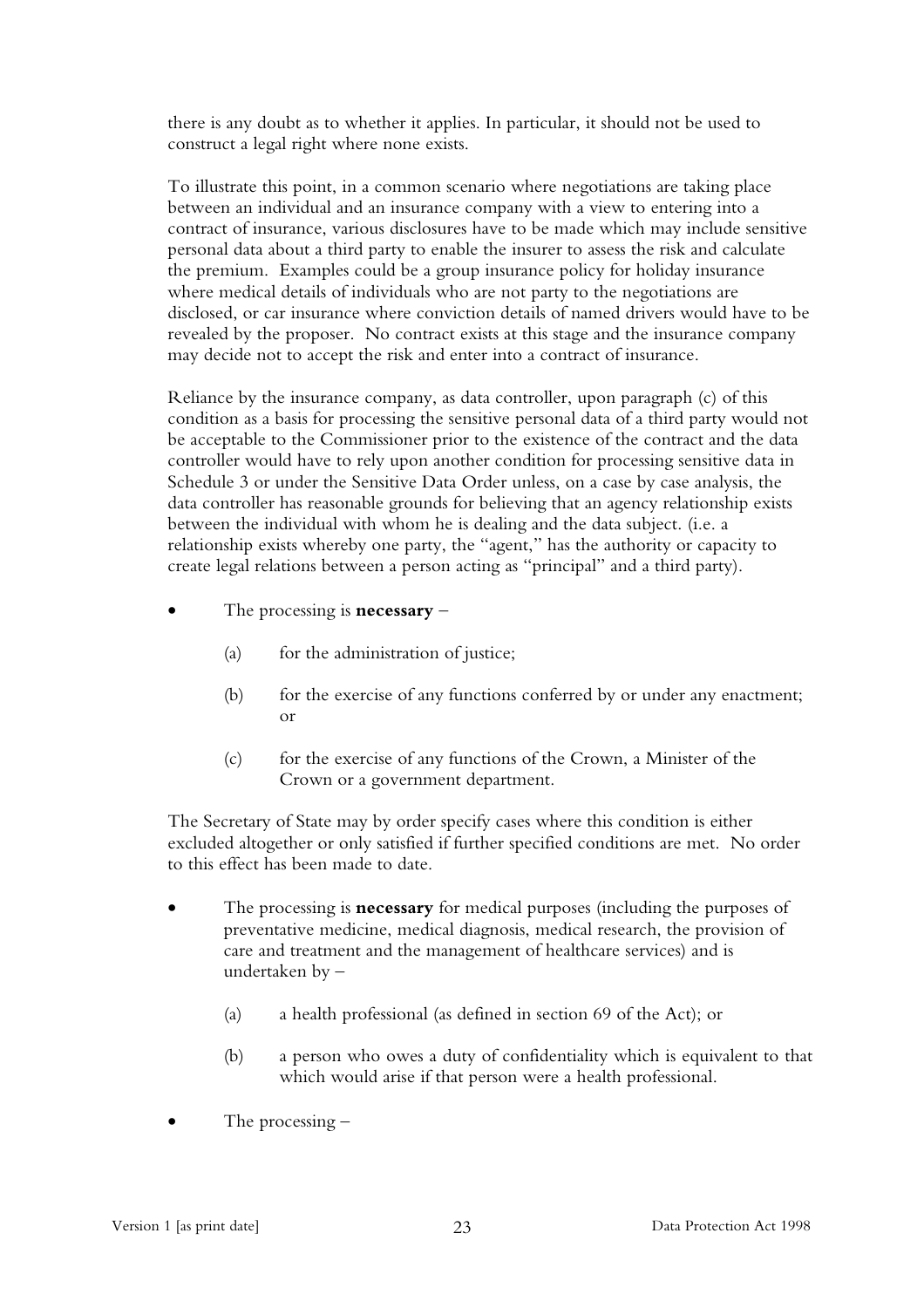- (a) is of sensitive personal data consisting of information as to racial or ethnic origin;
- (b) is **necessary** for the purpose of identifying or keeping under review the existence or absence of equality of opportunity or treatment between persons of different racial or ethnic origins, with a view to enabling such equality to be promoted or maintained; and
- (c) is carried out with appropriate safeguards for the rights and freedoms of data subjects. The Secretary of State may specify by order circumstances in which such processing is, or is not, to be taken as carried out with appropriate safeguards for the rights and freedoms of data subjects. No order to this effect has been made to date.
- $\bullet$ The personal data are processed in circumstances specified by order made by the Secretary of State. Currently the only such order is the Sensitive Data Order. This includes detailed provisions for:
	- (1) processing that is in the substantial public interest and is necessary for the prevention or detection of any unlawful act and must necessarily be carried out without the explicit consent of the data subject being sought so as not to prejudice those purposes; or
	- (2) processing that is in the substantial public interest and is necessary for the discharge of any function which is designed for protecting members of the public against;
		- dishonesty, malpractice, or other seriously improper conduct by, or the unfitness of incompetence of, any person, or
		- mismanagement in the administration of, or failure in services provided by, any body or association, and
		- must necessarily be carried out without the explicit consent of the data subject being sought so as not to prejudice the discharge of that function; or
	- (3) the disclosure of personal data that is:-
		- (i) in the public interest and
		- (ii) is in connection with:-
			- $\bullet$ the commission by any person of any unlawful act (whether alleged or established), or
			- $\bullet$ dishonesty, malpractice, or other seriously improper conduct by, or the unfitness or incompetence of, any person (whether alleged or established), or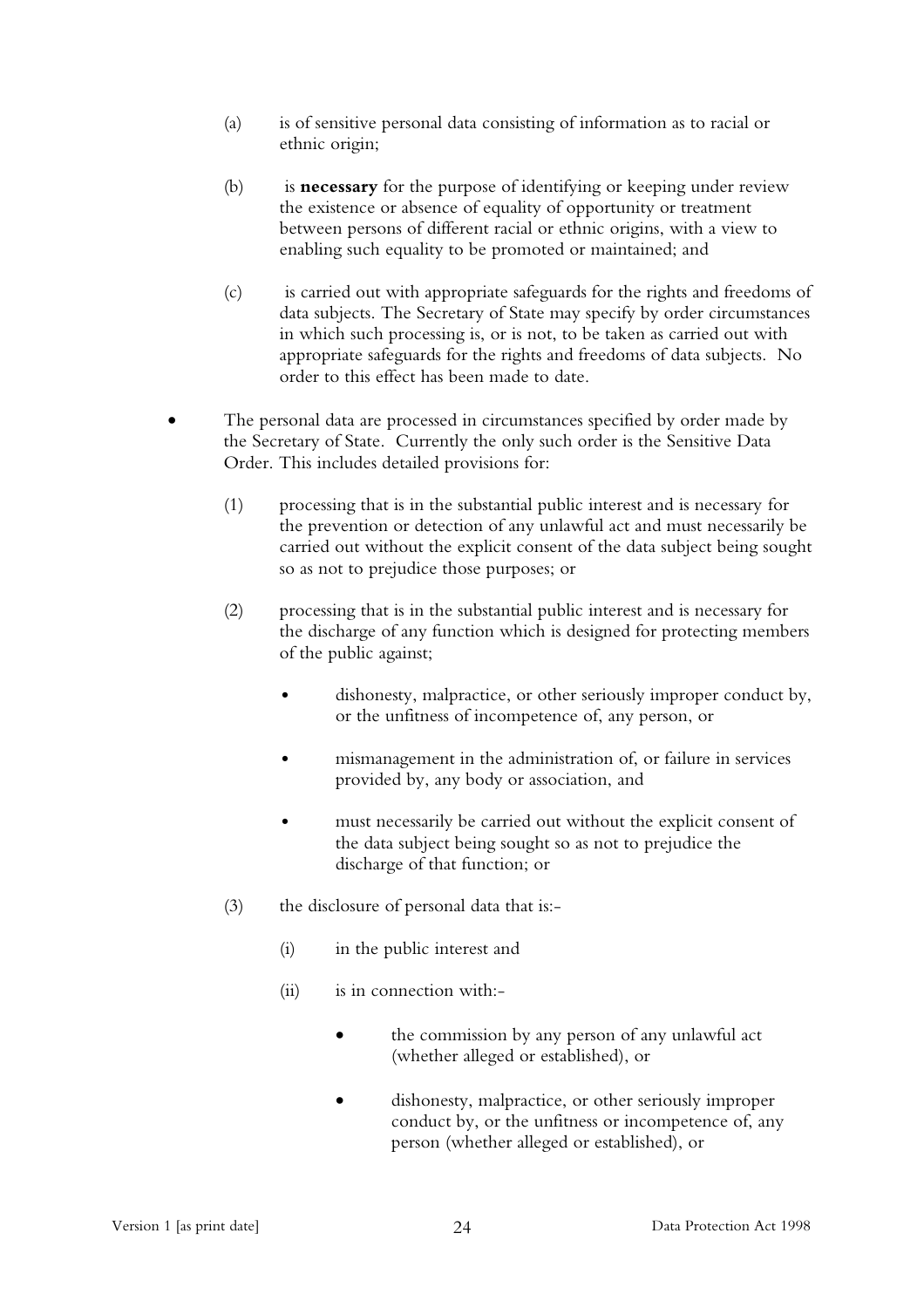- mismanagement in the administration of, or failures in the services provided by, any body or association (whether alleged or established)
- (iii) is for the special purposes as defined in section 3 of the Act; and
- (iv) is made with a view to the publication of those data by any person and the data controller reasonably believes that such publication would be in the public interest.
- (4) processing that is:-
	- (i) in the substantial public interest;
	- (ii) is necessary for the discharge of any function which is designed for the provision of confidential counselling, advice, support or any other service; and
	- (iii) is carried out without the explicit consent of the data subject because the processing:
		- is necessary in a case where consent cannot be given by the data subject, or
		- is necessary in a case where the data controller cannot reasonably be expected to obtain the explicit consent, or
		- must necessarily be carried out without the explicit consent of the data subject being sought so as not to prejudice the provision of that counselling, support, advice or other service.
- (5) processing that:
	- (i) is necessary for the purpose of:-
		- carrying on an insurance business (as defined); or
		- making determinations in connection with eligibility for, and benefits payable under, an occupational pension scheme (as defined),
	- (ii) is of sensitive personal data relating to the physical or mental health or condition of the data subject who is the parent, grandparent, great grandparent or sibling of the insured person or member of the scheme;
	- (iii) is necessary in a case where the data controller cannot reasonably be expected to obtain the explicit consent of the data subject and the data controller is not aware of the data subject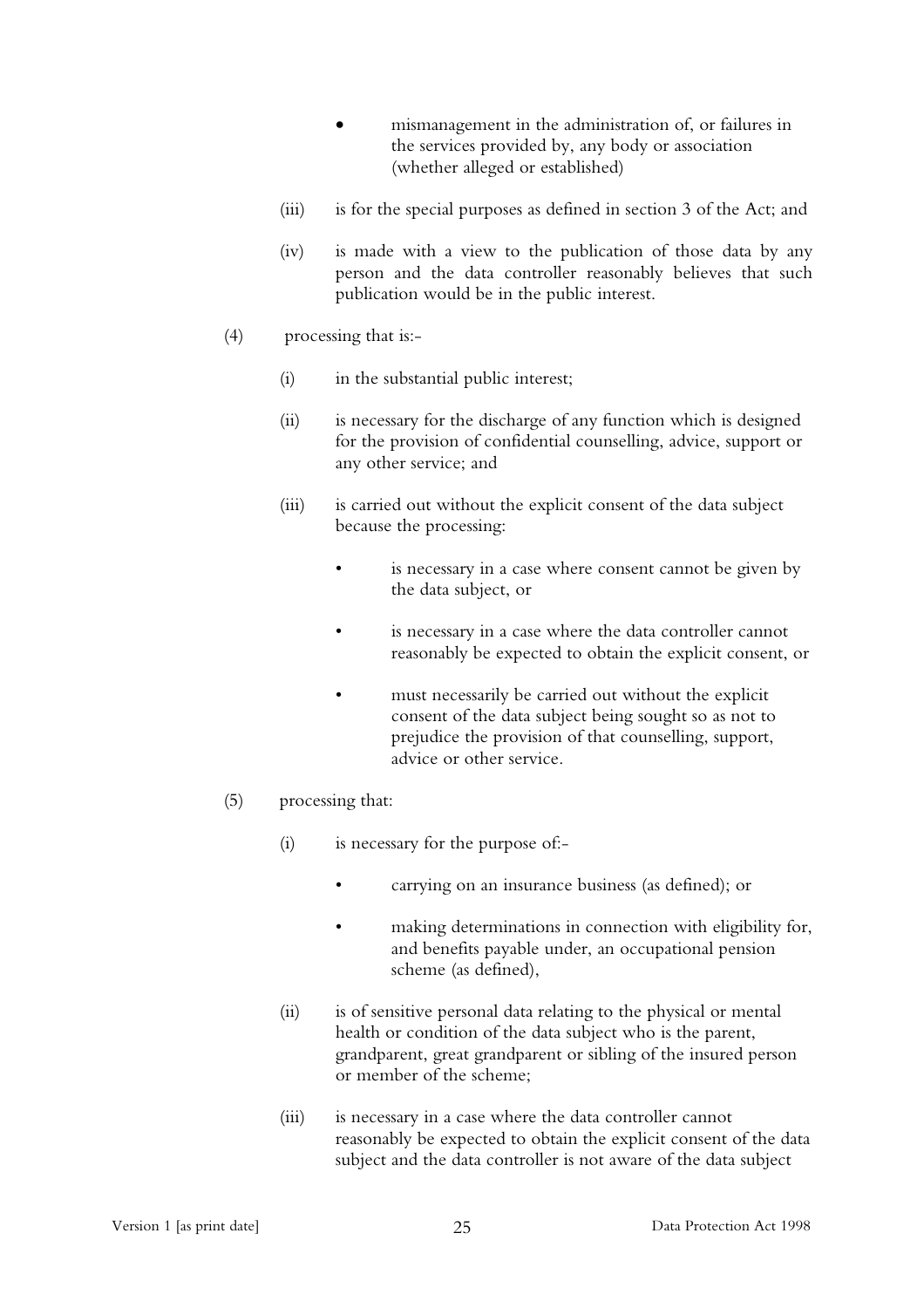withholding his consent; and

- (iv) does not support measures or decisions with respect to the data subject.
- (6) processing of sensitive personal data in relation to any particular data subject that are subject to processing already under way immediately before 1 March 2000 and where the processing is necessary for carrying on insurance business or establishing or administering an occupational pension scheme, where such processing is either;
	- (i) necessary in a case where the data controller cannot reasonably be expected to obtain the explicit consent of the data subject and the data subject has not informed the data controller that he does not so consent; or
	- (ii) it must necessarily be carried out even without the data subject's explicit consent so as not to prejudice those purposes.

For an explanation of "processing already under way" and transitional relief, see Chapter 6.

- (7) processing of sensitive personal data consisting of information as to religious beliefs (or other beliefs of similar nature) or physical or mental health or condition where:-
	- (i) the processing is necessary for identifying or keeping under review the existence or absence of equality of opportunity or treatment between persons with a view to enabling such equality to be promoted or maintained; and
	- (ii) it does not support measures or decisions relating to a data subject otherwise than with the data subject's explicit consent; and
	- (iii) it does not cause nor is likely to cause substantial damage or distress to the data subject or any other person.

The data subject has the right to prevent such processing by notice in writing to the data controller.

(8) processing of personal data consisting of information as to the data subject's political opinions that is carried out by certain people or political organisations where it does not cause nor is likely to cause substantial damage or substantial distress to the data subject or any other person.

Again, the data subject has the right to prevent such processing by notice to the data controller.

(9) processing that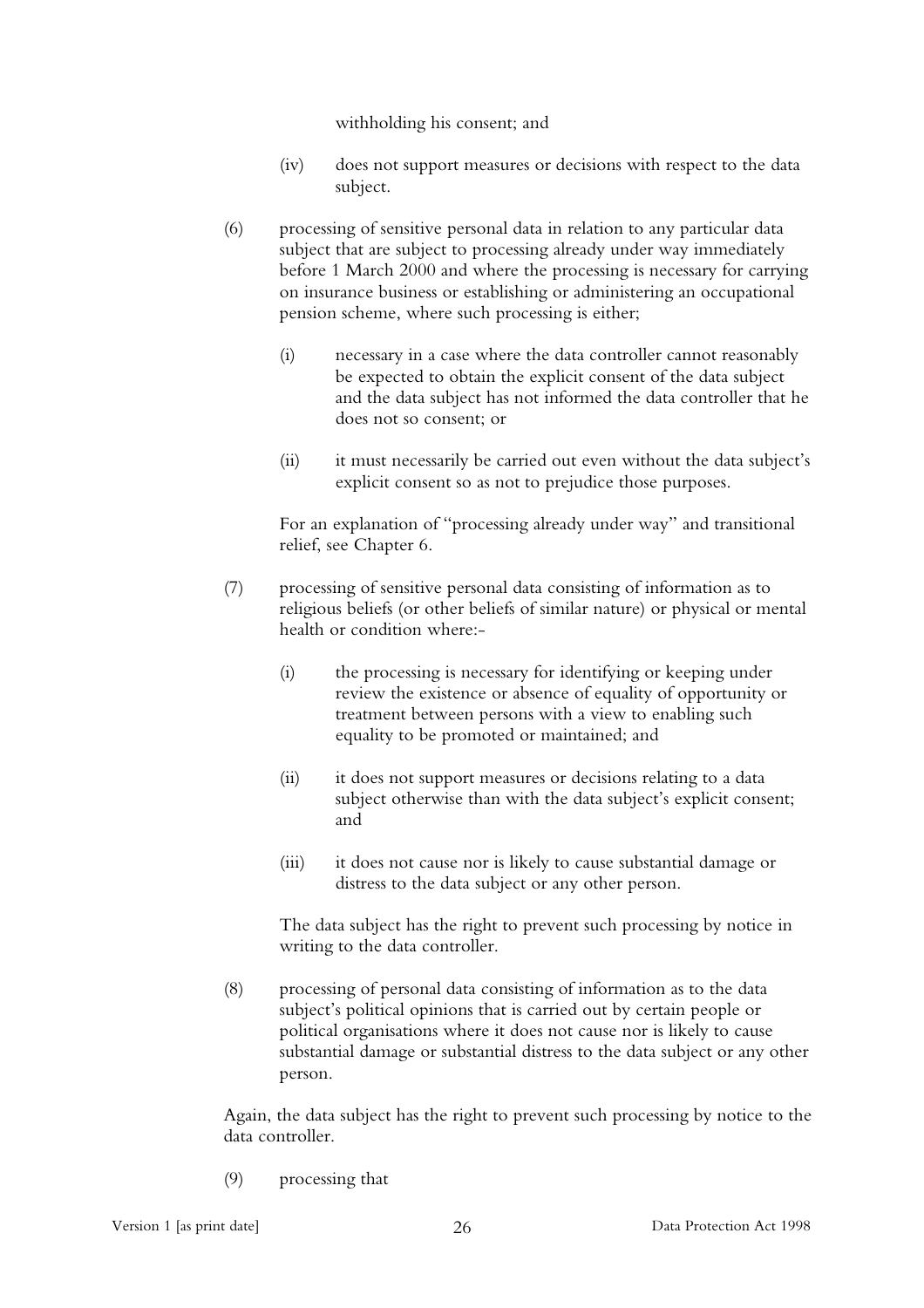- (i) is in the substantial public interest;
- (ii) is necessary for research purposes (as defined in section 33 of the Act);
- (iii) does not support measures or decisions with respect to any particular data subject otherwise than with the explicit consent of the data subject;
- (iv) does not cause nor is likely to cause, substantial damage or substantial distress to the data subject or any other person.
- (10) processing that is necessary for the exercise of any functions conferred on a constable by any rule of law.

It is to be noted that The Sensitive Data Order provides that if the processing of sensitive personal data is necessary for identifying or keeping under review the existence or absence of equality of opportunity, or treatment between persons holding different beliefs or different states of physical or mental health or condition with a view to maintaining or promoting such equality or opportunity, or consists of the processing of information as to the data subject's political views conducted by any person or organisation as defined in The Sensitive Data Order, the data subject has the right to require the data controller to cease such processing within a reasonable period.

The Commissioner is aware of certain factual circumstances where data controllers processing sensitive personal data experience difficulty in satisfying a Schedule 3 condition. In such circumstances, when considering the exercise of her discretion whether to take enforcement action, the Commissioner would look carefully at the processing, taking into account any damage and distress caused to the data subject as a result of that processing.

Given that the Secretary of State has the power to make further orders, data controllers who find genuine difficulty in satisfying a Schedule 3 condition may make representations to the Lord Chancellor's Department with a view to such processing forming the basis of a further order.

# **3.1.4 Lawfulness**

The Act does not provide any guidance on the meaning of "lawful". The natural meaning of unlawful has been broadly described by the Courts as "something which is contrary to some law or enactment or is done without lawful justification or excuse". (R v R [1991] 4All ER 481). The term applies equally to the public and private sector and to breaches of both statute and common law, whether criminal or civil. An example of information unlawfully obtained might be information, which is obtained as a result of a breach of confidence or in breach of an enforceable contractual agreement. Since 2 October 2000 it applies to a breach of the Human Rights Act 1998 by a data controller bound by that Act.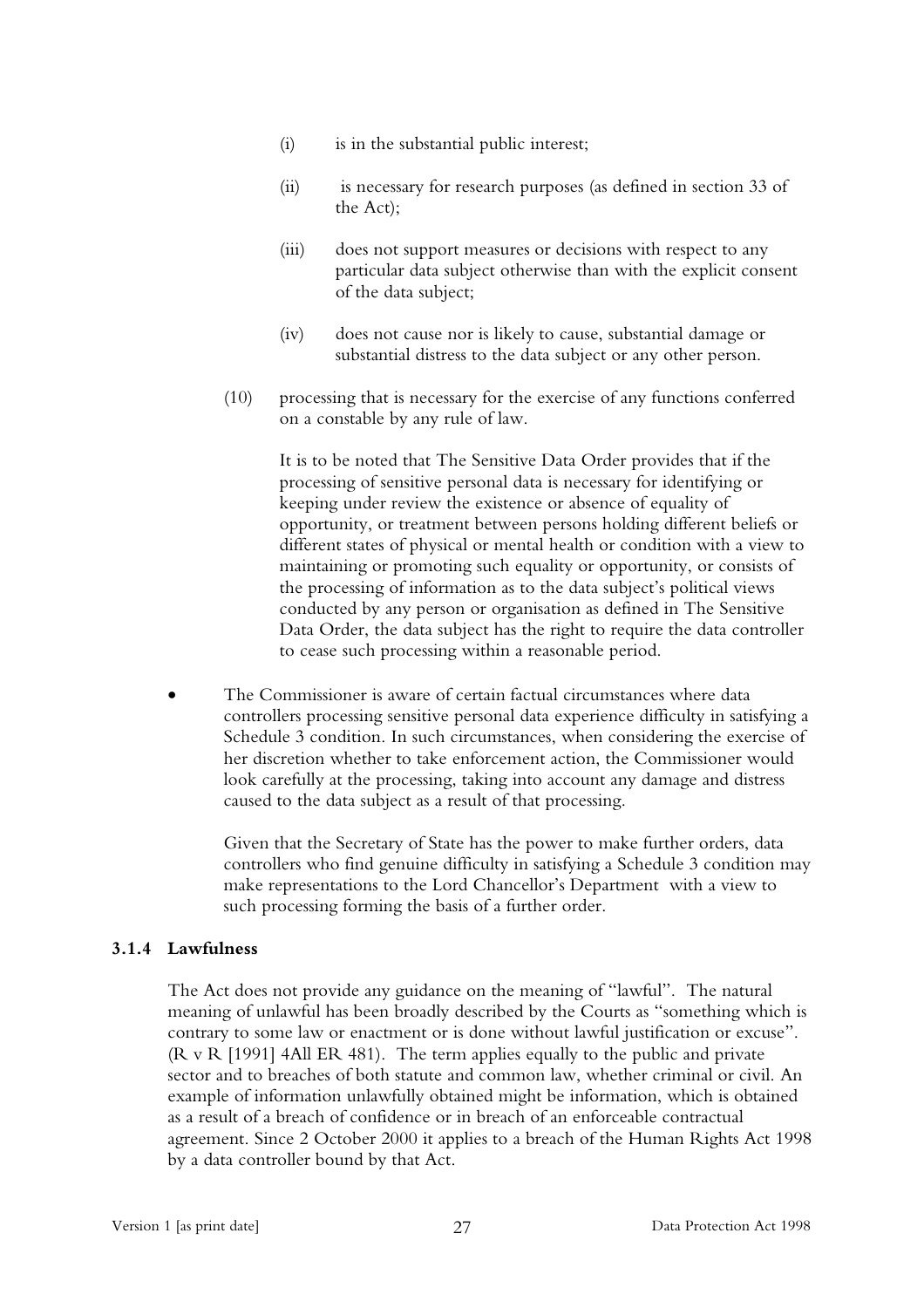This means that a data controller must comply with all relevant rules of law whether derived from statute or common law, relating to the purpose and ways in which the data controller processes personal data.

There are certain areas of law concerning the use of information and the relations of data controllers with individuals, which have particular relevance where breaches of the first and Second Principles are being considered. These are:-

- (a) Confidentiality arising from the relationship of the data controller with the data subject.
- (b) The ultra vires rule and the rule relating to the excess of delegated powers, under which the data controller may only act within the limits of its legal powers.
- (c) Legitimate expectation, that is, the expectation of the individual as to how the data controller will use the information relating to him.
- (d) Article 8 of the European Convention on Human Rights (the right to respect for private and family life, home and correspondence).

These areas, particularly (b) to (d) above, are especially important in the case of data controllers in the public sector, who, for example, often have extensive statutory powers enabling them to require information from individuals.

There are circumstances where an obligation of confidence arises between a data controller and an individual about whom information is recorded, for example, in relation to medical or banking information. The effect of an obligation of confidence is that a data controller is restricted from using the information for a purpose other than that for which it was provided or disclosing it without the individual's permission. It would be unlawful for a data controller to do this unless there was some overriding reason in the public interest for this to happen. Where such personal data are processed for a purpose other than that for which the information was provided, the processing is likely to be unlawful processing.

Many public bodies, for example, government and statutory organisations, deal with personal data in order to carry out specific functions. In doing so they must act within the limits of their powers. Such powers may be set out in statute or be defined in a scheme of executive powers. Such bodies should be aware of the extent of their powers, in particular any specific restrictions on the use or disclosure of data. Where personal data are processed outside those powers then the processing may be unlawful.

Where a public body obtains information of a confidential nature in order to carry out its statutory functions then processes that information for other purposes, there is likely to be a breach of the obligation of confidence to that individual, unless there is a good reason or some legal justification for using the information in that way.

Research carried out by the Commissioner indicates that individuals have a high level of trust in the manner in which their information will be held by public bodies and believe that it will not be passed onto anyone else, or used for any but the most limited purposes apart from the purpose for which the information has been given.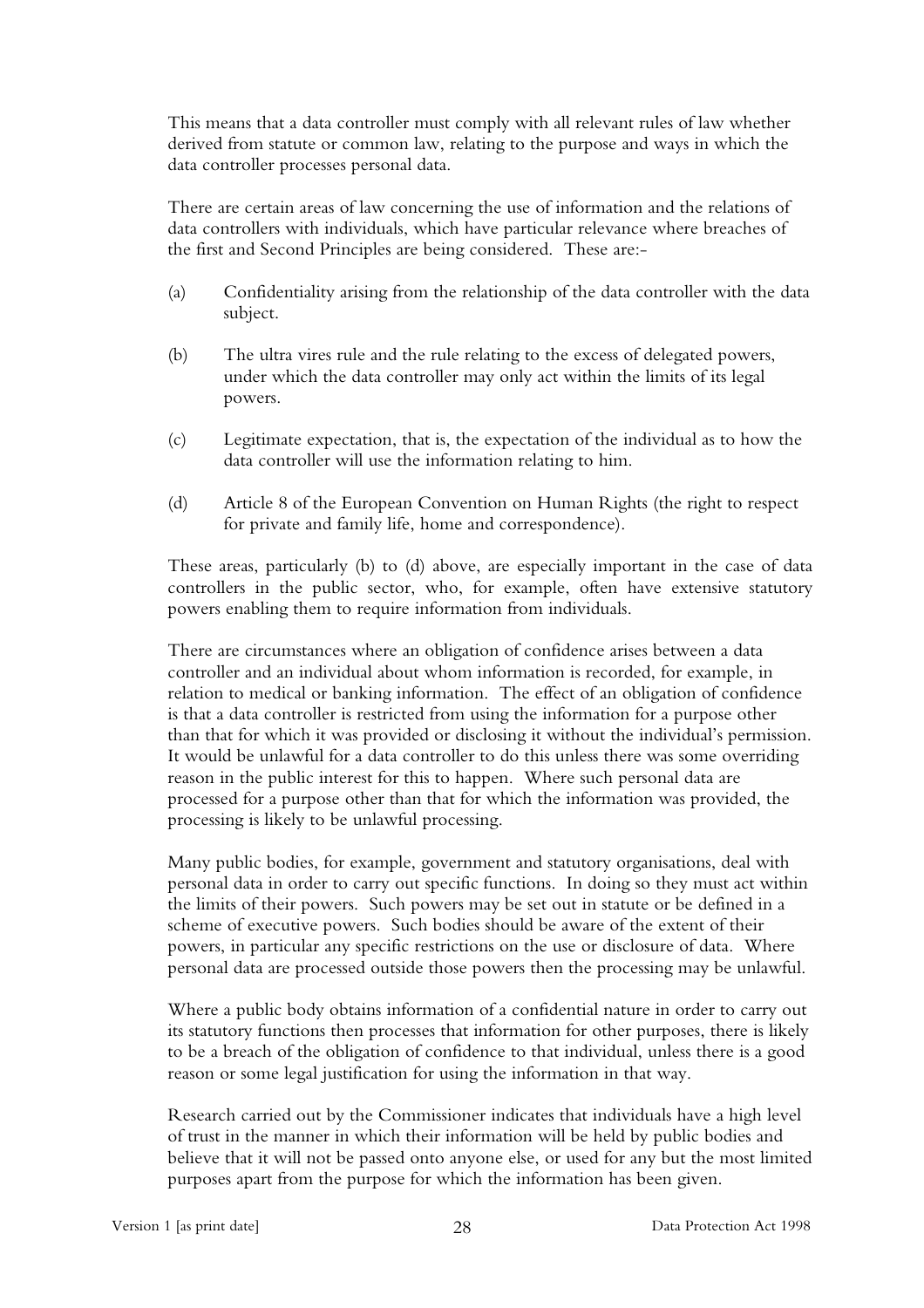An individual's legitimate expectation as to how the information given to a public body will be used will, therefore, also be relevant in considering whether there has been a breach of the First Principle.

#### **3.1.5 Consent**

One of the conditions for processing is that the data subject has given his consent to the processing.

The Commissioner's view is that consent is not particularly easy to achieve and that data controllers should consider other conditions in Schedule 2 (and Schedule 3 if processing sensitive personal data) before looking at consent,. No condition carries greater weight than any other. All the conditions provide an equally valid basis for processing. Merely because consent is the first condition to appear in both Schedules 2 and 3,does not mean that data controllers should consider consent first.

Consent is not defined in the Act. The existence or validity of consent will need to be assessed in the light of the facts. To assist in understanding what may or may not amount to consent in any particular case it is helpful to refer back to the Directive. This defines "the data subject's consent" as:-

*"…any freely given specific and informed indication of his wishes by which the data subject signifies his agreement to personal data relating to him being processed".* 

The fact that the data subject must "signify" his agreement means that there must be some active communication between the parties. A data subject may "signify" agreement other than in writing. Data controllers cannot infer consent from nonresponse to a communication, for example from a customer's failure to return or respond to a leaflet.

The adequacy of any consent or purported consent must be evaluated. For example, consent obtained under duress or on the basis of misleading information will not be a valid basis for processing.

Where a data subject does not signify his agreement to personal data relating to him being processed, but is given an opportunity to object to such processing, although this does not amount to consent for the purposes of the Act, it **may** provide the data controller with the basis to rely upon another Schedule 2 condition, for example, the legitimate interests condition, provided that the data subject is given the right to object before the data are obtained.

Consent must be appropriate to the particular circumstances. For example, if the processing is intended to continue after the end of a trading relationship then the consent should cover those circumstances. However, it must be recognised that even when consent has been given it will not necessarily endure forever. While in most cases consent will endure for as long as the processing to which it relates continues, data controllers should recognise that, depending upon the nature of the consent given and the circumstances of the processing, the individual may be able to withdraw consent.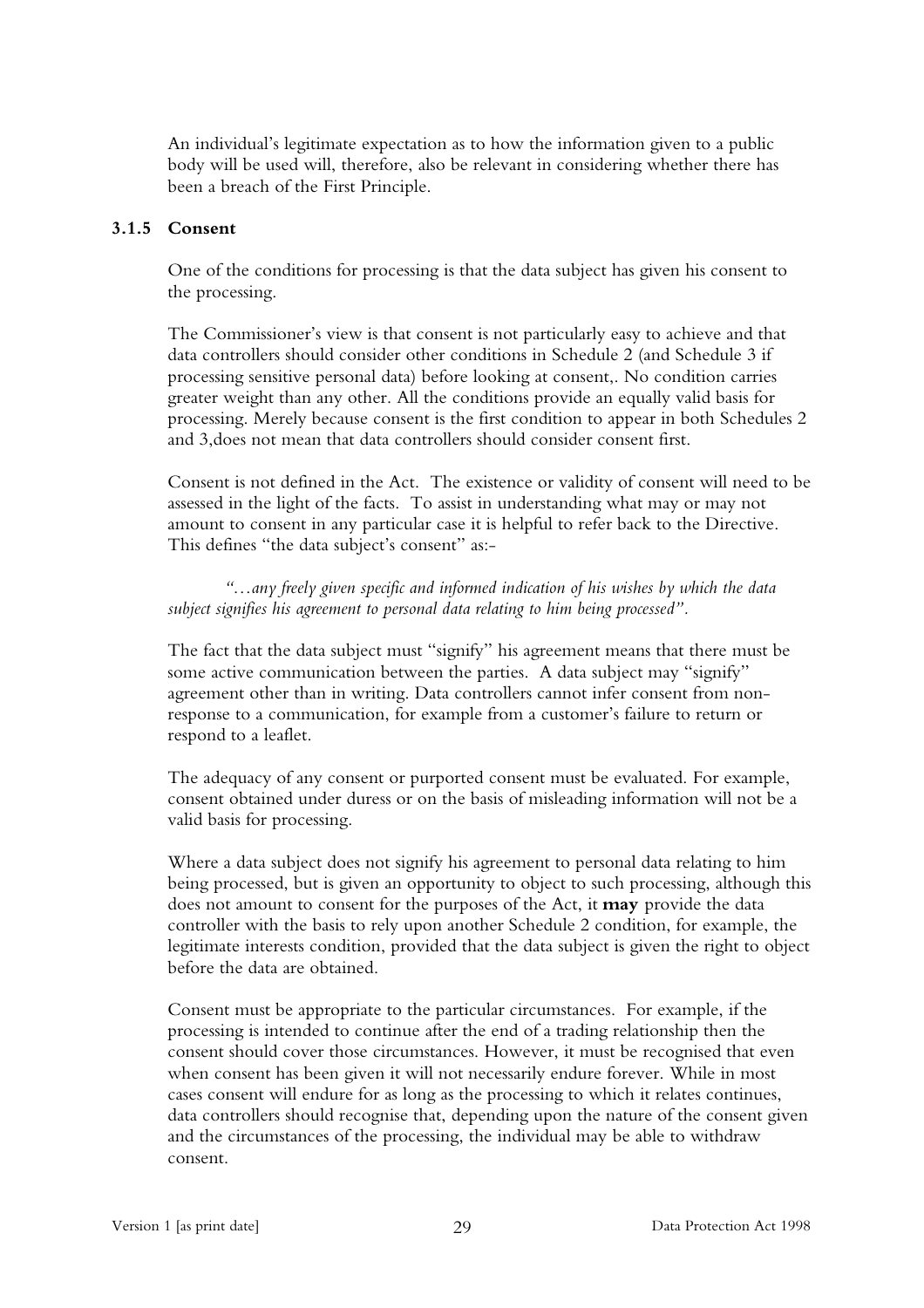There is a distinction in the Act between the nature of the consent required to satisfy the condition for processing and that which is required in the case of the condition for processing sensitive data. The consent must be "explicit" in the case of sensitive data. The use of the word "explicit" and the fact that the condition requires explicit consent **"to the processing of the personal data"** suggests that the consent of the data subject should be absolutely clear. In appropriate cases it should cover the specific detail of the processing, the particular type of data to be processed (or even the specific information), the purposes of the processing and any special aspects of the processing which may affect the individual, for example, disclosures which may be made of the data.

# **3.1.6 In what circumstances is processing necessary?**

The majority of the Schedule 2 and 3 conditions stipulate that the processing must be "necessary" for the purpose set out in that particular condition. The requirement is an important safeguard for the rights of data subjects.

The Commissioner takes the view that data controllers will need to consider objectively whether:

- $\bullet$ the purposes for which the data are being processed are valid,
- $\bullet$ such purposes can only be achieved by the processing of personal data and,
- $\bullet$ the processing is proportionate to the aim pursued.

# **3.1.7 Fairness of processing**

As well as requiring data controllers to ensure that they have at least one legitimate basis for processing personal data, the First Principle also requires data controllers to ensure that such processing is fair. The Act assists with the interpretation of the fairness requirement of the First Principle in paragraphs 1 to 4 of Part II of Schedule 1 (the "fair processing requirements").

When considering the fair processing requirements it is worth remembering the wide scope of the definition of processing in the Act which now includes "obtaining" information or data.

# **It is important to note that compliance with the fair processing requirements will not of itself ensure fair processing.**

The Commissioner takes the view that in assessing fairness, the first and paramount consideration must be given to the consequences of the processing to the interests of the data subject. This view was supported by the Data Protection Tribunal in the context of the 1984 Act in the cases of CCN Systems Limited and CCN Credit Systems Limited .v. The Data Protection Registrar [Case DA/90 25/49/9] and Infolink v The Data Protection Registrar [Case DA/90 25/49/9]. The Commissioner will also look at the purposes and nature of the processing in assessing fairness.

Even though a data controller may be able to show that information was obtained and personal data processed fairly and lawfully in general and on most occasions, if it has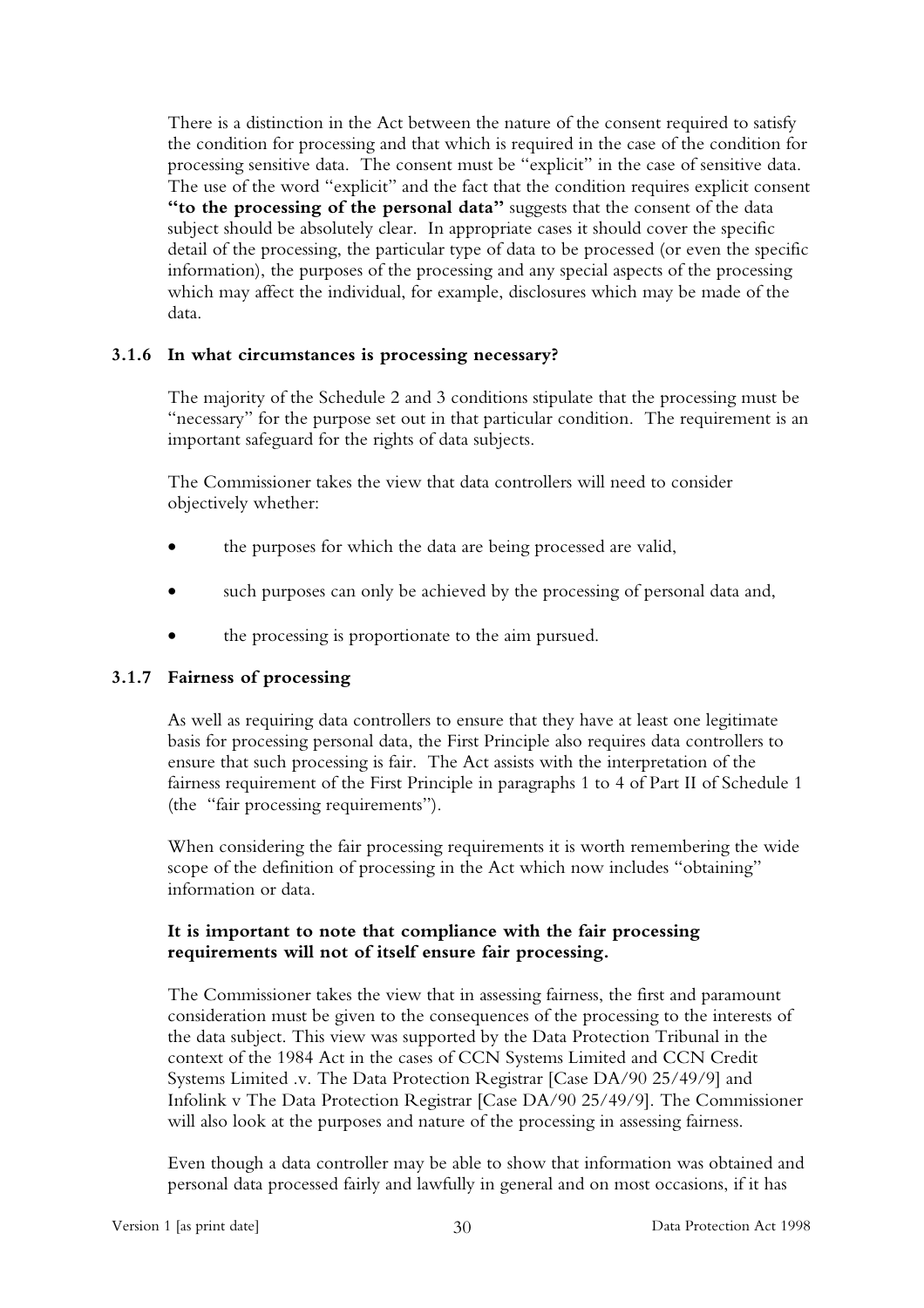been obtained unfairly in relation to one individual there will have been a contravention of the First Principle.

Automated processing can be unfair either where the program is itself operating correctly, but results in the unfair use of data, or where a program is of poor quality and contains errors which mean that it does not operate as the data controller intended.

Compliance with the fair processing requirements of the Act provides an opportunity for data controllers to obtain consent (as to which, see above) but such compliance will not, in itself, ensure that any purported consent is both "specific" and "informed".

# **3.1.7.1 The fair processing requirements (Schedule 1, Part II, paragraphs 1 to 4) - Paragraph 1**

Paragraph 1 provides that in deciding whether or not processing is fair, the way in which personal data are obtained will be considered.

This will include particular reference to whether any person from whom the personal data are obtained is deceived or misled as to the purpose or purposes for which the personal data are to be processed. As has been explained previously, this may also have a bearing on the validity of any consent given by the data subject to the processing, which in turn may remove the basis for processing which was being relied upon by the data controller.

Notwithstanding the fact that a data subject may be authorised or required to supply information by virtue of any enactment, the data controller still has to comply with the provisions of paragraph 2 of Part II of Schedule I (referred to in 3.1.7.3 below) unless the data controller can legitimately claim exemption from compliance with these provisions.

# **3.1.7.2 Paragraphs 2 and 3 – Information to be provided to data subjects**

Paragraphs 2 and 3 provide that personal data are not to be treated as processed fairly unless the requirements set out in paragraphs 3.1.7.3 and 3.1.7.4 below are observed, subject to certain exceptions (as set out in paragraph 3.1.7.5 below). Again, it should be noted that observance of these requirements will not ensure fair processing where there are other factors present which would render the processing unfair. There is a general duty of fairness, which consists in part of the fair processing requirements of the Act.

It should be noted that certain processing of personal data may be exempt from the requirement to provide this information and these exemptions are dealt with in Chapter 5.

# **3.1.7.3 Information to be provided to data subjects – data obtained from data subjects**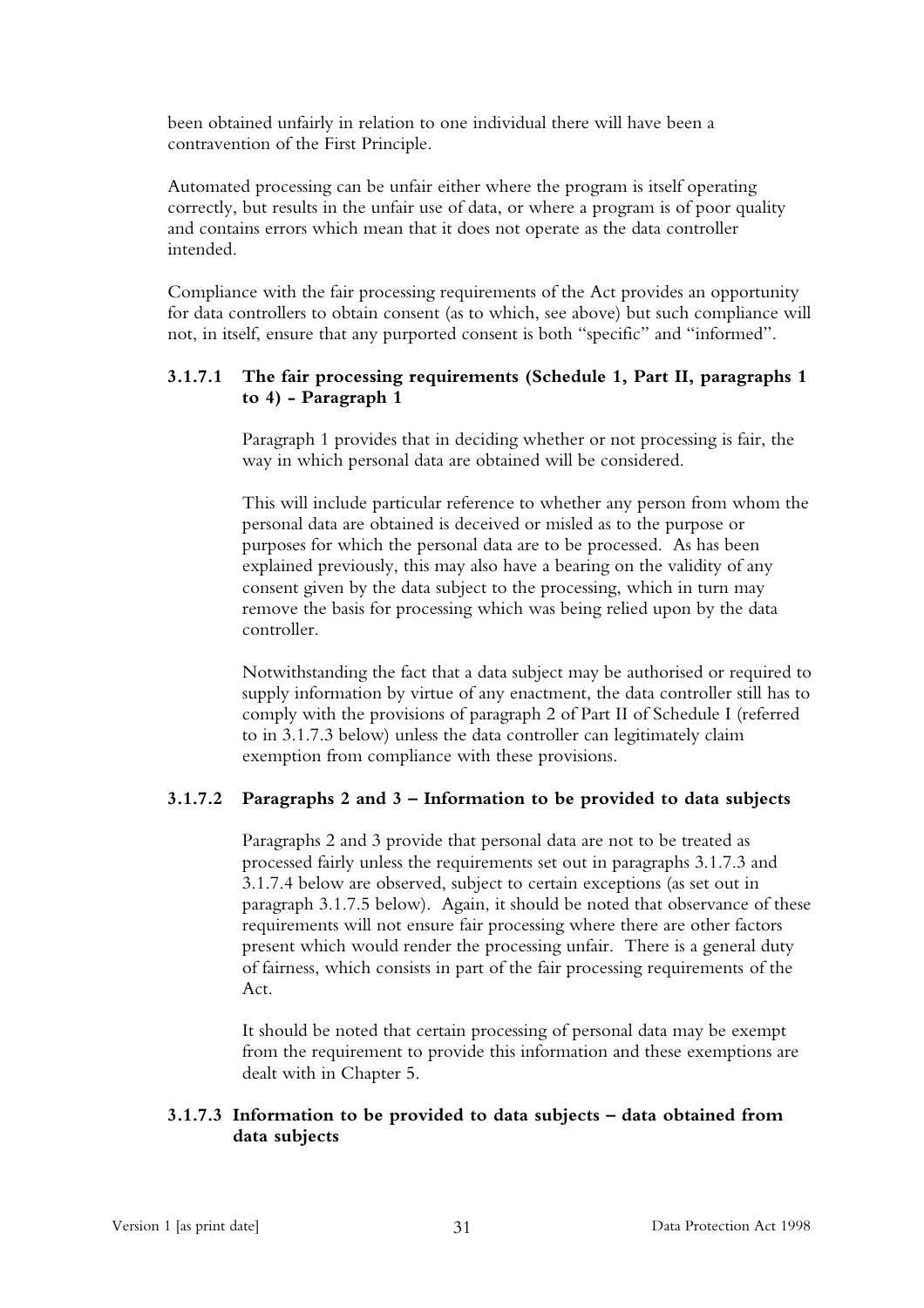When data are obtained from data subjects the data controller must ensure, so far as practicable, that the data subjects have, are provided with, or have made readily available to them, the following information (referred to as the "fair processing information"):-

- (a) the identity of the data controller,
- (b) if the data controller has nominated a representative for the purposes of the Act, the identity of that representative,
- (c) the purpose or purposes for which the data are intended to be processed, and
- (d) any further information which is necessary, taking into account the specific circumstances in which the data are or are to be processed, to enable processing in respect of the data subject to be fair.

In deciding whether, and if so, what, further information is "necessary" to satisfy (d) above, data controllers should consider what processing of personal data they will be carrying out once the data have been obtained and consider whether or not data subjects are likely to understand the following:-

- (a) the purposes for which their personal data are going to be processed;
- (b) the likely consequences of such processing such that the data subject is able to make a judgement as to the nature and extent of the processing; and
- (c) whether particular disclosures can reasonably be envisaged.

It would be expected that the more unforeseen the consequences of processing the more likely it is that the data controller will be expected to provide further information. This aspect also has a bearing on the question of what amounts to consent (see specific consideration of this issue at paragraph 3.1.5 above); in the same way that consent must be "informed", so data subjects themselves must be fully aware of the ways in which their personal data may be processed in order for that processing to be considered fair.

In the context of the 1984 Act, the Data Protection Tribunal has supported the Commissioner's view that personal information will not be fairly obtained unless the individual has been informed of the non-obvious purpose or purposes for which it is required, before the information is obtained. (Innovations (Mail Order) Limited v The Data Protection Registrar (September 1993)).

Where an individual effectively has no choice other than to use the service of a particular data controller, for example, where an individual attends an NHS appointment, (subject to any legitimate exemption applying to such processing) the data controller should give individuals the opportunity to limit the extent to which their data may be used and disclosed beyond the primary purpose for which it was supplied.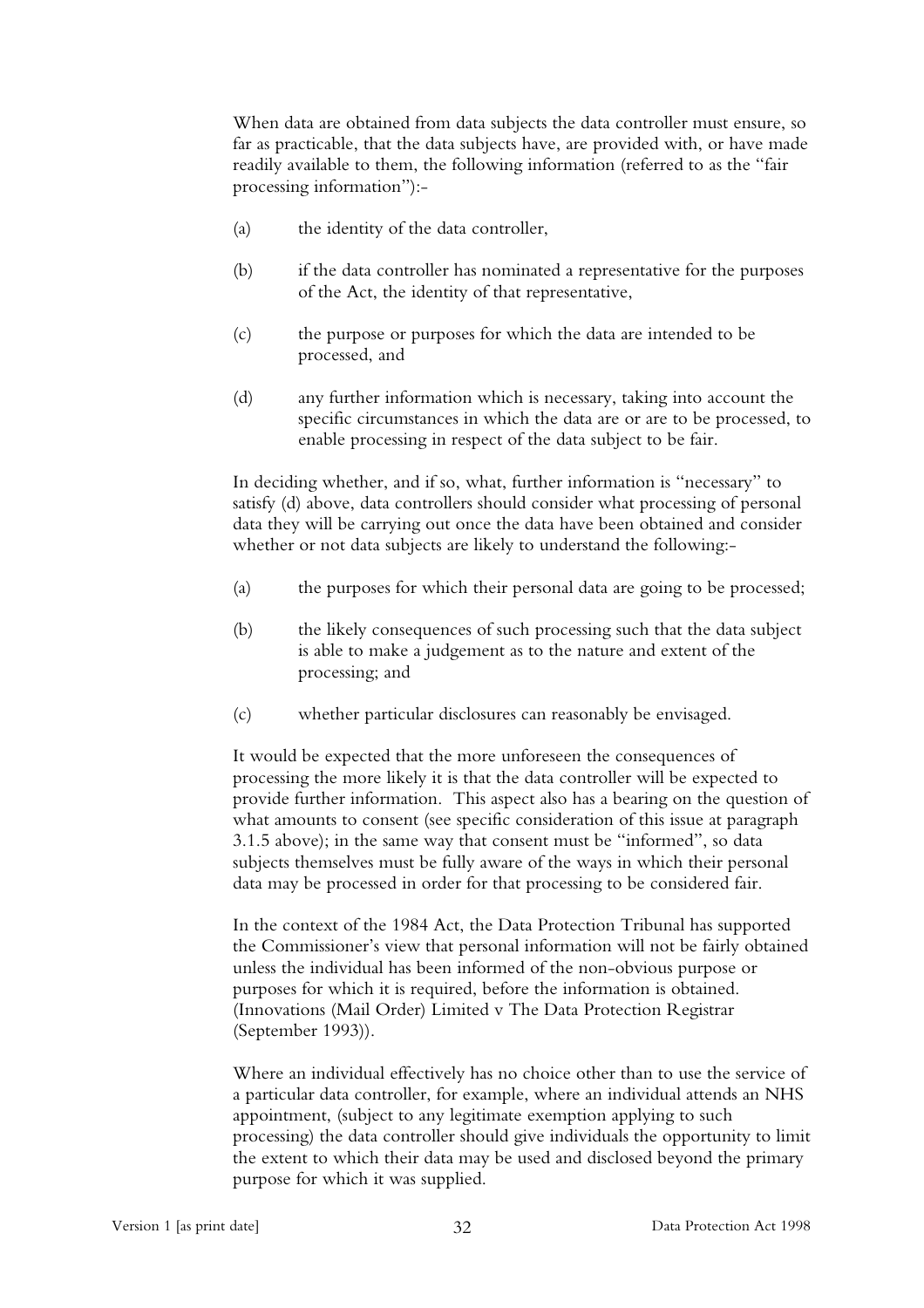Where the data controller already holds information obtained for a specific purpose, it can only be used for a different purpose that would not have been envisaged by the data subject at the time of the collection of the information if the data controller has the consent of the data subject.

A data controller cannot infer consent from a lack of response from the data subject. If data have already been collected and another purpose is subsequently envisaged that would not have been obvious to the data subject, again, consent must be obtained before the data can be used for the new purpose.

# **3.1.7.4 Information to be provided to data subjects – data obtained other than from data subjects**

The fair processing information (see paragraph 3.1.7.3 above) should also be provided to data subjects (within the timescale set out in paragraph 3.1.7.7 below) in cases where the data have been obtained from someone other than the data subject, unless one of the exceptions in paragraph 3.1.7.5 below applies.

The data controller must also always be fair to the person from whom the information was obtained. The information might be about an individual different from the person from whom it was obtained. In some circumstances the concept of fairness may require the data controller to give some thought to the individual to whom the information relates as well as the person from whom it is obtained. The fairness of the obtaining has to be judged in each case in relation to a particular piece of information, in relation to the particular individual and taking into account all the circumstances. If different pieces of information are obtained separately, each must be fairly obtained.

### **3.1.7.5 Exceptions available to data controllers**

The following exceptions from the provision of the fair processing information can only be relied upon by data controllers where they have obtained personal data from someone other than the data subject. It should be stressed that the ability to rely on any exception does not absolve the data controller from the overriding duty to process personal data fairly.

The exceptions referred to are:-

- (a) where providing the fair processing information would involve a disproportionate effort (see paragraph 3.1.7.6 below), or
- (b) where it is necessary for the data controller to record the information to be contained in the data, or to disclose the data, to comply with any legal obligation to which the data controller is subject, other than an obligation imposed by contract.

The Secretary of State has prescribed further conditions, by way of "appropriate safeguards", which must also be met for the exception to be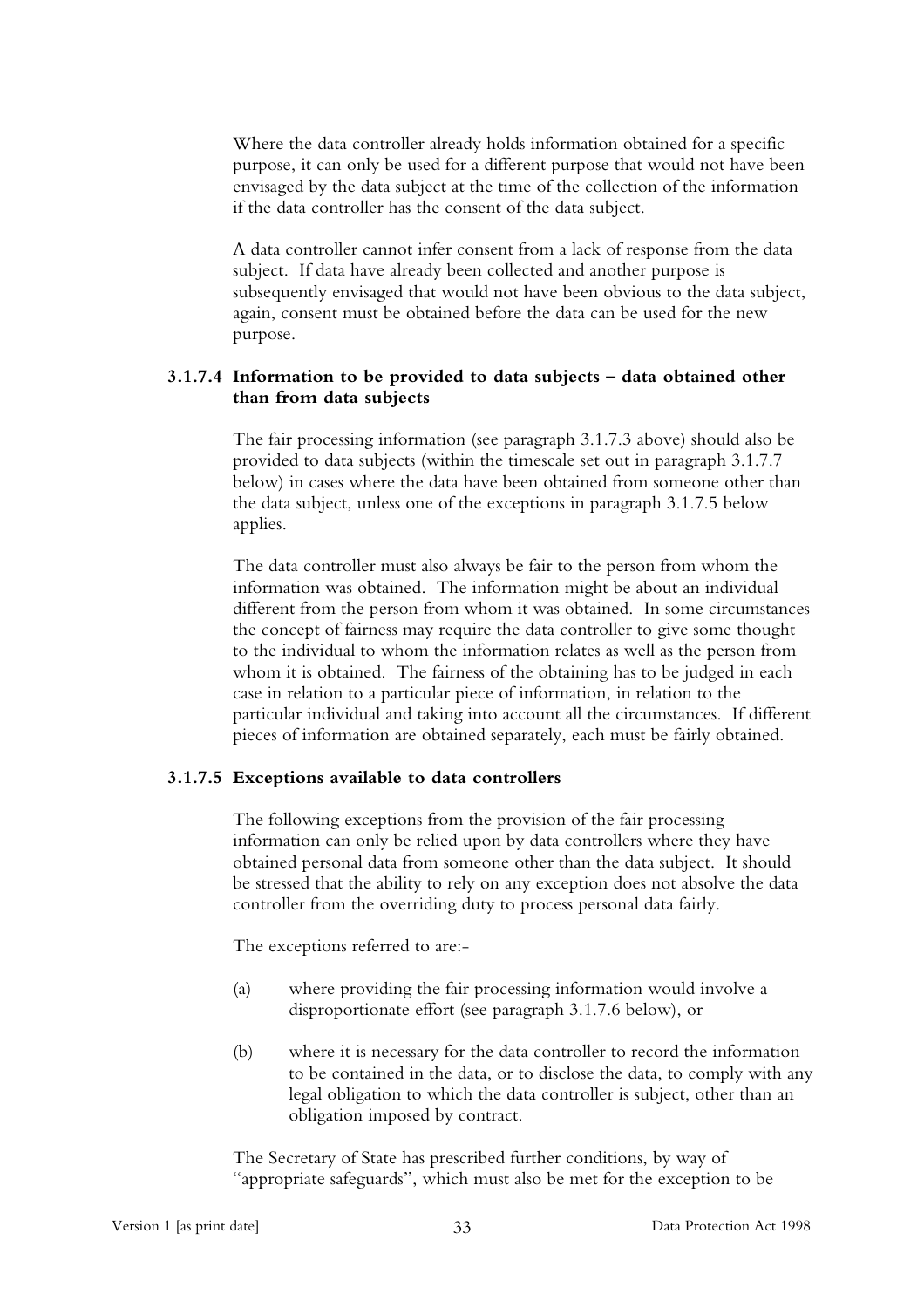available. These are contained in the Data Protection (Conditions Under Paragraph 3 of Part II of Schedule I) Order 2000 ("S.I. No 185").

In both (a) and (b) above S.I. No 185 provides that any data controller claiming the benefit of the disapplication of the requirement to provide the fair processing information must still provide this information to any individual who requests it.

If the data controller does not have sufficient information about the individual making the request to readily determine whether he is processing information about that person because of a lack of identifying information, that data controller must write to the individual explaining the position.

Where a data controller relies upon the disproportionate effort ground in (a) above, the data controller must keep a record of the reasons why he believes the disapplication of the fair processing requirements is necessary.

# **3.1.7.6 What is disproportionate effort?**

The term "disproportionate effort" is not defined in the Act. In assessing what does or does not amount to disproportionate effort the starting point must be that data controllers are **not** generally exempt from providing the fair processing information because they have not obtained data directly from the data subject.

What does or does not amount to disproportionate effort is a question of fact to be determined in each and every case.

In deciding this the Commissioner will take into account a number of factors, including the nature of the data, the length of time and the cost involved to the data controller in providing the information. The fact that the data controller has had to expend a substantial amount of effort and/or cost in providing the information does not necessarily mean that the Commissioner will reach the decision that the data controller can legitimately rely upon the disproportionate effort ground. In certain circumstances, the Commissioner would consider that a quite considerable effort could reasonably be expected. The above factors will always be balanced against the prejudicial or effectively prejudicial effect to the data subject and in this respect a relevant consideration would be the extent to which the data subject already knows about the processing of his personal data by the data controller.

#### **3.1.7.7 Timescale**

As the Act makes no specific provision relating to timescale in the case of data obtained from a data subject, it should be presumed that the fair processing information must be provided to the data subject at the time that the data are obtained.

In circumstances where the data controller has obtained data from someone other than the data subject, so far as practicable, the fair processing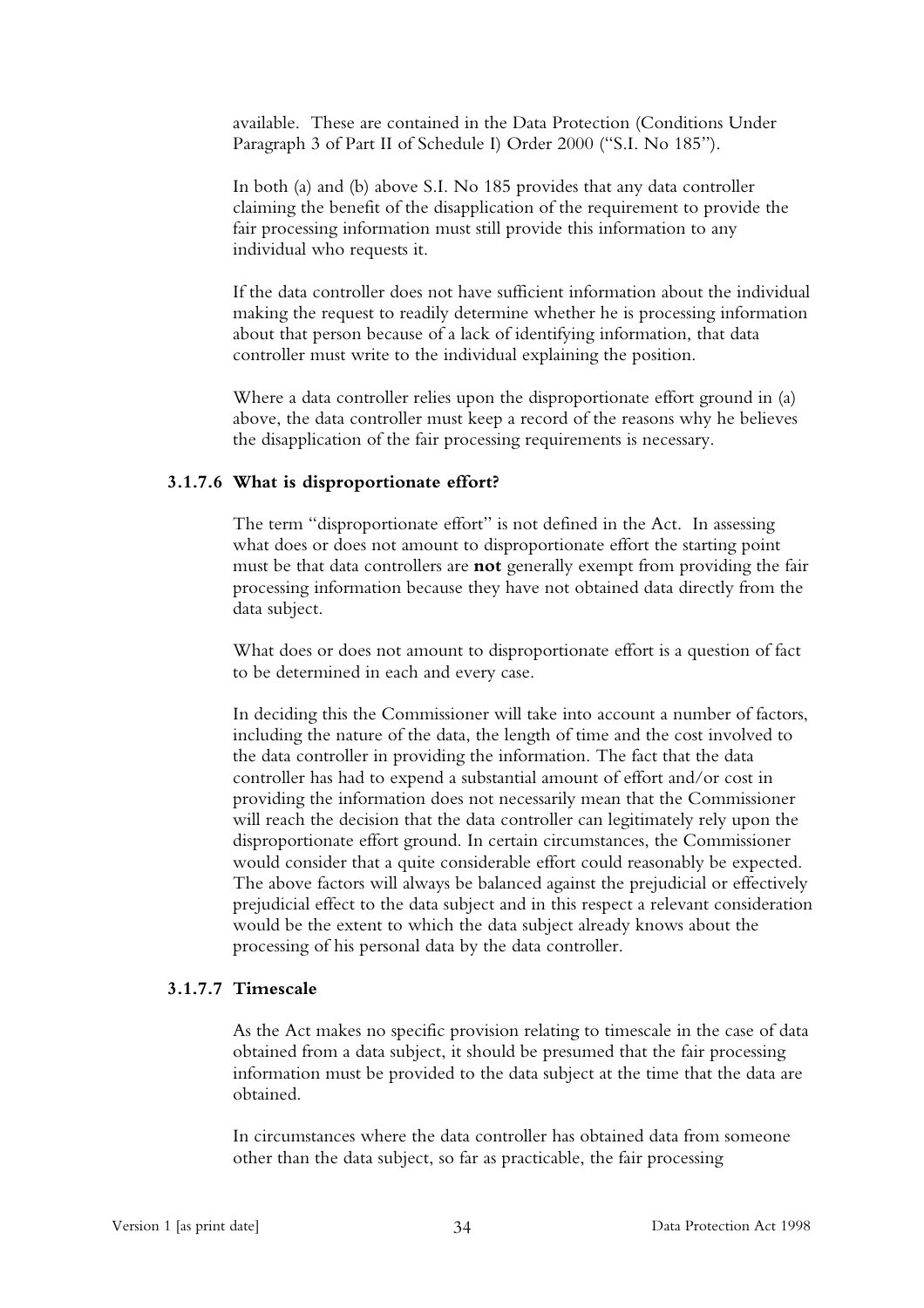information must be given (or made readily available) to the data subject **before or as soon as possible after** –

- (a) the time when the data controller first processes the data, or
- (b) in a case where at the time **disclosure** to a third party (which does not include employees or agents of the data controller) within a reasonable period is envisaged –
	- the time when the data are first disclosed to a third party, if the data are in fact disclosed within a reasonable period of time;
	- the time when the data controller becomes, or ought to become, aware that the data are unlikely to be disclosed to a third party within a reasonable period of time, if within a reasonable period of time the data controller becomes, or ought to become, aware that the data are unlikely to be disclosed, or
	- in any other case, after a reasonable period of time.

Accordingly, data controllers cannot simply obtain personal data from sources other than the data subject and then do nothing else with the data except hold the data indefinitely. Before a reasonable period of time has elapsed the data controller must go through the process of informing the data subject in accordance with the fair processing requirements unless one of the exceptions referred to in paragraph 3.1.7.5 above applies or unless the data are received from another data controller who provided the data subject with all the information relating to the new data controller before passing the data on.

#### **3.1.7.8 Paragraph 4 General Identifiers**

Paragraph 4 of the fair processing requirements provides for the use of personal data which contain a "general identifier" such as a number or code used for identification purposes as defined in the Act. The Secretary of State may provide conditions, which must be complied with to ensure the fair and lawful processing of personal data containing a general identifier of a description to be prescribed. No order has been made to date to this effect.

#### **3.2 Second Principle**

# **"Personal data shall be obtained only for one or more specified and lawful purposes, and shall not be further processed in any manner incompatible with that purpose or those purposes".**

Compliance with the Second Principle cannot be established simply by notification of the purpose(s) for which personal data are processed, as was possible under the 1984 Act. The link between compatibility and notification has now been removed by the Act.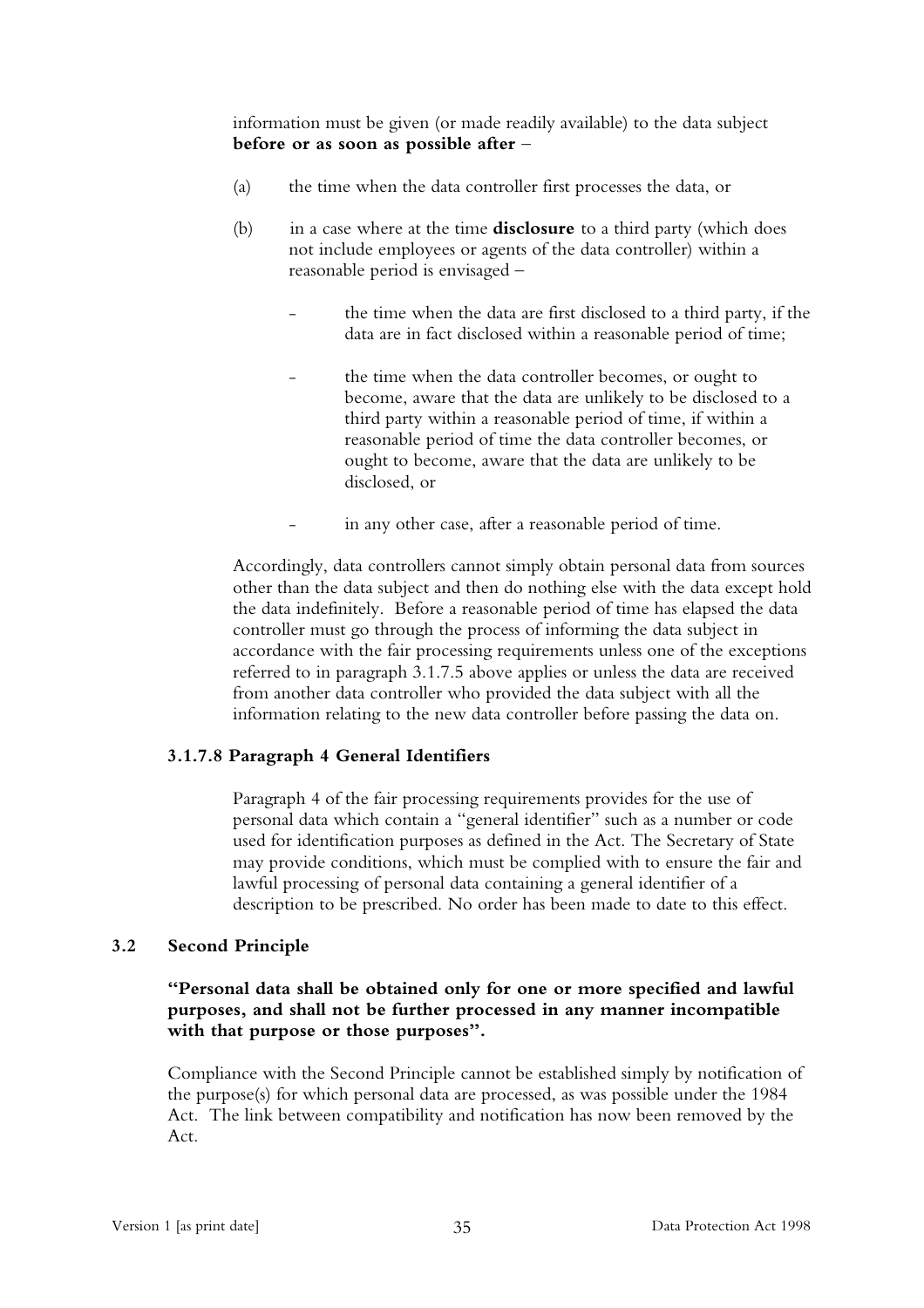It is to be noted that the Commissioner takes a strict view of the concept of compatibility of processing of personal data.

Part II of Schedule I of the Act provides guidance in interpreting the Second Principle. In particular, there are two means by which a data controller may specify the purpose or purposes for which the personal data are obtained, namely:-

- (a) in a notice given by the data controller to the data subject in accordance with the fair processing requirements (see paragraph 3.1.7.2 above) or,
- (b) in a notification given to the Commissioner under the notification provisions of the Act (contained in The Data Protection (Notification and Notification fees) Regulations 2000 (S.I. No 188)). It should be noted that notification to the Commissioner alone will not satisfy the fairness element of the First Principle.

The interpretation of the Second Principle further provides that in deciding whether any disclosure of personal data is compatible with the purpose or purposes for which the data were obtained, consideration will be given to the purpose or purposes for which the personal data are intended to be processed by any person to whom they are disclosed. Such decisions cannot be made retrospectively by data controllers once the data are obtained.

For the purposes of the Second Principle, the further processing of personal data in compliance with the conditions set out in section 33 of the Act is not to be regarded as incompatible with the purposes for which they were obtained.

Adherence to paragraph I of Part II of Schedule I is clearly material in this context (see 3.1.7.1) in that data subjects must not be deceived or misled as to the purposes for which their personal data are to be processed.

# **3.3 Third Principle**

Personal data shall be adequate, relevant and not excessive in relation to the purpose or purposes for which they are processed".

The wide definition of processing should be borne in mind when considering the Third Principle.

In complying with this Principle, data controllers should seek to identify the minimum amount of information that is required in order properly to fulfil their purpose and this will be a question of fact in each case. If it is necessary to hold additional information about certain individuals, such information should only be collected and recorded in those cases.

This guidance has been endorsed by the Data Protection Tribunal in the context of the 1984 Act in the case of Runnymede Borough Council CCRO and Others v The Data Protection Registrar (November 1990). Where a data controller holds an item of information on all individuals which will be used or useful only in relation to some of them, the information is likely to be excessive and irrelevant in relation to those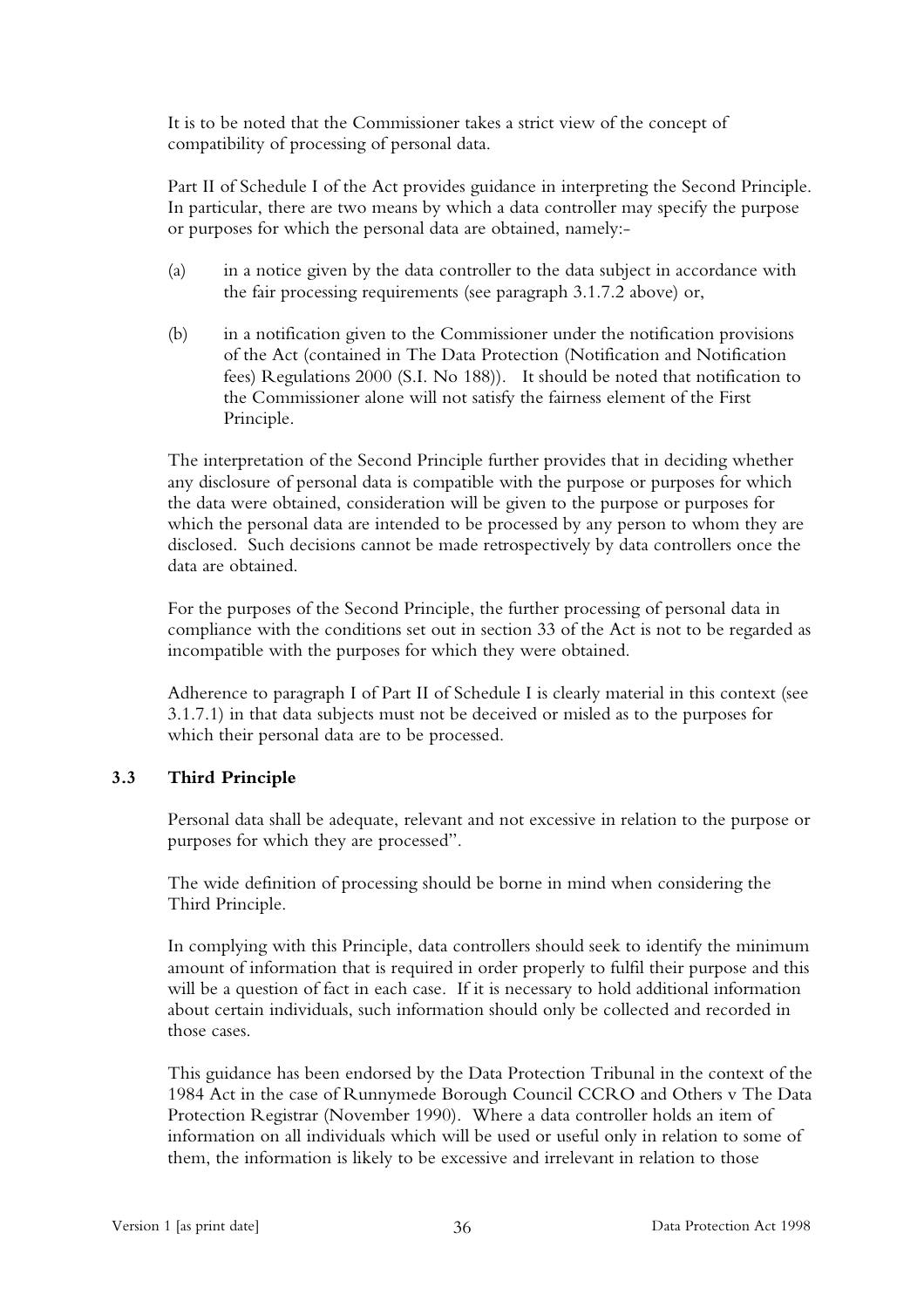individuals in respect of whom it will not be used or useful and should not be held in those cases.

It is not acceptable to hold information on the basis that it might possibly be useful in the future without a view of how it will be used. This is to be distinguished from holding information in the case of a particular foreseeable contingency which may never occur, for example, where an employer holds details of blood groups of employees engaged in hazardous occupations.

Data controllers should continually monitor compliance with this Principle, which has obvious links with the Fourth and Fifth Principles. Changes in circumstances or failure to keep the information up to date may mean that information that was originally adequate becomes inadequate. If the data are kept for longer than necessary then they may well be both irrelevant and excessive. In most cases, data controllers should be able to remedy possible breaches of the Principle by the erasure or addition of particular items of personal data so that the information is no longer excessive, inadequate, or irrelevant.

The data controller should consider for all data:-

- $\bullet$ the number of individuals on whom information is held;
- $\bullet$ the number of individuals for whom it is used;
- $\bullet$ the nature of the personal data;
- $\bullet$ the length of time it is held;
- $\bullet$ the way it was obtained;
- $\bullet$ the possible consequences for individuals of the holding or erasure of the data;
- $\bullet$ the way in which it is used;
- $\bullet$ the purpose for which it is held.

#### **3.4 Fourth Principle**

#### **"Personal data shall be accurate and, where necessary, kept up to date".**

Data are inaccurate if they are incorrect or misleading as to any matter of fact.

The Act provides guidance in interpreting this Principle as follows:

The Principle is not to be taken as being contravened because of any inaccuracy in personal data which accurately record information obtained by the data controller from the data subject or a third party in a case where:-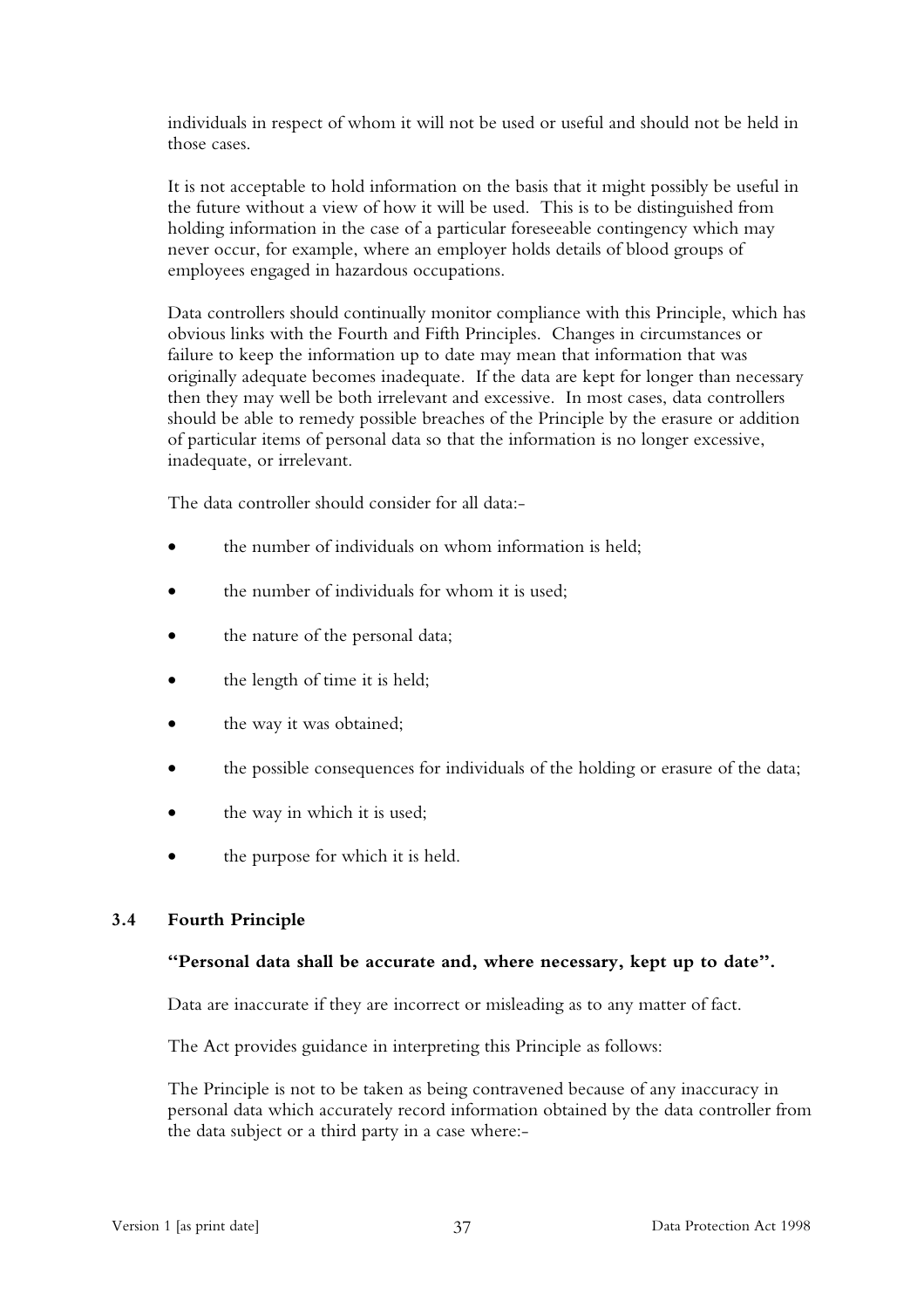- (a) taking account of the purpose or purposes for which the data were obtained and further processed, the data controller has taken reasonable steps to ensure the accuracy of the data, **and**
- (b) if the data subject has notified the data controller of the data subject's view that the data are inaccurate, the data indicate that fact.

It is important to note that by virtue of (a) above it is not enough for a data controller to say that, because the information was obtained from either the data subject or a third party, they had done all that they could reasonably have done to ensure the accuracy of the data at the time. Now data controllers may have to go further and take reasonable steps to ensure the accuracy of the data themselves and mark the data with any objections. The extent to which such steps are necessary will be a matter of fact in each individual case and will depend upon the nature of the data and the consequences of the inaccuracy for the data subject. This approach exceeds the requirements of the Fifth Principle in the 1984 Act.

The second part of the Principle, which refers to keeping personal data up to date, is qualified. Updating is only required "where necessary". The purpose for which the data are held or used will be relevant in deciding whether updating is necessary. For example, if the data are intended to be used merely as an historical record of a transaction between the data controller and the data subject, updating would be inappropriate. To change the data so as to bring them up to date would defeat the purpose of maintaining the historical record. However, sometimes it is important for the purpose that the data reflect the data subject's current circumstances, for example, if the data are used to decide whether to grant credit or confer or withhold some other benefit. In those cases either steps should be taken to ensure that the data are kept up to date, or when the data are used, account should be taken of the fact that circumstances may have changed.

A data controller will need to consider the following factors:-

- $\bullet$ Is there a record of when the data were recorded or last updated?
- $\bullet$ Are all those involved with the data – including people to whom they are disclosed as well as employees of the data controller – aware that the data do not necessarily reflect the current position?
- $\bullet$ Are steps taken to update the personal data  $-$  for example, by checking back at intervals with the original source or with the data subject? If so, how effective are these steps?
- $\bullet$ Is the fact that the personal data are out of date likely to cause damage or distress to the data subject?

The right contained in section 14 of the Act, by which a data subject can request that personal data be rectified, blocked, erased or destroyed, applies whether or not the data accurately record information received or obtained by the data controller from the data subject or a third party. The powers of the Court in respect of such an application are dealt with in Chapter 4.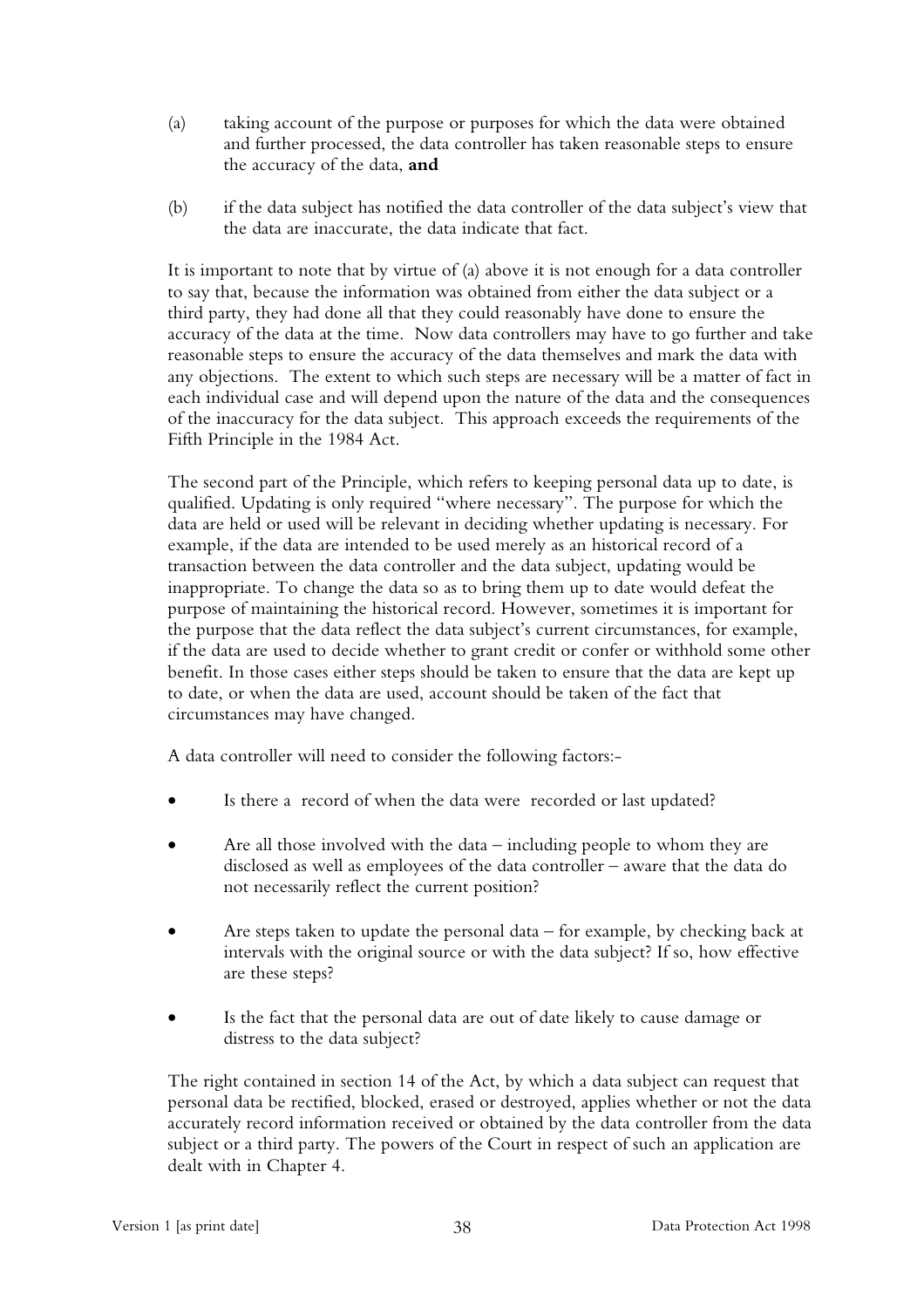#### **3.5 Fifth Principle**

## **"Personal data processed for any purpose or purposes shall not be kept for longer than is necessary for that purpose or those purposes".**

To comply with this Principle, data controllers will need to review their personal data regularly and to delete the information which is no longer required for their purposes.

Statutes may make specific provision relating to the retention of certain categories of data, for example, the Police and Criminal Evidence Act 1984. Recommendations with regard to the retention of certain information can be found in the CCTV Code of Practice published by the Commissioner which contains guidance on the retention periods of recorded material.

If personal data have been recorded because of a relationship between the data controller and the data subject, the need to keep the information should be considered when the relationship ceases to exist. For example, the data subject may be an employee who has left the employment of the data controller. The end of the relationship will not necessarily cause the data controller to delete all the personal data. It may well be necessary to keep some of the information so that the data controller will be able to confirm details of the data subject 's employment for, say, the provision of references in the future or to enable the employer to provide the relevant information in respect of the data subject's pension arrangements. It may well be necessary in some cases to retain certain information to enable the data controller to defend legal claims, which may be made in the future. Unless there is some other reason for keeping them, the personal data should be deleted when the possibility of a claim arising no longer exists i.e when the relevant statutory time limit has expired. The data controller may wish to consider the value of records for historical purposes. The Act provides that personal data processed only for historical, statistical or research purposes in compliance with the conditions set out in section 33, may be kept indefinitely. (Section 33(3)).

#### **3.6 Sixth Principle**

## **"Personal data shall be processed in accordance with the rights of data subjects under this Act".**

The Act provides guidance in interpreting this Principle. A person will contravene this Principle if, but only if:-

- (a) he fails to supply information pursuant to a subject access request under section 7 of the Act, or
- (b) he fails to comply with notices given under the following provisions of the Act:-
	- (i) section 10 (right to prevent processing likely to cause damage or distress);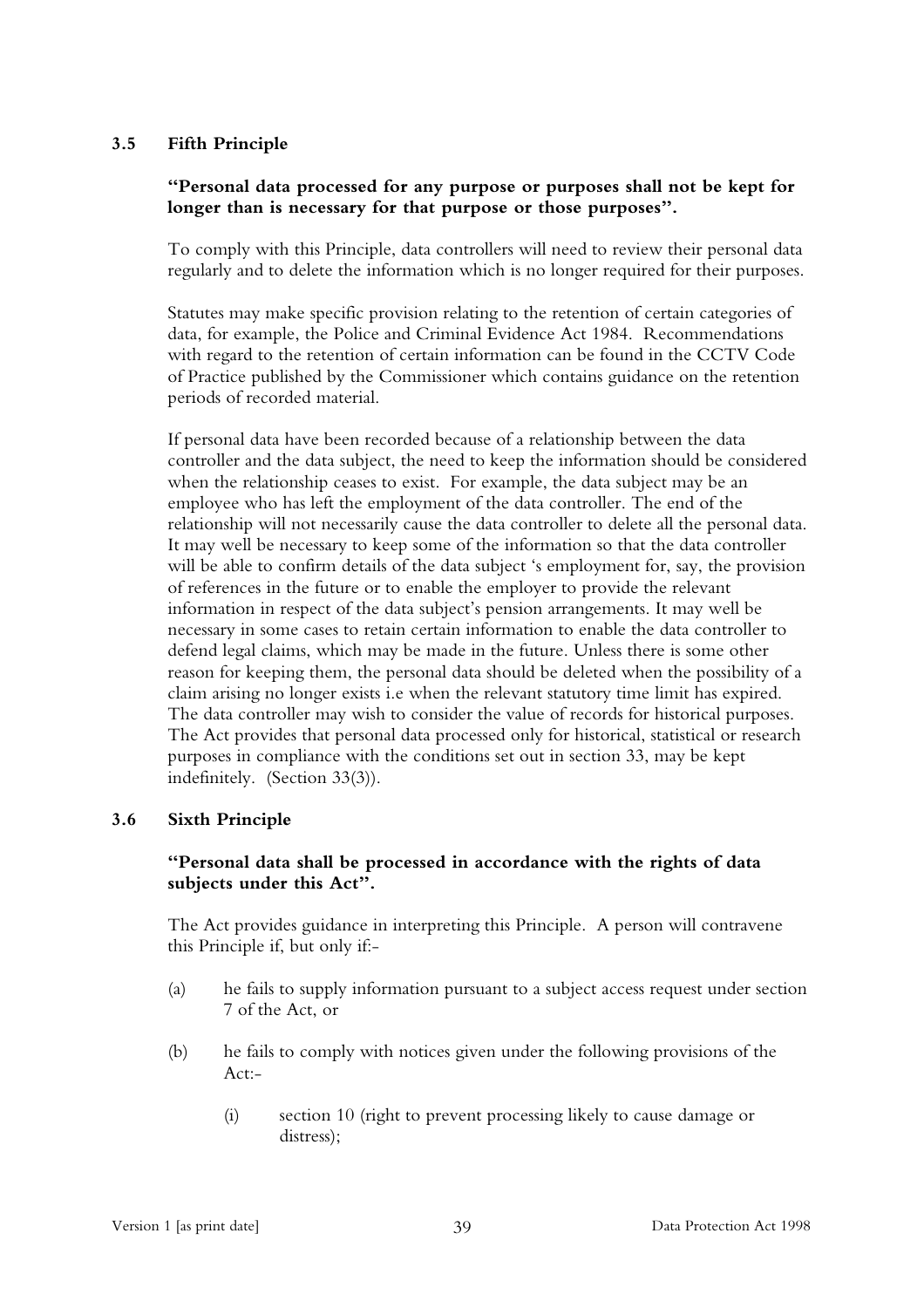- (ii) section 11 (right to prevent processing for the purposes of direct marketing); or
- (iii) section 12 (rights in relation to automatic decision-taking); or
- (c) he fails to comply with a notice given under section 12A of the Act (right to require data controller to rectify, block, erase or destroy inaccurate or incomplete data or cease holding such data in a way incompatible with the data controller's legitimate purpose) in respect of exempt manual data only during the transitional period up to and including 23 October 2007. (See Chapter 6 on Transitional Relief).

#### **3.7 Seventh Principle**

#### **"Appropriate technical and organisational measures shall be taken against unauthorised or unlawful processing of personal data and against accidental loss or destruction of, or damage to, personal data".**

The Act gives some further guidance on matters which should be taken into account in deciding whether security measures are "appropriate". These are as follows:-

- (i) Taking into account the state of technological development at any time and the cost of implementing any measures, the measures must ensure a level of security appropriate to:
	- (a) the harm that might result from a breach of security; and
	- (b) the nature of the data to be protected.
- (ii) The data controller must take reasonable steps to ensure the reliability of staff having access to the personal data.

With regard to the technical and organisational measures to be taken by data controllers, the Directive states that such measures should be taken " both at the time of the design of the processing system and at the time of the processing itself, particularly in order to maintain security and thereby to prevent any unauthorised processing." Data controllers are, therefore, encouraged to consider the use of privacy enhancing techniques as part of their obligations under the Seventh Principle.

It is clear from (i) above that there can be no standard set of security measures that is required for compliance with the Seventh Principle. The Commissioner's view is that what is appropriate will depend on the circumstances, in particular, on the harm that might result from, for example, an unauthorised disclosure of personal data, which in itself might depend on the nature of the data. The data controller, therefore, needs to adopt a risk-based approach to determining what measures are appropriate. (In fact, the Directive refers to "a level of security appropriate to the risks represented by the processing"). Management and organisational measures are as important as technical ones.

Standard risk assessment and risk management techniques involve identifying potential threats to the system, the vulnerability of the system to those threats and the counter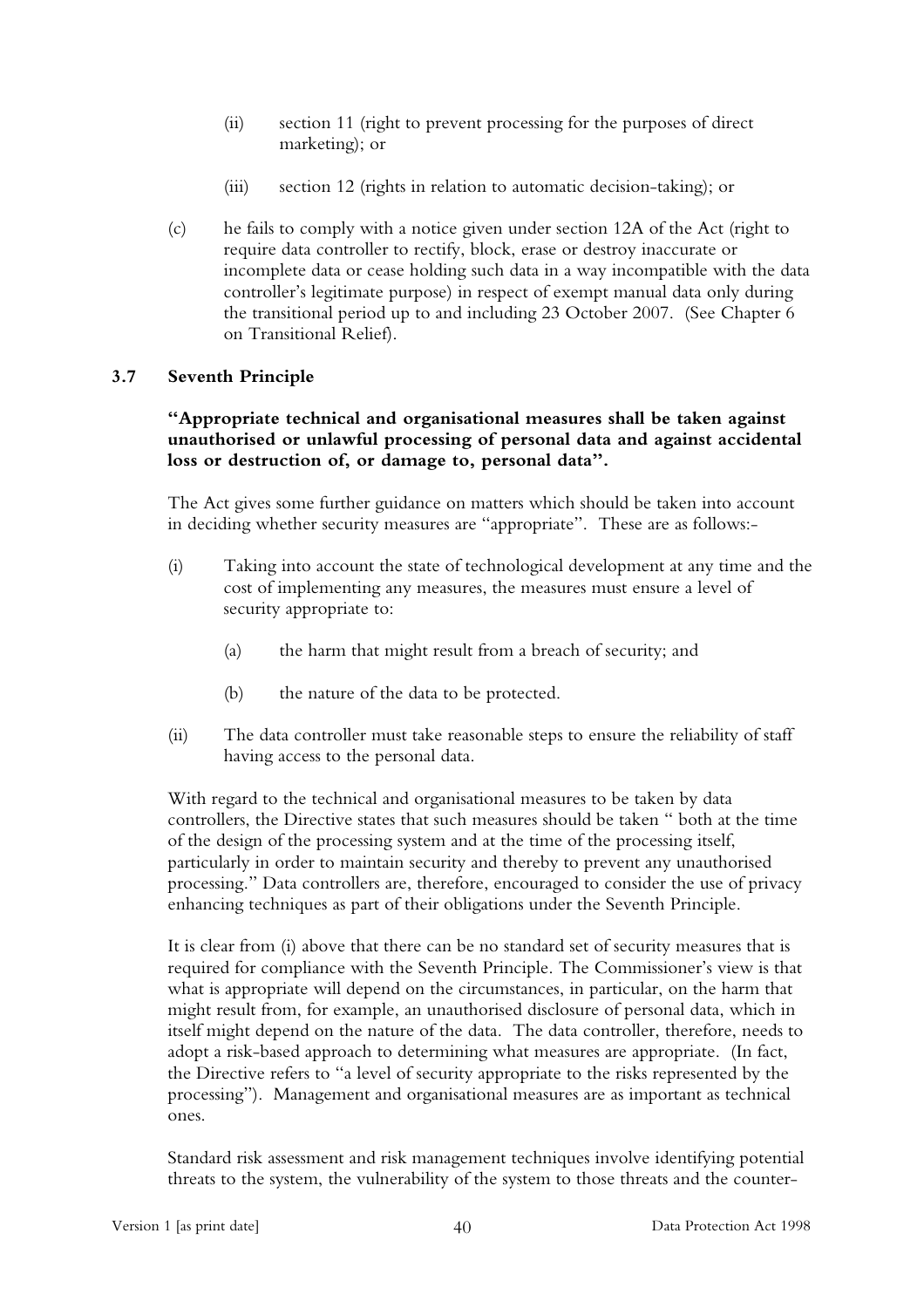measures to put in place to reduce and manage the risk. In many cases, a simple consideration of these matters will be sufficient. On the other hand, there are wellestablished formal methodologies which will assist any data controller to assess and manage the security risks to the system.

Some of the security controls that the data controller is likely to need to consider are set out below. (This is not a comprehensive list but is illustrative only.) Security management:

- $\bullet$ does the data controller have a security policy setting out management commitment to information security within the organisation?
- $\bullet$ is responsibility for the organisation's security policy clearly placed on a particular person or department?
- $\bullet$ are sufficient resources and facilities made available to enable that responsibility to be fulfilled?

Controlling access to information:

- $\bullet$ is access to the building or room controlled or can anybody walk in?
- $\bullet$ can casual passers-by read information off screens or documents?
- $\bullet$ are passwords known only to authorised people and are the passwords changed regularly?
- $\bullet$ do passwords give access to all levels of the system or only to those personal data with which that employee should be concerned?
- $\bullet$ is there a procedure for cleaning media (such as tapes and disks) before they are reused or are new data merely written over old? In the latter case is there a possibility of the old data reaching somebody who is not authorised to receive it? (e.g. as a result of the disposal of redundant equipment).
- $\bullet$ is printed material disposed of securely, for example, by shredding?
- $\bullet$ is there a procedure for authenticating the identity of a person to whom personal data may be disclosed over the telephone prior to the disclosure of the personal data?
- $\bullet$ is there a procedure covering the temporary removal of personal data from the data controller's premises, for example, for staff to work on at home? What security measures are individual members of staff required to take in such circumstances?
- $\bullet$ are responsibilities for security clearly defined between a data processor and its customers?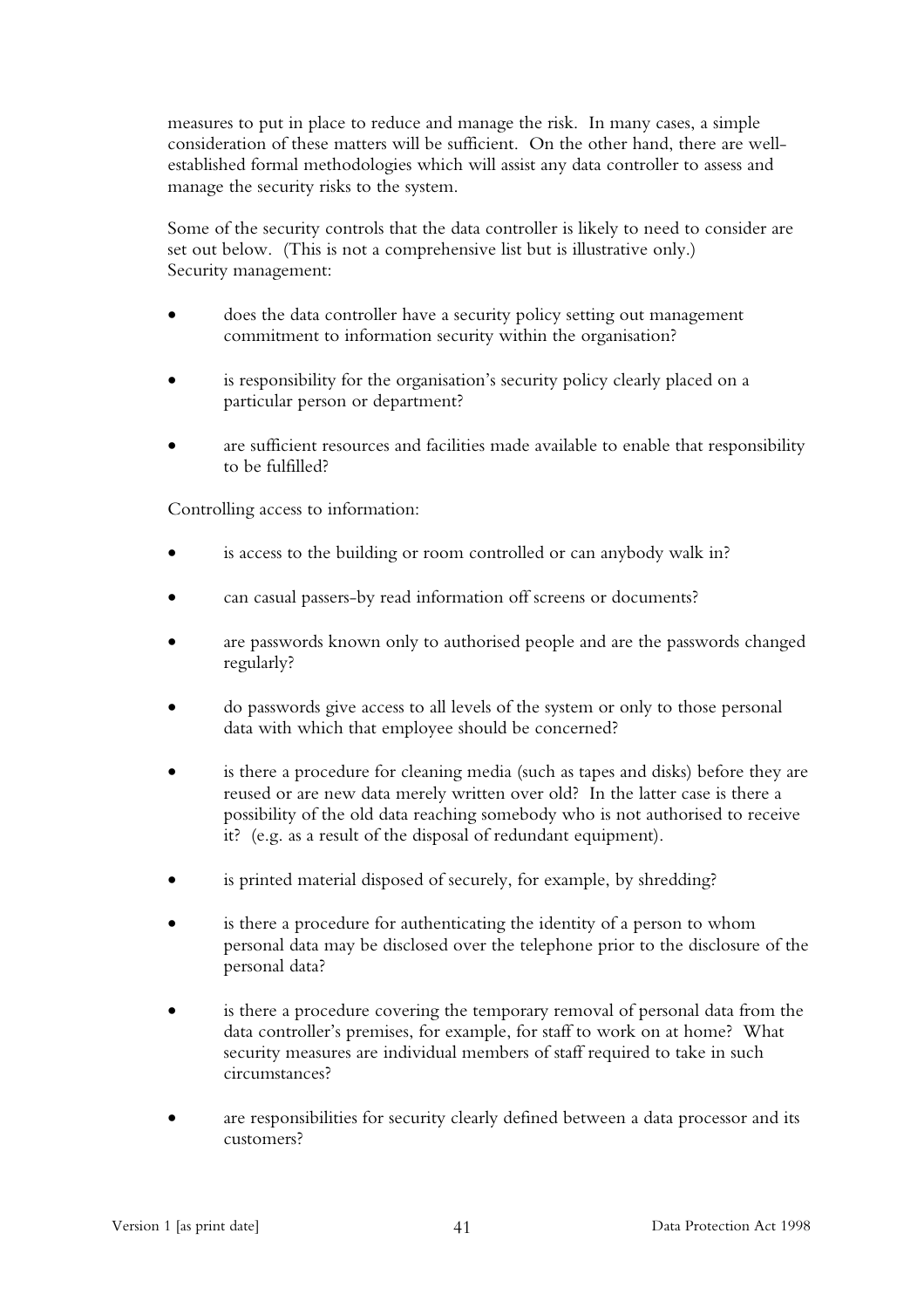Ensuring business continuity:

- $\bullet$ are the precautions against burglary, fire or natural disaster adequate?
- $\bullet$ is the system capable of checking that the data are valid and initiating the production of back-up copies? If so, is full use made of these facilities?
- $\bullet$ are back-up copies of all the data stored separately from the live files?
- $\bullet$ is there protection against corruption by viruses or other forms of intrusion?

Staff selection and training:

- $\bullet$ is proper weight given to the discretion and integrity of staff when they are being considered for employment or promotion or for a move to an area where they will have access to personal data?
- $\bullet$ are the staff aware of their responsibilities? Have they been given adequate training and is their knowledge kept up to date?
- $\bullet$ do disciplinary rules and procedures take account of the requirements of the Act? Are these rules enforced?
- $\bullet$ does an employee found to be unreliable have his or her access to personal data withdrawn immediately?
- $\bullet$ are staff made aware that data should only be accessed for business purposes and not for their own private purposes?

Detecting and dealing with breaches of security:

- $\bullet$ do systems keep audit trails so that access to personal data is logged and can be attributed to a particular person?
- $\bullet$ are breaches of security properly investigated and remedied; particularly when damage or distress could be caused to an individual?

The Act introduces express obligations upon data controllers when the processing of personal data is carried out by a data processor on behalf of the data controller. In order to comply with the Seventh Principle the data controller must –

- $\bullet$ choose a data processor providing sufficient guarantees in respect of the technical and organisational security measures they take,
- $\bullet$ take reasonable steps to ensure compliance with those measures, and
- $\bullet$ ensure that the processing by the data processor is carried out under a contract, which is made or evidenced in writing, under which the data processor is to act only on instructions from the data controller. The contract must require the data processor to comply with obligations equivalent to those imposed on the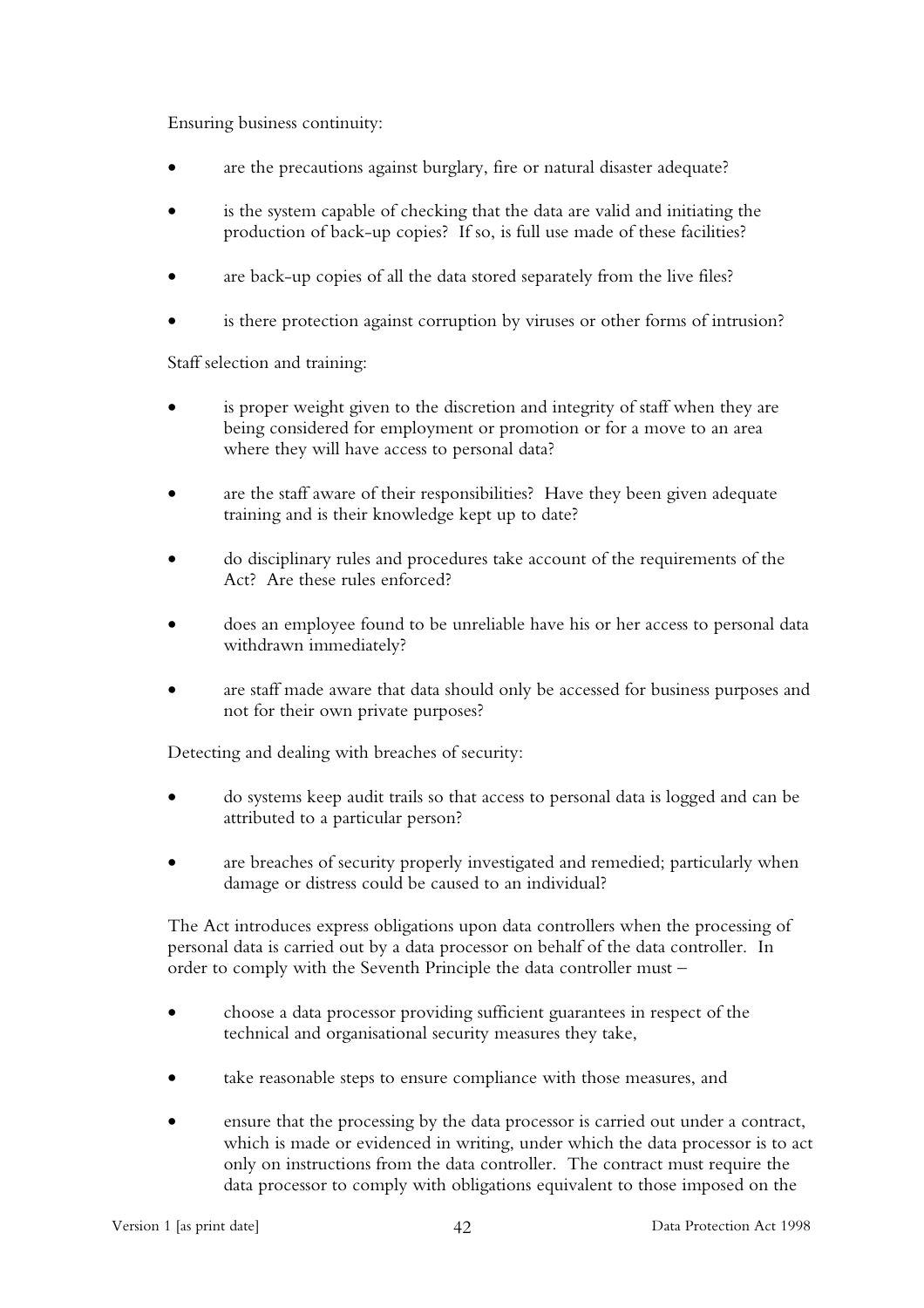data controller by the Seventh Principle.

Further advice may be found in BS 7799 and 1S0/IEC Standard 17799.

It is important to note that the Seventh Principle relates to the security of the processing as a whole and the measures to be taken by data controllers to provide security against any breaches of the Act rather than just breaches of security.

#### **3.8 Eighth Principle**

**"Personal data shall not be transferred to a country or territory outside the European Economic Area, unless that country or territory ensures an adequate level of protection of the rights and freedoms of data subjects in relation to the processing of personal data".** 

For a legal analysis by the Commissioner and a suggested "good practice approach" to assessing adequacy, refer to the guidance published by the Commissioner entitled, "The Eighth Data Protection Principle and Transborder Data Flows". For compliance advice on the Eighth Data Protection Principle refer to the guidance entitled, "International Transfers of Personal Data".

The European Economic Area ("The EEA") consists of the fifteen EU Member States together with Iceland, Liechtenstein and Norway.

The interpretation to the Eighth Principle provides that an adequate level of protection is one which is adequate in all the circumstances of the case, having regard in particular to:-

- $\bullet$ the nature of the personal data,
- $\bullet$ the country or territory of origin of the information contained in the data,
- $\bullet$ the country or territory of final destination of that information,
- $\bullet$ the purposes for which and period during which the data are intended to be processed,
- $\bullet$ the law in force in the country or territory in question,
- $\bullet$ the international obligations of that country or territory,
- $\bullet$ any relevant codes of conduct or other rules which are enforceable in that country or territory (whether generally or by arrangement in particular cases), and
- $\bullet$ any security measures taken in respect of the data in that country or territory

This is not an exhaustive list.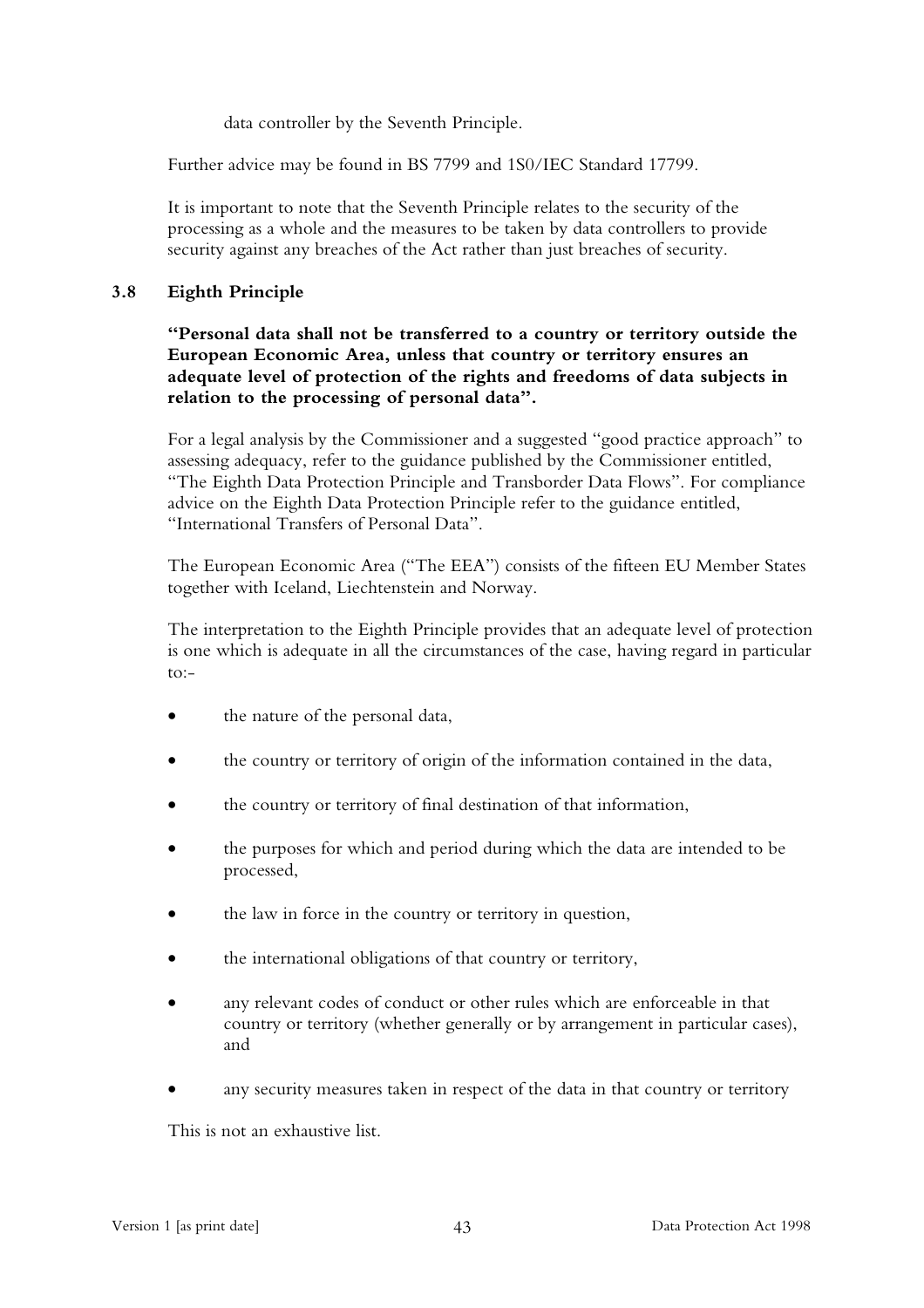The Act provides that, where the European Commission makes a finding that a country or territory outside the EEA does, nor does not, ensure an adequate level of protection within the meaning of Article 25(2) of the Directive, any question which may arise as to whether an adequate level of protection is met in relation to the transfer of any personal data to a country or a territory outside the EEA shall be determined in accordance with that finding. (For up to date information on those findings, contact the Commissioner's office or see the website).

Schedule 4 of the Act provides for circumstances in which the Eighth Principle does not apply to a transfer. These are where:-

- (i) The data subject has given their consent to the transfer
- (ii) The transfer is necessary:-
	- (a) for the performance of a contract between the data subject and the data controller, or
	- (b) for the taking of steps at the request of the data subject with a view to the data subject entering into a contract with the data controller.
- (iii) The transfer is necessary:-
	- (a) for the conclusion of a contract between the data controller and a person other than the data subject which:
		- is entered into at the request of the data subject, or
		- is in the interests of the data subject, or
	- (b) for the performance of such a contract.
- (iv) The transfer is **necessary** for reasons of substantial public interest.

The Secretary of State may specify by order the circumstances in which a transfer is to be taken to be necessary for reasons of substantial public interest. No order to this effect has been made to date.

- (v) The transfer:-
	- (a) is **necessary** for the purpose of, or in connection with, any legal proceedings (including prospective legal proceedings),
	- (b) is **necessary** for the purpose of obtaining legal advice, or
	- (c) is otherwise **necessary** for the purposes of establishing, exercising or defending legal rights.
- (vi) The transfer is **necessary** in order to protect the vital interests of the data subject.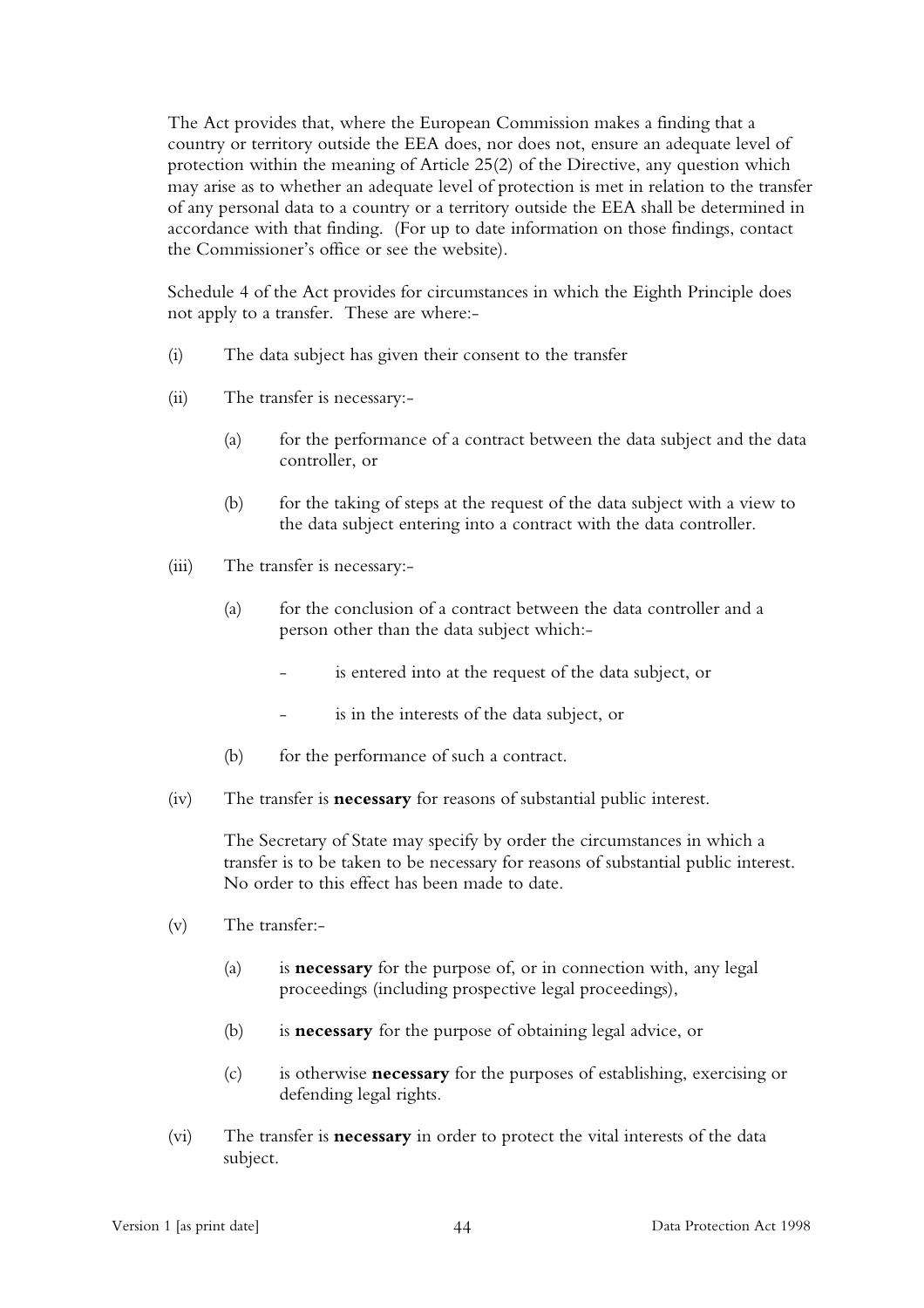- (vii) The transfer is part of the personal data on a public register and any conditions subject to which the register is open to inspection are complied with by any person to whom the data are or may be disclosed after the transfer.
- (viii) The transfer is made on terms which are of a kind approved by the Commissioner as ensuring adequate safeguards for the rights and freedoms of data subjects. It is not the practice of the Commissioner to consider or approve individual draft contracts submitted to her.
- (ix) The transfer has been authorised by the Commissioner as being made in such a manner as to ensure adequate safeguards for the rights and freedoms of data subjects.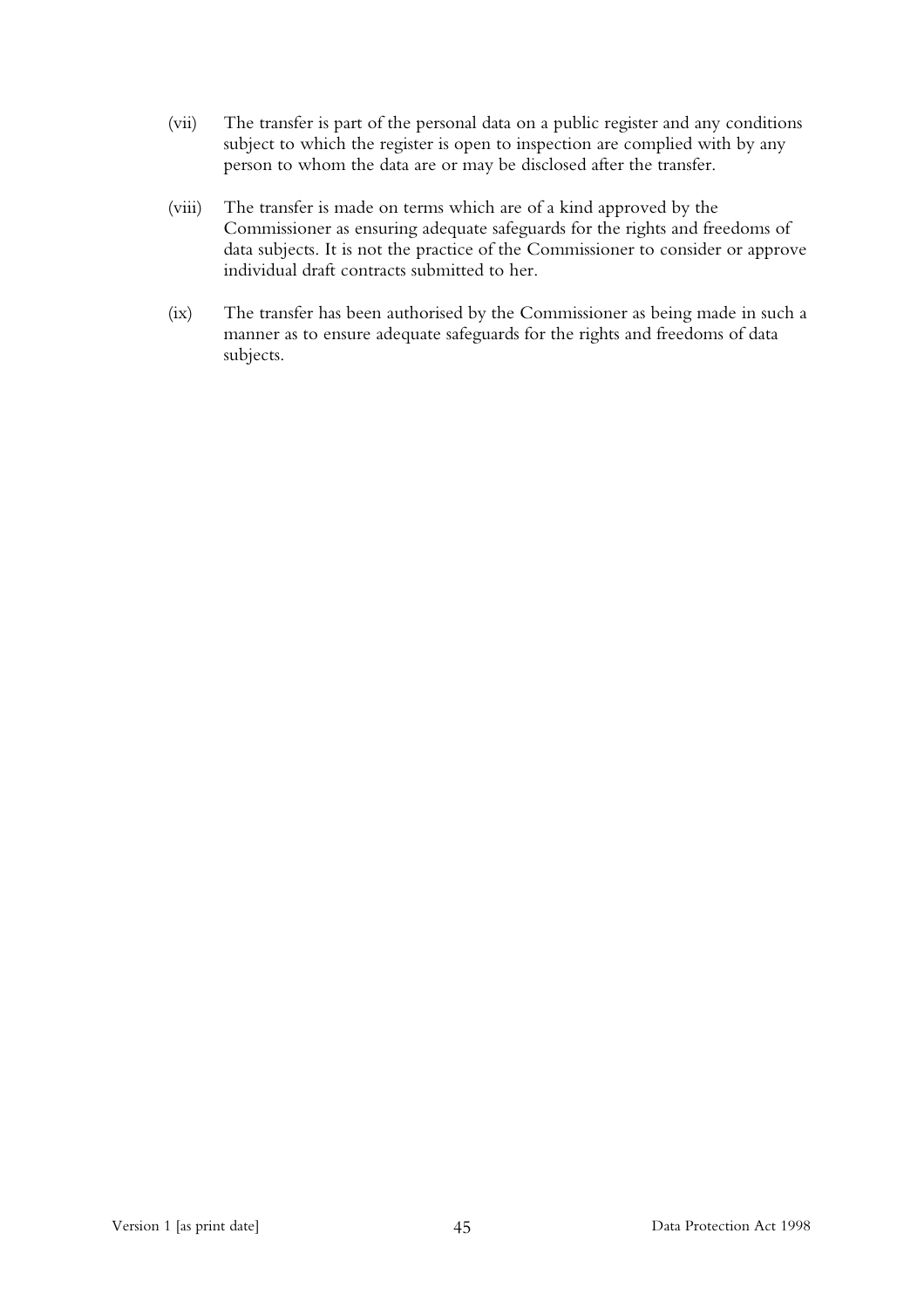# **Chapter 4: Individuals' Rights**

# **Introduction**

The Act gives rights to individuals in respect of personal data held about them by others. The rights are:-

- a. Right to subject access (section 7 to 9).
- b. Right to prevent processing likely to cause damage or distress (section 10).
- c. Right to prevent processing for the purposes of direct marketing (section 11).
- d. Rights in relation to automated decision taking (section 12).
- e. Right to take action for compensation if the individual suffers damage by any contravention of the Act by the data controller (section 13).
- f. Right to take action to rectify, block, erase or destroy inaccurate data (section 14, section 12A and section 62).

## **4.1 Right of Subject Access**

Sections 7 to 9 provide that upon making a request in writing (which includes transmission by electronic means) and upon paying the appropriate fee to the data controller, an individual is entitled to be told by the data controller whether they or someone else on their behalf is processing that individuals' personal data, and if so, to be given a description of:-

- $\bullet$ the personal data;
- $\bullet$ the purposes for which they are being processed; **and**
- $\bullet$ those to whom they are or may be disclosed.

The individual is also entitled to have communicated to him in an intelligible form, all the information which forms any such personal data. This information must be supplied in permanent form by way of a copy, except where the supply of a copy in permanent form is not possible or would involve disproportionate effort, or the data subject agrees otherwise.

"Disproportionate effort" is not defined in the Act. Accordingly, it will be a question of fact in each case as to whether the supply of information in permanent form amounts to disproportionate effort. Matters to be taken into account by the Commissioner may be the cost of provision of the information, the length of time it may take to provide the information, how difficult or otherwise it may be for the data controller to provide the information and also the size of the organisation of which the request has been made. Such matters will always be balanced against the effect on the data subject.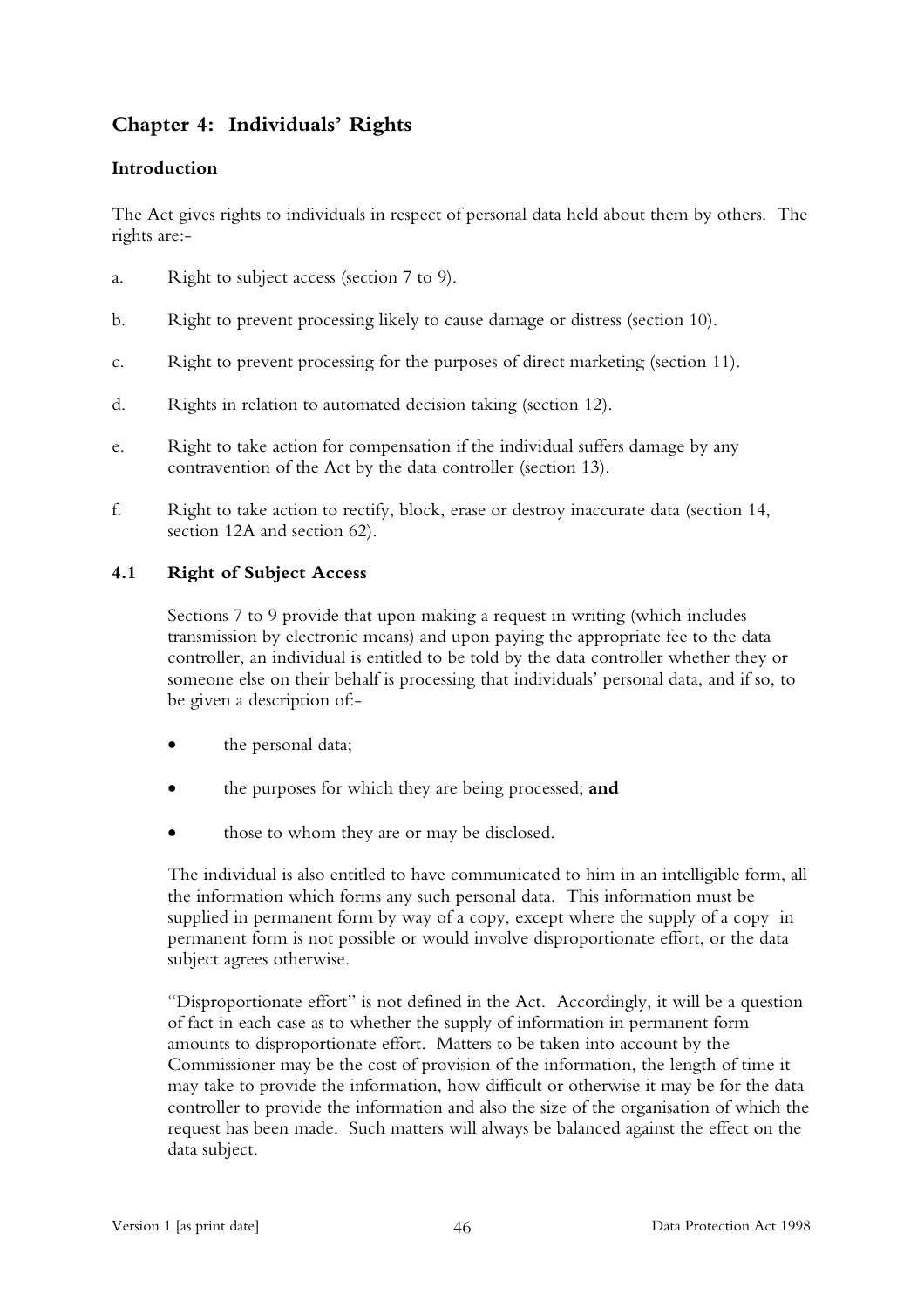If any of the information in the copy is not intelligible without explanation, the data subject should be given an explanation of that information, e.g. where the data controller holds the information in coded form which cannot be understood without the key to the code and, subject to third party information referred to below, any information as to the source of those data.

Where a decision significantly affecting a data subject is, or is likely to be, made about that data subject by fully automated means, for the purpose of evaluating matters about that data subject such as his performance at work, his creditworthiness, his reliability or his conduct he is entitled to be told of the logic involved in the process. In order to obtain this information the data subject must specifically request it when making the subject access request by virtue of the Data Protection (Subject Access)(Fees and Miscellaneous Provisions) Regulations 2000 (S.I. No. 191). The data controller is not required to supply this information where it constitutes a trade secret. The Act does not define "trade secret".

A data controller may charge a fee for dealing with subject access. Currently, the maximum fee chargeable is  $\mathcal{L}$ , 10, or  $\mathcal{L}$ , 2 if it is a request for limited information from a credit reference agency. There are special rules that apply to fees for access to manual health records (where the maximum fee is currently  $\mathcal{L}(50)$  and education records (where there is a sliding scale ranging from  $\mathcal{L}$ 1 to  $\mathcal{L}$ 50 depending upon the number of pages to be provided). Details can be found in S.I. No. 191 referred to above (as amended by S.I. No 3223) and on the Commissioner's website.

A data controller must comply with a subject access request promptly, in other words as quickly as he can, and in any event within forty days of receipt of the request or, if later, within forty days of receipt of –

- (a) the information required to satisfy himself as to the identity of the person making the request to enable him to locate the information which that person seeks; and
- (b) the fee.

There are different time limits for credit files, which must be provided within 7 working days of the receipt of the request, or, if later, within 7 working days of receipt of the information in (a) and (b) above, and school pupil records which must be provided within 15 school days of the receipt of the request or, if later, within 15 days, of the information referred to in (a) and (b) above.

Unless the data controller has received a request in permanent form, the prescribed fee and, if necessary, the information referred to above, the data controller need not comply with the request. However, the Commissioner's advice is that a data controller should act promptly in requesting the fee or any other further information necessary to fulfil the request. A deliberate delay on the part of the data controller is not acceptable.

The Commissioner might make an adverse assessment of a data controller where the data controller delays requesting payment of any required fee, or the provision of any further information to enable him to comply with the request, where such delays result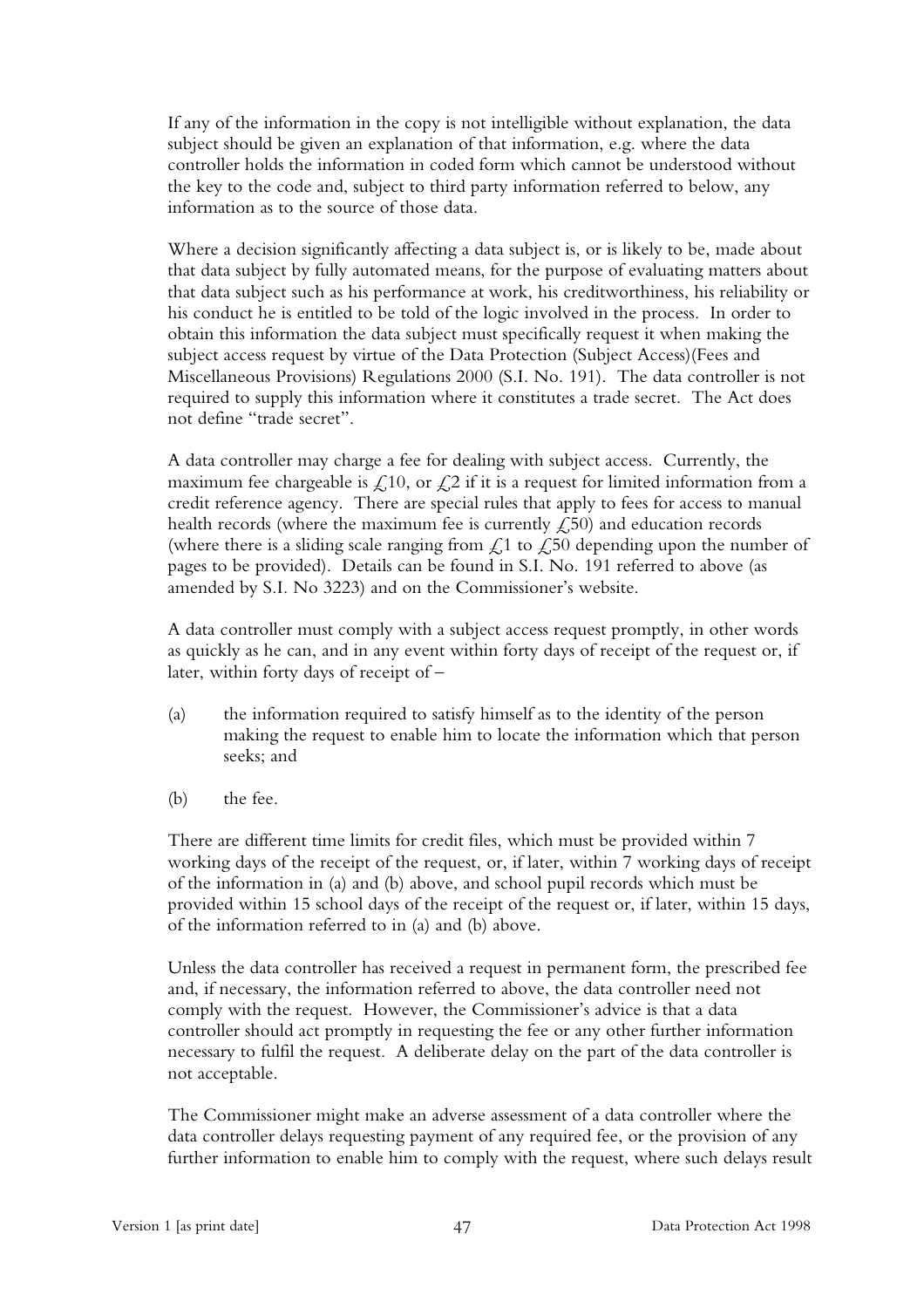in the response to the subject access request being provided after forty days from receipt of the original subject access request.

An amendment to section 7 of the Act has been brought in by paragraph 1 of Schedule 6 to the FoIA which provides that where a data controller:-

- (a) reasonably requires further information in order to satisfy himself as to the identity of the person making a subject access request and to locate the information which that person seeks; and
- (b) has informed him of that requirement,
- (c) the data controller is not obliged to comply with the request unless he is supplied with that further information.

The amendment does not address the situation where the data subject may have failed to provide the requisite fee.

Data controllers do not need to comply with a request where they have already complied with an identical or similar request by the same individual unless a reasonable interval has elapsed between compliance with the previous request and the making of the current request. In deciding what amounts to a reasonable interval, the following factors should be considered:

- $\bullet$ the nature of the data;
- $\bullet$ the purpose for which the data are processed; and
- $\bullet$ the frequency with which the data are altered.

The information given in response to a subject access request should be all that which is contained in the personal data at the time the request was received. However, routine amendments and deletions of the data may continue between the date of the request and the date of the reply. To this extent, the information revealed to the data subject may differ from the data which were held at the time the request was received, even to the extent that data are no longer held. But, having received a request, the data controller must not make any special amendment or deletion which would not otherwise have been made. The information must not be tampered with in order to make it acceptable to the data subject.

# **4.1.1 Disclosures relating to the physical or mental health or condition of the data subject**

If the information requested consists of information as to the physical or mental health of the data subject and the data controller is not a health professional (as defined in The Data Protection (Subject Access Modification)(Health) Order 2000 (S.I. No. 413)) the information should not be provided unless the appropriate health professional (also defined) has been consulted. The exception to the rule is where the data controller already has a written opinion from the appropriate health professional obtained within the previous six months that an exemption to the right of subject access exists because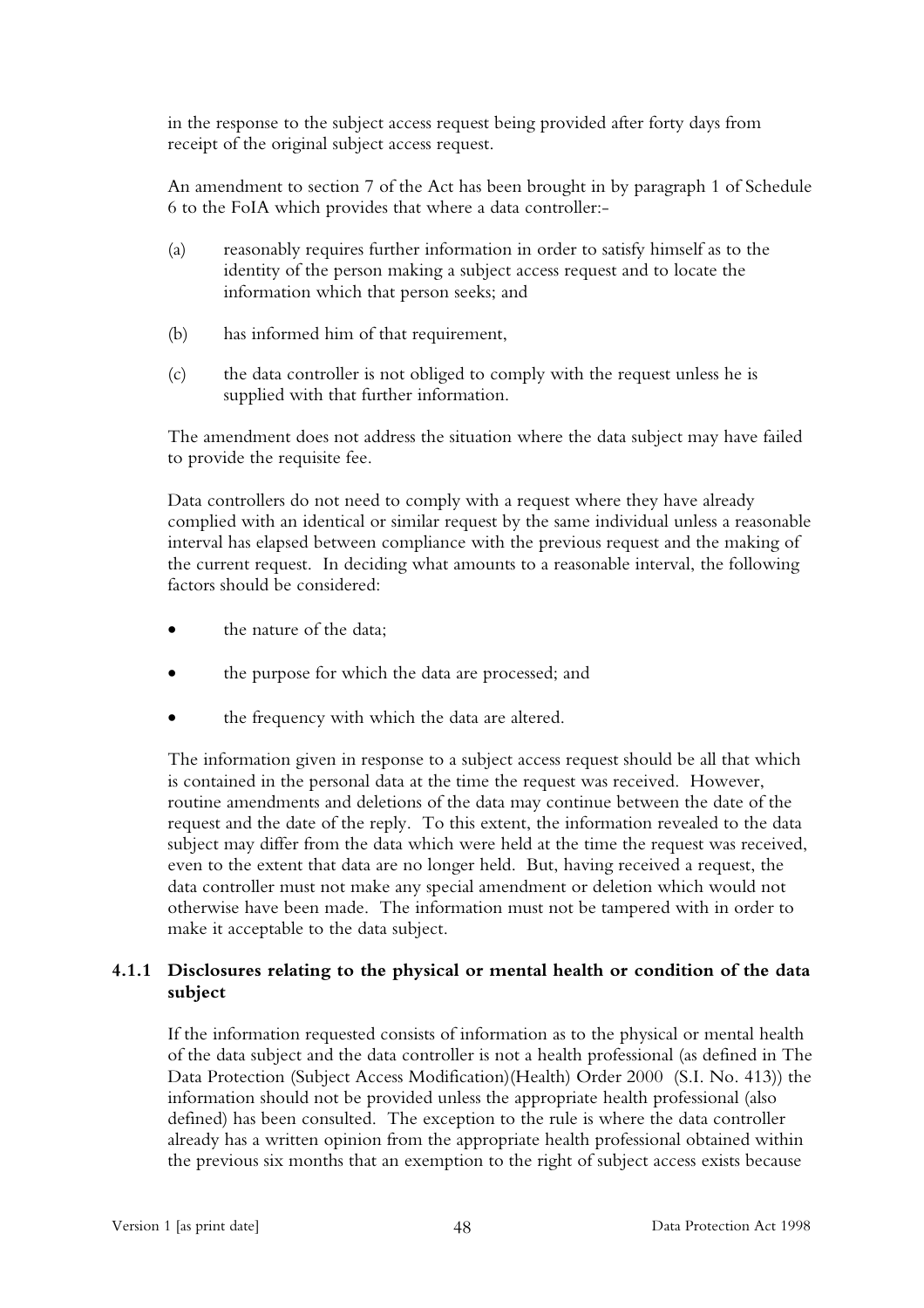the disclosure is likely to cause serious harm to the physical or mental health of the data subject or any other person.

If the data controller intends to rely upon an existing opinion obtained within the previous six months, the data controller must consider whether it is reasonable in all the circumstances to re-consult the health professional. The exemption does not apply to the extent that the subject access request relates to information which the data controller is satisfied has previously been seen by the data subject or is already within the knowledge of the data subject.

## **4.1.2 Credit Reference Agencies**

Where the data controller is a credit reference agency, a subject access request may be limited to personal data relevant to the individual's financial standing and, unless the request shows a contrary intention, will be deemed to be so limited. A request for a credit file should be made to the three main credit reference agencies namely,

| Equifax Plc        | Experian Limited      | Callcredit plc |
|--------------------|-----------------------|----------------|
| Credit File Advice | Consumer Help Service | Park Row House |
| Service            | PO Box 8000           | $5th$ Floor    |
| PO Box 300         | Nottingham            | 19-20 Park Row |
| Glasgow            | <b>NG1 5GX</b>        | Leeds          |
| G81 2DT            |                       | $LS1$ 5JF      |

and should include the data subject's name, address, postcode, any other addresses the data subject has had in the last 6 years and any other names used in that period. Further information may be obtained from the Commissioner's publication "No Credit".

## **4.1.3 How does the data controller satisfy himself as to the identity of the person making the request?**

If accidental disclosure of the information held by the data controller to an individual other than the data subject would not be likely to cause damage or distress to the data subject, the data controller may rely upon the usual signature of the individual as proof of identity and the information may be sent to an address known to the data controller as being the address of the person making the request.

If the information is such that its accidental disclosure to an individual impersonating the data subject would be likely to cause damage or distress to the real data subject, the data controller might reasonably require better proof. Possible methods of checking identity in these circumstances include:

- $\bullet$ asking the individual to give information which has been recorded as personal data by the data controller and which the individual might be expected to know;
- $\bullet$ asking the individual to have their signature witnessed by another person who is over 18 and is not a relative;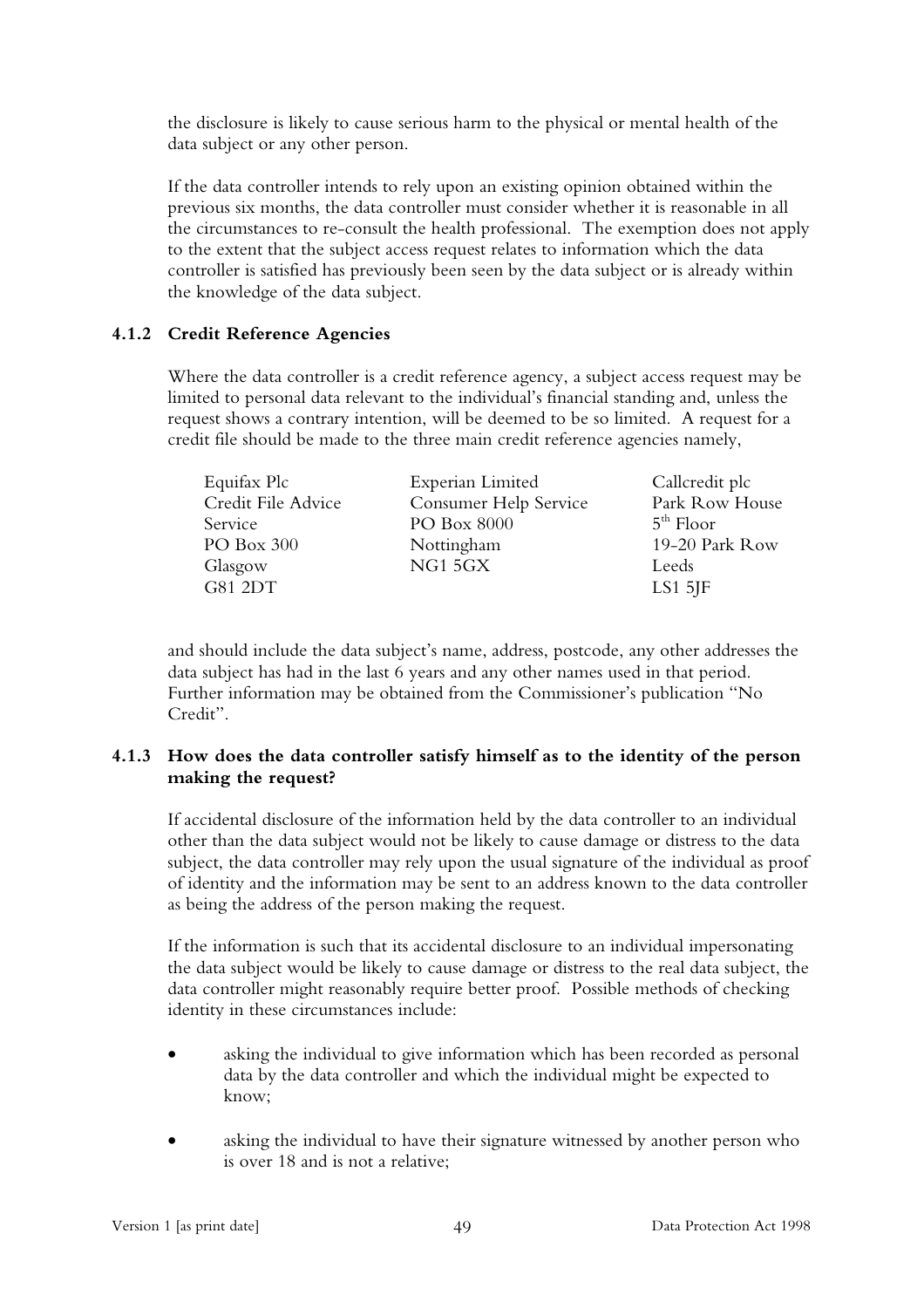$\bullet$ asking the individual to produce a document that might reasonably be expected to be in only their possession.

#### **4.1.4 What about information relating to a third party?**

A particular problem arises for data controllers who may find that in complying with a subject access request they will disclose information relating to an individual other than the data subject who can be identified from that information, including the situation where the information enables that other individual to be identified as the source of the information. The Act recognises this problem and sets out only two circumstances in which the data controller is obliged to comply with the subject access request in such circumstances, namely –

- $\bullet$ where the other individual has consented to the disclosure of the information; or
- $\bullet$ where it is reasonable in all the circumstances to comply with the request without the consent of the other individual.

The Act assists in interpreting whether it is reasonable in all the circumstances to comply with the request without the consent of the other individual concerned. In deciding this question regard shall be had, in particular, to –

- $\bullet$ any duty of confidentiality owed to the other individual;
- $\bullet$ any steps taken by the data controller with a view to seeking the consent of the other individual;
- $\bullet$ whether the other individual is capable of giving consent; and
- $\bullet$ any express refusal of consent by the other individual.

If a data controller is satisfied that the data subject will not be able to identify the other individual from the information, taking into account any other information which, in the reasonable belief of the data controller, is likely to be in (or to come into) the possession of the data subject, then the data controller must provide the information. If the data controller can protect the identity of the other individual just by deleting the actual name or referring to, for example, "Mr X", the data controller must provide the information amended in this way.

Where the information requested consists of certain records or reports relating to the physical or mental health or condition of the data subject, education or social work there are special rules regarding subject access and third party information. These rules are set out in The Data Protection (Subject Access Modification)(Health) Order 2000 (S.I. No. 413, The Data Protection (Subject Access Modification) (Education ) Order 2000 (S.I No 414) and The Data Protection (Subject Access Modification)(Social Work) Order 2000 (S.I. No. 415) .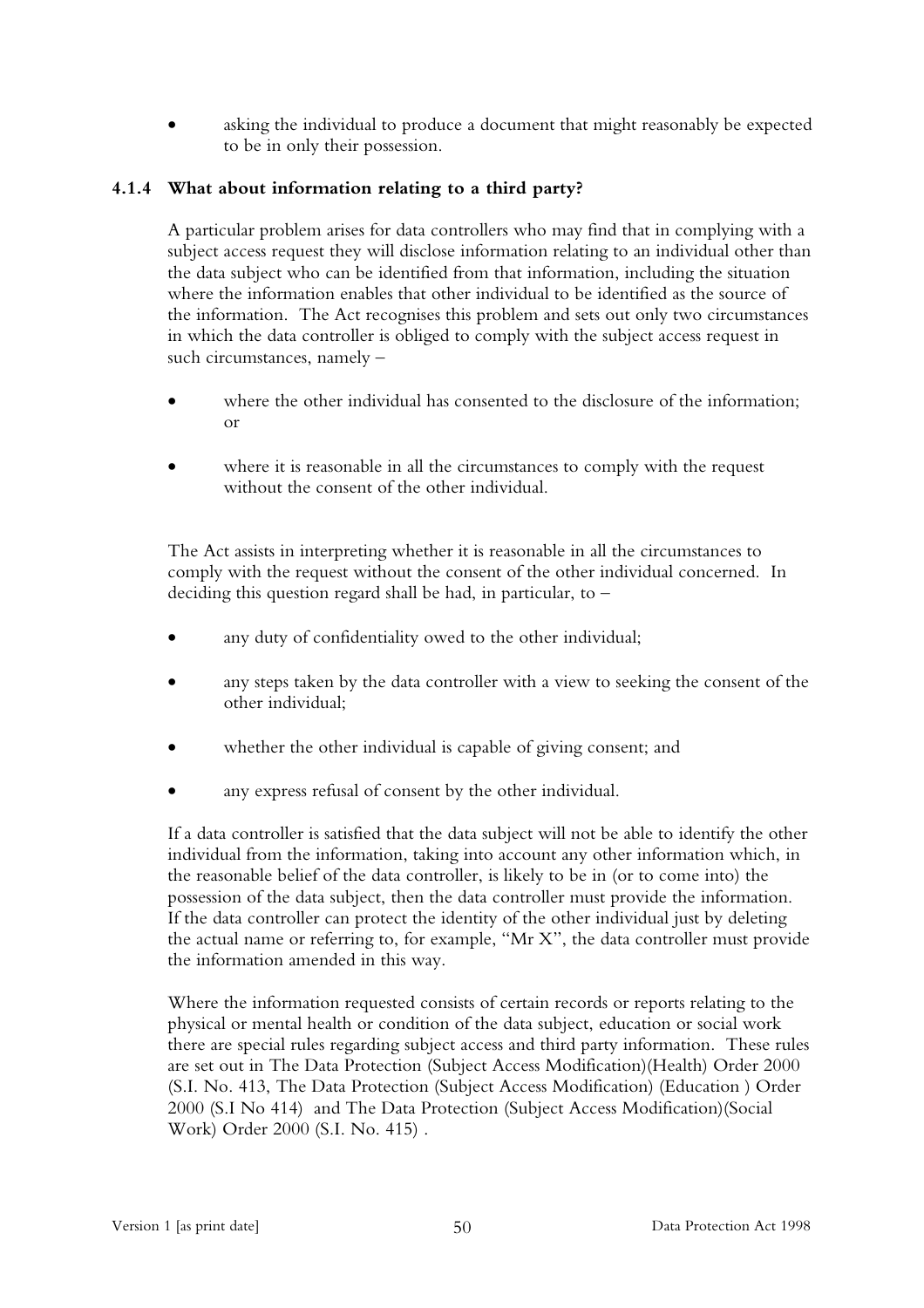Access to a record containing information as to the data subject's physical or mental health or condition cannot be denied on the grounds that the identity of a third party would be disclosed if the third party is a health professional (as defined in S.I. No. 413 referred to above) who has compiled, or contributed to, the health record or has been involved in the care of the data subject in his capacity as a health professional, unless serious harm to that health professional's physical or mental health or condition is likely to be caused by giving access.

Access to an education record or a social work record cannot be denied on the grounds that the identity of a third party would be disclosed where the third party is a "relevant person" as defined by the Act, unless serious harm to that person's physical or mental health or condition is likely to be caused by giving access.

In the context of an education record The Data Protection(Subject Access Modification) (Education) Order ( S.I. No. 414 ) referred to above defines a "relevant person" as:

- $\bullet$ an employee of the local education authority which maintains the school, a teacher or other employee of an education and library board, or in the case of a voluntary aided, foundation or foundation special school or special school not maintained by a local education authority, a teacher or other employee of the school;
- $\bullet$ a person employed by an education authority (within the meaning of paragraph 6 of Schedule 11 of the Act) in pursuance of its function relating to education and the information relates to him, or he supplied the information in his capacity as such employee; or
- $\bullet$ the person making the request.

Where the information being requested constitutes social work as defined by The Data Protection (Subject Access Modification ) (Social Work) Order (S.I. No. 415) and:

- $\bullet$ (except in relation to Scotland) the data subject is a child and the request is made by someone with parental responsibility who is enabled to make the request by some enactment or rule of law; or
- $\bullet$ in relation to Scotland, the data subject is a person under 16 and the request is made by someone with parental responsibility who is enabled to make the request by some enactment or rule of law; or
- $\bullet$ the data subject is incapable of managing his own affairs and the person making the request has been appointed by a court to manage those affairs;

the information should **not** be supplied if:

(a) the information was supplied in expectation that it would not be disclosed to that person; or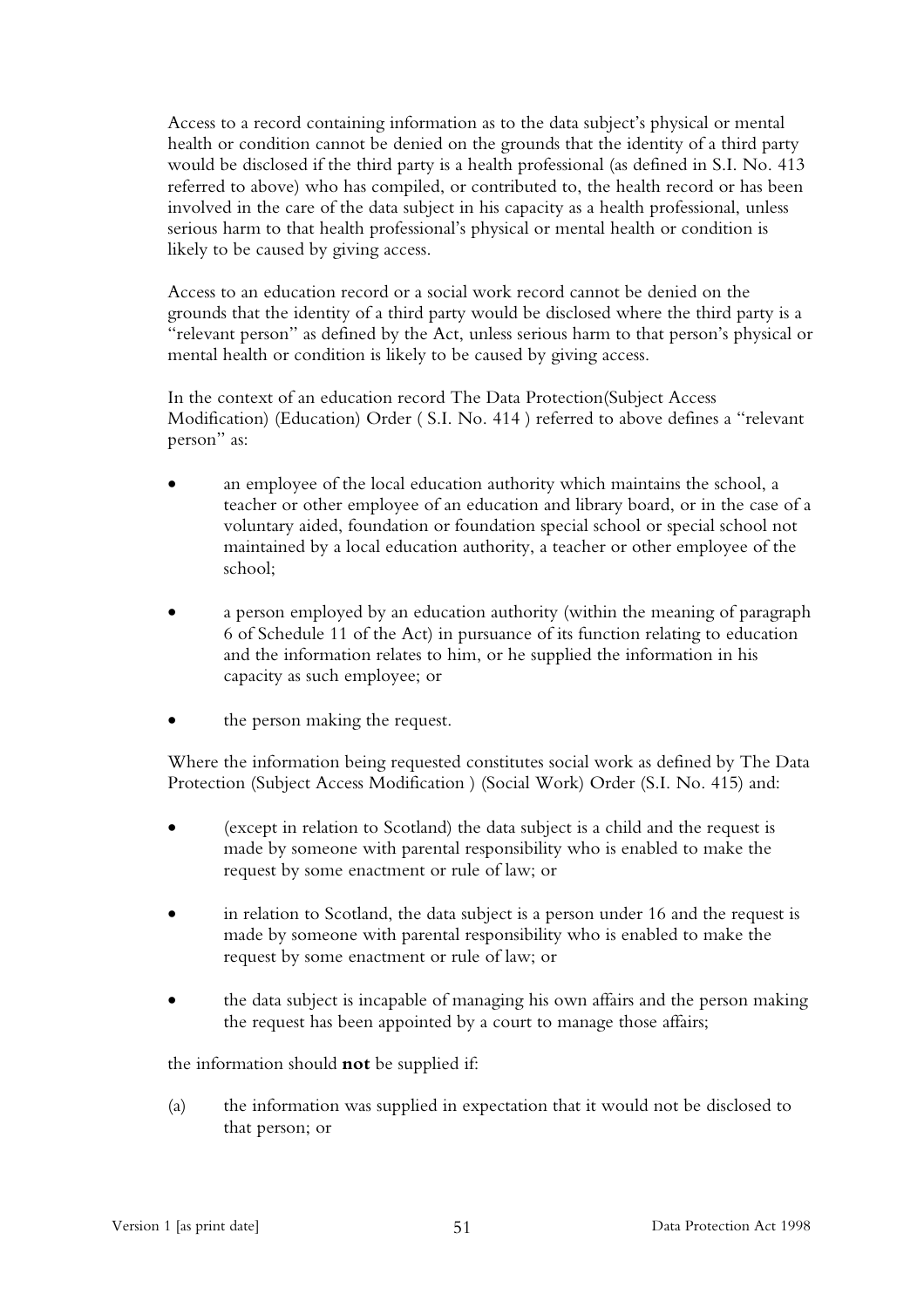- (b) the information results from an examination or investigation to which the data subject consented in the expectation that it would not be disclosed; or
- (c) the data subject has expressly indicated that the information should not be disclosed.

#### **4.1.5 Subject Access requests made by an agent on behalf of an adult**

There is no reason why an intellectually capable adult should not make a request through an agent. If a data controller who receives such a request is satisfied that the individual has authorised the agent to make the request, the data controller should reply to it. It is the agent's responsibility to produce satisfactory evidence that he or she has such authority. This might, for example, consist of a written authority signed by the individual either limited to this particular request or a general authority to make subject access requests, or it might consist of a general power of attorney given by the individual to the agent.

## **4.1.6 Subject Access requests made on behalf of children**

All individuals have the right to make subject access requests. In relation to the capacity of a child to make subject access requests, the position was difficult under the 1984 Act because of the difference in the law in Scotland from the law in England, Wales and Northern Ireland.

In Scotland, a child is not deemed to have legal capacity until the age of 16, whereas in England, Wales and Northern Ireland, the guidance has been that by the age of 12 a child can be expected to have sufficient maturity to understand the nature of the request. A child may, of course, reach sufficient maturity earlier and it will be a question of fact in each case.

The position in England, Wales and Northern Ireland is unchanged with the Act but section 66 of the Act brings the position in Scotland into line with the rest in that it provides that a person under 16 may exercise any right under the Act when he has a general understanding of what it means to exercise that right and that a person of 12 years or more shall be presumed to be of sufficient age and maturity to have such understanding.

Accordingly, a data controller who receives a subject access request on behalf of a child will need to judge whether the child understands the nature of the request. If the child understands, he or she is entitled to exercise the right and the data controller should reply to the child.

If the child does not understand the nature of the request, someone with parental responsibility for the child, or a guardian, is entitled to make the request on behalf of the child and to receive the response.

#### **4.1.7 Requests made on behalf of mentally incapacitated adults**

Where an adult is, or becomes, incapable of making decisions on his own behalf, the law provides that another may be appointed to act on his behalf as his agent.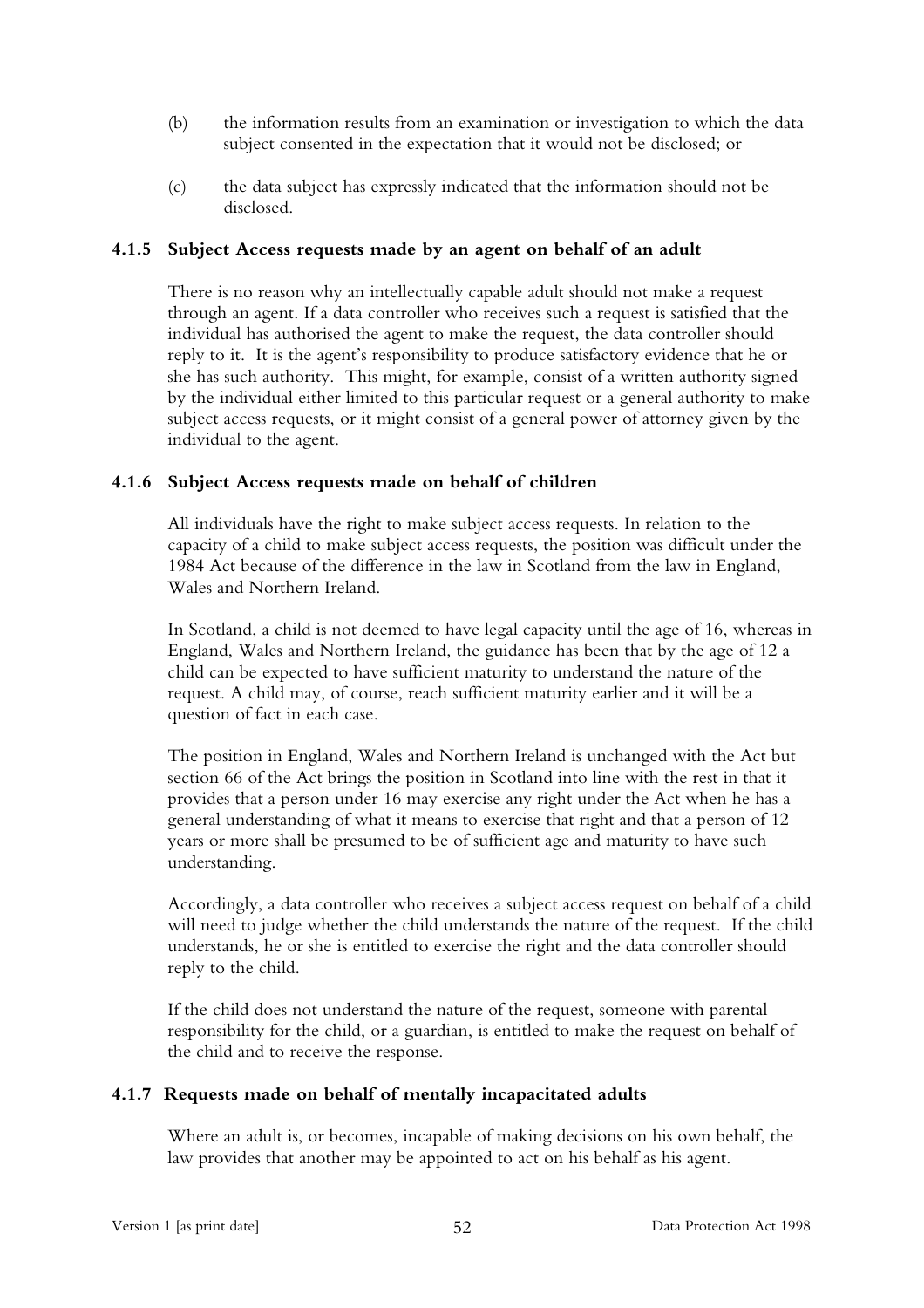## (a) **An Enduring Power of Attorney**

Individuals who make provision for a specified party to be appointed to act as their attorney should they become mentally incapacitated do so by way of an enduring power of attorney. The donor may confer general authority or specific authority on an attorney. The scope of the general powers is limited to "the management of the property and affairs" of the donor.

# (b) **The Court of Protection**

Where a person loses mental capacity or, indeed, never had mental capacity, the management of his property and affairs falls to the Court of Protection.

It is the view of the Commissioner that an application to exercise a statutory right to obtain information, such as the subject access rights under section 7 of the Act, is a legal process which might, in an appropriate case, form part of the affairs of the mentally disordered patient. Therefore, an attorney or agent appointed by the Court of Protection with general authority to manage the property and affairs of the patient would, in such a case, have, under his general powers, appropriate authority to make a subject access request on the patient's behalf.

## **4.1.8 Application to the Court in relation to Subject Access**

If a Court is satisfied on the application of:-

- $\bullet$ any person who has made a subject access request, or
- $\bullet$ any other person to whom serious harm to his physical or mental health or condition would be likely to be caused by compliance with such a request in contravention of section 7 of the Act or The Data Protection (Subject Access Modification)(Health) Order 2000 (S.I. No. 413), The Data Protection (Subject Access Modification) (Education ) Order (S.I. No 414) and The Data Protection (Subject Access Modification)(Social Work) Order 2000 (S.I. No. 415),

that the data controller in question is about to comply with or has failed to comply with the request in contravention of section 7 or the orders referred to above, the Court may order him to comply or, as the case may be, not to comply with the request. (See Chapter 5 on exemptions and modifications for an explanation of the above mentioned orders).

# **4.2 Prevention of Processing Causing Damage or Distress (section 10)**

If an individual believes that a data controller is processing personal data in a way that causes, or is likely to cause, substantial unwarranted damage or substantial, unwarranted distress to them or to another, section 10 of the Act provides that the individual has the right to send a notice to the data controller requiring him, within a reasonable time, to stop the processing (the "data subject notice").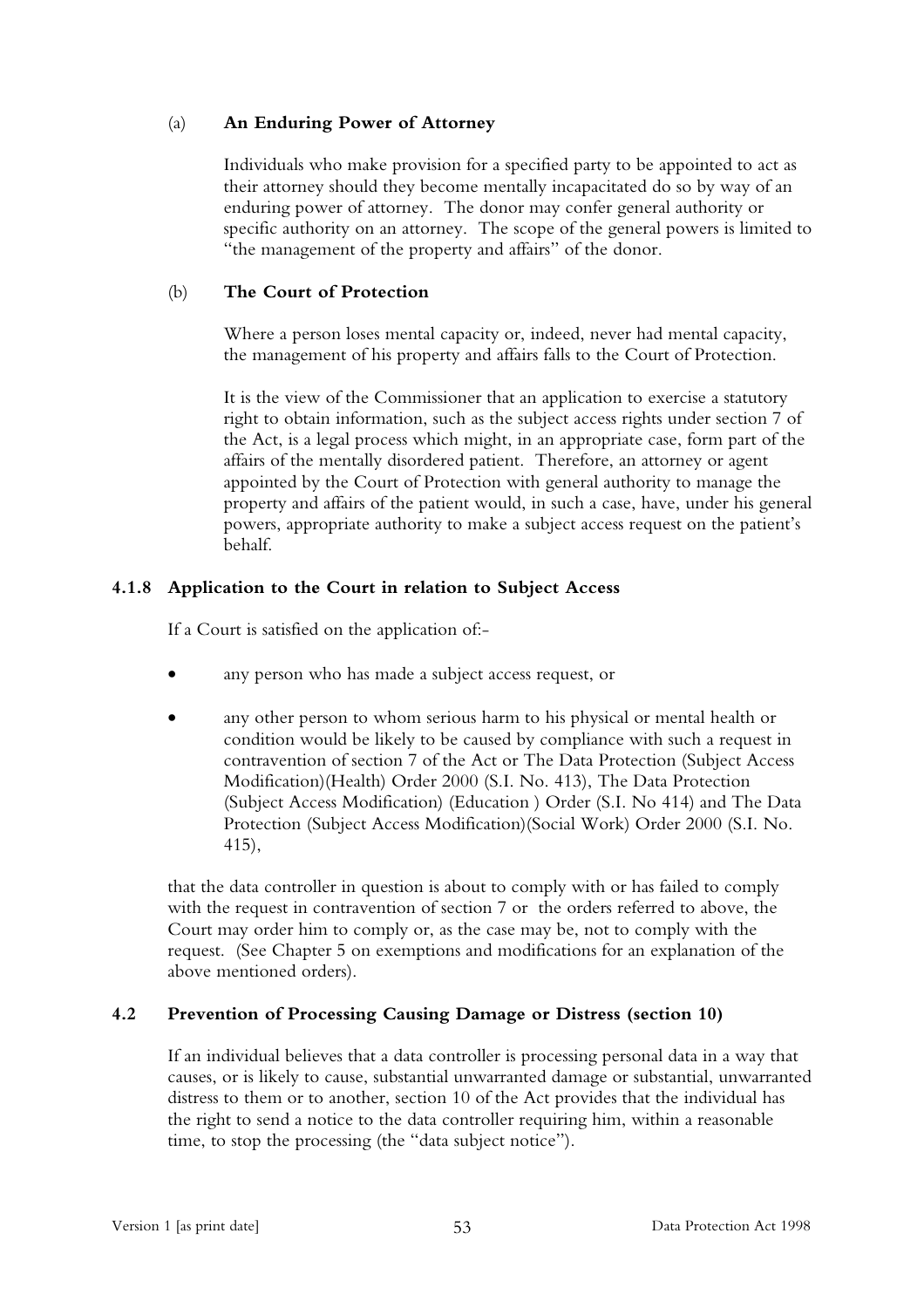This right to serve a data subject notice applies whether the individual objects to the processing taking place at all, or whether the objection relates specifically to processing for a particular purpose or in a particular way.

When a data controller receives a data subject notice he must, within 21 days, give the individual a written notice stating either:-

- $\bullet$ that he has complied with the data subject notice, or intends to comply with it; or
- $\bullet$ the extent to which he intends to comply with the data subject notice (if at all) and explaining the parts of the data subject notice he considers to be unjustified in any way.

## **4.2.1 Does this right apply to all data?**

An individual can only serve a data subject notice that relates to personal data in respect of which he is the data subject. However, an individual is not entitled to serve a notice if any of the first four conditions of processing contained in Schedule 2 apply i.e.

- $\bullet$ he has given a valid consent to the processing (although consent may be withdrawn);
- $\bullet$ the processing is necessary for the taking of steps, at the data subject's request, with a view to entering into a contract, or the processing is necessary for the performance of a contract to which the data subject is a party;
- $\bullet$ the processing is necessary for compliance with any legal obligation to which the data controller is subject, other than an obligation imposed by contract;
- $\bullet$ the processing is necessary to protect the individual's vital interests (i.e. it is a life or death situation).

The Secretary of State may prescribe additional circumstances where this right is not exercisable. No order has been made to date to this effect.

#### **What is "substantial, unwarranted damage/distress"?**

It is for a court to decide in each case whether the damage or distress is substantial and unwarranted.

The Commissioner takes the view that a data subject notice is, therefore, only likely to be appropriate where the particular processing has caused, or is likely to cause, someone to suffer loss or harm, or upset and anguish of a real nature, over and above annoyance level, and without justification.

#### **4.3 Right to prevent processing for purposes of direct marketing (section 11)**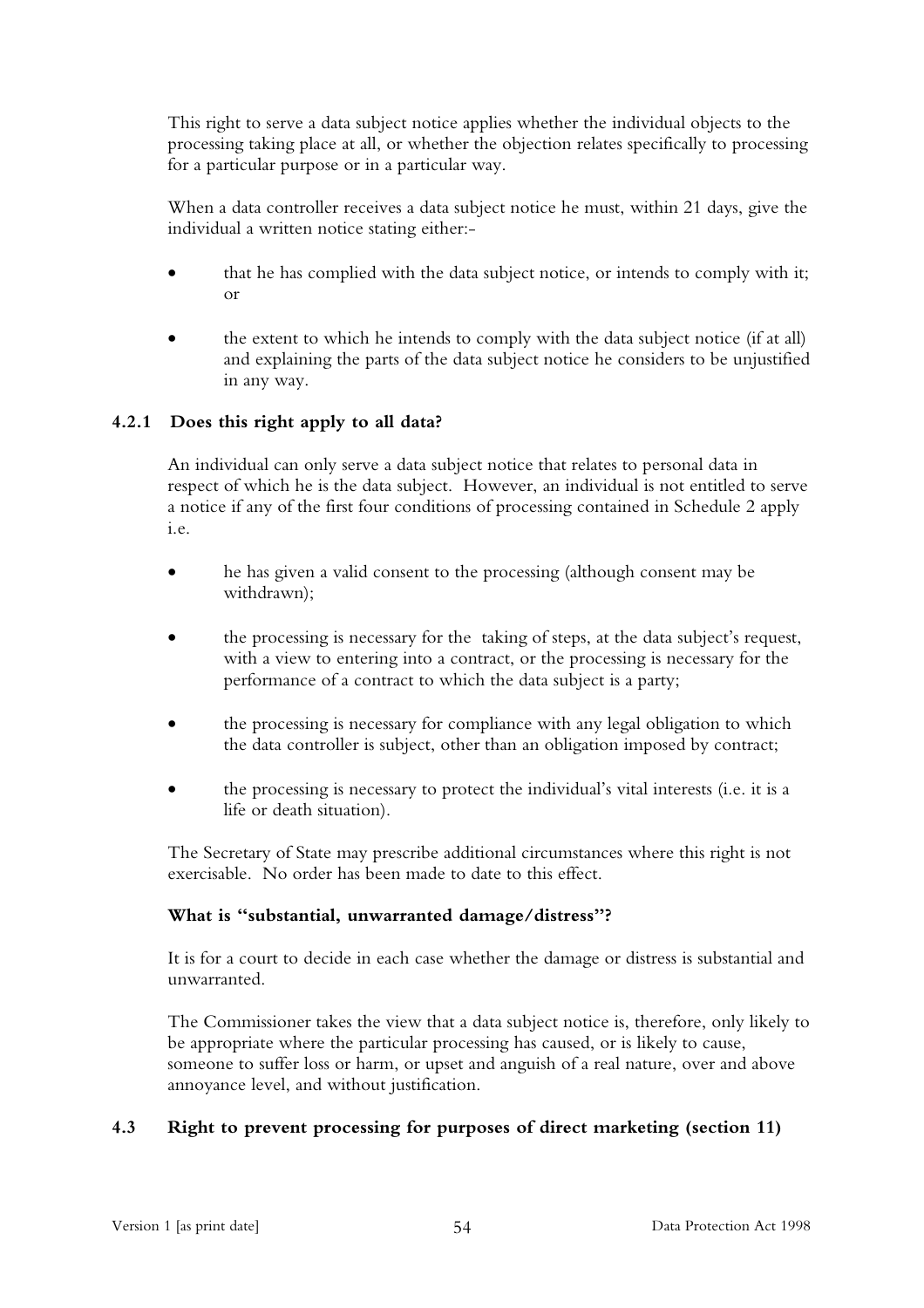An individual is entitled by written notice, to require a data controller to cease, or not to begin, processing his personal data for the purpose of direct marketing. When a data controller receives such a notice, he must comply as soon as he can. There are no exceptions to this.

The data subject may apply to Court for an order if the data controller fails to comply with the notice.

"Direct marketing" is defined in the Act for the purposes of this provision as meaning the communication (by whatever means) of any advertising or marketing material which is directed to particular individuals. The Commissioner regards the term "direct marketing" as covering a wide range of activities which will apply not just to the offer for sale of goods or services, but also the promotion of an organisation's aims and ideals. This would include a charity or a political party making an appeal for funds or support and, for example, an organisation whose campaign is designed to encourage individuals to write to their MP on a particular matter or to attend a public meeting or rally.

An individual who wishes to prevent personally addressed marketing material being sent to him may register with the Mailing Preference Service. They can be contacted at:

Freepost 22 London W1E 7EZ

or by telephone on: 0207 766 4410

Uninvited telesales calls and uninvited telemarketing faxes can be prevented by registering with the Telephone Preference Service on 0845 070 0707 and the Fax Preference Service on 0845 070 0702.

#### **4.4 Rights in relation to automated decision taking (section 12)**

An individual is entitled, by written notice, to require a data controller to ensure that no decision which significantly affects that individual is based solely on the processing by automatic means of personal data of which that individual is the data subject.

The Act includes specific examples of the purposes for which such automated decision-taking might be employed, i.e. evaluating matters relating to the data subject such as his performance at work, his creditworthiness, his reliability or his conduct. This is not an exhaustive list.

Where no notice has effect and where a decision which significantly affects an individual is based solely on such automatic processing, the data controller must notify the individual that the decision was taken on that basis as soon as reasonably practicable. In addition, within 21 days of receiving such notification, an individual is entitled by written notice (the "data subject notice") to require the data controller to reconsider the decision or to take a new decision on a different basis. Within 21 days of receiving the data subject notice the data controller must give the data subject a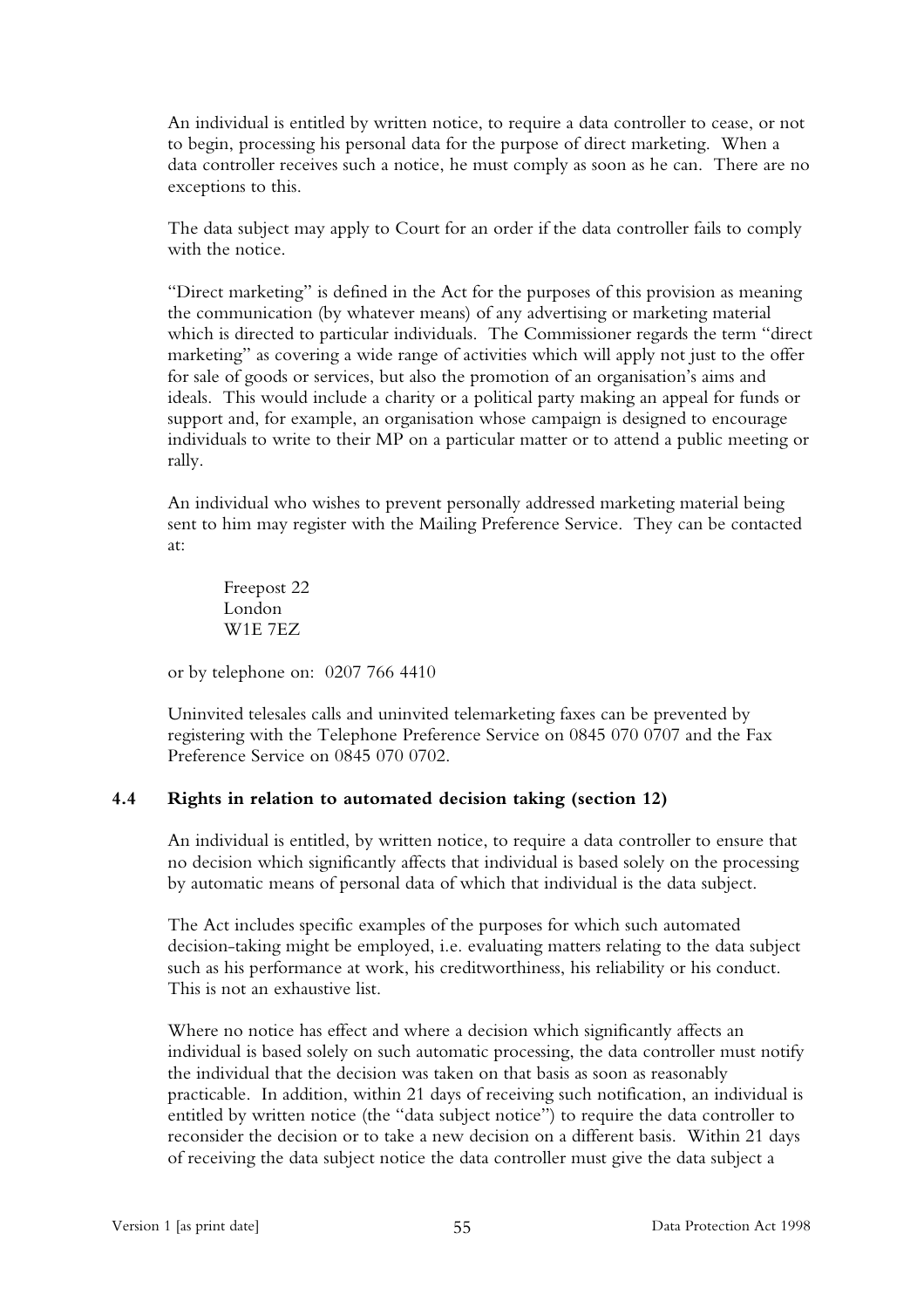written notice specifying the steps the data controller intends to take to comply with the data subject notice.

The Act provides for the exemption from such provisions of certain decisions reached in this way. These are called "exempt decisions". To qualify as an exempt decision certain conditions must be met as follows:-

# **Firstly,**

- (a) the decision must be taken in the course of steps taken:
	- $\bullet$ for the purpose of considering whether to enter into a contract with the data subject;
	- $\bullet$ with a view to entering into such a contract; **or**
	- $\bullet$ in the course of performing such a contract; **or**
- (b) the decision must be authorised or required by or under any enactment;

#### **Secondly**,

- (c) the effect of the decision must be to grant a request of the data subject; **or**
- (d) steps have been taken to safeguard the legitimate interests of the data subject (for example, by allowing, the data subject to make representations).

In addition, the Secretary of State may prescribe other circumstances in which an automated decision may qualify as an exempt decision. No order to this effect has been made to date.

#### **What can the Court do?**

The Court may make an order requiring a person taking a decision in respect of the data subject (referred to in the Act as "the responsible person") to reconsider the decision or to take a new decision which is not based solely on processing by automatic means. The Court will only make such orders if it is satisfied that the responsible person has failed to comply with the data subject notice.

# **4.5 Right to Compensation (section 13)**

An individual who suffers damage, or damage **and** distress, as the result of any contravention of the requirements of the Act by a data controller, is entitled to compensation where the data controller is unable to prove that he had taken such care as was reasonable in all the circumstances to comply with the relevant requirement.

"Damage" includes financial loss or physical injury. Unless processing is for the "special purposes", (as to which see below) compensation is not payable for distress alone. If the individual can prove that damage has been suffered, the Court may award compensation for any distress which has also been suffered by reason of the breach of the Act.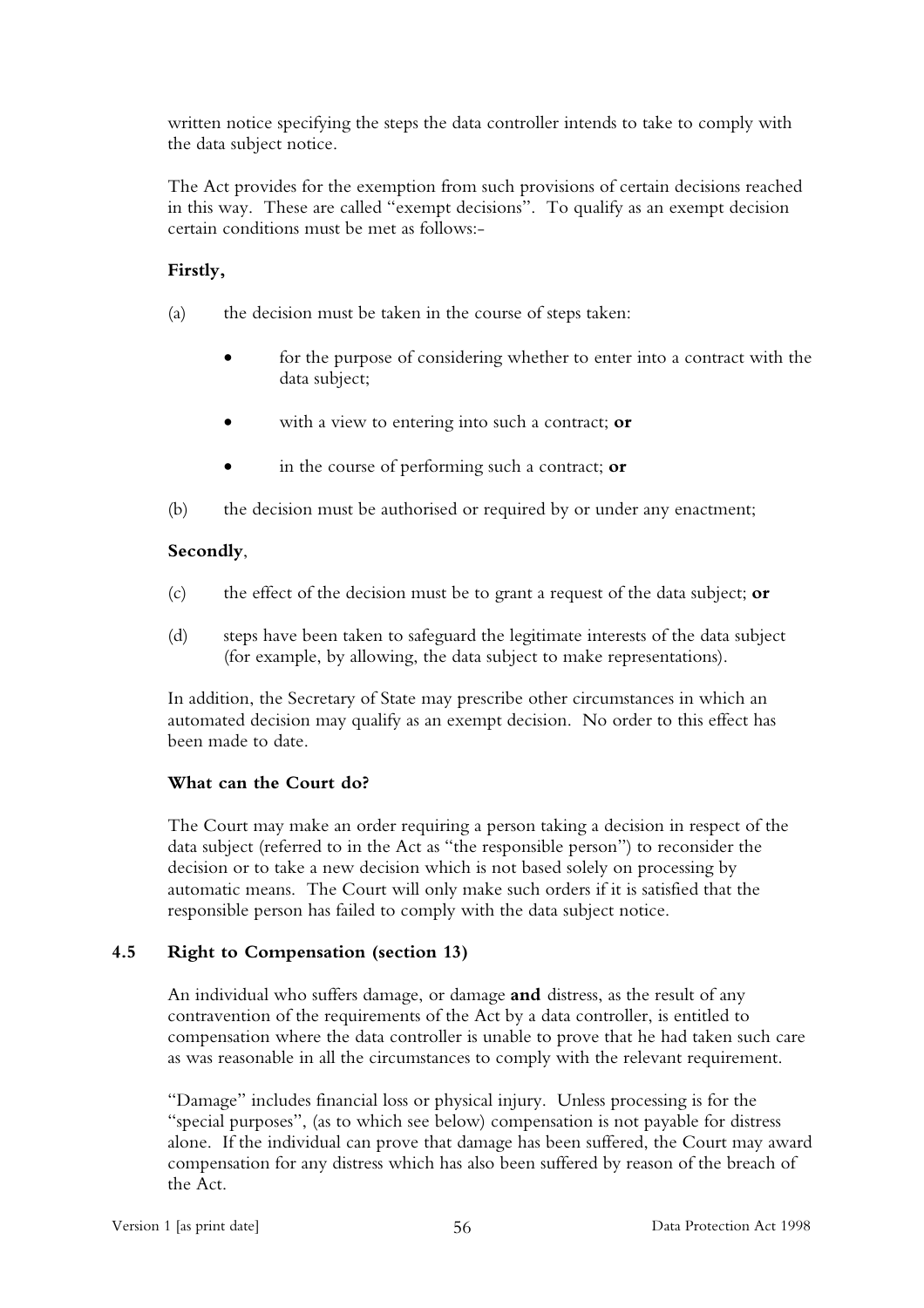Damages for distress alone can be claimed where the contravention relates to the processing of personal data for the "special purposes", which are referred to in Chapter 5 and which comprise journalistic, artistic or literary purposes. Again, it is a defence for the data controller to prove that he had taken such care as in all the circumstances was reasonably required to comply with the requirement concerned. There are, however, reduced circumstances in which a contravention may occur as processing only for "special purposes" is, in certain circumstances, exempt from all but one of the Data Protection Principles and some sections of the Act. (See Chapter 5 for a full analysis of this exemption).

#### **4.5.1 Making a claim for compensation**

Unless a payment of compensation is agreed between the data controller and the data subject as a result of negotiations between them, the application may be made by the data subject to the Court for compensation alone, or it may be combined with an application in respect of any breach of the Act.

All claims for compensation must be made to the Court (unless the matter is settled between the parties ) even where the Commissioner has made an assessment that it is likely that the processing has not been or is not being carried out in compliance with the provisions of the Act. The Commissioner has no power to award compensation.

#### **4.5.2 How much will the Court award if a claim for compensation is successful?**

There are no guidelines as to appropriate levels of compensation for a claim under the Act and the Commissioner is not routinely advised of the outcome of cases where individuals have made a successful claim for compensation under the Act. The Judge hearing the case has discretion in these matters and would have to take into consideration many factors including the seriousness of the breach and the effect upon the claimant, particularly when considering damages for distress.

#### **4.6 Dealing with inaccuracy (section 14)**

A data subject may apply to the Court for an order requiring the data controller to rectify, block, erase or destroy such data relating to that data subject as are inaccurate together with any other personal data relating to the data subject which contain an expression of opinion which the Court finds is based on the inaccurate data. Data are inaccurate if they are incorrect or misleading as to any matter of fact. A Court may also make such an order if it is satisfied, on the application of a data subject, that the data subject has suffered damage by reason of any contravention by a data controller of any of the requirements of the Act in respect of personal data, entitling the data subject to compensation under section 13, **and** that there is a substantial risk of further contravention in respect of those data in such circumstances.

In either case, the Court may, where it considers it reasonably practicable, order the data controller to notify third parties to whom the data have been disclosed of the rectification, blocking, erasure or destruction. In deciding whether it is reasonably practicable to require such notification the Court shall have regard, in particular, to the number of persons who would have to be notified.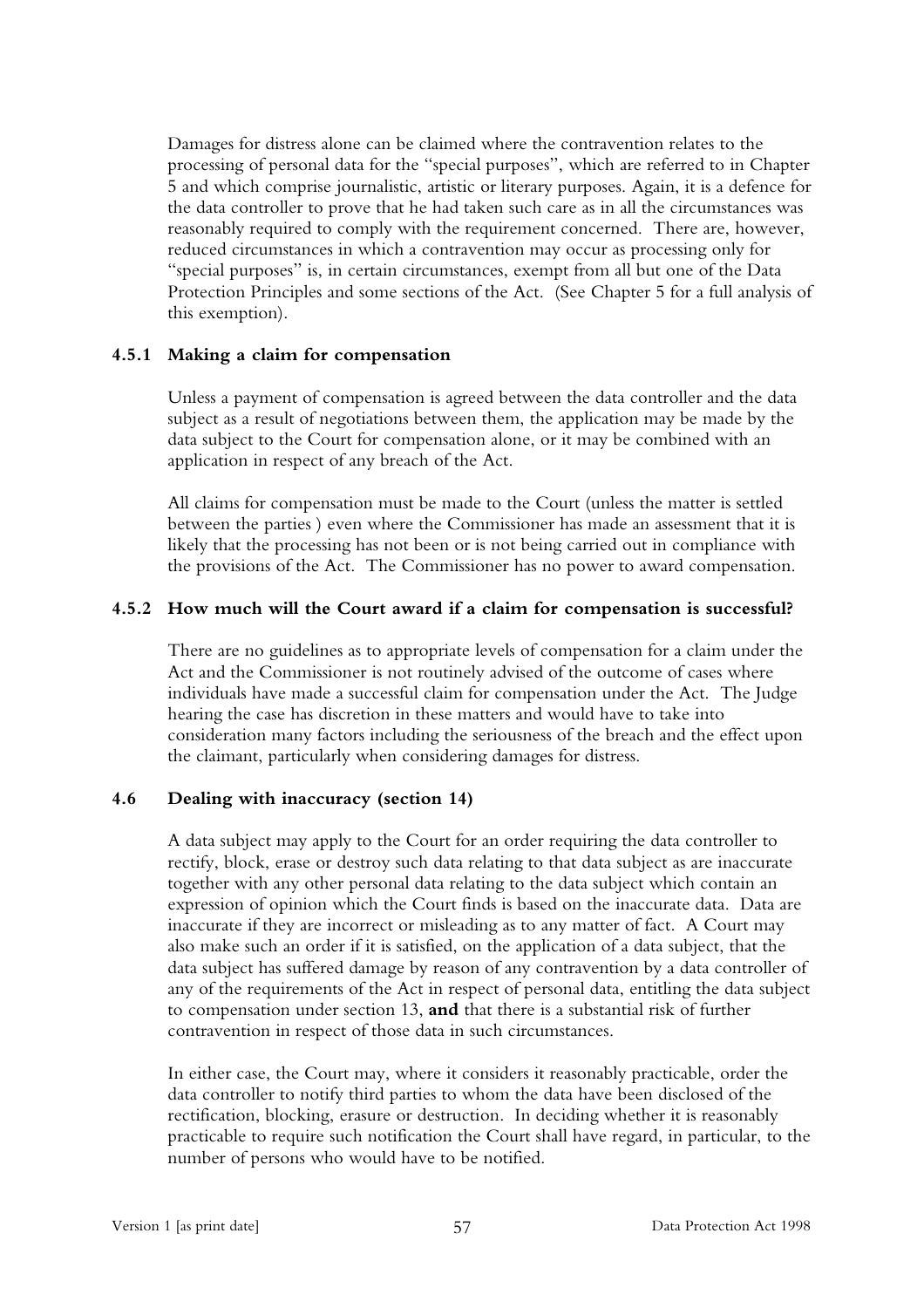If the data are incorrect but accurately record the information given to the data controller by the data subject or a third party, the Court may consider the requirements set out in the interpretation of the Fourth Data Protection Principle contained in paragraph 7 of Part II of Schedule I to the Act namely:

- $\bullet$ whether the data controller took reasonable steps to ensure that the data were correct, having regard to the purpose or purposes the data were obtained and further processed; and
- $\bullet$ if the data subject has already notified the data controller of his view that the data are inaccurate, and whether the data indicate that fact.

If the Court considers that these requirements have been complied with the Court may, as an alternative, order that the data be supplemented by a Court approved statement of the true facts.

If the Court considers that any or all of the above requirements have not been complied with, the Court may make such order as it sees fit.

If the data subject has suffered damage or damage and distress as a result of the data controller's processing of inaccurate data, compensation may be awarded.

## **4.6.1 Right to correct or remove incorrect data by a credit reference agency**

Section 159 of the Consumer Credit Act 1974 ("CCA"), as amended by section 62 of the Act, provides that where an individual (an "objector") has been given information by a credit reference agency pursuant to a subject access request (under s.7 of the Act) or pursuant to a request under s.158 or s.160 of the CCA, and the objector believes that the information is incorrect, and that unless it is corrected he is likely to be prejudiced, he can serve a notice on the credit reference agency requiring it to remove or amend the entry.

The rights of an objector are set out in The Consumer Credit (Credit Reference Agency) Regulations 2000 (S.I. No. 290) (the "Credit Reference Regulations").

The Credit Reference Regulations provide that the credit reference agency has 28 days to respond by way of notice, indicating that it has removed the entry, amended the entry (including a copy of the amended entry), or that it has taken no action.

Twenty-eight days after either (1) the objector's notice, if no response has been sent by the data controller, or (2) the credit reference agency's notice, if he has responded and has indicated that he has not removed the entry, the objector can serve a further notice on the credit reference agency requiring it to add to the file an accompanying notice of correction (not exceeding 200 words) drawn up by the objector and to include a copy of it when furnishing information included in or based on the entry.

Within 28 days of receiving a notice containing notice of correction, the credit reference agency shall either:

 $\bullet$ inform the objector by notice that he intends to comply with his notice,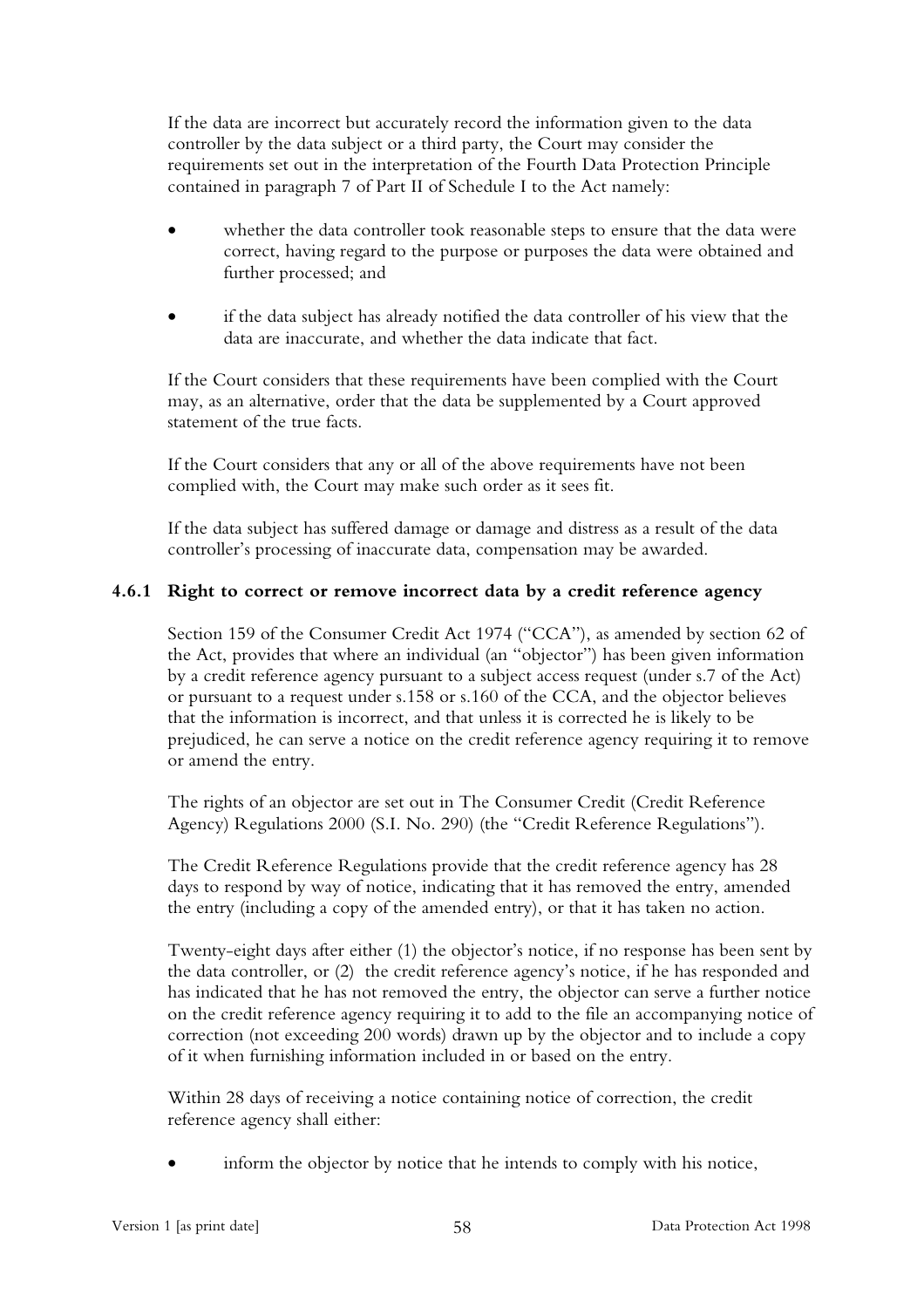if it appears to the credit reference agency that it would be improper to publish the notice of correction because it is incorrect, or unjustly defames any person, or is frivolous or scandalous, or is for any other reason unsuitable, apply to the Commissioner or the Director General of Fair Trading (DGFT), as appropriate, who may make such order as she/he thinks fit.

If the objector receives no response to his notice of correction he can also apply to the Commissioner or, in appropriate cases, the DGFT for an order. Where an order is made, a person who fails to comply with it in the specified period, commits an offence.

The Commissioner may vary or revoke any order she makes.

#### **4.6.2 Dealing with inaccuracy – exempt manual data (section 12A)**

Eligible manual data (i.e. manual data which are subject to processing which was already under way immediately before 24<sup>th</sup> October 1998) forming part of an accessible record (as defined in section 68) are subject to specific rights of rectification during the first and second transitional periods where such data are inaccurate or incomplete ("exempt manual data").

Section 12A provides that a data subject may serve a notice in writing on a data controller requiring that data controller to rectify, block, erase or destroy exempt manual data which are inaccurate or incomplete, or to cease holding exempt manual data in a way incompatible with the legitimate purposes pursued by the data controller. In the event that the data controller fails to comply with the notice served by the data subject, the data subject may make an application to the Court which may order the data controller to take such steps to comply with the notice as the Court thinks fit.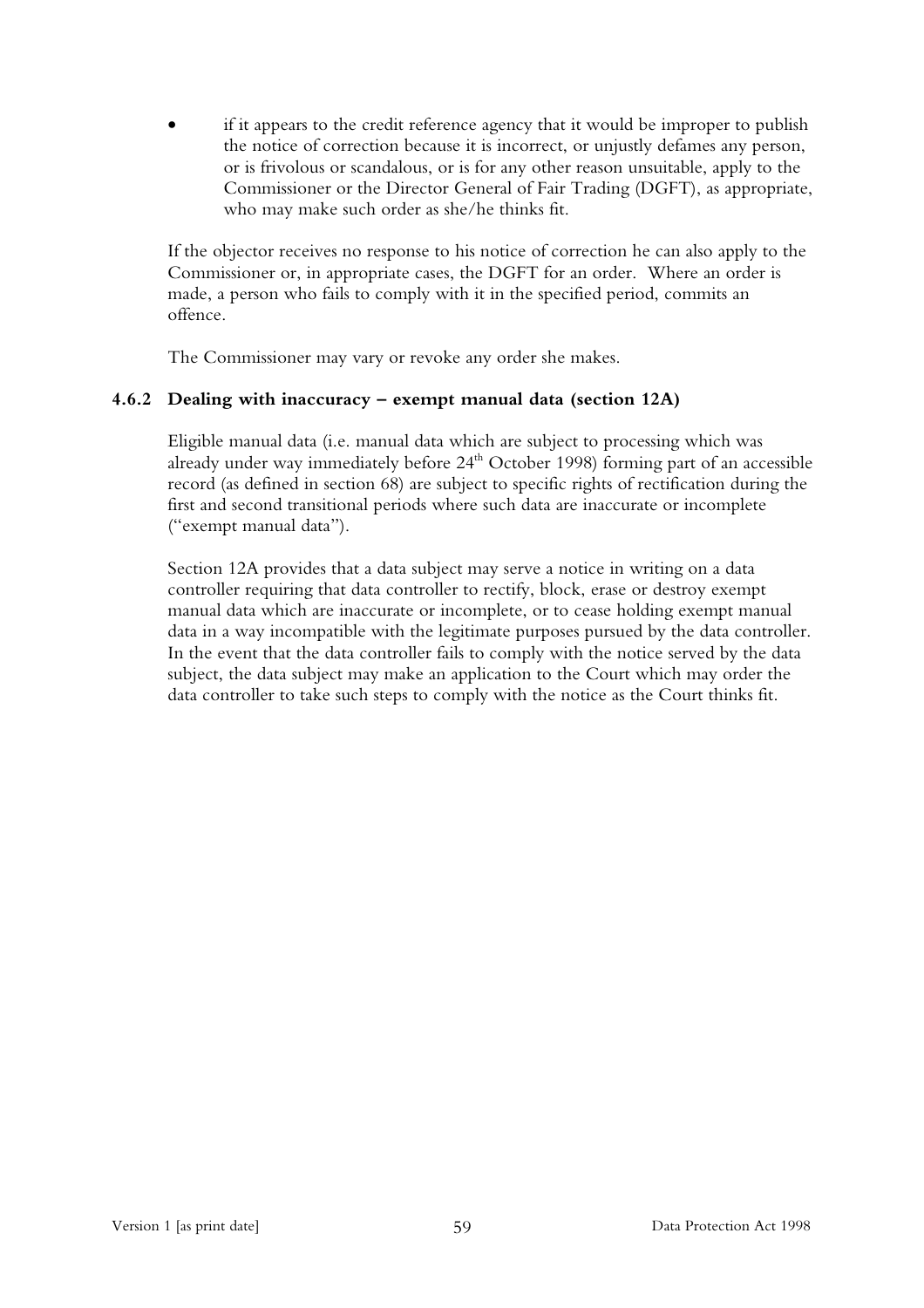# **Chapter 5: Exemptions and Modifications**

#### **5.1 The Exemptions**

There are a number of exemptions from, and modifications to, various provisions of the Act. These are contained in Part IV (sections 28-36) and Schedule 7 and in various S.I.'s (as referred to below). The exemptions contained in Schedule 7 are referred to in the Act as "the miscellaneous exemptions".

The exemptions cannot easily be categorised into classes which enjoy the same type of exemptions. However, a number of categories of exemptions consist of, or include, an exemption from one or other of the following categories of provisions:

**"the subject information provisions"** which are:-

- $\bullet$ paragraphs 2 and 3 of Part II of Schedule I which refer to the provision of the fair processing information (as to which see Chapter 3);
- $\bullet$ section 7, subject access (as to which see Chapter 4).

**"the non-disclosure provisions"**, which are defined as:-

- $\bullet$ the First Data Protection Principle, **except** where it requires compliance with the conditions in Schedules 2 and 3 of the Act (the conditions for processing and conditions for processing sensitive data);
- $\bullet$ the Second, Third, Fourth and Fifth Data Protection Principles;
- $\bullet$ section 10 (right to prevent processing likely to cause damage or distress); and
- $\bullet$ sections 14 (1) to (3) (rectification, blocking, erasure and destruction (as to which see Chapter 4).

**to the extent** to which they are inconsistent with the disclosure in question.

Exemption from the non-disclosure provisions is available in circumstances where the Act recognises that the public interest requires disclosure of personal data which may otherwise be in breach of the Act. Where an exemption from the non-disclosure provisions properly applies, such disclosure would not be in breach of the Act.

A data controller should be aware that in order to rely upon an exemption from the non-disclosure provisions he must satisfy a two-stage test:

1. The data controller must be satisfied that the disclosure falls within one of the following sections, namely, section 29(3) (the third crime and taxation exemption) section 34 (information made available to the public by or under any enactment), or section 35 (disclosures required by law or made in connection with legal proceedings).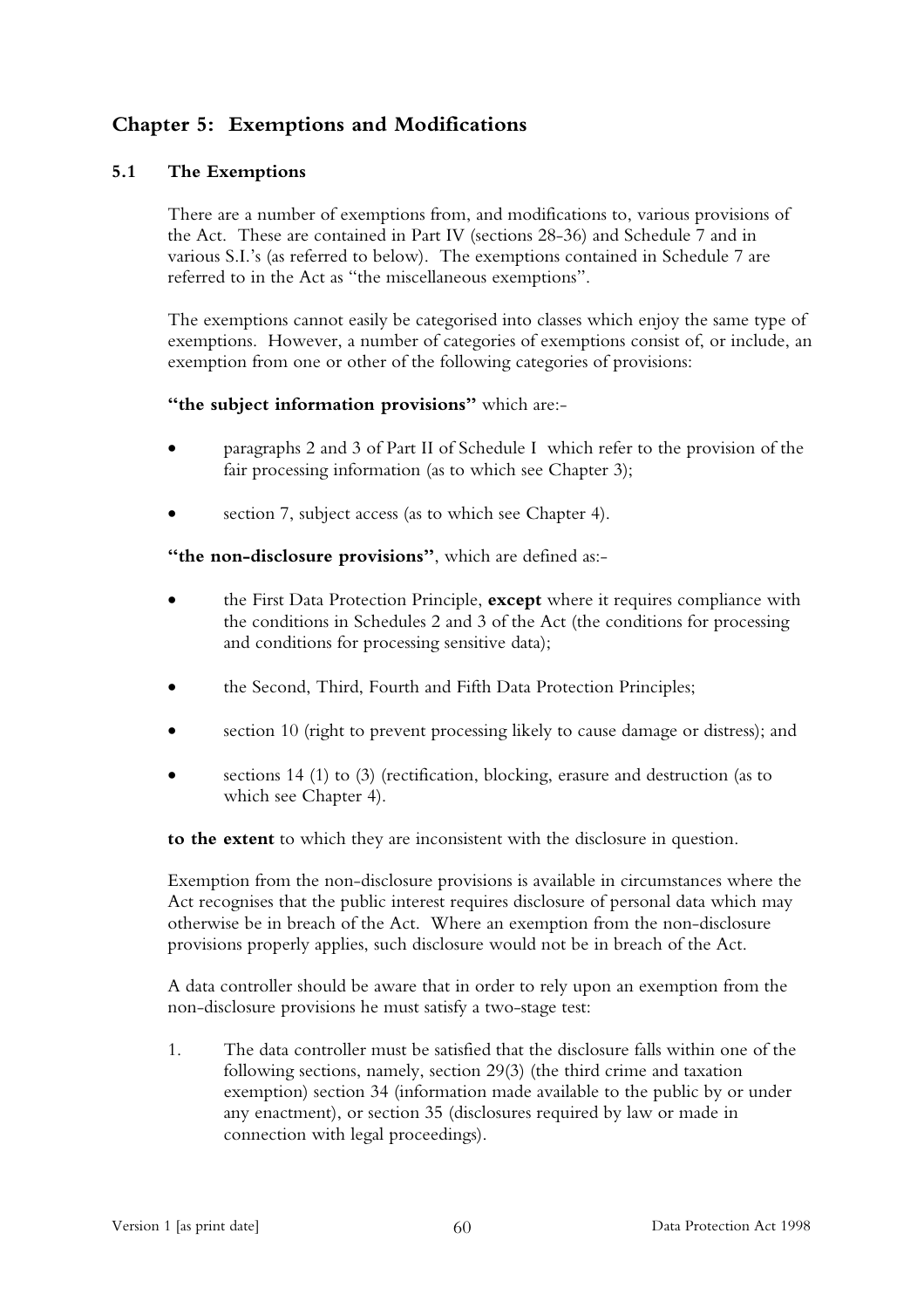2. If the disclosure does fall within one of the above categories, the data controller must consider each of the non-disclosure provisions in turn and decide which, if any, would be inconsistent with the disclosure in question. The data controller is then entitled to disapply only those provisions, the application of which would give rise to an inconsistency, and only then to the extent of that inconsistency.

Data controllers should, therefore, exercise caution when relying upon an exemption from the non-disclosure provisions and should not regard the proper application of the exemption as providing an automatic exemption from each of the non-disclosure provisions.

## **5.2 National Security (section 28)**

Personal data are exempt from any of the provisions of:-

- $\bullet$ the Data Protection Principles;
- $\bullet$ Part II (individuals' rights), Part III (notification) and Part V (enforcement); and
- $\bullet$ section 55 (which prohibits the unlawful obtaining of personal data as to which see Chapter 9 on Offences)

if the exemption from that provision is required for the purpose of safeguarding national security.

A certificate of exemption, signed by a Minister of the Crown, is conclusive evidence of the fact that the exemption is required for safeguarding national security. Such a certificate may identify the personal data by describing it in general terms and may have effect at a time in the future. The Data Protection Tribunal (National Security Appeals) Rules 2000 (S.I. No. 206) sets out a detailed procedure for appealing against a certificate of exemption.

#### **5.3 Crime and Taxation (section 29**)

Section 29 of the Act contains four categories of exemption which may be claimed under this heading. The first three are referred to as "the crime and taxation purposes", namely –

- $\bullet$ the prevention or detection of crime:
- $\bullet$ the apprehension or prosecution of offenders; or
- $\bullet$ the assessment or collection of any tax or duty or of any imposition of a similar nature.

#### **5.3.1 The first crime and taxation exemption (section 29(1))**

Personal data processed for any of the crime and taxation purposes are exempt from –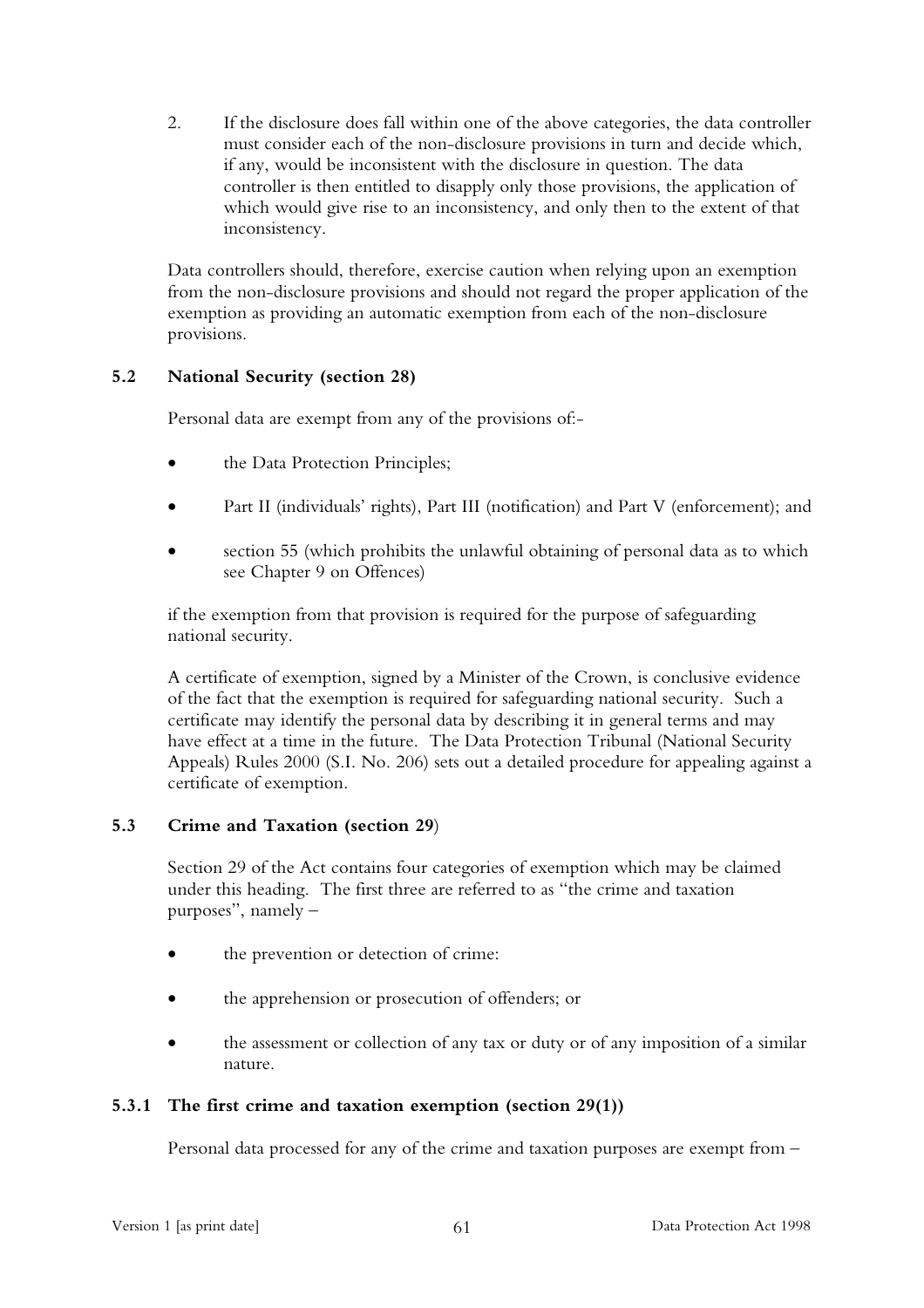- $\bullet$ the First Data Protection Principle **except** that part which requires compliance with the conditions for processing and the conditions for processing sensitive data; and
- $\bullet$ subject access

**to the extent** to which the application of those provisions to the data would be likely to prejudice any of the crime and taxation purposes. In other words the data controller must not disregard those provisions unless their application would be likely to prejudice any of the crime and taxation purposes.

#### **5.3.2 The second crime and taxation exemption (section 29(2))**

Personal data which –

- $\bullet$ are processed for the purpose of discharging statutory functions; and
- $\bullet$ consist of information obtained for such a purpose from a person who had it in his possession for any of the crime and taxation purposes,

are exempt from the subject information provisions **to the extent** to which the application of the subject information provisions to the data would be likely to prejudice any of the crime and taxation purposes.

#### **5.3.3 The third crime and taxation exemption (section 29(3))**

Personal data are exempt from the non-disclosure provisions **in any case** where the disclosure is for any of the crime and taxation purposes and where the application of those provisions in relation to the disclosure would be likely to prejudice any of the crime and taxation purposes.

5.3.4 In the case of Equifax Europe Limited v The Data Protection Registrar (case  $DA/90/25/49/7$ ) decided on  $28<sup>th</sup>$  June 1991, the Tribunal held that in the context of the equivalent provisions in the 1984 Act, "in any case" means "in any particular case" and the provision would only apply, therefore, on a case by case basis.

These three exemptions only apply where there is likely prejudice to one of the crime and taxation purposes. The Act does not explain the meaning of "likely to prejudice".

Therefore, this is not to be regarded as a blanket exemption that would justify the withholding of subject access to whole categories of data where in fact those purposes would not be likely to be prejudiced in the case of all data subjects. It would also not justify the withholding of all the personal data about a particular data subject when only part of the personal data would be likely to prejudice those purposes.

The Commissioner takes the view that, for any of these three exemptions to apply there would have to be a substantial chance rather than a mere risk that in a particular case the purposes would be noticeably damaged. The data controller needs to make a judgement as to whether or not prejudice is likely in relation to the circumstances of each individual case.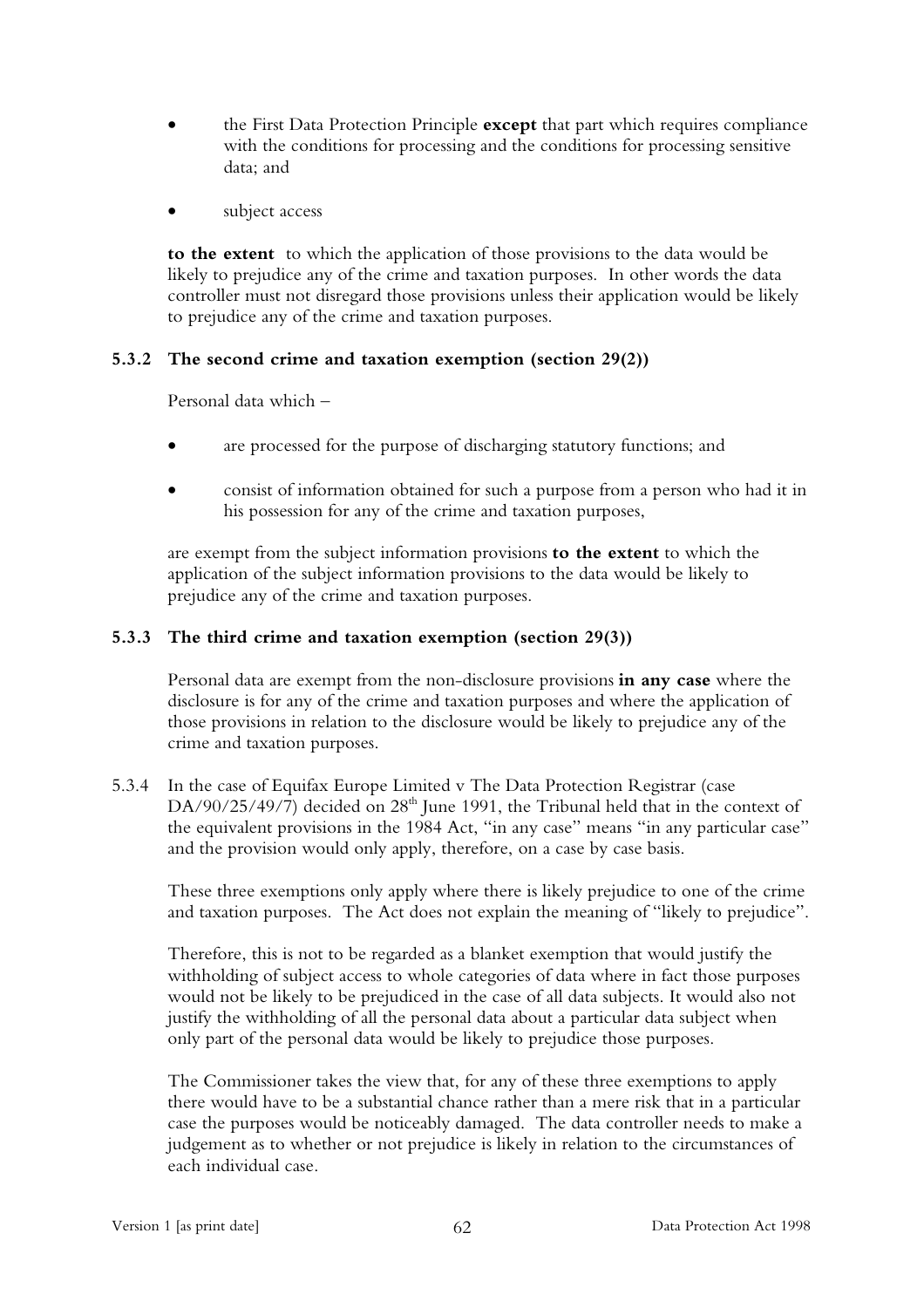With regard to the first, second and third crime and taxation exemptions, the data controller should note the limitations on the use of this exemption. The data controller must consider each of the provisions in turn and decide which, if any, would be likely to prejudice any of the crime and taxation purposes, if they were applied.

The data controller can only disapply those provisions which would be likely to prejudice one or more of the crime and taxation purposes and then only to the extent to which prejudice would be likely to result.

If challenged, the data controller must be prepared to defend the decision to rely upon the exemption either to the Commissioner or to the Court. It would, therefore, be advisable for the data controller to ensure that each such decision is taken at an appropriately senior level within the data controller's organisation and for the reasons to be documented.

## **5.3.5 The fourth crime and taxation exemption (section 29(4))**

This exemption can only be claimed where personal data are processed for any of the crime and taxation purposes and:-

- $\bullet$ when the data controller is a relevant authority; i.e. a government department, a local authority, or any other authority administering housing benefit or council tax benefit; and
- $\bullet$ where the personal data consist of a classification applied to the data subject as part of a system of risk assessment which is operated by that authority for,
- $\bullet$ the assessment or collection of any tax or duty or any imposition of a similar nature, or
- $\bullet$ the prevention or detection of crime, or apprehension or prosecution of offenders where the offence concerned involves any unlawful claim for any payment out of, or any unlawful application of public funds and the personal data are processed for either of those purposes.

Where the exemption applies, personal data are exempt from the subject access provisions **to the extent** to which such exemption is required in the interests of the operation of the system.

Again, the data controller should exercise caution when seeking to rely upon this exemption and should ensure that the subject access provisions are disapplied only where required in the interests of the operation of the system.

#### **5.4 Orders Made in Relation to Health, Education and Social Work (section 30)**

## **5.4.1 Health (The Data Protection (Subject Access Modification)(Health) Order 2000 - (S.I. 2000 No. 413) (the "Health Order")**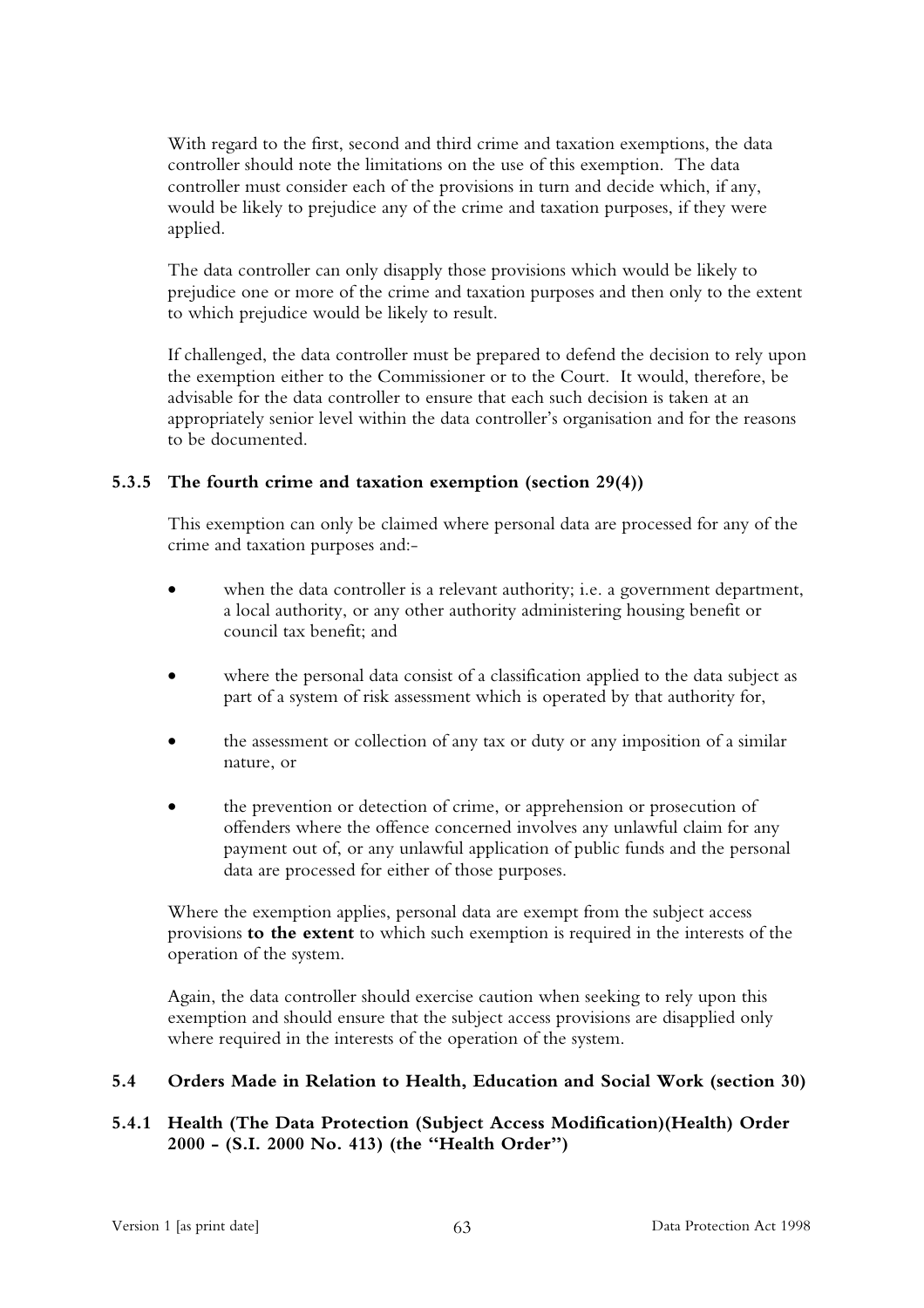The Health Order provides for exemptions from section 7 of the Act (subject access) for data relating to the physical or mental health or condition of the data subject **to the extent** to which the application of section 7 would be likely to cause serious harm to the physical or mental health or condition of the data subject or any other person.

Before deciding whether this exemption applies, a data controller who is not a health professional (as defined in the Act) is obliged to consult the health professional responsible for the clinical care of the data subject, or if there is more than one, the most suitable one.

The Commissioner recognises that in many cases there will be more than one health professional responsible for the patient's clinical care at the time a subject access request is made. Data controllers should ensure that they have systems in place to enable the most suitable health professional to be identified and consulted to enable the data controller to comply with a subject access request within the statutory time limit of 40 days.

Where a request for subject access is made by someone other than the data subject (i.e. by someone with parental responsibility for a child or, in relation to Scotland, by such a person on behalf of someone under the age of 16, or by a person appointed by a court to manage the affairs of the data subject) the data controller should consider any expectation of confidentiality the data subject may have had at the time the information was provided or obtained, and any wishes expressed by the data subject with regard to the disclosure of personal data relating to his physical or mental health or condition.

In specific circumstances set out in the Health Order where certain personal data are processed by the Court, there is also an exemption from the subject information provisions.

## **5.4.2 Education (The Data Protection (Subject Access Modifications) (Education) Order 2000 - (S.I. No. 414) (the "Education Order")**

The Education Order provides for modifications and exemptions where the personal data consist of information constituting an education record (as defined), where disclosure of the information pursuant to a subject access request would be likely to cause serious harm to the physical or mental health or condition of the data subject, or to some other person or, in some circumstances, where disclosure would reveal that the data subject is, or may be at risk of child abuse (as defined in the Education Order).

The Education Order does not apply to personal data to which the Health Order applies.

#### **5.4.3 Social Work (The Data Protection (Subject Access Modifications)(Social Work) Order 2000 - (S.I. No. 415) (the "Social Work Order")**

The Social Work Order provides for modifications and exemptions where the personal data relate to social work falling within any of the descriptions set out in the Social Work Order.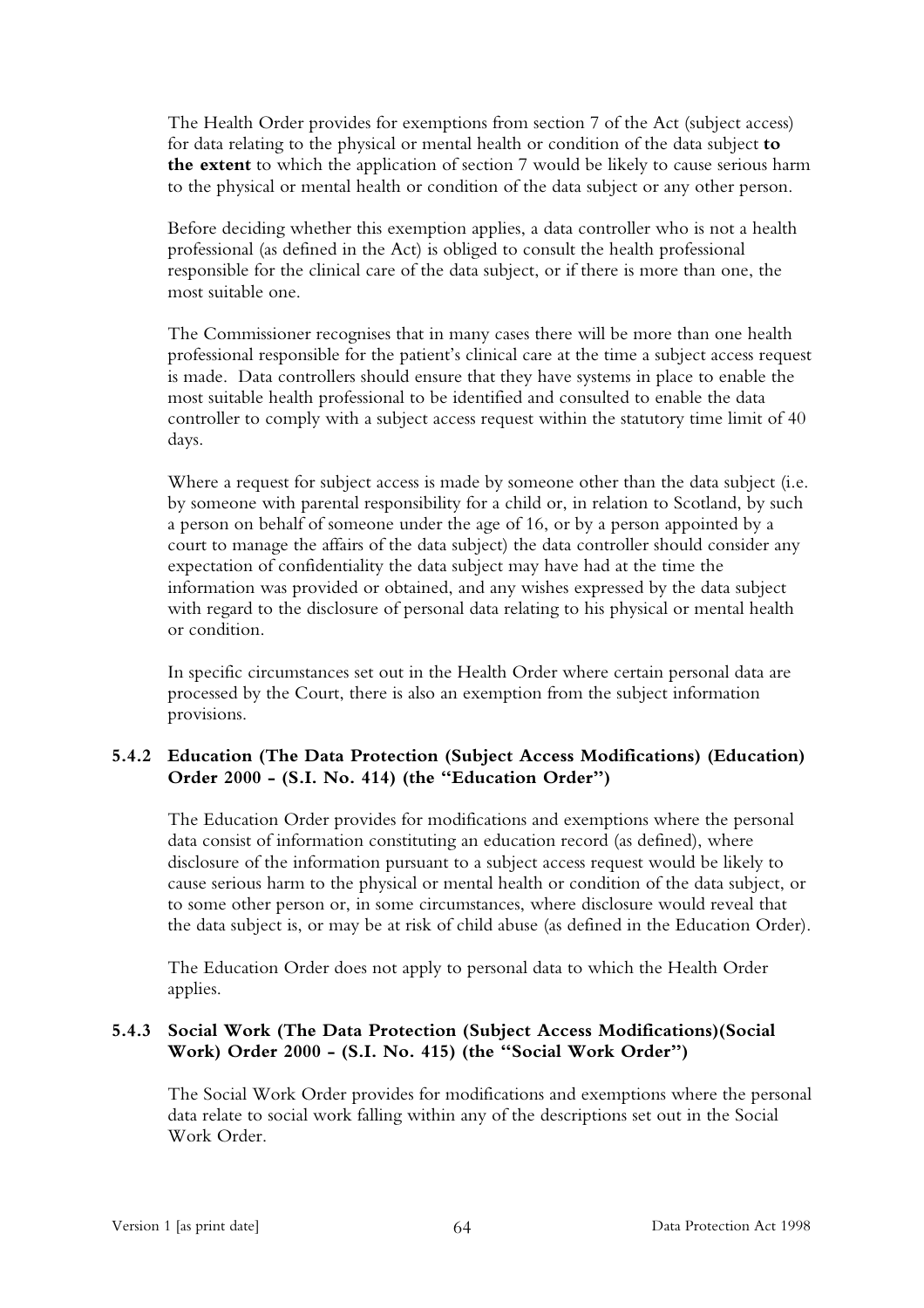The Social Work Order does not apply to personal data to which the Health Order and the Education Order apply.

## **5.5 Regulatory Activity (section 31)**

Section 31 of the Act provides an exemption from the **subject information provisions** for the processing of personal data by reference to numerous different categories of regulatory function exercised by public "watch-dogs" which are all variously concerned with the protection of members of the public, charities or fair competition in business. Again, this is not a blanket exemption from the subject information provisions and is only available, in any case, **to the extent** that the application of any or all of such provisions would be likely to prejudice the proper discharge of those functions.

Certain provisions only apply to functions conferred by enactment upon specified individuals or organisations, but others apply to any "relevant function". A "relevant function" is a function conferred on any person by or under any enactment, any function of the Crown, a Minister of the Crown or a government department, or "any other function which is of a public nature and is exercised in the public interest".

The phrase, "function which is of a public nature and in the public interest" is not defined in the Act.

## **5.6 Processing for the Special Purposes (section 32)**

"Special purposes" means any one or more of the following:-

- the purposes of journalism;
- artistic purposes;
- literary purposes.

Section 32 of the Act provides four conditions ("the conditions") which must all be present before the processing of personal data for the special purposes can qualify for any exemption from the Act under this section. The conditions are that –

- $\bullet$ the personal data are processed only for the special purposes;
- $\bullet$ the processing is undertaken with a view to the publication by any person of any journalistic, literary or artistic material;
- $\bullet$ the data controller reasonably believes that, taking account in particular of the special importance of the public interest in freedom of expression, publication would be in the public interest, **and**
- $\bullet$ the data controller reasonably believes that, in all the circumstances, compliance with the provision in respect of which the exemption is claimed is incompatible with the special purposes.

If **all** the conditions are satisfied, the exemption available is from the following provisions of the Act:-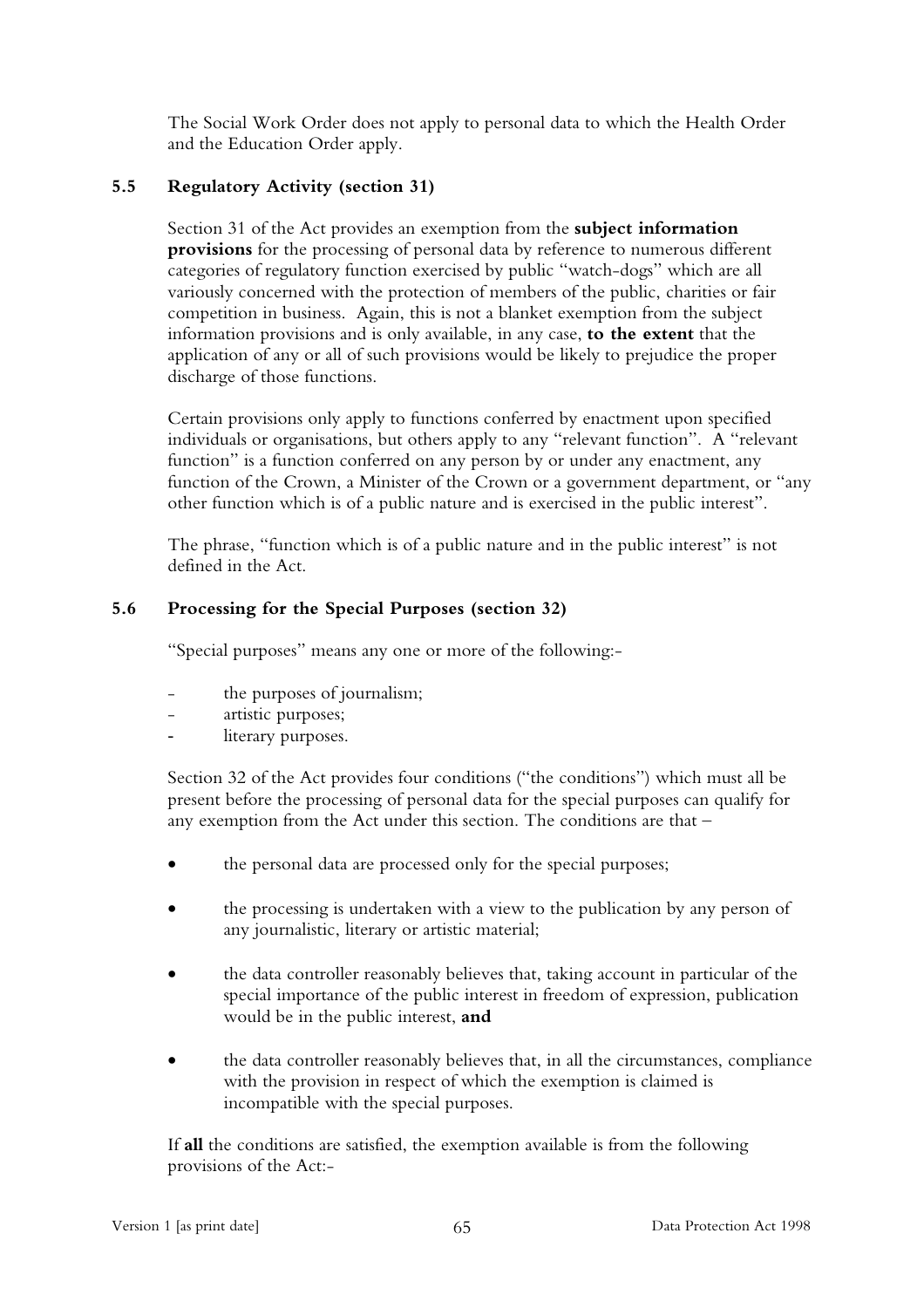- $\bullet$ the Data Protection Principles **except** the Seventh Data Protection Principle (concerning security and other measures);
- $\bullet$ section 7 - subject access;
- $\bullet$ section 10 - right to prevent processing likely to cause damage or distress;
- $\bullet$ section 12 - rights in relation to automated decision-taking;
- $\bullet$ section 12A - the rectification, blocking, erasure or destruction of certain inaccurate manual data during the transitional periods (see Chapters 4 and 6); and
- $\bullet$ section 14, subsections  $(1)$  to  $(3)$  – provisions relating to rectification, blocking, erasure and destruction of inaccurate data.

It should be noted that the data controller must ensure that he can satisfy the conditions in respect of each provision of the Act from which he seeks to claim an exemption.

If a person brings proceedings against a data controller under certain provisions of the Act [section 7(9) (subject access), section 10(4) (right to prevent processing), section 12(8) (automated decision-taking), section 13 (compensation) and sections 14 and 12A(3) (rectification, blocking, erasure and destruction)] the data controller may claim, or the court may decide, that the personal data in question are being processed –

- $\bullet$ only for the special purposes; and
- $\bullet$ with a view to the publication by any person of any journalistic, literary or artistic material which had not previously been published by the data controller 24 hours immediately preceding the claim/finding of the court.

Where this happens, the court is obliged to stay the proceedings until one of the following circumstances occur –

- a) the Commissioner determines that the personal data
	- $\bullet$ are not being processed only for the special purposes; or
	- $\bullet$ are not being processed with a view to the publication by any person of any journalistic, literary or artistic material which has not previously been published by the data controller; or
	- $\bullet$ the claim is withdrawn.

Where the Commissioner makes a determination, she is required to give the data controller notice of such determination. There is a right of appeal against this notice of determination. A determination by the Commissioner as to the special purposes may be made at any time and not just in the above circumstances or as a result of the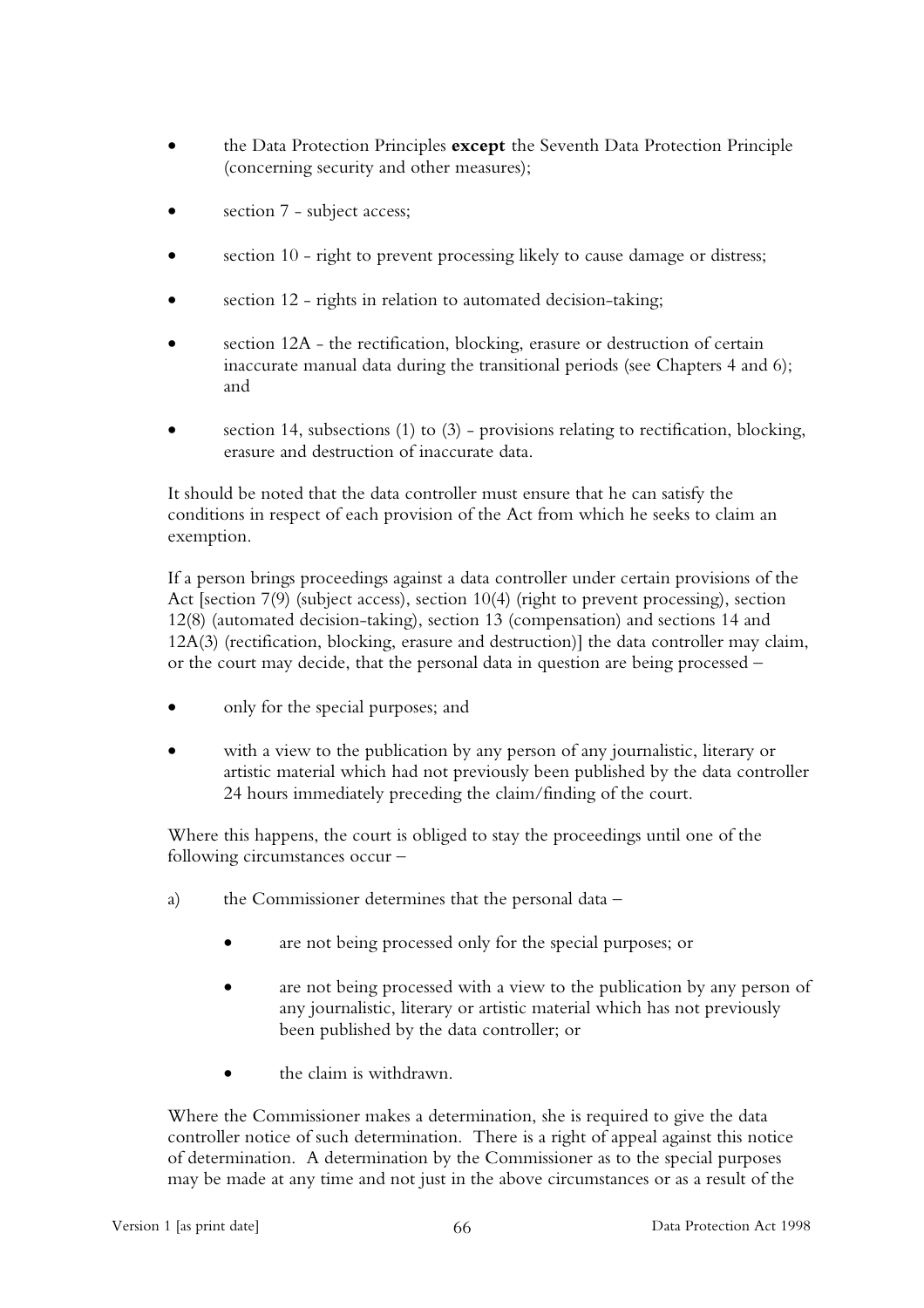service of a special information notice (see Chapter 7 on Powers and Duties of the Commissioner).

The Data Protection (Designated Codes of Practice) (No.2) Order 2000, S.I. No. 1864 (revoking The Data Protection (Designated Codes of Practice) Order 2000 (S.I. No. 418)) specifies certain media related Codes of Practice, compliance with which may be taken into account when considering whether the belief of the data controller that publication would be in the public interest, was reasonable.

# **5.7 Research, History and Statistics (section 33)**

Save for clarifying that it includes statistical or historical purposes, the term "research purposes" is not defined in the Act.

Section 33 of the Act provides for various exemptions in respect of the processing (or further processing) of personal data for research purposes provided that the processing (or further processing) is exclusively for those purposes and, also, that the following conditions are met –

- $\bullet$ the data are not processed to support measures or decisions relating to particular individuals; **and**
- $\bullet$ the data are not processed in such a way that substantial damage or substantial distress is, or is likely to be, caused to any data subject.

Where the exemption applies:

- $\bullet$ the further processing of personal data will not be considered incompatible with the purposes for which they were obtained, (see Chapter 3 at paragraph 3.13), and
- $\bullet$ personal data may be kept indefinitely despite the Fifth Data Protection Principle; and
- $\bullet$ subject access does not have to be given provided that the results of the research or any resulting statistics are not made available in a form which identifies data subjects.

**It is important to note** that even where the exemption properly applies, the data controller is still required to comply with the rest of the Act, including the First and Second Principles. The data controller should, therefore, ensure that, at the time the data are collected, the data subject is made fully aware of what the data controller intends to do with the data. If the data controller subsequently decides to process the data in order to carry out further research of a kind that would not have been envisaged by the data subject at the time the data were collected, the data controller will need to comply with the fair processing requirements of the Act in respect of this further processing.

The exemption will not be lost just because the data are disclosed –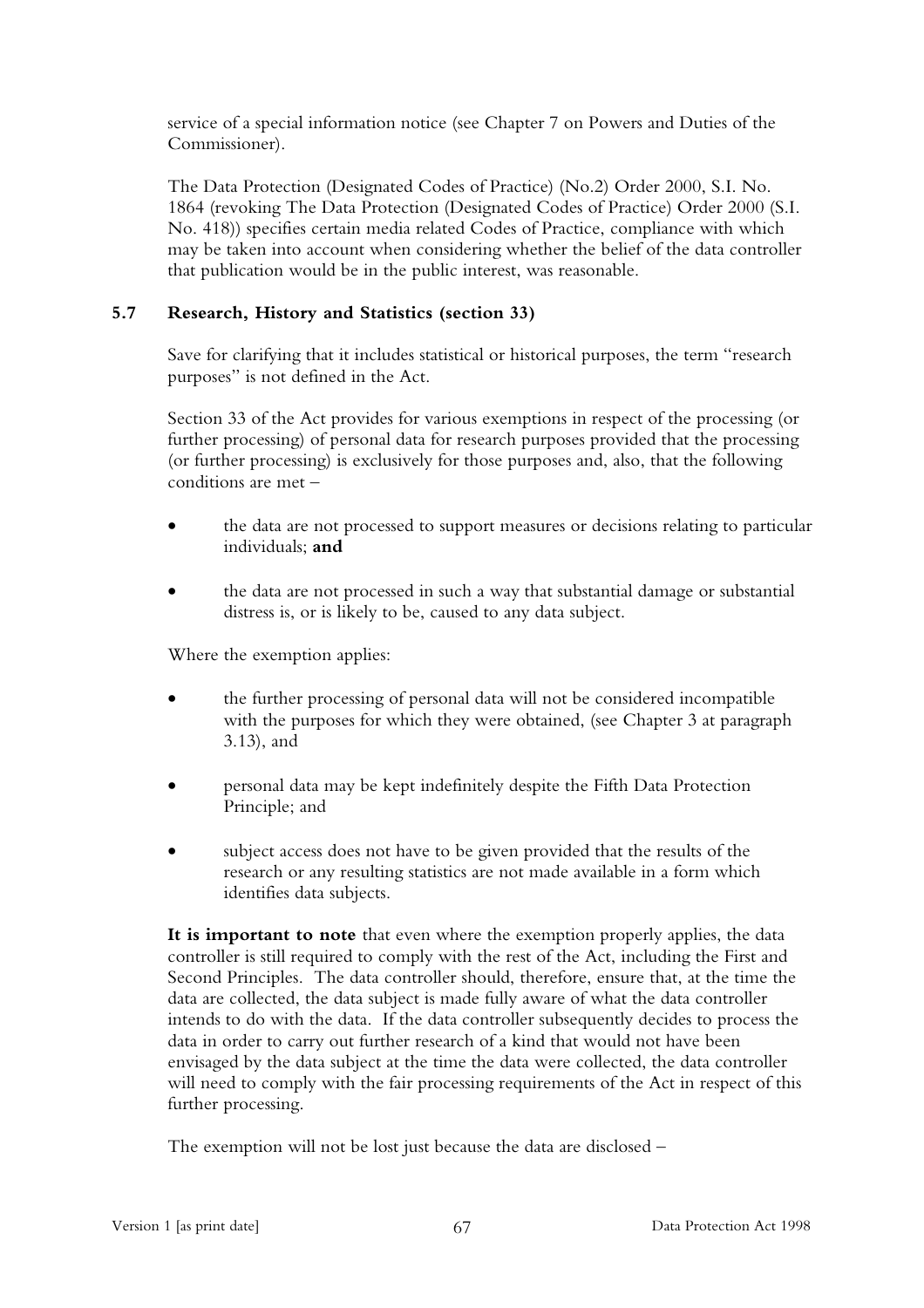- $\bullet$ to any person, for research purposes only;
- $\bullet$ to the data subject or someone acting on his behalf;
- $\bullet$ at the request, or with the consent, of the data subject or someone acting on his behalf;
- $\bullet$ where the person making the disclosure has reasonable grounds for believing the disclosure falls within (a), (b) or (c) above.

As a matter of good practice, when processing for research, historical or statistical purposes, data controllers should always consider whether it is necessary to process personal data in order to achieve their purpose. Wherever possible, data controllers should only process data that has been stripped of all identifying features.

See Chapter 6 for further exemptions which may apply during the transitional period.

## **5.8 Information made available to the public by or under enactment (section 34)**

Section 34 of the Act provides that when data consist of information which the data controller is obliged by, or under, any enactment to make available **to the public**, personal data are exempt from –

- $\bullet$ **the subject information provisions;**
- $\bullet$ the Fourth Data Protection Principle (accuracy);
- $\bullet$ section 12A of the Act (applicable to exempt manual data during transitional periods) (see Chapters 4 and 6);
- $\bullet$ section 14, sub-sections (1) to (3) of the Act (rectification, blocking, erasure and destruction); and
- $\bullet$ **the non-disclosure provisions**

In addition, there is no requirement for a data controller to submit a notification to the Commissioner where the sole purpose of any processing is the maintenance of a public register, for example the Register of Births, Deaths and Marriages. (Section 17(4)). (See Chapter 8 - Notification).

The exemption only applies to the information that the data controller is required to publish. If the data controller holds additional personal data about the individuals concerned, the additional data is not exempt even where, in practice, the data controller does publish them.

#### **5.9 Disclosures required by law (section 35(1))**

Where the disclosure is required by or under any enactment, by any rule of law or by the order of a court, personal data are exempt from **the non-disclosure provisions.**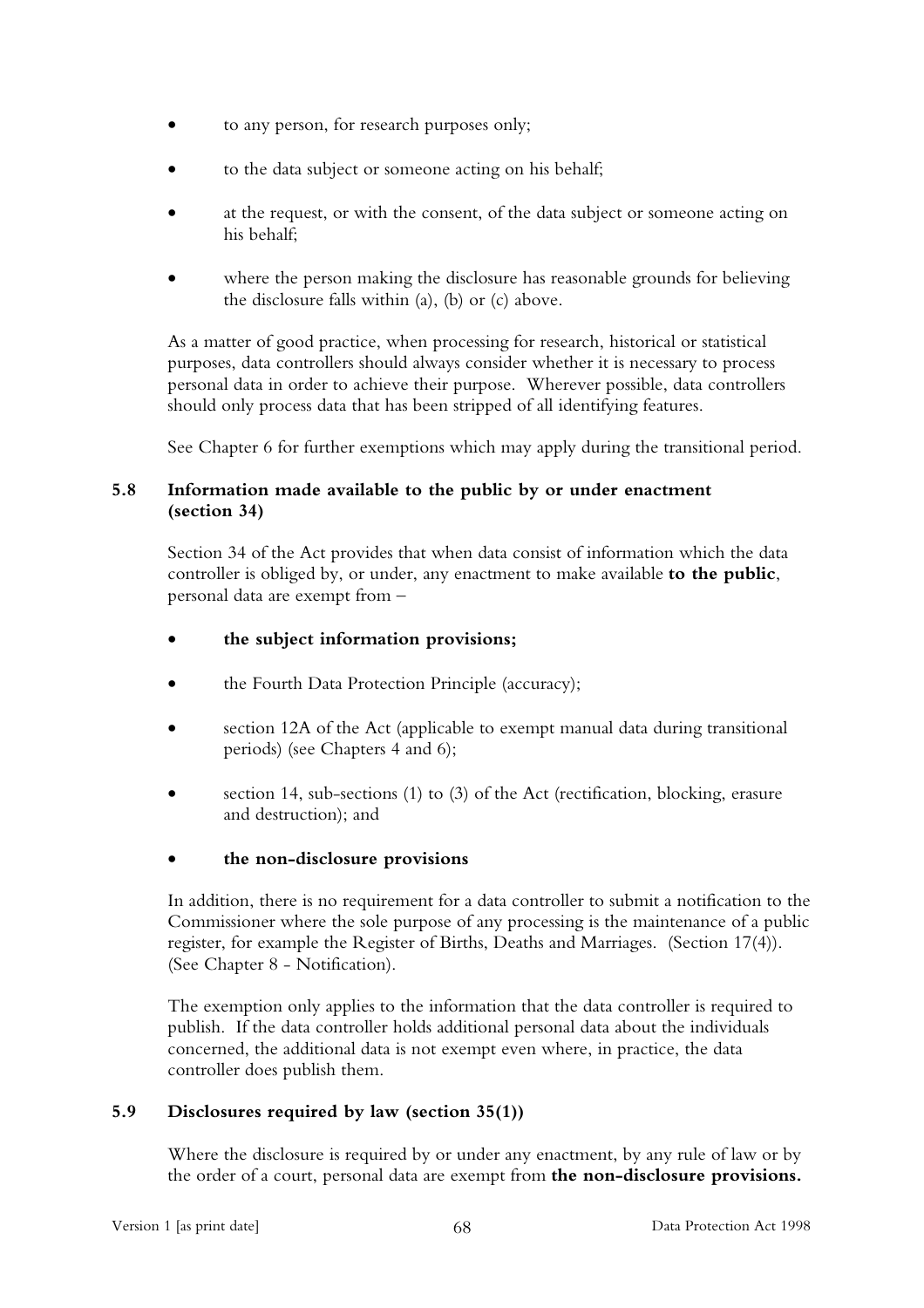In these circumstances, the legal obligation overrides any objection which the data subject may have, but an element of fairness can still be applied.

For example, if the data controller is well aware when he collects the data that at some point he is likely to have to make disclosures of those data under statute, it would not be incompatible with the disclosure to notify data subjects at the time the data are collected from them, that such disclosure is likely. The First Principle should not, be disapplied generally.

#### **5.10 Disclosures made in connection with legal proceedings (section 35(2))**

Where the disclosure is **necessary** –

- $\bullet$ for the purpose of, or in connection with, any legal proceedings (including prospective legal proceedings); or
- $\bullet$ for the purpose of obtaining legal advice; or
- $\bullet$ is otherwise necessary for the purposes of establishing, exercising or defending legal rights,

personal data are exempt from **the non-disclosure provisions.** 

A data controller is **not obliged** to disclose personal data pursuant to a request made by a third party under section 35(2).

This provision affords the data controller exemption from any or all of the nondisclosure provisions in cases where:

- $\bullet$ the data controller is satisfied that the nature of the request is such that the disclosure of the personal data falls within this section i.e. the disclosure is **necessary** for one or more of the above, **and**
- $\bullet$ the data controller is satisfied that to apply the particular provision would be inconsistent with the disclosure in question.

The data controller has to remember that Schedule 2 and (where the processing is of sensitive personal data) Schedule 3 still have to be complied with. In many cases, the data controller will not be in a position to make a decision as to whether the necessity test can be met, or will not wish to make the disclosure because of his relationship with the data subject, with the result that the requesting party will have to rely upon a Court order to obtain the information.

#### **5.11 Domestic purposes (section 36)**

This is a wide-ranging exemption whereby personal data are exempt from the Data Protection Principles and the provisions of Part II (individuals' rights) and Part III (notification) of the Act where they are processed by an individual **only** for the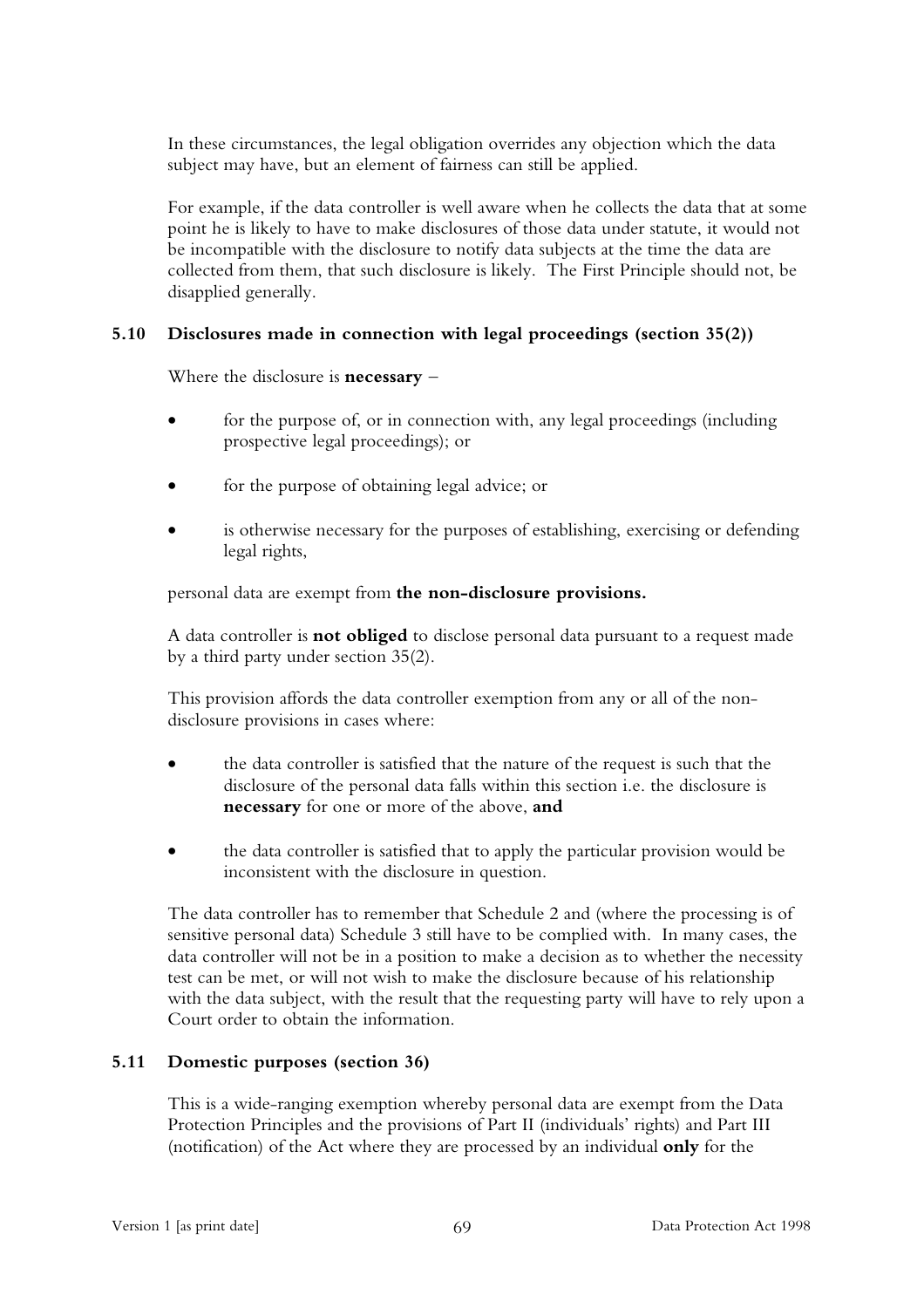purposes of that individual's personal, family or household affairs (including recreational purposes).

This exemption does not extend to Part V of the Act which means that the Commissioner retains her powers of investigation and enforcement where someone appears to have exceeded the scope of the exemption.

## **5.12 Exemptions contained within The Data Protection (Miscellaneous Subject Access Exemptions) Order 2000 - (S.I. No 419)**

Statutory Instrument 2000 No. 419 (as amended by The Data Protection (Miscellaneous Subject Access Exemptions) (Amendment) Order, S.I. No 1865 contains a list of enactments and instruments which restrict disclosure of certain personal data or information within personal data such as: information relating to human fertilisation and embryology, adoption records and reports, statements of a child's special educational needs and parental order records and reports. Wherever those restrictions or prohibitions apply, those data or information within those data are also exempt from section 7 of the Act. (Subject Access)

#### **5.13 The Miscellaneous Exemptions (Schedule 7) - confidential references given by the data controller**

Personal data which consist of a confidential reference given, or to be given, by the data controller for specified purposes (education, training or employment, appointment to office or provision of any service) are exempt from subject access.

This exemption is not available to the data controller who receives such references. In other words, where company A provides an employment reference concerning one of its employees to company B, if the employee makes a subject access request to company A, the reference will be exempt from the disclosure. If the employee makes the request to company B, the reference is not automatically exempt from disclosure and the usual subject access rules apply. (See Chapter  $4 -$  Subject Access)

#### **5.14 Armed Forces**

Where the application of the subject information provisions to personal data would be likely to prejudice the combat effectiveness of any of the armed forces then such personal data are exempt from **the subject information provisions.**

#### **5.15 Judicial Appointments and Honours**

Personal data processed for three specific purposes –

- $\bullet$ assessing suitability for judicial office;
- $\bullet$ assessing suitability for the office of Queen's Counsel; or
- $\bullet$ the conferring of any honour

#### are exempt from **the subject information provisions.**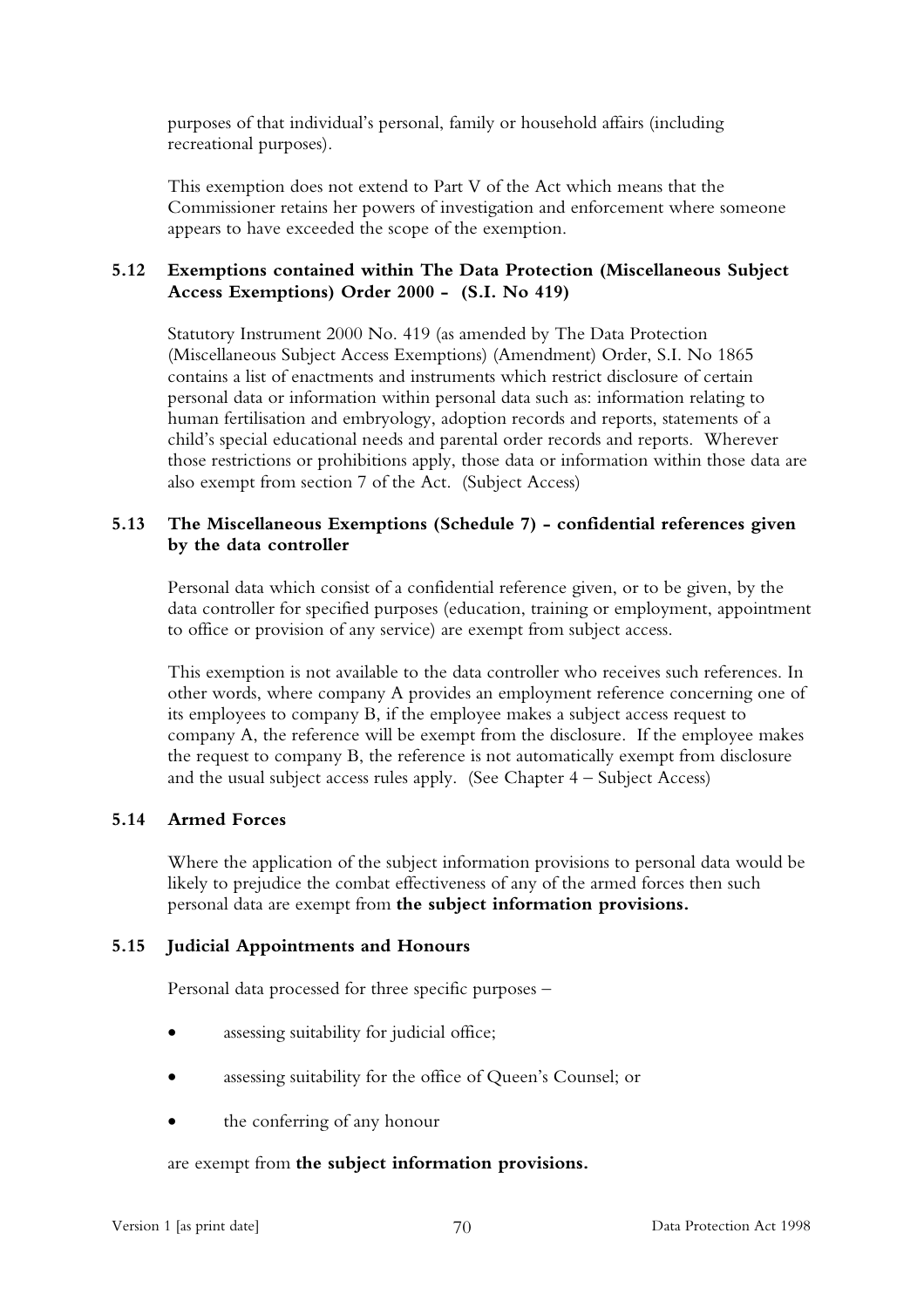#### **5.16 Crown Employment and Crown or Ministerial Appointments**

The Act provides for exemption from **the subject information provisions** in the case of personal data processed for the purposes of assessing suitability for employment by the Crown or Ministerial appointments as listed in The Data Protection (Crown Appointments) Order 2000, S.I. No 416.

#### **5.17 Management Forecasts/Management Planning**

This exemption is available to businesses to protect confidentiality of personal data processed for the purposes of management forecasting or management planning. In any case **to the extent** to which the application of any of the subject information provisions to personal data processed for such purposes would be likely to prejudice the conduct of the business or other activity of the data controller, such personal data are exempt from **the subject information provisions.**

#### **5.18 Negotiations**

In a similar way, where personal data consist of records of the intentions of the data controller in relation to any negotiations with the data subject, such personal data are exempt from **the subject information provisions** to the extent to which the application of the subject information provisions would be likely to prejudice those negotiations.

This exemption may, for example, cover the situation where an organisation is in dispute with a former employee and records a potential settlement figure for the purpose of the organisation's own budget forecasting. If the figure was disclosed to the former employee it may prejudice negotiations between those parties.

# **5.19 Corporate Finance**

The Act provides for an exemption from **the subject information provisions** of personal data processed for the purposes of, or in connection with, "a corporate finance service" (specifically defined in Schedule 7 paragraph 6) provided by "a relevant person" (also specifically defined in Schedule 7). The exemption is only available to the extent to which the application of the subject information provisions could, or in the reasonable belief of the data controller could, affect the price or value of particular instruments of a price-sensitive nature. "Instrument" is specifically defined in Schedule 7 paragraph 6(3) and includes, for example, company shares.

This exemption may be material in due diligence enquiries arising from company takeovers or mergers.

The exemption is also available if required for the purpose of safeguarding an important economic or financial interest of the United Kingdom. The Act provides that the Secretary of State may by order specify matters to be taken into account when determining whether exemption from the subject information provisions is required for the purpose of safeguarding an important economic or financial interest of the United Kingdom are specified in The Data Protection (Corporate Finance Exemption) Order 2000 (S.I. 2000 No 184). This provides that one such matter is the inevitable prejudicial effect on the orderly functioning of financial markets or the efficient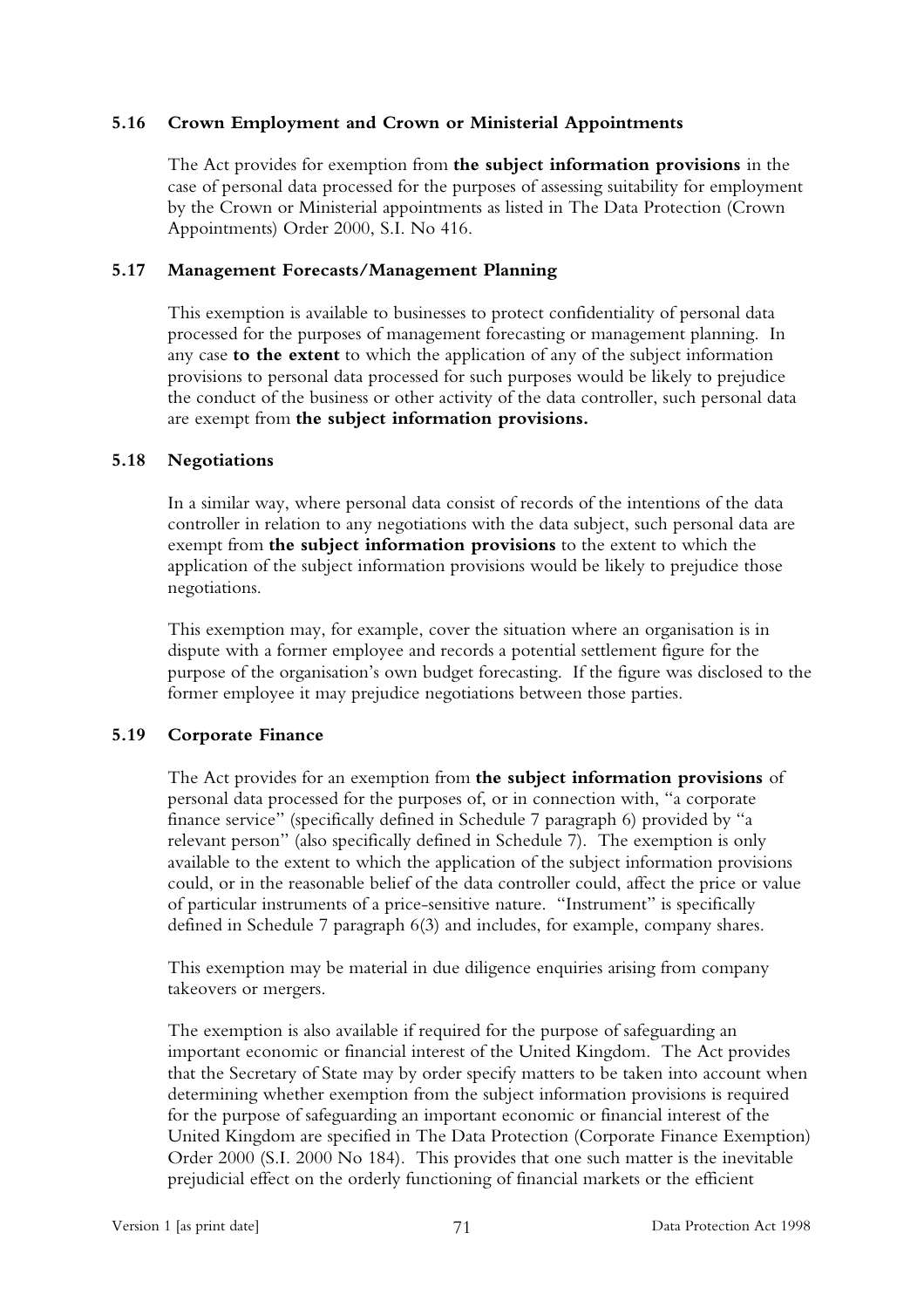allocation of capital with the economy resulting from the occasional or regular application of the subject information provisions to data specified in the order.

#### **5.20 Examination Scripts**

Where personal data consist of information recorded by candidates during an examination they are exempt from subject access. However, any comments recorded by the examiner in the margins of the script are not exempt and as such should be provided even though they may not appear to the data controller to be of much value without the script itself.

## **5.21 Examination Marks**

This is not an exemption as such but is rather an adaptation of the requirements in Section 7 of the Act to comply with a subject access request within a specified period of time (forty days from receipt of the request or, if later, receipt of the information required to comply with the request and the fee). In the case of a subject access request made in relation to examination marks or results, the timescale is extended to either –

- $\bullet$ five months from the day on which the data controller received the request (or, if later, from the first day on which the data controller has both the required fee and the information necessary to act on the request); or
- $\bullet$ forty days from the announcement of the examination results,

whichever is the earlier, in circumstances where, before the examination results are announced, the data subject makes the request (or provides the information required by the data controller and pays the fee).

Where the timescale is extended in accordance with the above, the information to be supplied pursuant to the request must be supplied both by reference to the data in question at the time the request is received, and (if different) by reference to the data as from the time to time held in the period beginning when the request is received and ending when it is complied with.

# **5.22 Legal Professional Privilege**

If personal data consist of information in respect of which a claim to legal professional privilege (in Scotland, confidentiality as between client and professional legal adviser) could be maintained in legal proceedings, the personal data are exempt from **the subject information provisions** forever unless the privilege is waived.

Information a lawyer receives in the course of advising his client is confidential and should usually only be disclosed with the client's authority.

#### **5.23 Self-incrimination**

If by complying with any subject access request or order under Section 7 of the Act a person would reveal evidence of the commission of any offence, other than an offence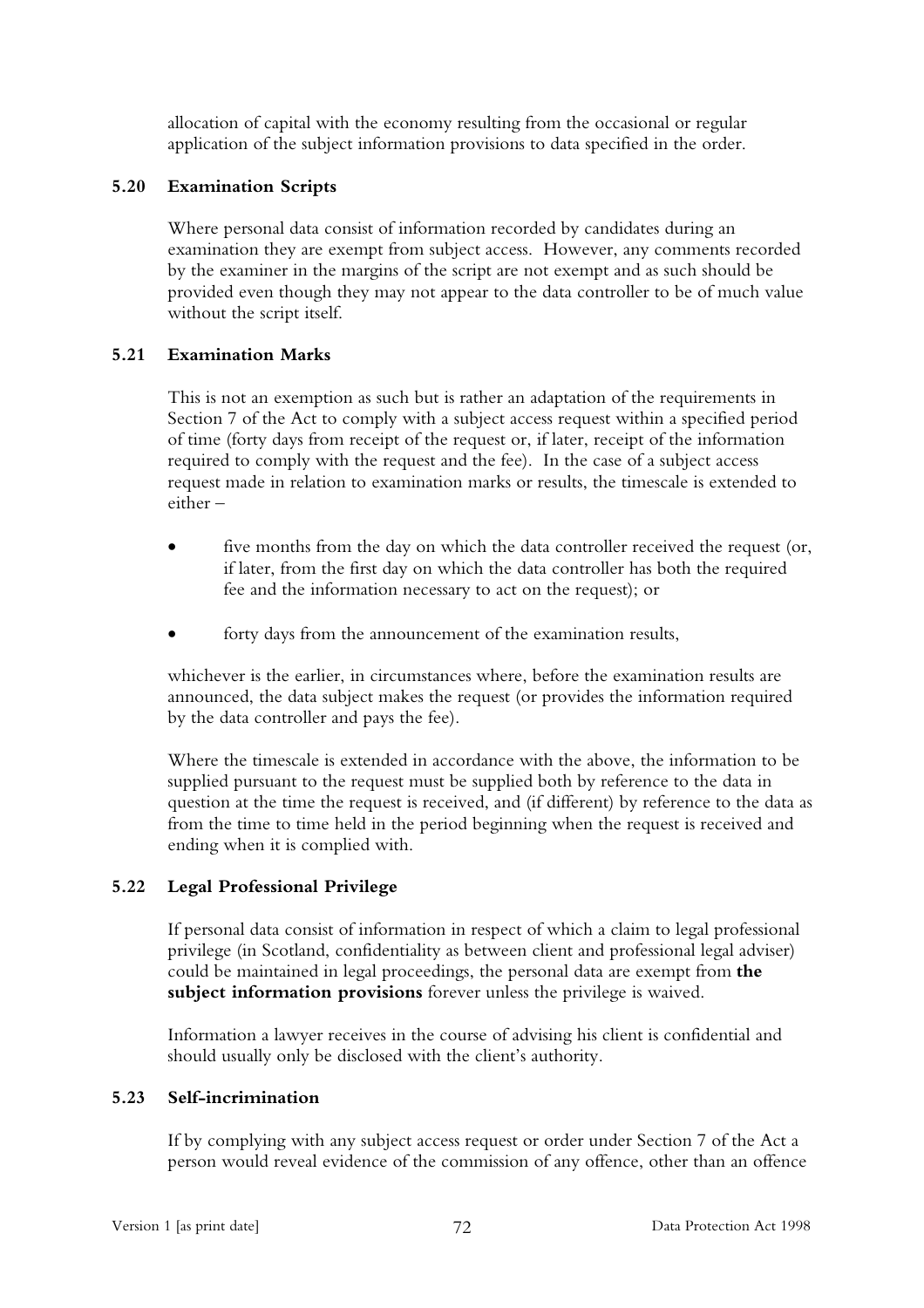under the Act or the 1984 Act, exposing them to proceedings for that offence, that person need not comply with a subject access request or order.

If in complying with any subject access request or order under Section 7 of the Act a person discloses information, which is proposed to be used in evidence against them in proceedings for an offence under the Act, or the 1984 Act then such information shall not be admissible in evidence against them.

#### **5.24 Transitional Exemptions**

The Act provides transitional relief in the form of various exemptions as set out in Schedule 8 of the Act. See Chapter 6 on Transitional Provisions in this respect.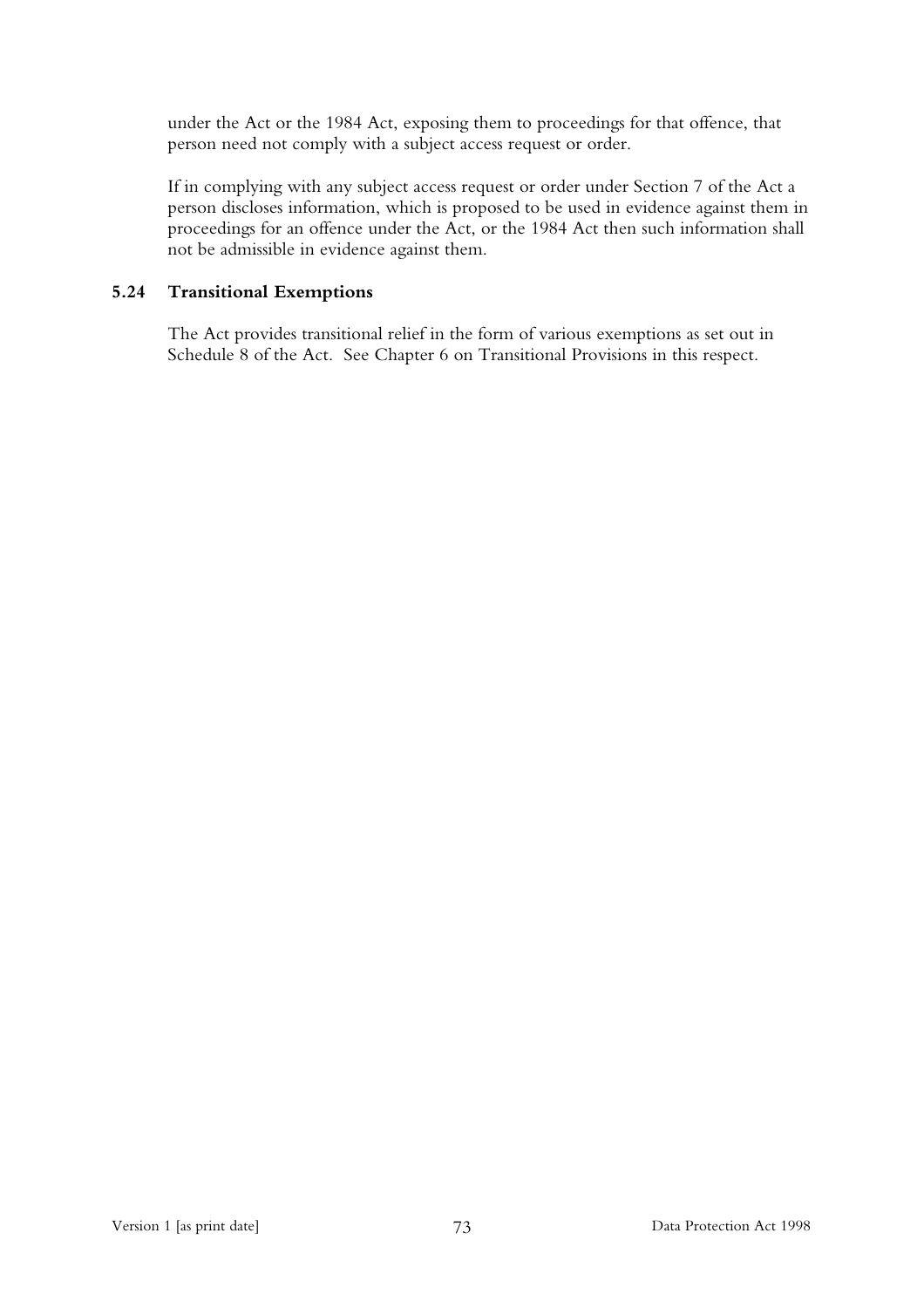# **Chapter 6: Transitional Provisions**

# **Introduction**

Throughout this publication, reference has been made to transitional provisions which might apply in respect of certain processing, whereby the data controller may not necessarily have had to comply with all provisions of the Act immediately ("transitional relief"). This chapter now focuses on these transitional provisions which are found in Schedule 8 to the Act.

### **6.1 The Transitional Periods**

The Act created an initial transitional period, in respect of manual and automated data, which started on  $1^{\text{st}}$  March 2000 and which ends on  $23^{\text{rd}}$  October 2001. This is known as the "first transitional period". A further transitional period of 6 years from 24 October 2001 may in some circumstances apply but this relates only to certain categories of manual data or personal data processed for the purpose of historical research. This is known as the "second transitional period". Where transitional relief does not apply, data controllers may nevertheless be exempt from certain provisions of the Act by virtue of other substantive exemptions in the Act (see Chapter 5 on Exemptions).

The purpose of transitional relief was to facilitate a progressive move by data controllers to the regime created by the Act. However, transitional relief only applies during the relevant transitional period for so long as, and to the extent that, personal data are subject to processing already under way (as to which, see below). Therefore, if a data controller introduces new practices or systems involving processing which is not already under way and which are applied to such personal data, then transitional relief will be lost even if this occurs before expiry of the relevant transitional period.

Personal data which are subject to processing already under way are known as **"eligible data".** Transitional relief applies to eligible data which may be either manual or automated. However, different provisions apply in respect of each. These are examined separately later in this chapter.

# **6.2 What is "processing already under way"?**

In the first instance, data controllers must themselves decide whether processing was already under way immediately before 24 October 1998. Whether processing was already under way will be a matter of fact in each case. The term "processing" is defined in the Act (see Chapter 2 on Definitions), but the phrase "processing already under way" , which is taken directly from the Directive, is not defined in the Act. The Commissioner recognises that it is not entirely clear from the Directive what this means and that it is open to more than one interpretation.

Where data has been processed for a broad business purpose as from  $24<sup>th</sup>$  October 1998, the Commissioner takes the view that it is likely to be processing already underway, rendering the data eligible data. In deciding whether processing was already under way, data controllers may find it helpful to review their overall processing operation asking a series of questions, including –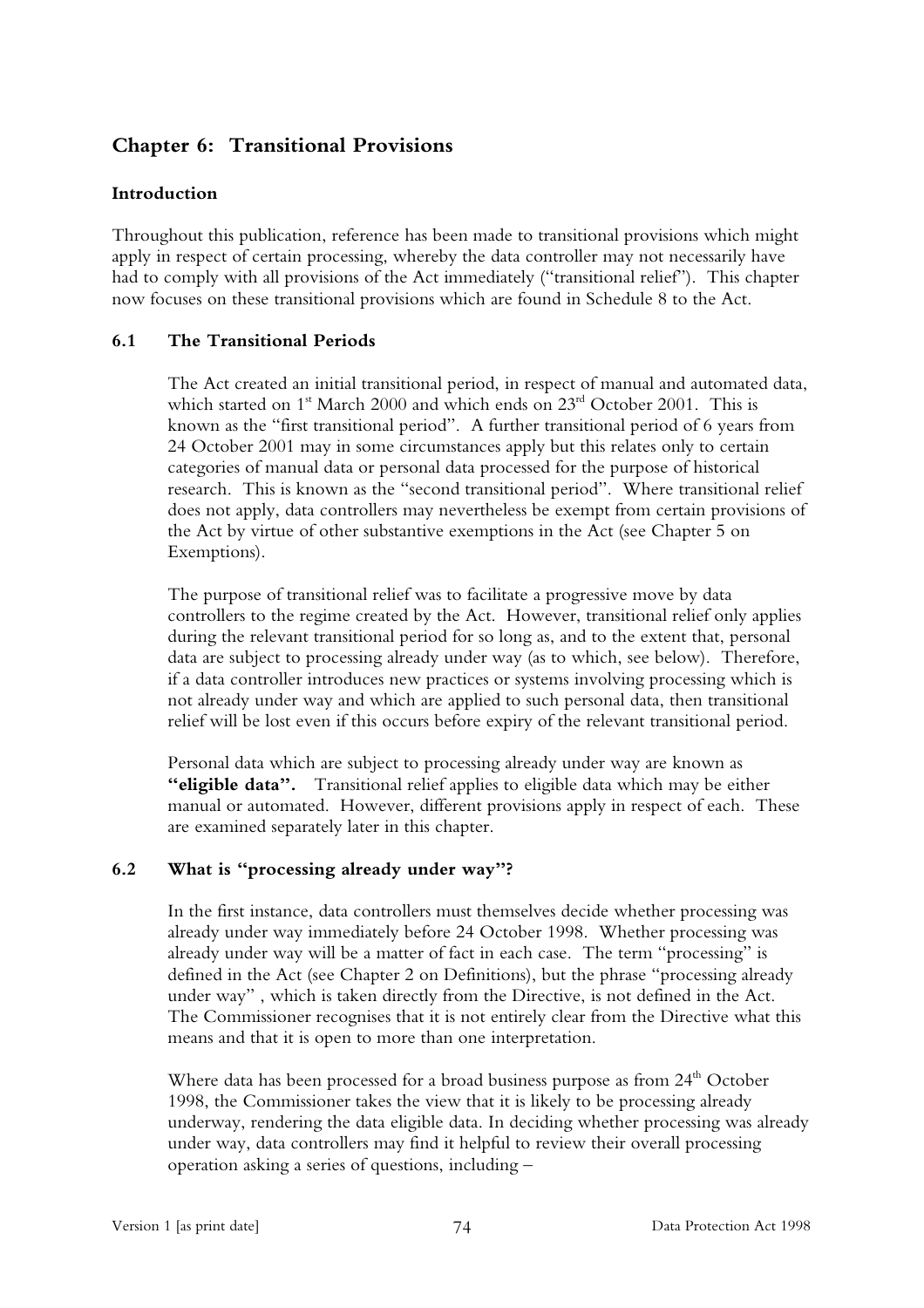- $\bullet$ Is there something different about the processing?
- $\bullet$ If so, what is different about it? In deciding this, consider what processing was undertaken before and what processing is being undertaken from 24<sup>th</sup> October 1998.
- $\bullet$ If the processing is different, what is the effect of this in relation to the data controller's overall processing operation? For example:
	- is the processing within a range of activities or business processes already undertaken by the data controller?
	- does the processing result in a new or different application of the data or part of the data?
	- is the processing carried out in order to achieve a new objective?
	- does the processing produce or result in a new or different effect upon the data subject?

This list is not exhaustive – other factors may need to be taken into account depending on the type of processing operation carried out by the data controller.

#### **6.3 What is meant by "immediately before"?**

For transitional relief to apply an additional factor must be satisfied, namely, that the processing must have been in existence immediately before 24 October 1998. Therefore, where the data controller previously carried out certain processing but this had ceased at any time up to midnight on 23/24 October 1998, transitional relief would not be available.

The commencement of new processing at any time before midnight on 23/24 October 1998 would be processing already under way.

It is not necessary for the personal data to have been in existence immediately before 24 October 1998 in order for transitional relief to apply, but the actual processing to which the personal data are subject must have been in existence. (N.B. however see 6.10 below).

#### **Example 1**

What if I do one of the following from 24 October 1998?

- amend existing personal data;
- add personal data on existing data subjects;
- add personal data on new data subjects;
- carry out essential program and software changes to enable existing operations to continue.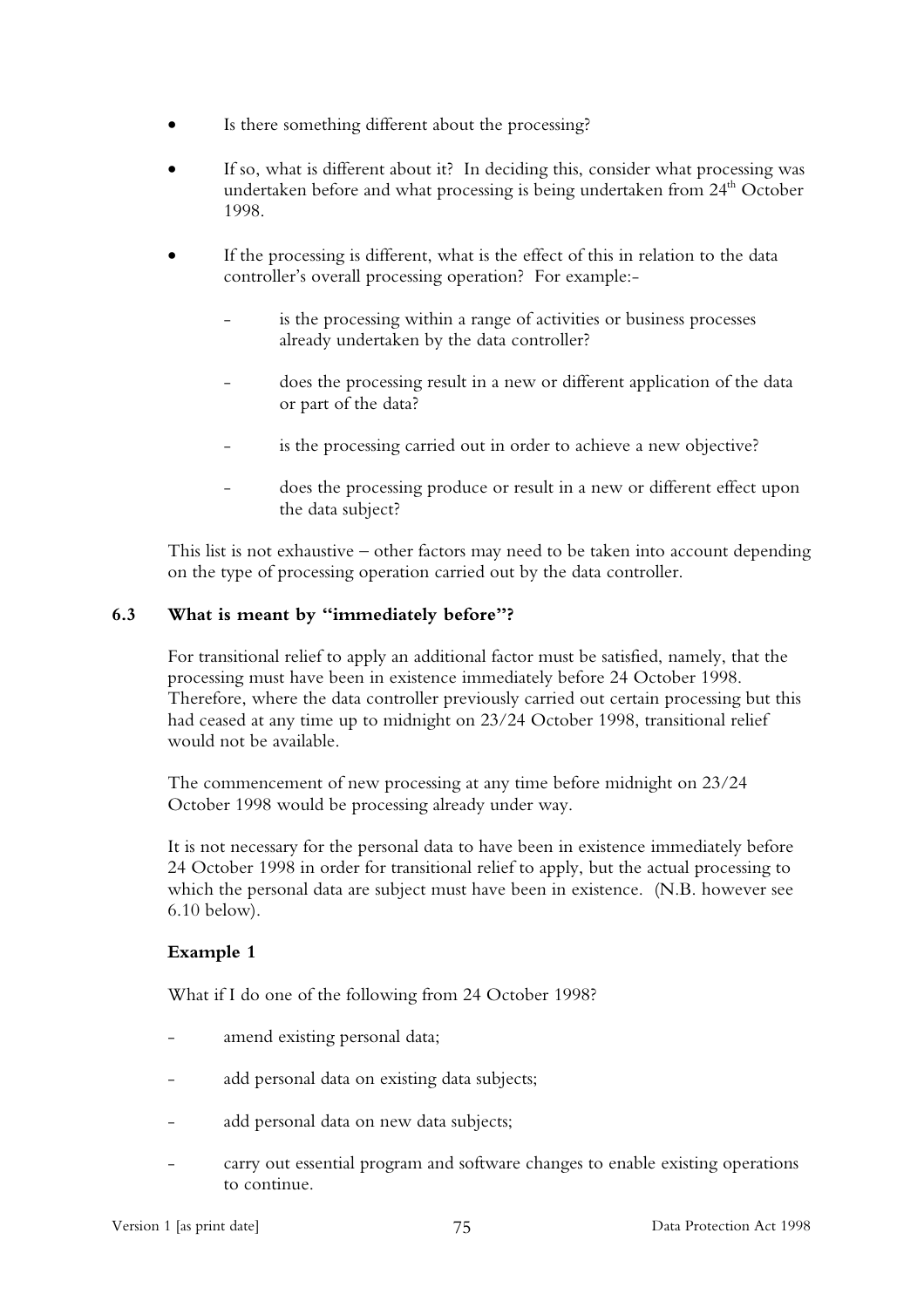It is unlikely that these things alone will mean that this is **not** processing already under way.

#### **Example 2**

Will a change of legal entity or status of the data controller mean in itself that processing is not processing already under way? For example, the conversion of a building society to a bank or the merger or take-over of one company by another.

Provided the processing to which personal data are subject remains the same, a change in legal entity alone will not mean it is not processing already under way. However, a common feature when a change of legal entity occurs is that the "new entity" takes on new or different functions or activities. If these involve processing which was not processing already under way, transitional relief may not apply.

#### **6.4 Dual regime – a problem?**

Processing not already under way will be subject to the provisions of the Act immediately and will not be eligible for transitional relief. Data controllers may find that within their overall processing operation, processing of some personal data attracts transitional relief whereas some will not. Different requirements may therefore apply to different data. Data controllers therefore need to ensure that their working practices and systems take account of this. Where this causes practical difficulties, data controllers may find it simpler to observe the requirements of the Act immediately.

Data controllers should be taking a pro-active approach to bring their systems, documentation and procedures into line with the requirements of the Act as soon as possible rather than postponing compliance with the new regime until expiry of any transitional relief.

#### **6.5 The First Transitional Period**

#### **Automated data**

During the first transitional period, eligible automated data (i.e. which are subject to processing already under way immediately before 24 October 1998) will not be regarded as processed (and, as a result, will not be subject to the Act during that time) **unless** the processing is done by reference to the data subject.

The Commissioner takes the view that processing by reference to the data subject will occur whenever the data controller intends to locate and process information about the data subject whatever the technical means by which this object is achieved. The Data Protection Tribunal endorsed this view in the context of the 1984 Act in the case of Equifax Europe Limited v The Data Protection Registrar (case DA/90/25//49/7) when the Tribunal indicated that processing by reference to the data subject takes place when the data are processed in a way linked to the data subject, that is, when the purpose of the processing is to learn something about the individual.

There are some exemptions in the Act available during the first transitional period which continue certain exemptions contained in the 1984 Act. They are: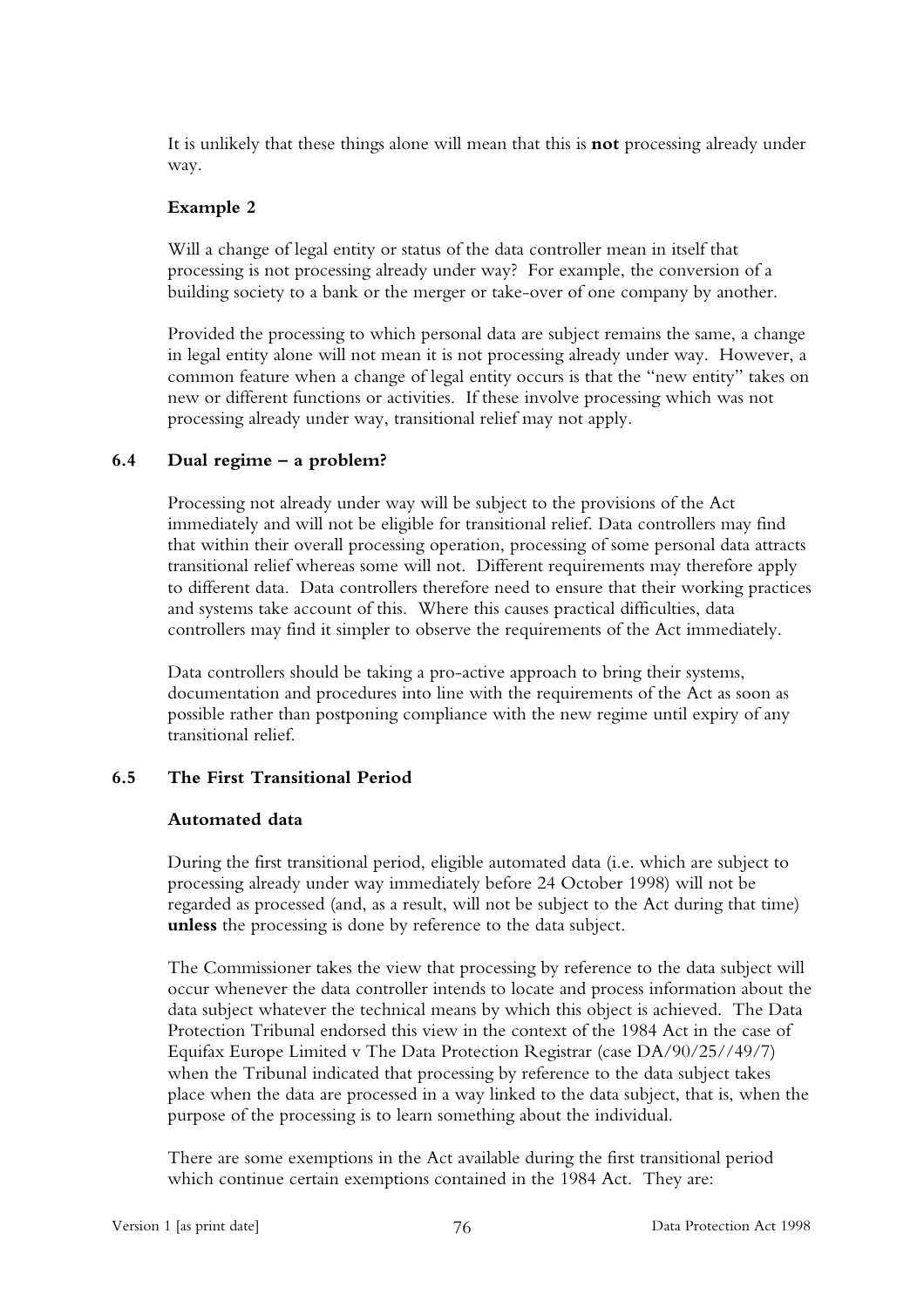- $\bullet$ back up data;
- $\bullet$ payroll and accounts exemption;
- $\bullet$ unincorporated members' club exemption;
- $\bullet$ mailing list exemption.

These exemptions only apply where processing was already under way in respect of the exempt purpose.

Further exemptions are also available for eligible automated data during the first transitional period. If the exemption applies, data are exempt from the following provisions of the Act –

- $\bullet$ paragraphs 2 and 3 of the fair processing requirements of the Act (Schedule I, Part II);
- $\bullet$ that part of the First Principle which requires compliance with one or more of the conditions for processing;
- $\bullet$ that part of the First Principle which requires compliance with one or more of the conditions for processing sensitive data;
- $\bullet$ that part of the Seventh Principle which requires processing carried out by a data processor on behalf of a data controller to be carried out under a contract made or evidenced in writing and only upon the instruction of the data controller, with obligations on the data processor to take appropriate technical and organisational steps to prevent unauthorised/unlawful processing , accidental loss, destruction or damage of personal data;
- $\bullet$ the Eighth Principle (adequacy of protection for transborder data flows)
- $\bullet$ the requirement for a data controller to provide any information in response to a subject access request other than confirmation whether personal data of which that individual is the data subject are being processed by or on behalf of that data controller, and the information constituting that personal data;
- $\bullet$ the right of an individual to prevent processing likely to cause damage or distress;
- $\bullet$ the right of an individual to prevent processing for the purposes of direct marketing;
- $\bullet$ the right of an individual to object to automated decision-taking;
- $\bullet$ the right of an individual suffering damage or damage and distress to claim compensation for failure to comply with certain requirements of the Act. [N.B. notwithstanding this exemption, claims for the above can still be brought for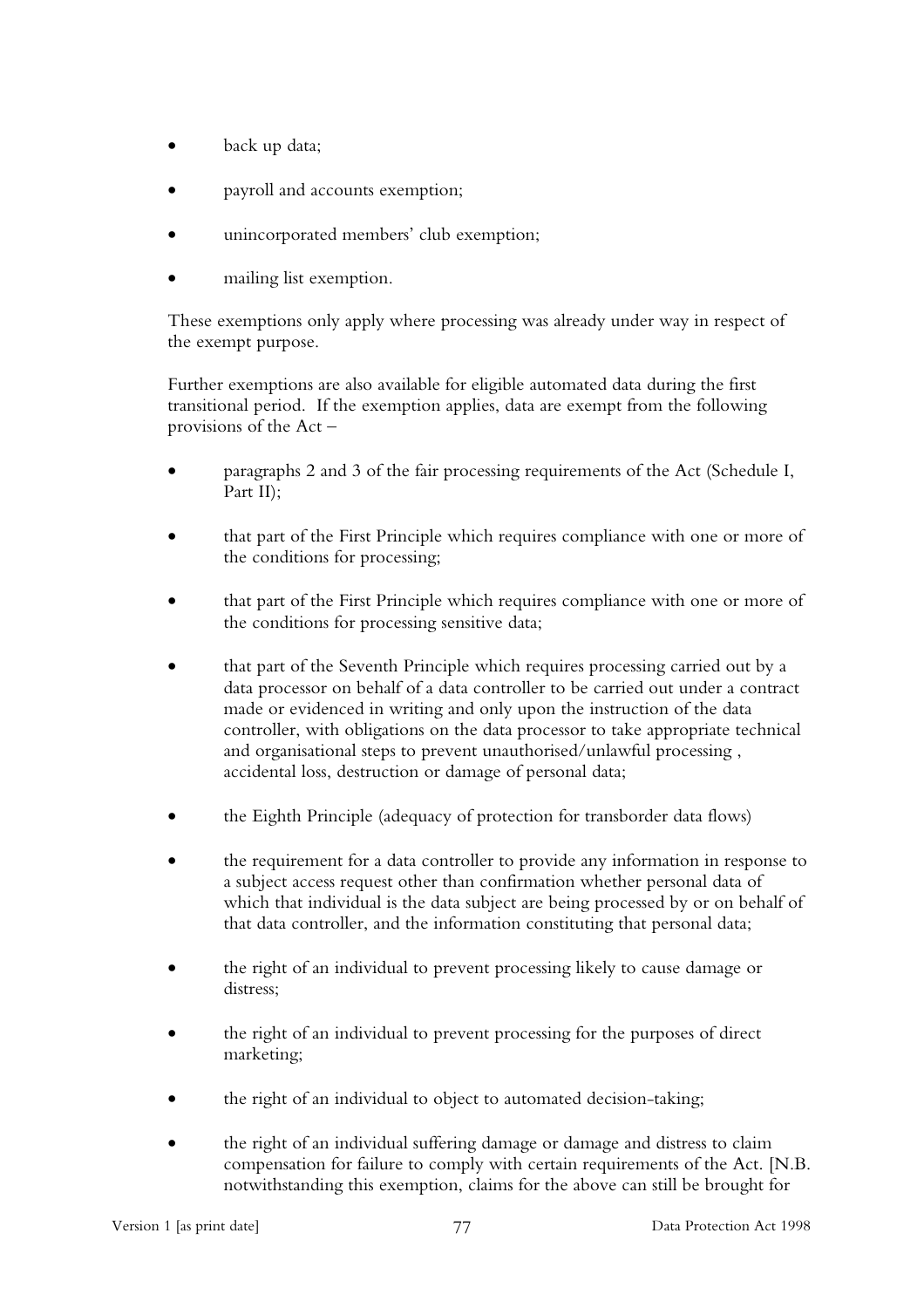breach of the Fourth Principle (accurate/up to date), disclosures without the consent of the data controller, loss or destruction of data without the consent of the data controller and processing for the special purposes (journalism, art and literature)].

Consequently, all eligible automated data are **subject to** the following provisions of the Act –

- $\bullet$ personal data shall be processed fairly and lawfully (modified First Principle);
- $\bullet$ personal data shall be obtained only for one or more specified and lawful purposes, and shall not be further processed in any manner incompatible with that purpose or those purposes (Second Principle);
- $\bullet$ personal data shall be adequate, relevant and not excessive in relation to the purpose or purposes for which they are processed (Third Principle);
- $\bullet$ personal data shall be accurate and, where necessary, kept up to date (Fourth Principle);
- $\bullet$ personal data processed for any purpose or purposes shall not be kept for longer than is necessary for that purpose or those purposes (Fifth Principle);
- $\bullet$ personal data shall be processed in accordance with the right of data subjects to be entitled to be supplied with information (see below) in response to a subject access request (modified Sixth Principle);
- $\bullet$ appropriate technical and organisational measures shall be taken against unauthorised or unlawful processing of personal data and against accidental loss or destruction of, or damage to, personal data (Seventh Principle);
- $\bullet$ in response to a subject access request, an individual is only entitled to be informed whether personal data of which that individual is the data subject are being processed by or on behalf of the data controller and, if so, the individual is entitled to have communicated to him (in intelligible form) the information constituting any personal data of which that individual is the data subject. The various supplementary provisions regarding subject access, contained within sections 7 to 9 also apply (see Chapter 4);
- $\bullet$ compensation for damage and/or distress is only available in limited circumstances, namely, as a result of:
	- a contravention of the Fourth Principle (accurate/up to date);
	- a disclosure made without the consent of the data controller; loss or destruction of data without the consent of the data controller; or, processing for the special purposes.

#### **Notwithstanding the exemptions, data controllers remain under a general duty under the First Principle to ensure that processing is fair.**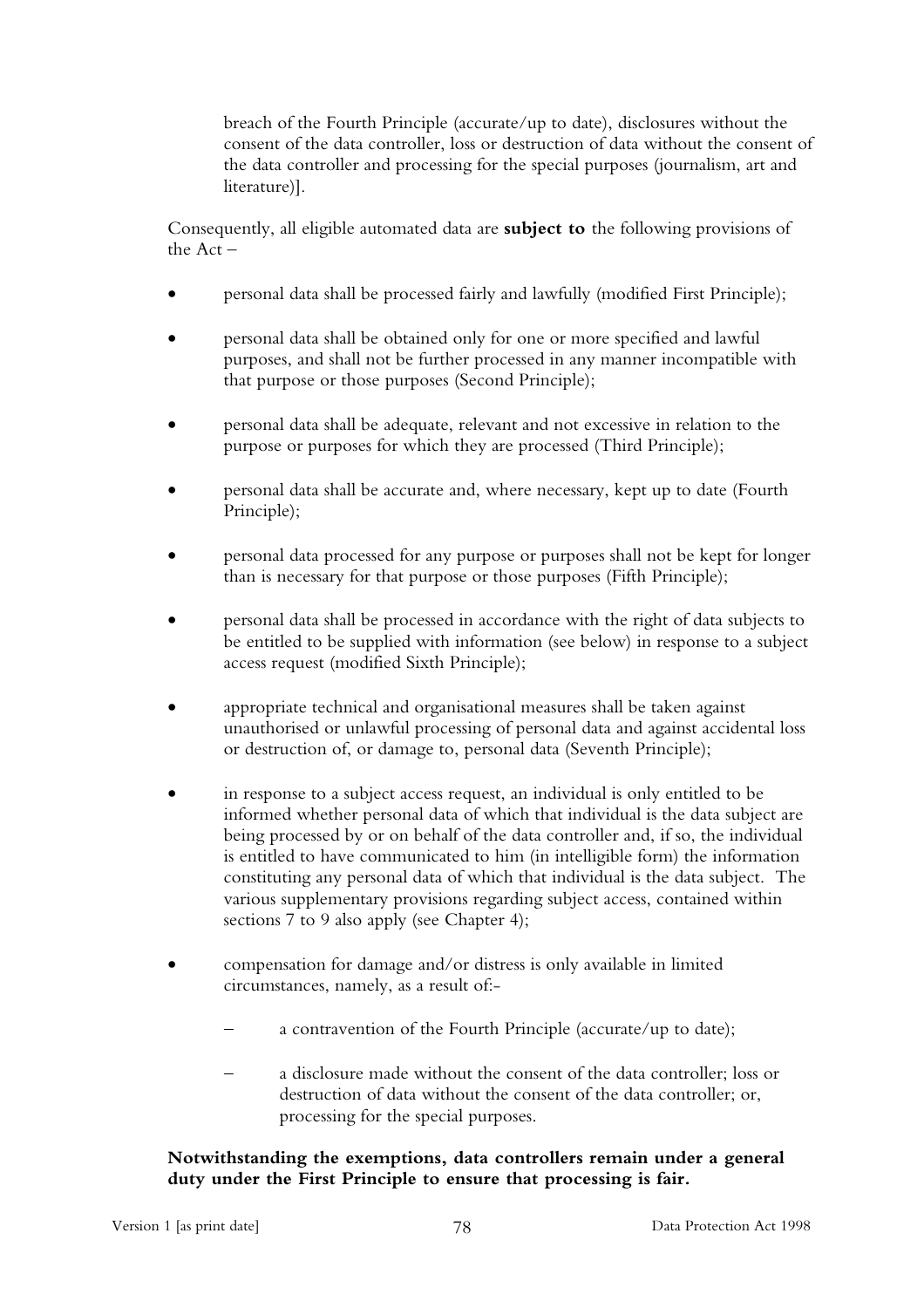#### **6.6 Non-automated data**

Where personal data –

- $\bullet$ are recorded as part of a relevant filing system or with the intention that they should form part of a relevant filing system (including accessible records, as defined in section 68, which fall within the definition of relevant filing system) [see Chapter 2 on Definitions], they are eligible for transitional relief provided they are subject to processing already under way immediately before 24 October 1998;
- $\bullet$ are otherwise part of a non-automated accessible record (i.e. that data fall within paragraph (d) in the definition of data – Chapter 2), they are eligible for transitional relief whether or not they are subject to processing already under way.

All the above are referred to as non-automated data.

### **6.7 Eligible Manual Data**

All non-automated data are described in the Act as "eligible manual data", with the exception of data that:-

- $\bullet$ form part of a non-automated accessible record, but
- $\bullet$ do not form part of a relevant filing system, and
- $\bullet$ were not recorded with the intention that they should form part of a relevant filing system, and
- $\bullet$ are not subject to processing already under way.

# **6.8 Transitional exemption for limited class of eligible manual data**

Except in the case of –

- a) accessible records, and
- b) records consisting of information as to the financial standing of the data subject where the data controller is a credit reference agency,

where different rules apply (as detailed below), eligible manual data are **exempt** from the following during the first transitional period:-

- $\bullet$ the Principles;
- $\bullet$ Part II of the Act (Individuals' Rights); and
- $\bullet$ Part III of the Act (Notification).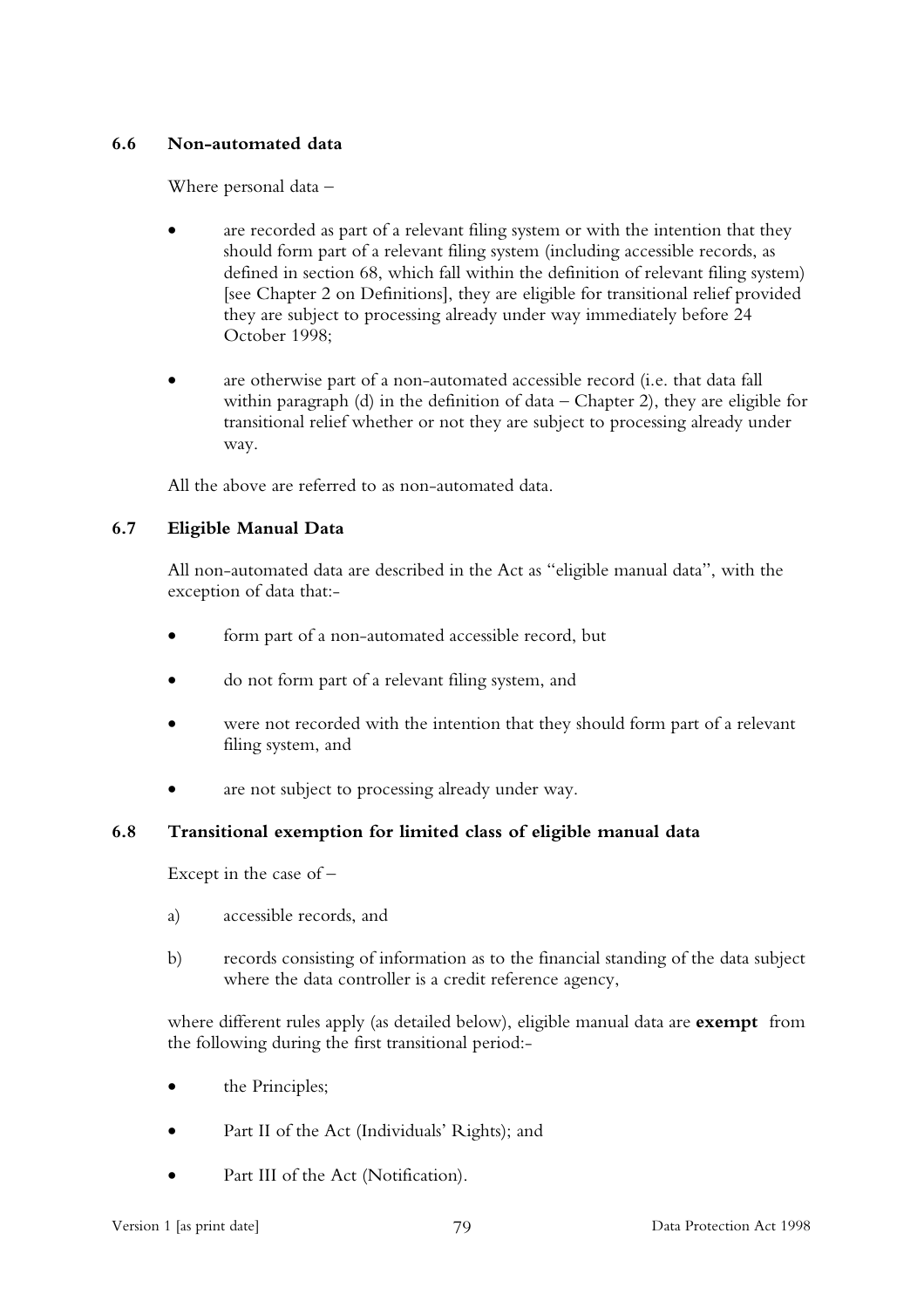### **6.9 Transitional exemption for accessible records and credit reference agency records**

For the first time the Act governs such data as accessible records (as defined in section 68) and credit reference agency records. These were previously regulated by such statutes as the Access to Health Records Act 1990, Access to Personal Files Act 1987 and Consumer Credit Act 1974. These statutes, together with various other regulations, provided rights of access to such data. The transitional provisions in the Act ensure the preservation of such rights of access for individuals as previously existed for such data.

During the first transitional period:-

- a) non-automated data which form part of an accessible record and which are subject to processing already under way, and
- b) data that:-
	- $\bullet$ form part of an accessible record, but
	- $\bullet$ are not recorded as part (or with the intention that they should form part) of a relevant filing system, and
	- $\bullet$ are not subject to processing already under way, and
- c) records consisting of information as to the financial standing of the data subject where the data controller is a credit reference agency, ("credit reference agency records")

are exempt from the following –

- $\bullet$ the Principles,
- $\bullet$ Part II of the Act (Individuals' Rights, **except** see below), and
- $\bullet$ Part III of the Act (Notification).

The data controller must still comply with:-

- $\bullet$ the subject access rights of the data subject, **and**
- $\bullet$ the data subject's right to require on notice that the data controller rectify, block, erase or destroy inaccurate or incomplete data (even if the data are eligible data enjoying transitional relief) or that the data controller ceases holding exempt manual data in a way which is incompatible with the legitimate purposes pursued by the data controller (section12A in Schedule 13 as to which see Chapter 4).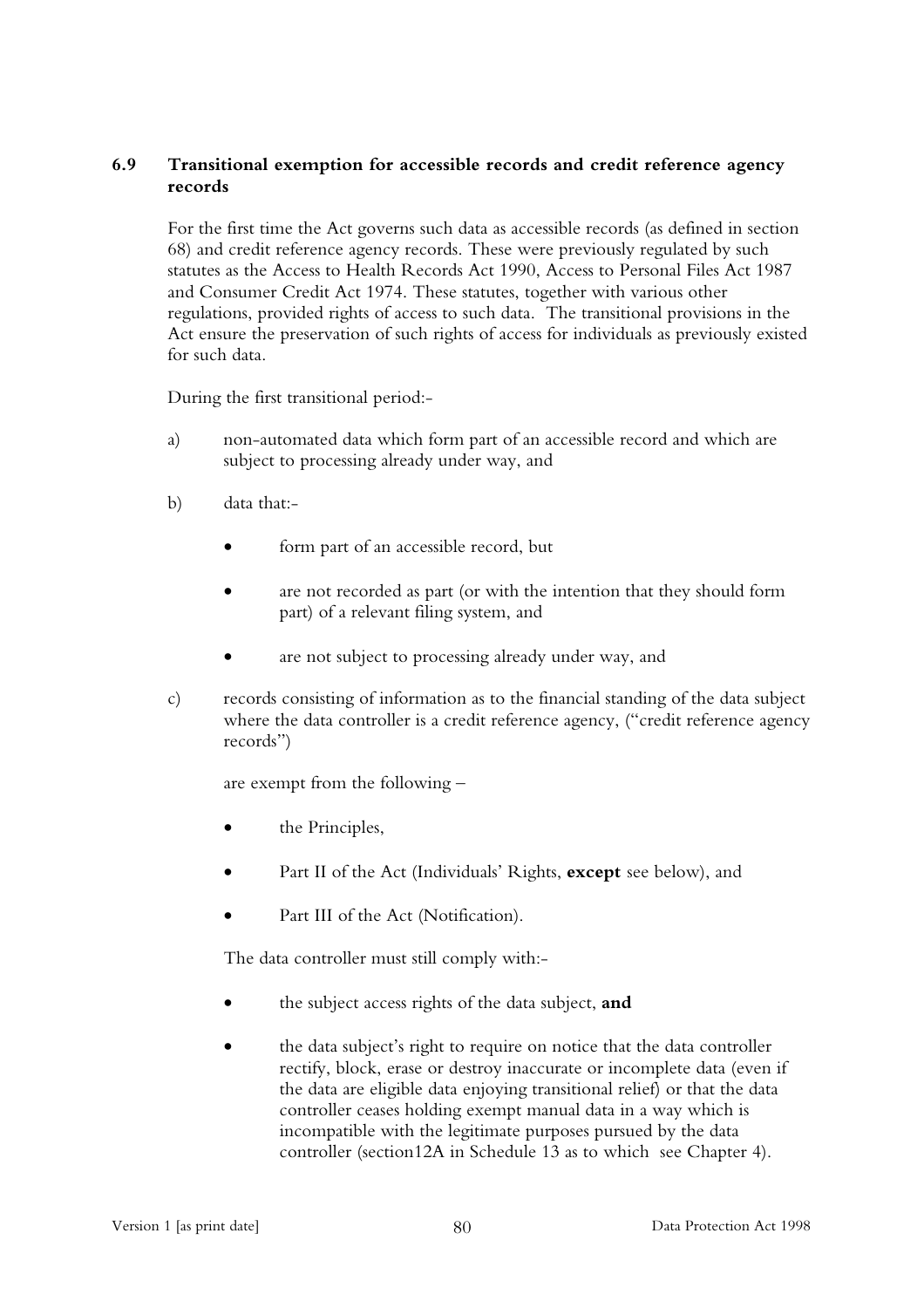Where personal data are processed for the purpose of historical research, further exemptions may apply indefinitely from 24 October 2001 onwards (see section on Historical Research below).

#### **6.10 The Second Transitional Period**

Transitional relief during the second transitional period (i.e. 24 October 2001 to 23 October 2007) applies to manual data only (other than in relation to the historical research exemptions, as to which, see below) and is less extensive than that available during the first transitional period.

### **It applies to:-**

- a) manual data (including accessible records and credit reference agency records) which were:-
	- $\bullet$ subject to processing already under way immediately before 24 October 1998, (i.e. eligible manual data) and
	- $\bullet$ held immediately before that date.

# **(Therefore manual data added on or after 24 October 1998 will not qualify)**

- b) data that:-
	- $\bullet$ form part of a non-automated accessible record, but
	- $\bullet$ are not recorded as part of (or with the intention that they should form part of) a relevant filing system,

whether or not processing was already under way immediately before 24 October 1998 and whenever held.

The exemption does not apply to manual data processed only for historical research purposes.

The data controller must still comply with section 12A in Schedule 13 (as to which see Chapter 4) in respect of these categories of data.

Data to which this exemption applies are exempt between 24 October 2001 to 23 October 2007 from:-

- $\bullet$ the First Principle except Part II, Schedule I, paragraphs 2 and 3 of the fair processing requirements of the Act (see Chapter 3 on Principles);
- $\bullet$ the Second, Third, Fourth and Fifth Principles (see Chapter 3);
- $\bullet$ section 14 subsections (1) to (3).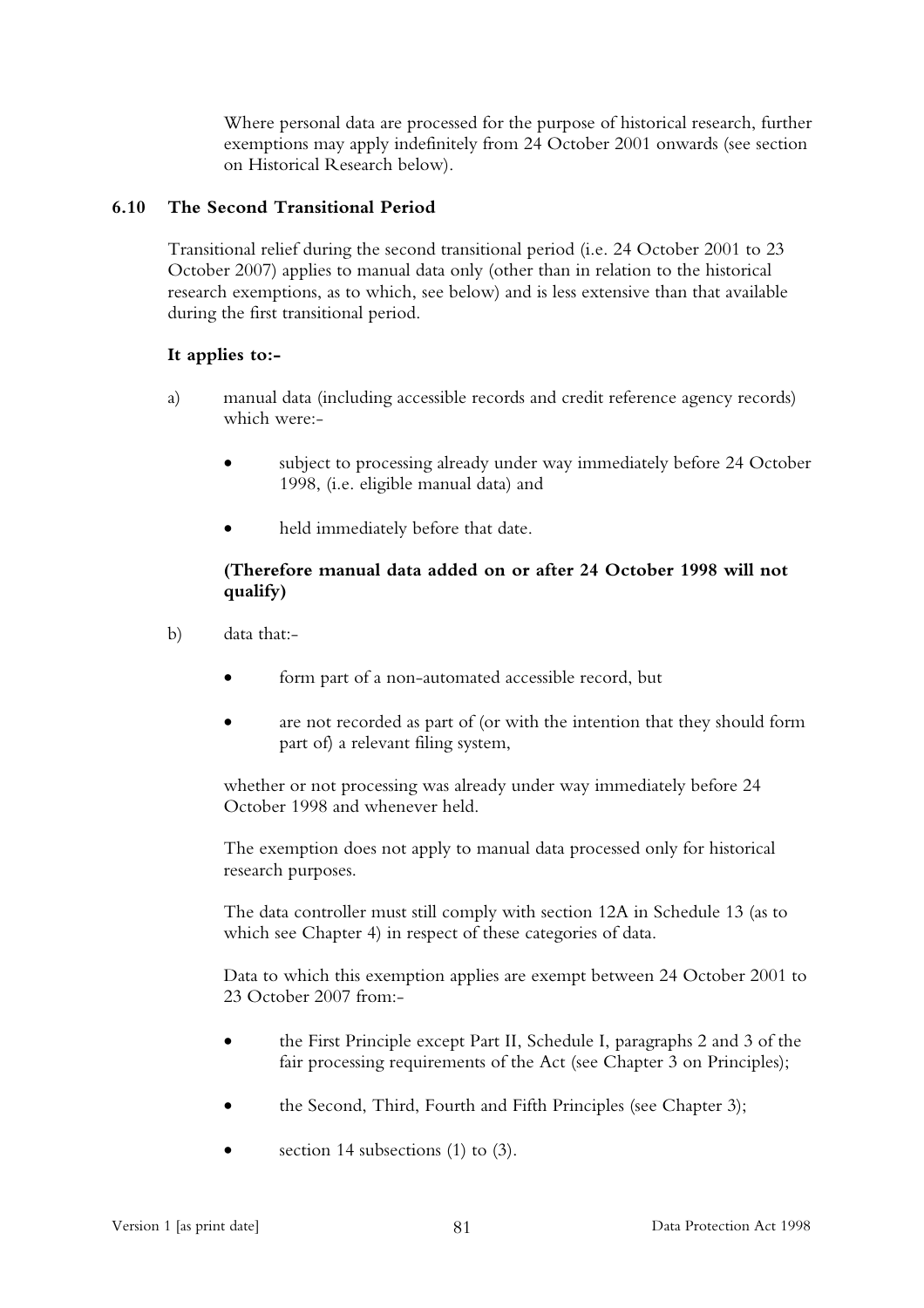For the purpose of being able to identify which data are eligible for transitional relief during the second transitional period, data controllers are advised to put in place audit procedures which enable them to identify which manual data were held by them immediately before 24 October 1998.

In most cases, non-automated data added from 24 October 1998 will become subject to the whole of the Act on 24 October 2001. The only exception in fact will be data that:-

- $\bullet$ form part of a non-automated accessible record, **and**
- $\bullet$ were not recorded as part of (or with the intention that they should form part of) a relevant filing system, **and**
- $\bullet$ are not subject to processing already under way.

### **6.11 Historical Research (Schedule 8 and section 33)**

Where personal data are processed only for the purpose of historical research (which is not defined in the Act) they may qualify for certain exemptions. When assessing whether any exemption applies the data controller will need to consider,

- $\bullet$ whether the data were subject to processing already under way, and
- $\bullet$ whether the data are automated or manual.

# **First Transitional Period**

- 1. Processing which was **not** already under way:
	- the exemption at section 33 of the Act may apply (see Chapter 5 at paragraph 5.7).
- 2. Processing which **was** already under way:
	- a) **Automated** data are exempt from:-
		- $\bullet$ the First Principle to the extent to which it requires compliance with the fair processing requirements of the Act at Part II, Schedule I, the conditions for processing in Schedule 2 and the conditions for processing sensitive personal data in Schedule 3;
		- $\bullet$ the Seventh Principle to the extent to which it requires a data controller to ensure that processing carried out by a data processor on behalf of the data controller is carried out under contract;
		- $\bullet$ the Eighth Principle;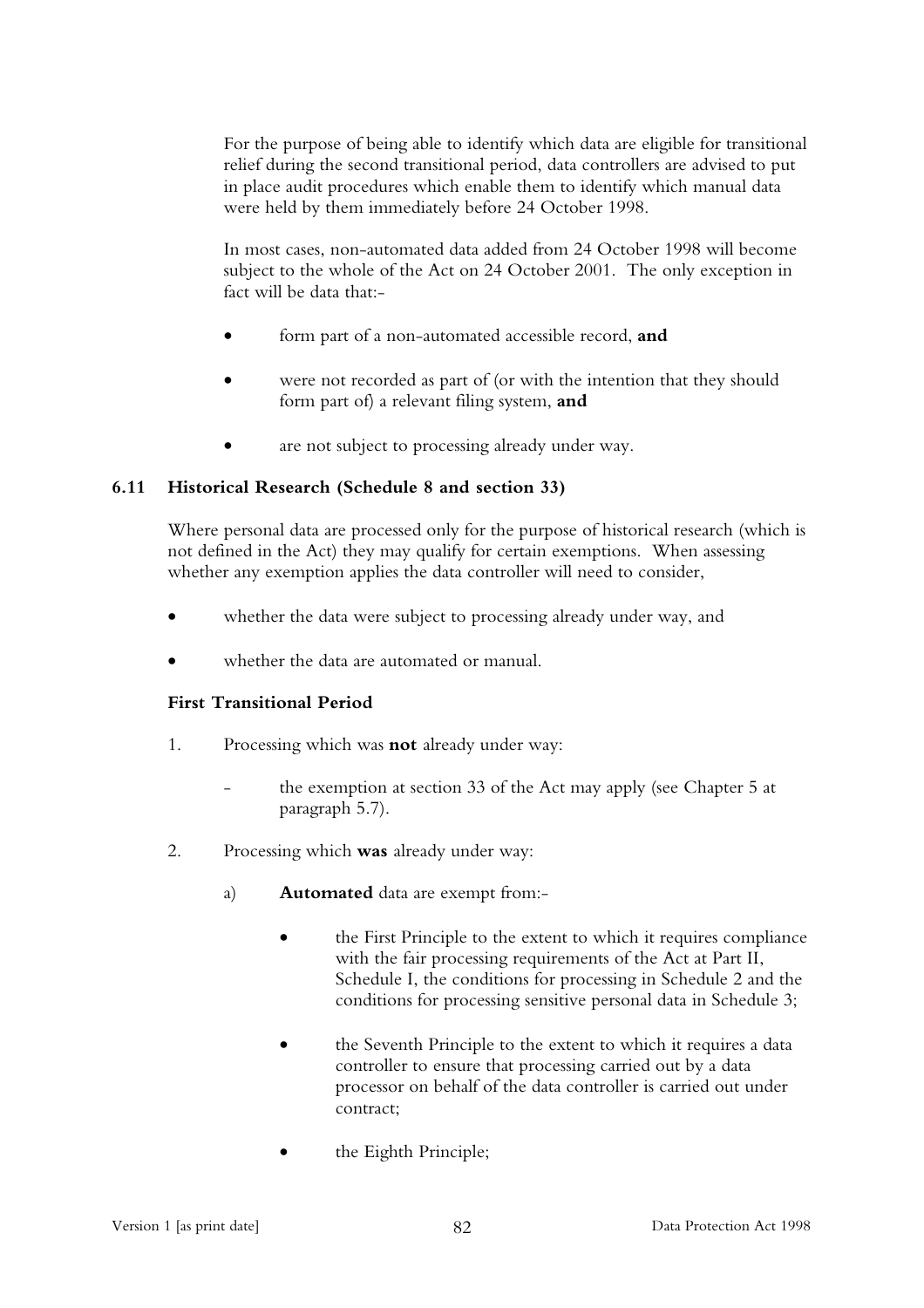- $\bullet$ section 7(1)(b), 7(1)(c)(ii) and 7(1)(d);
- $\bullet$ sections 10 and 11;
- $\bullet$ section 12;
- $\bullet$ section 13, except so far as relating to:
	- any contravention of the Fourth Principle
	- any disclosure without the consent of the data controller
	- loss or destruction of data without the consent of the data controller, or
	- processing for the special purposes.
- b) **Manual** data are exempt from:
	- $\bullet$ The Principles
	- $\bullet$ Part II of the Act (Individuals' Rights), and
	- $\bullet$ Part III of the Act (Notification).

#### **Second Transitional Period**

- 1. Eligible automated data which **are** processed by reference to the data subject (see above) will be exempt from the requirement in the First Principle for one or more of the conditions for processing to be complied with; and, when sensitive personal data are being processed, for one or more of the conditions for processing sensitive data to be complied with.
- 2. Eligible automated data which **are not** processed by reference to the data subject will be exempt from:-
	- $\bullet$ the First Principle **except** paragraphs 2 and 3 of Part II of Schedule I of the fair processing requirements of the Act (see Chapter 3 on Principles),
	- $\bullet$ the Second, Third, Fourth and Fifth Principles (see Chapter 3);
	- $\bullet$ section 14 subsections (1) to (3) relating to rectification, blocking, erasure and destruction of inaccurate data (see Chapter 4 on Individuals' Rights).
- 3. Eligible manual data will be exempt as in 2 above (i.e. eligible automated data not processed by reference to the data subject).

This exemption will not be lost because the data are disclosed:-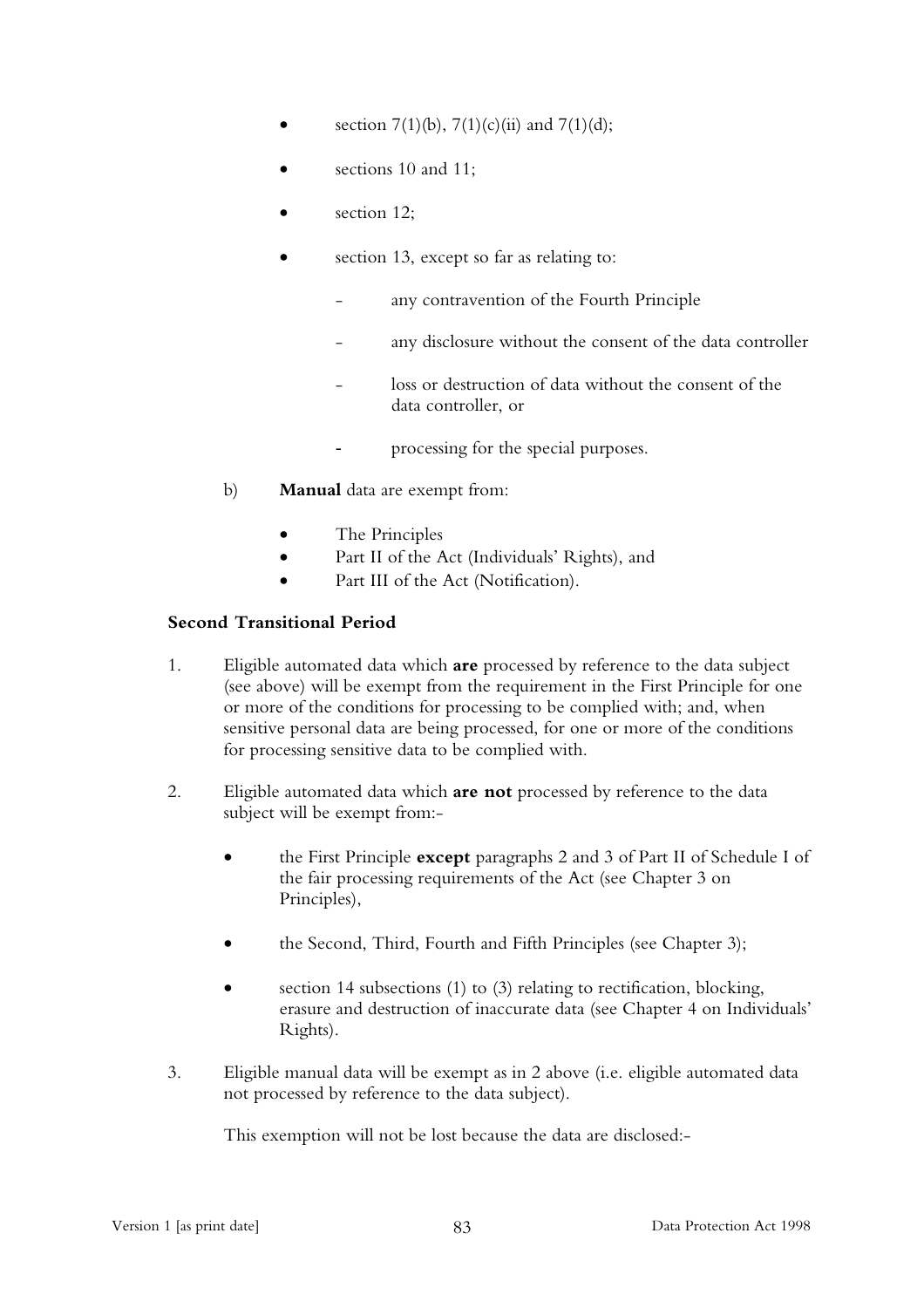- a. to any person, for historical research purposes only;
- b. to the data subject or someone acting on her behalf;
- c. at the request of, or with the consent of, the data subject or someone acting on his behalf;
- d. where the person making the disclosure has reasonable grounds for believing the disclosure falls within (a), (b) or (c) above.

#### **Conclusions**

Data controllers will have to decide for themselves whether or not (or to what extent) their processing and their various data are eligible for transitional relief. The Commissioner recognises that there will be cases where it is unclear whether particular data are so eligible or whether they are subject to processing already under way. The data controller will have to make reasoned judgements in those cases. Data controllers should ensure that all processing that attracted transitional relief in the first transitional period but which is not eligible for transitional relief in the second transitional period is fully compliant with the Act from 24 October 2001.

#### **Exemptions from 1984 Act continuing during first transitional period**

*Data controllers familiar with the 1984 Act will recognise the following exemptions which have been retained in the Act albeit only for the limited period between commencement of the substantive provisions of the Act and 23 October 2001. The following guidance is largely based on that already published in The Guidelines (Fourth Series, September 1997) on the 1984 Act.* 

#### **Back-up data**

*Eligible automated data which are processed only for the purpose of replacing other data in the event of the latter being lost, destroyed and impaired, are exempt from subject access in addition to the transitional relief referred to above.* 

#### **Payrolls and Accounts**

*Where this exemption applies the data are exempt, during the first transitional period, from the requirement to comply with:-* 

- $\bullet$ *The Data Protection Principles,*
- $\bullet$ *Part II of the Act (rights of data subjects and others – see Chapter 4 on Individuals' Rights), and*
- $\bullet$ *Part III of the Act (notification by data controllers – see Chapter 8).*

*To qualify for this exemption the data must be:* 

 $\bullet$ *Automated*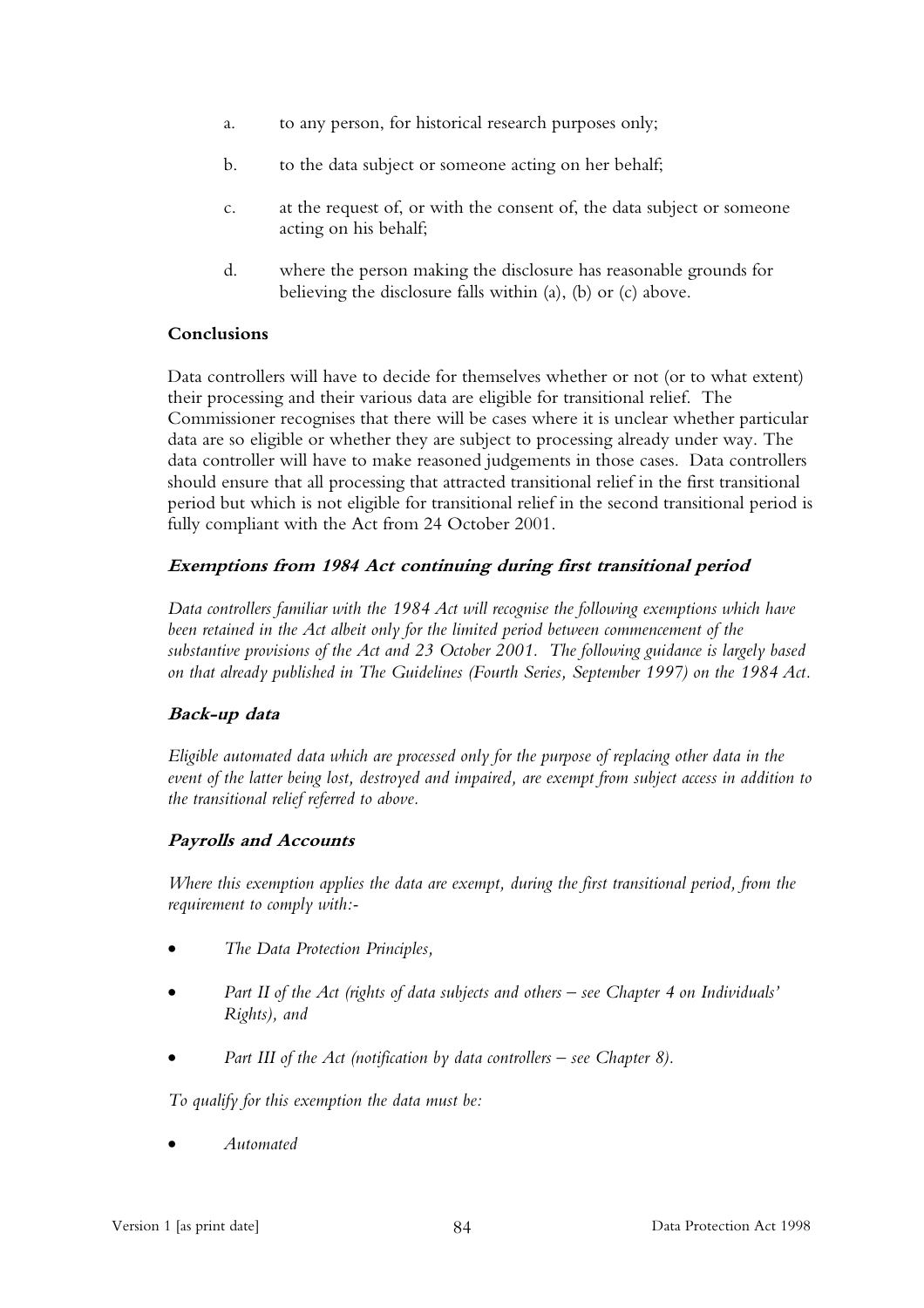- $\bullet$ *"eligible", i.e. subject to processing which was already under way immediately before 24 October 1998*
- $\bullet$ *processed* **only** *for one or more of the following purposes:-*

*The payroll purposes:* 

- *calculating amounts payable as remuneration for service in any employment or office*
- *calculating amounts payable as pensions for service in any employment or office,*
- *paying remuneration or pensions, or*
- *paying amounts deducted from remuneration or pensions.*

*The accounts purposes:* 

- *keeping accounts relating to any business or other activity carried on by the data controller, or*
- *keeping records of purchases, sales or other transactions in order to ensure that any necessary payments are made by or to the data controller for those transactions or in order to make financial or management forecasts to assist the data controller in the conduct of any business or activity carried on by them.*

If the data are processed for any other purpose, the exemption is lost **unless** the data controller *can show that they had taken such care to prevent the processing for another purpose as, in all the circumstances, was reasonably required.* 

*A further condition that must be satisfied is that the data may only be disclosed in very limited circumstances. If any other disclosure is made, then the exemption is lost. To satisfy this condition:-*

- $\bullet$ *data processed for the accounts purposes or for both the accounts and payroll purposes may only be disclosed:-* 
	- *for the purpose of audit, or*
	- *for the purpose of giving information about the data controller's financial affairs.*

*In addition to the above permitted disclosures, data held* **only** *for the payroll purposes may also be disclosed (provided that they are not also held for the accounts purposes):-* 

- *to any person, other than the data controller, by whom the remuneration or pensions in question are payable,*
- *in order to obtain actuarial advice,*
- *for the research into occupational diseases or injuries,*
- *when the data subject (or a person acting on their behalf) has requested or consented to the disclosure of the personal data. In this case the consent need not be to the particular disclosure but may be given generally or may be related to the circumstances of the disclosure, or*
- *if the person making the disclosure has reasonable grounds for believing that the disclosure falls within the circumstances set out in the paragraph above.*

#### **Unincorporated Members' Clubs**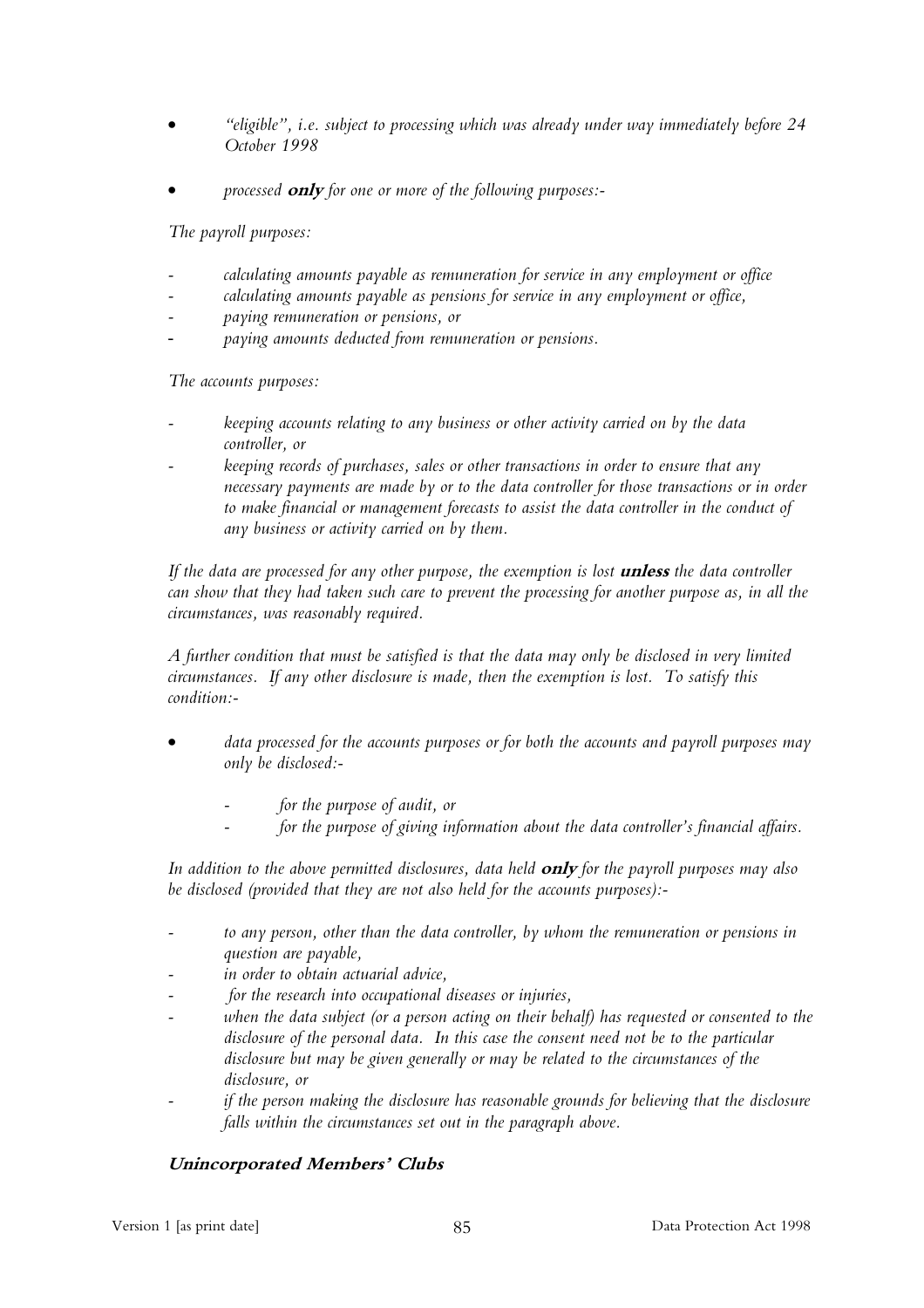*An unincorporated members' club is a club whose members usually each contribute, by way of an entrance fee or subscription, to the club's funds. The property and funds of the club belong to the members, who manage the club and its property. The conduct of the club's business is usually delegated by the members to committees in accordance with the rules.* 

*Where this exemption applies the data are exempt, during the first transitional period, from the requirement to comply with:-* 

- $\bullet$ *The Data Protection Principles,*
- $\bullet$ *Part II of the Act (rights of data subjects and others – see Chapter 4), and*
- $\bullet$ *Part III of the Act (notification by data controllers – see Chapter 8).*

*To qualify for this exemption the data must be:-* 

- $\bullet$ *Automated*
- $\bullet$ *eligible, i.e. subject to processing which was already under way immediately before 24 October 1998*
- $\bullet$ *processed by an unincorporated members' club and must relate only to the members the club.*

### *In addition,*

- $\bullet$ *all members of the club must be asked whether they object to the personal data relating to them being held by the club. It should be noted that this requires positive action on the part of the data controller. It is not sufficient for a data controller to assume that a member does not object simply because the member is aware that his\her details are held on the club's computer and the member has never registered an objection. If any member does object then:-* 
	- *the personal data relating to that member should not be put onto the computer or, if the objection is received after the data are put onto the computer, the data should be taken off. So far as the Act is concerned, that information can be processed manually subject to the Act and, if applicable, the transitional provisions relating to manual data (see above), and*
	- *the data controller will have to register a notification with the Commissioner in respect of the personal data. Having notified, the data controller may continue to process the personal data whether or not members object.*

*Personal data about members may only be disclosed in very limited circumstances, namely:-*

 $\bullet$ *When the member, or a person acting on behalf of the member, has requested or consented to the disclosure. This consent may be given either generally or in the circumstances in which the disclosure in question is made;*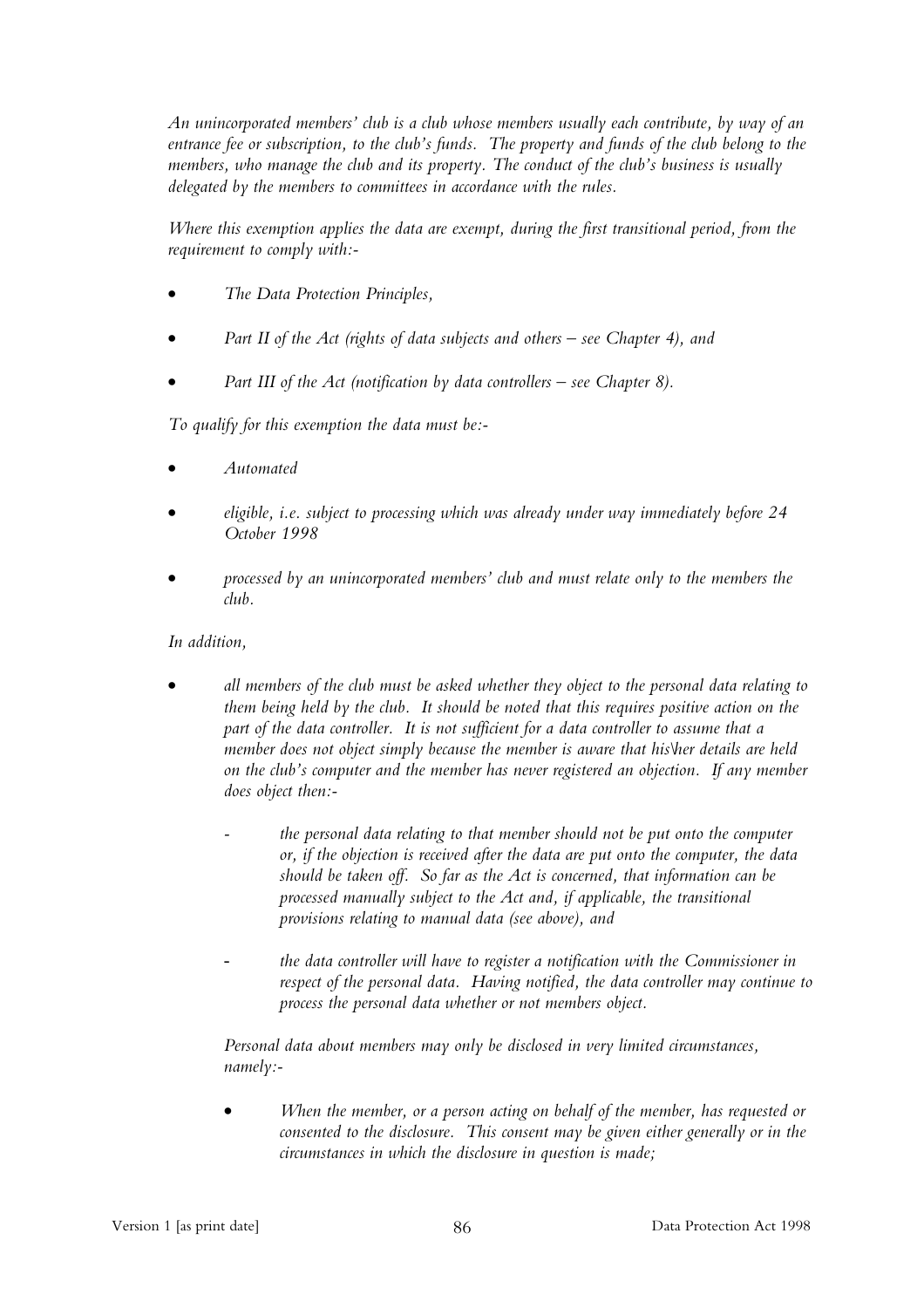$\bullet$ *If the person making the disclosure has reasonable grounds for believing that the disclosure falls within the circumstances set out in the paragraph above.* 

*If the data are disclosed in any other circumstances, the exemption is lost* **unless** *the data controller can show that they had taken such care to prevent the disclosure as, in all the circumstances, was reasonably required.* 

### **Mailing Lists**

*Where this exemption applies the data are exempt, during the first transitional period, from the requirement to comply with:-* 

- $\bullet$ *the Data Protection Principles,*
- $\bullet$ *Part II of the Act (rights of data subjects and others – see Chapter 4), and*
- $\bullet$ *Part III of the Act (notification by data controllers – see Chapter 8).*

*To qualify for this exemption the personal data must:-* 

- $\bullet$ *be automated;*
- $\bullet$ *be eligible, i.e. subject to processing which was already under way immediately before 24 October 1998;*
- $\bullet$ *be processed by a data controller* **only** *for the purposes of distributing, or recording the distribution of, articles or information to individuals;*
- $\bullet$ *consist only of the names and addresses of the individuals or other details needed for making the distribution. These other details might include, for example, telephone or fax numbers. If more information is held, for example as to occupation, status, interests or preferences of the individual, this exemption does not apply.*

#### *In addition,*

- $\bullet$ *all the individuals must be asked whether they object to the personal data relating to them being held by the data controller. If an individual does object then:-* 
	- *the personal data relating to that individual should not be put onto the computer or, if the objection is received after the data are put onto the computer, the data should be taken off. So far as the Act is concerned, that information can be processed manually subject to the Act and, if applicable, the transitional provisions relating to manual data (see above), and*
	- *the data controller will need to register a notification with the Commissioner in respect of the personal data. Having notified, the data controller may continue to process the personal data whether or not the individual objects.*
- $\bullet$ *the data must not be processed for any purpose other than the distribution or recording the distribution of, articles of information to individuals* **unless** *the data controller can show*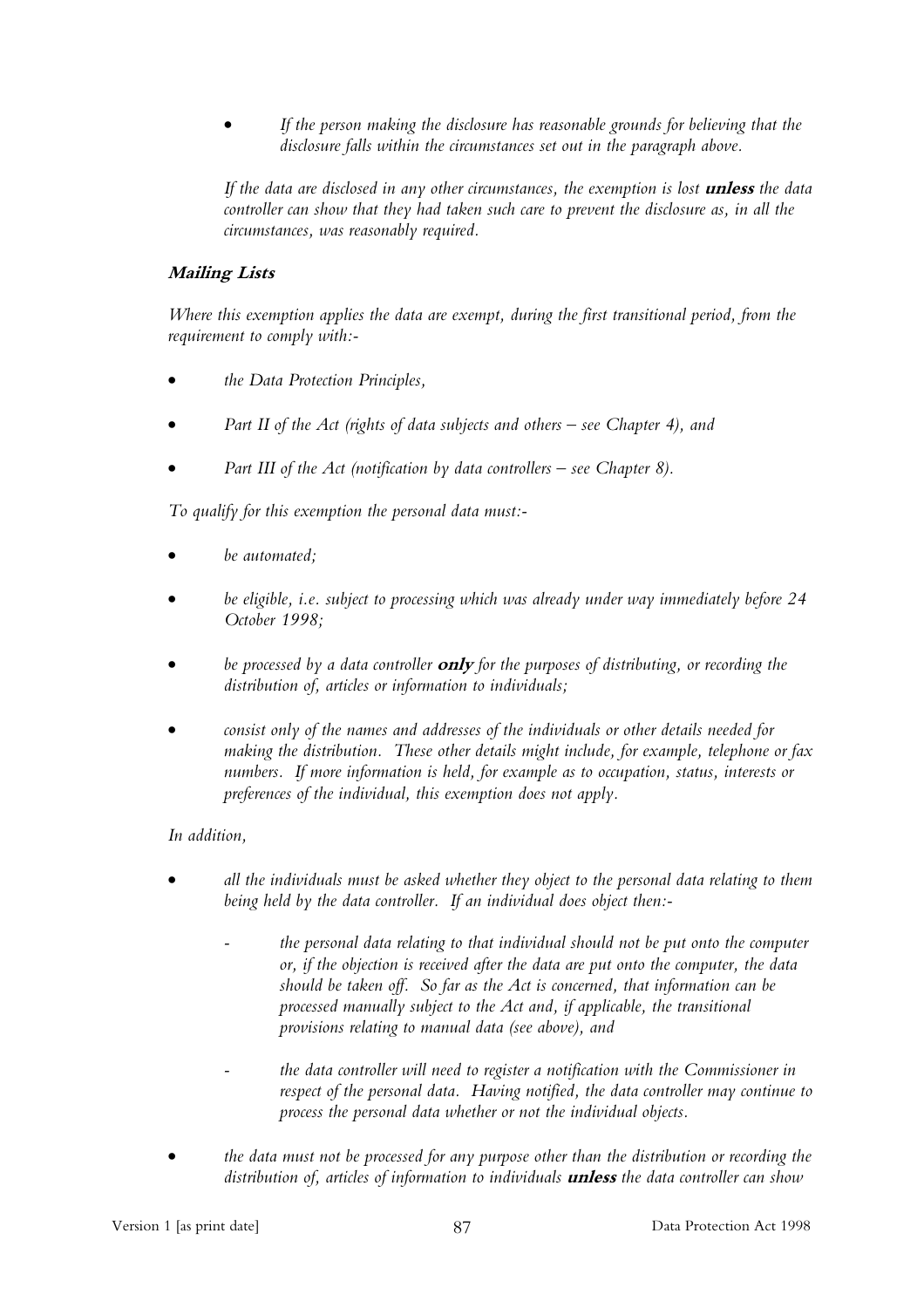*that they had taken such care to prevent processing for any other purpose as, in all the circumstances, was reasonably required.*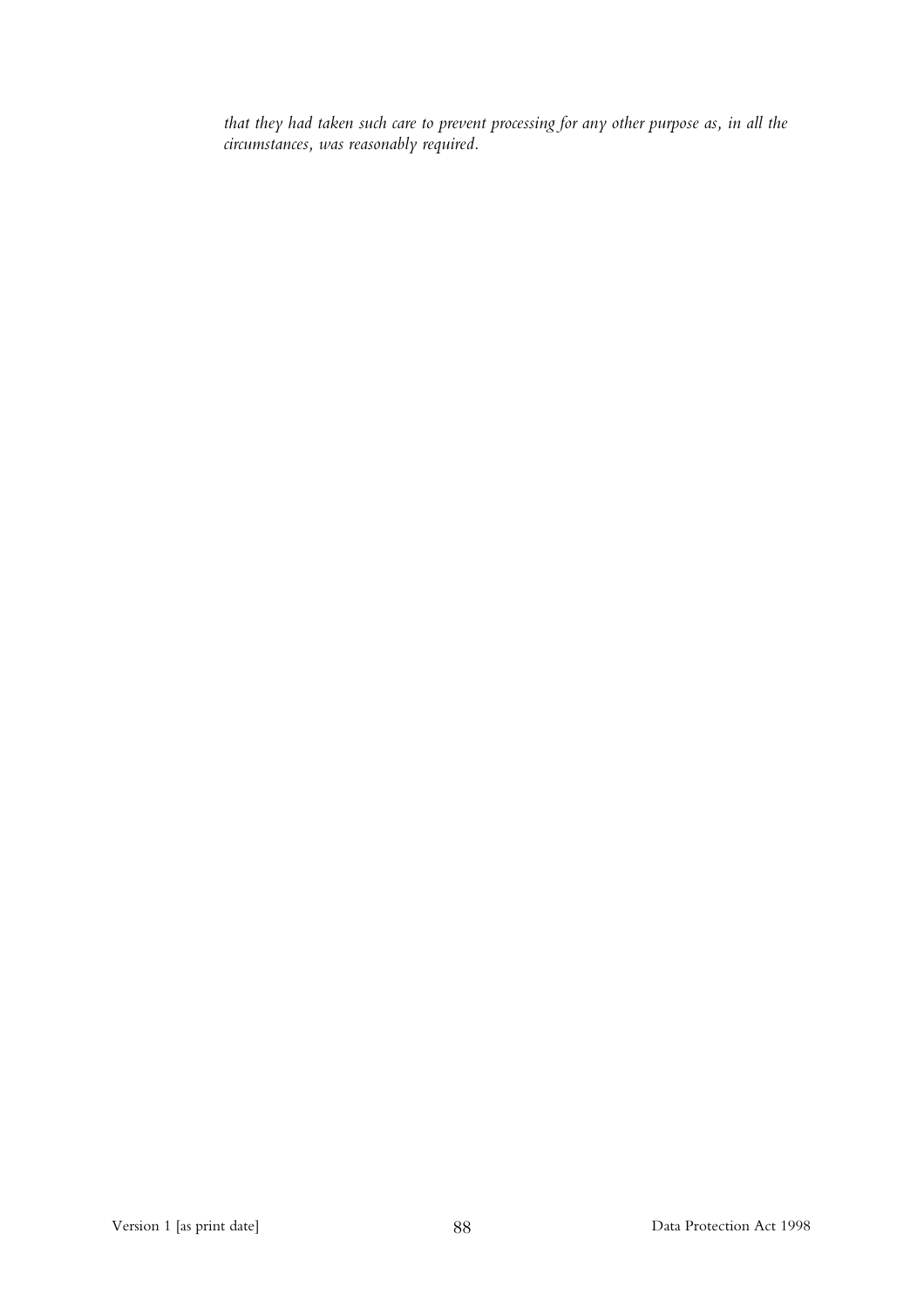# **Chapter 7: Powers and Duties of the Commissioner**

#### **7.1 The Commissioner's Duties**

The Commissioner is an independent officer who is appointed by Her Majesty the Queen and who reports directly to Parliament.

The Commissioner's duties in relation to the Act are to:-

- (1) promote the following of good practice by data controllers and, in particular, promote the observance of the requirements of the Act by data controllers,
- (2) spread information on the Act and how it works,
- (3) encourage, where appropriate, the development of Codes of Practice for guidance as to good practice,
- (4) co-operate with foreign designated authorities in the manner prescribed by section 54 of the Act and by The Data Protection (Functions of Designated Authority) Order 2000 (S.I. No 186),
- (5) maintain a register of data controllers who are required to notify their processing,
- (6) lay annually before each House of Parliament a general report on the exercise of her functions under the Act,
- (7) lay before each House of Parliament any Code of Practice prepared pursuant to the Act, and
- (8) prosecute persons in respect of offences committed under the Act.

#### **7.2 Requests for Assessment**

A request for assessment can be made by any person who is, or believes himself to be, directly affected by any processing of personal data. (Section 42)

On receiving a request for assessment the Commissioner is required to make an assessment as to whether it is likely or unlikely that the processing has been or is being carried out in compliance with the provisions of the Act. The only circumstances in which the Commissioner is not required to make an assessment are where she has not been supplied with sufficient information to enable her to:-

- be satisfied as to the identity of the person making the request, and
- identify the processing in question.

The Commissioner has a wide discretion in deciding the appropriate way in which to make an assessment, namely, in such manner as appears to her to be appropriate. The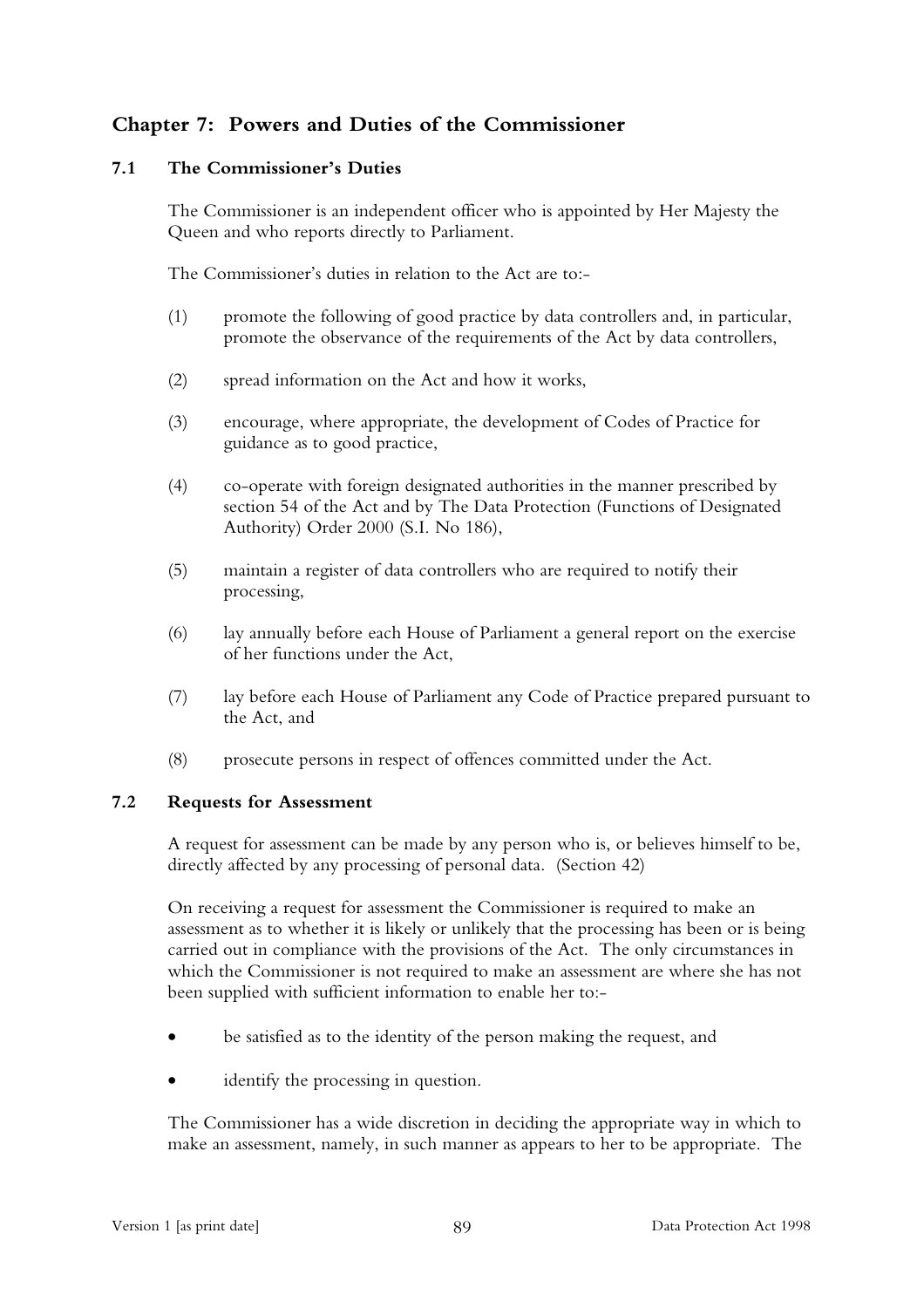matters which the Commissioner may take into account in this respect specifically include:-

- the extent to which the request appears to raise a matter of substance;
- any undue delay in making the request; and
- whether or not the person making the request is entitled to make an

application for subject access in respect of the personal data in question.

The Commissioner must notify the person who made the request whether she has made an assessment as a result of the request. In addition, the Commissioner may notify the person who made the request of any view formed or action taken as a result of the request.

Further information is available from the Commissioner's office or on the Commissioner's website in publications entitled "Handling Assessments" and "Requests for Assessment".

#### **7.3 Enforcement Notices**

Under the Act the Commissioner is able to serve an **enforcement notice** upon a data controller who the Commissioner is satisfied has contravened or is contravening any of the Data Protection Principles (section 40). An enforcement notice requires a data controller to take, or to refrain from taking, specified steps or to refrain from processing any personal data (or personal data of a specified description) altogether, or from processing for a specified purpose or in a specified manner. Compliance with an enforcement notice should ensure compliance with the Principle(s) in question.

In deciding whether to serve an enforcement notice the Commissioner must consider whether the contravention has caused or is likely to cause any person damage or distress.

An enforcement notice must not require any of the provisions of the notice to be complied with before the end of the period within which an appeal can be brought against the notice unless the enforcement notice contains a statement of urgency. If an appeal is lodged the notice need not be complied with pending the determination or withdrawal of the appeal.

If the Commissioner considers that there are special circumstances which mean that a notice should be complied with as a matter of urgency, the Commissioner may include a statement to this effect in the notice together with her reasons. If there is a statement of urgency included, the notice must not require the provisions of the notice to be complied with before the end of the period of seven days, beginning with the day on which the notice is served. However, the requirement to comply with the notice will not then be suspended if an appeal is lodged against the notice.

An enforcement notice may be cancelled or varied in certain circumstances, for example when the Commissioner considers that the notice (or part of it) need not be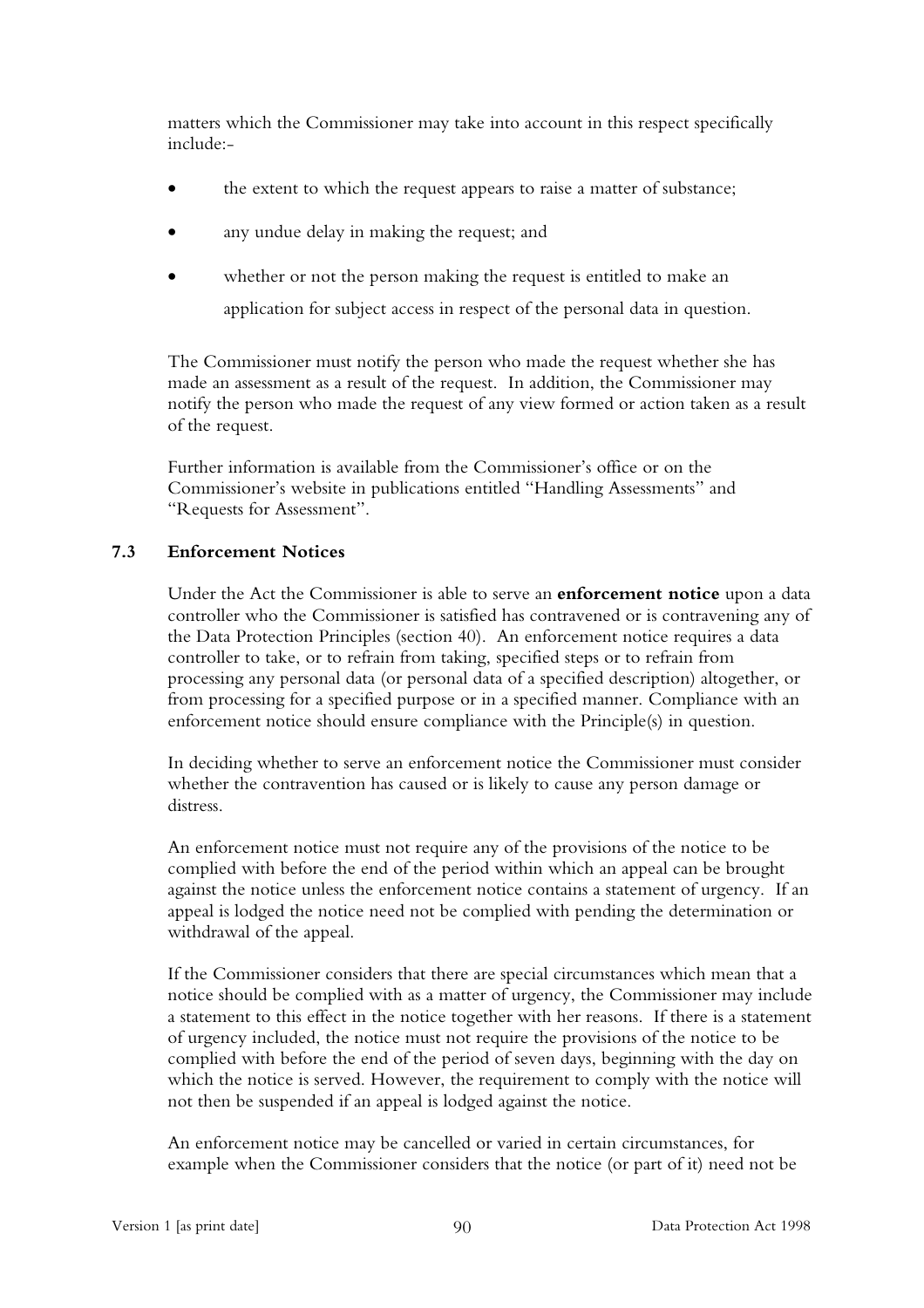complied with in order to ensure compliance with the Data Protection Principles or Principle in question.

#### **7.4 Processing for the Special Purposes**

The Commissioner may make a determination under the Act as to the " special purposes" (see paragraph 5.6 in Chapter 5). Such determination may be made when it appears to the Commissioner that any personal data are not being processed only for the special purposes, or are not being processed with a view to the publication by any person of any journalistic, literary or artistic material which has not previously been published by the data controller. The Commissioner is not able to serve an enforcement notice in the case of processing for the special purposes unless a determination has taken effect and an order for leave has been obtained from the court for the notice to be served.

### **7.5 Information Notices**

The Commissioner may serve an **information notice** on a data controller in response to receiving a request for assessment in respect of any processing of personal data detailing the information she requires from them. The Commissioner may also serve an information notice of her own volition where she reasonably requires any information to decide whether or not the data controller has complied, or is complying, with the Data Protection Principles.

The notice requires the data controller to provide the Commissioner with such information relating to the request or to compliance with the Principles as is so specified, within a specified period of time.

#### **7.6 Special Information Notices**

In circumstances where:-

- x a request for an assessment is made; or
- the data controller claims the special purposes exemption (as to which see Chapter 5) in any proceedings **and** where the Commissioner has reasonable grounds for suspecting that the personal data to which the proceedings relate,
	- are not being processed only for the special purposes, or
	- are not being processed with a view to the publication by any person of any journalistic, literary or artistic material which has not been previously published by the data controller,

the Commissioner may serve the data controller with a **special information notice** for the purposes of ascertaining whether or not:-

a) the personal data are being processed only for the special purposes, or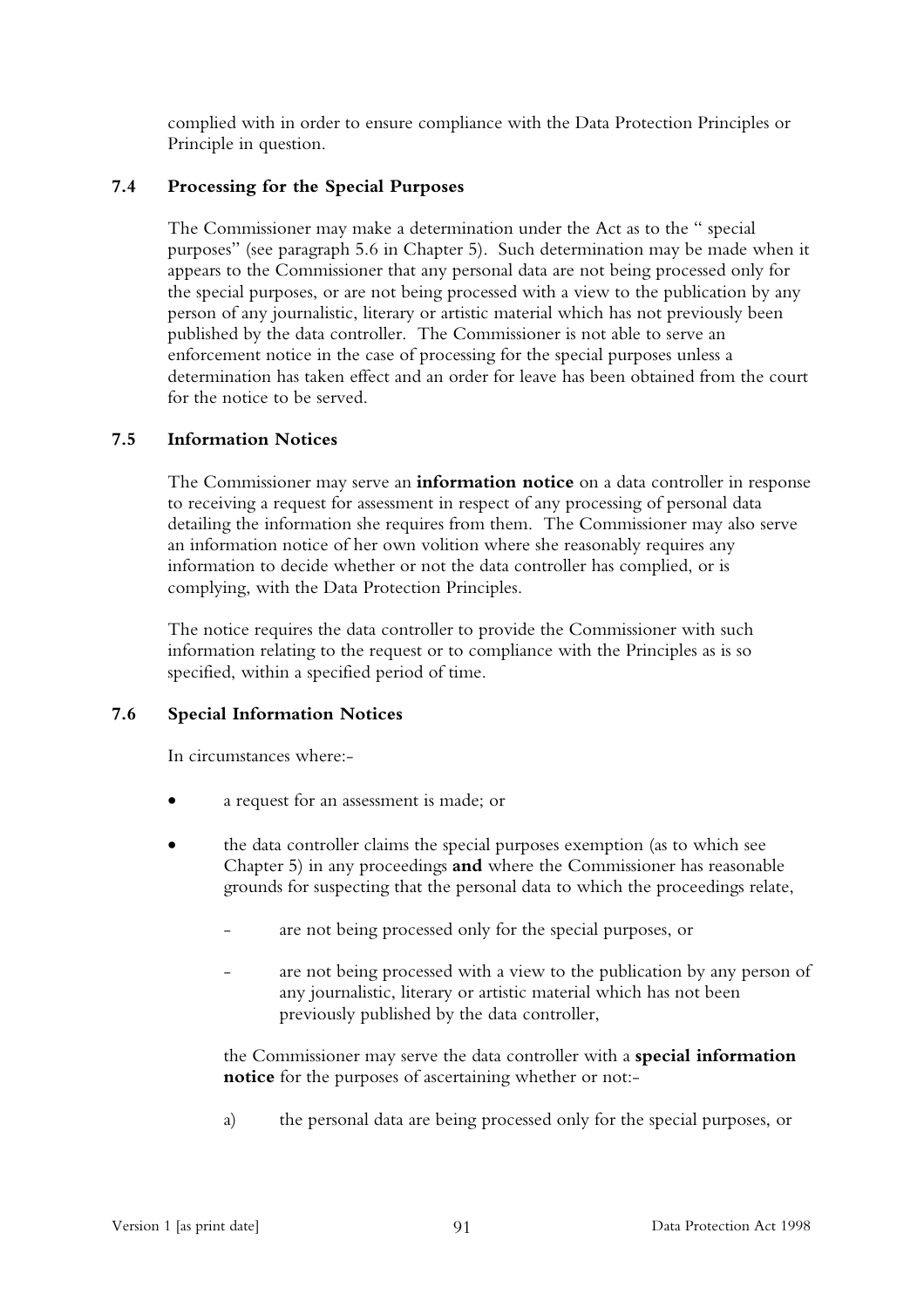b) the personal data are being processed with a view to the publication by any person of any journalistic, literary or artistic material which has not previously been published by the data controller.

#### **7.7 Right of Appeal from a Notice**

A person on whom an **enforcement notice**, or **information notice** or a **special information notice** has been served may appeal to the Information Tribunal against the notice. Detailed rules in relation to the Appeals procedure can be found in The Data Protection Tribunal (Enforcement Appeals) Rules 2000 (S.I. No. 189).

### **7.8 Failure to Comply with a Notice**

Failure to comply with an **enforcement notice**, an **information notice** or a **special information** notice is an offence unless the person charged is able to show that they exercised all due diligence to comply with the notice.

It is also an offence for someone to make a statement which they know to be false in a material respect, or recklessly to make a statement which is false in a material respect, in purported compliance with an information notice or a special information notice.

(See Chapter 9 for further information relating to offences under the Act).

# **7.9 Provision of Assistance by the Commissioner in cases involving processing for the special purposes (section 53)**

Where proceedings relate to personal data processed for the special purposes, the Act enables the Commissioner to provide assistance on application and in appropriate cases, to individuals who are a party (actual or prospective) to such proceedings relating to specified provisions of the Act. These provisions are subject access rights, right to prevent processing, rights in relation to automated decision-taking, rights to rectification, etc., and right to compensation. The Act specifies that such assistance is only available at the Commissioner's discretion.

The Commissioner has a wide discretion as to whether or not and, if so, to what extent she will provide assistance, which would be in terms of legal advice and/or representation and/or financial assistance in relation to the proceedings. However, such assistance may only be given if, in the Commissioner's opinion, the case involves a matter of substantial public importance. This expression is not defined in the Act. It will be for the Commissioner to decide on the particular facts of each case.

#### **7.10 Preliminary Assessment of Assessable Processing**

The Act also provides for the Commissioner to make a preliminary assessment as to whether particular types of processing are likely to comply with the provisions of the Act in the case of processing likely:-

- $\bullet$ to cause substantial damage or substantial distress to data subjects, or
- $\bullet$ otherwise significantly to prejudice the rights and freedoms of data subjects.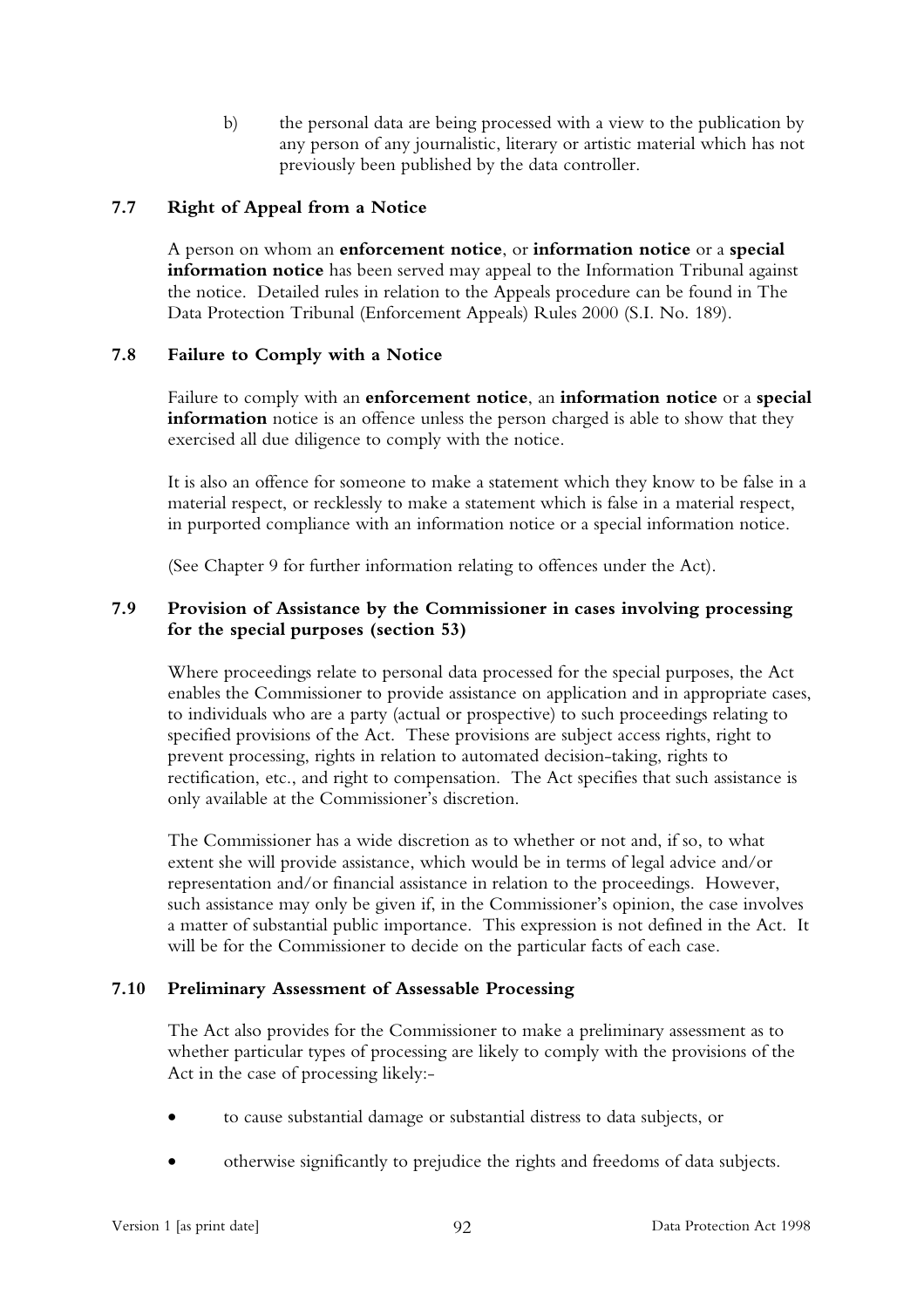Such types of processing (termed "**assessable processing**" in the Act) are to be determined by the Secretary of State by order. However, although a Home Office Consultation Paper dated August 1998 suggested three possible categories of processing which might become subject to preliminary assessment either generally or in certain areas, no order has been made to date.

A preliminary assessment would take place upon the Commissioner receiving notification from a data controller in accordance with section 18 of the Act. This would delay the data controller from commencing assessable processing. The Commissioner would be unable to prevent assessable processing commencing after prescribed time limits had expired notwithstanding that her preliminary assessment had been unfavourable. The Commissioner could only act to prohibit the processing once the assessable processing had commenced.

### **7.11 Powers of Entry and Inspection**

If there are reasonable grounds for suspecting that an offence has been or is being committed under the Act or that any of the Data Protection Principles have been or are being contravened, the Commissioner may apply to a circuit judge for a warrant to enter and search premises on which it is suspected that evidence of the offence or contravention of the Principles is to be found. (Schedule 9).

Before issuing a warrant the judge will need to be satisfied that there are reasonable grounds for the Commissioner's suspicion **and** that:-

- a) the Commissioner has already demanded access to the premises by giving seven days written notice to the occupier, and
- b) access was demanded at a reasonable hour and was unreasonably refused **or,**
- c) although entry to the premises was granted, the occupier unreasonably refused to comply with a request by the Commissioner (including the Commissioner's officers or staff) to allow her to do any of the things mentioned in the paragraph below, and
- d) the Commissioner has notified the occupier of the application for the warrant and that the occupier has had an opportunity of being heard by the judge as to whether or not the warrant should be issued.

However, if the judge is satisfied that the case is urgent or that giving notice would defeat the object of the entry, the judge may issue the warrant without notice having been given to the occupier.

The warrant will authorise the Commissioner or any of the Commissioner's officers or staff:-

to enter and search the specified premises at any time within seven days of the date of the warrant,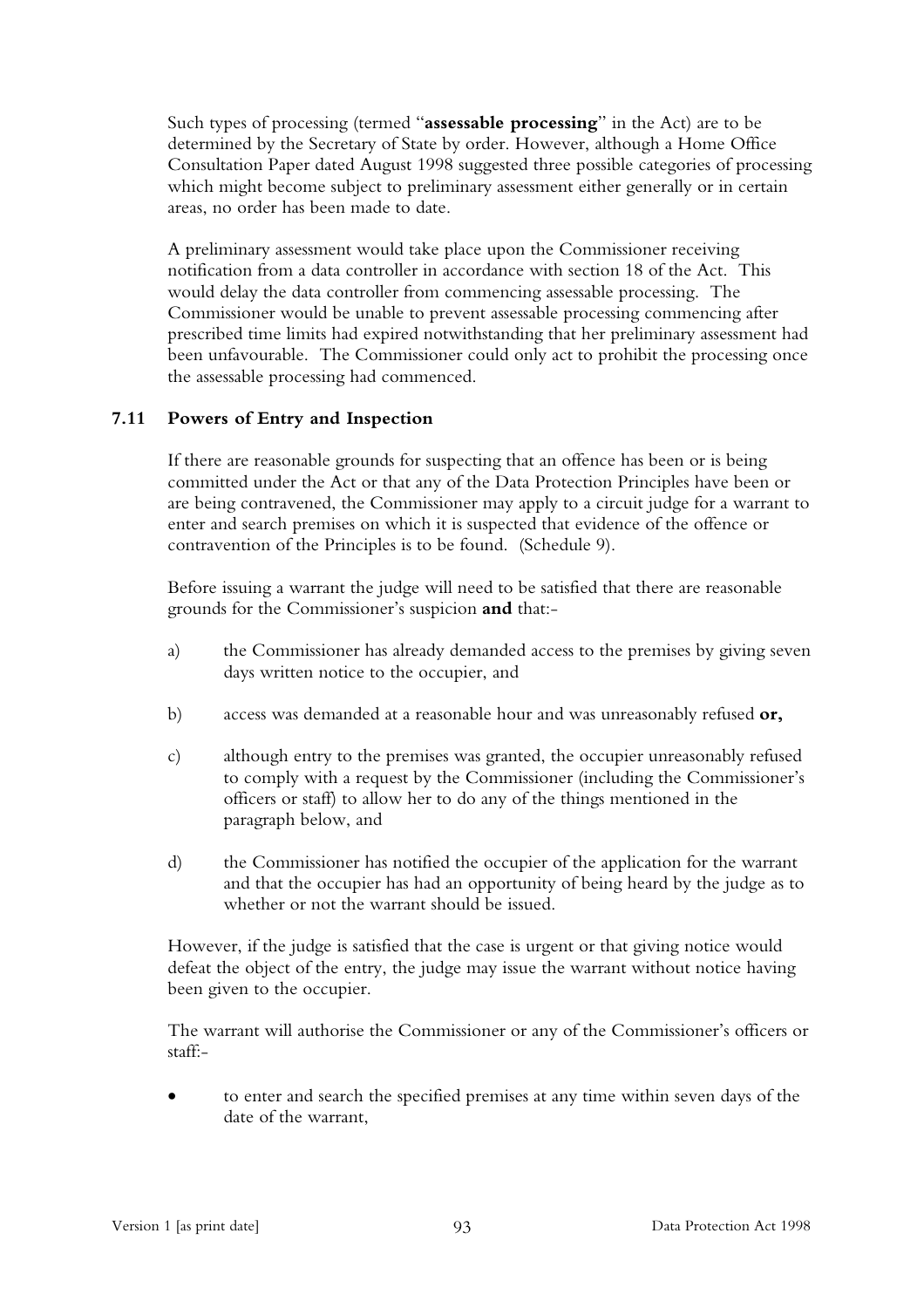- $\bullet$ to inspect, examine, operate and test any equipment found there which is used or intended to be used for the processing of personal data, and
- $\bullet$ to inspect and seize any documents or other material found there which may be evidence of an offence or contravention of the Principles.

A judge shall not issue a warrant relating to personal data processed for the special purposes unless a determination has been made by the Commissioner whether such data falls within the special purposes exemption (see Chapter 5, at paragraph 5.6).

The powers of inspection and seizure are not exercisable in relation to personal data which are exempt from the Act by virtue of the National Security exemption (see Chapter 5 at paragraph 5.2).

Communications made for the purpose of proceedings under the Act between a professional legal adviser and his\her client are also exempt from inspection and seizure.

It is a criminal offence, triable only in the Magistrates Court, or the Sheriff Court of Scotland :-

- $\bullet$ intentionally to obstruct a person in the execution of a warrant, or
- $\bullet$ to fail, without reasonable excuse, to give anyone executing a warrant such help as may reasonably be required to execute the warrant.

On conviction an offender is liable to a maximum fine of  $\text{\textsterling},5,000$ .

In Scotland warrants to enter and search premises in this context are issued by the sheriff and in Northern Ireland by a county court judge (see Chapter 9).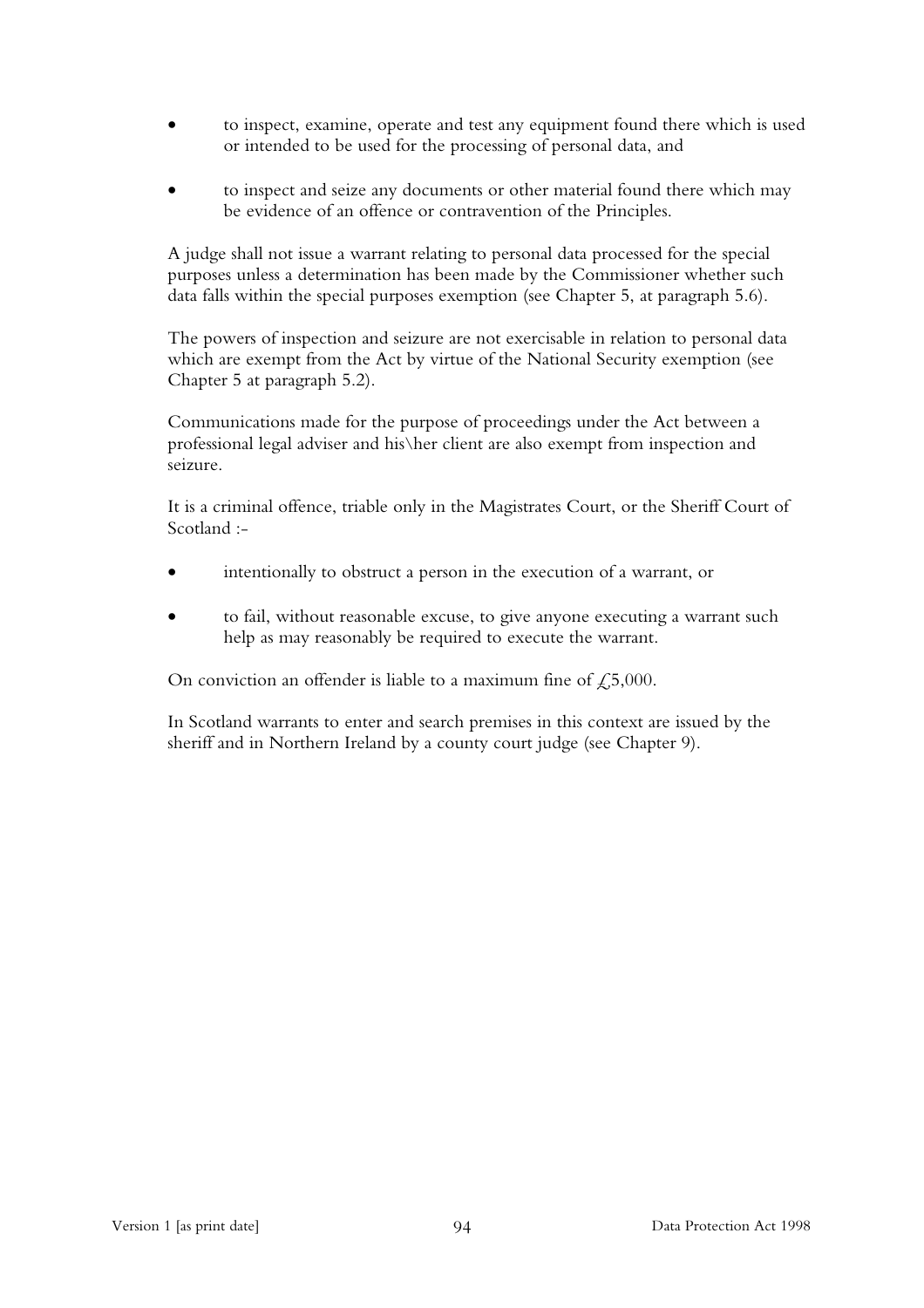# **Chapter 8: Notification**

# **Introduction**

The 1984 Act established the Data Protection Register and the system of registration maintained by the Registrar. The Act introduced a new system of notification which replaced the registration scheme.

Notification is the process by which a data controller informs the Commissioner of certain details about the processing of personal data carried out by that data controller. Those details are used by the Commissioner to make an entry describing the processing in a register which is available to the public for inspection.

The principal purpose of having notification and the public register is transparency or openness. The public should know or should be able to find out who is carrying out processing of personal data and other information about the processing, such as, for what purposes the processing is carried out. The Act places obligations on data controllers in order to achieve transparency.

Notification, therefore, serves the interests of data controllers in providing a mechanism for them to publicise details of their processing activities and also serves the interests of data subjects in assisting them to understand how personal data are being processed by data controllers.

There is a two-tiered notification fee. The two-tiered structure is based on an organisation's size and turnover. A data controller will need to assess which tier they fall in and hence the fee they are required to pay. The fee for tier 1 is  $\zeta$ , 35 and the fee for tier 2 is  $\zeta$ , 500. More information on tiered fees can be found in our guide 'Notification Fee Changes – what you need to know'. (link to booklet) If a person requires a certified copy of the particulars contained in any entry made in the register, the fee payable to the Commissioner is  $\mathcal{L}2$ .

This Chapter does not provide practical advice as to how to notify. Such advice can be found in the Notification Handbook (available from the Commissioner's Office or via the website).

#### **8.1 Transition**

8.1.1 Schedule 14 of the Act deals with the transition from registration to notification. The Data Protection (Notification and Notification Fees) Regulations 2000 (S.I. No.1088) (the "Regulations") sets out a number of arrangements by which the data controller notifies under Part III of the Act.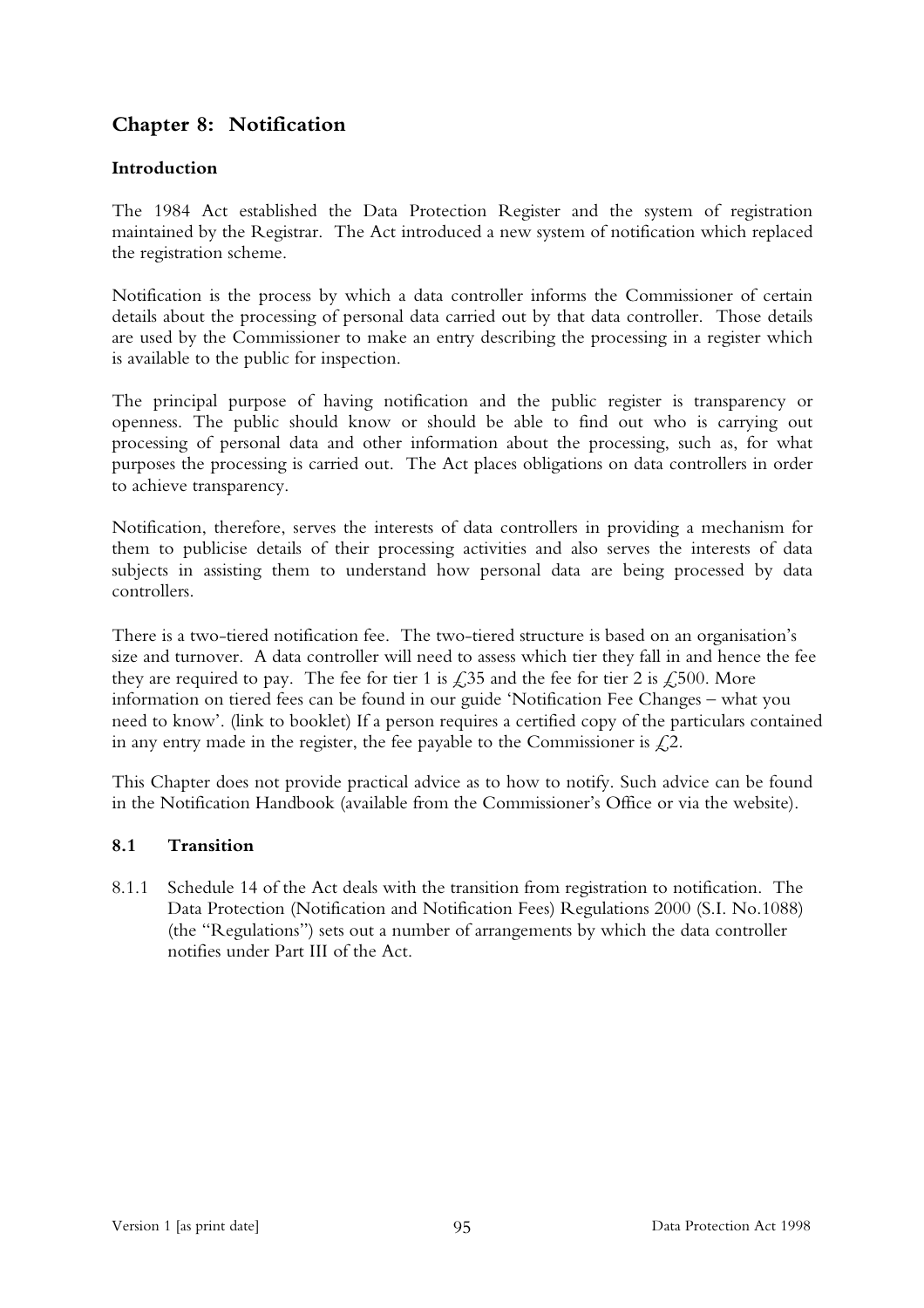- 8.1.2 Anyone who, prior to commencement of the notification regime ("commencement"), was registered as a data user under the 1984 Act (including anyone who was treated as being registered because of a pending application or appeal against refusal of registration), is exempt from the prohibition against processing personal data without notification which is contained in Section 17(1) of the Act (see paragraph 8.5 below). This Act provides that this exemption lasts until the end of the registration period or the date upon which a voluntary notification is made, whichever occurs first. This provision has been amended by paragraph 8 of Schedule 6 to the FoIA, which provides that the transitional exemption from notification contained in paragraph 2 of Schedule 14 to the Act is extended to the end of the registration period, whether or not it ends after 24<sup>th</sup> October 2001. All exempted persons will be deemed to have notified until the end of the registration period.
- 8.1.3 Once the transitional exemption from notification ceases to apply, data controllers must notify in accordance with the Act and with the Regulations.
- 8.1.4 Notwithstanding the exemption from notification afforded to existing registered data users, the Act provides for voluntary notification during the transitional period by data controllers who would otherwise be exempt. If a data controller chooses to notify during the transitional period they will lose their entitlement to exemption from the prohibition against processing personal data without notification.

#### **8.2 Information to be provided**

- 8.2.1 The primary element of every notification and register entry will be what are termed in the Act as "the registrable particulars". These are, in relation to a data controller:
	- a) his name and address,
	- b) if he has nominated a representative, the name and address of the representative,
	- c) a description of the personal data being/to be processed and of the category(ies) of data subject to which they relate,
	- d) a description of the purposes(s) for which the data are being/are to be processed,
	- e) a description of any recipient(s) to whom the data controller intends or may wish to disclose the data,
	- f) the name or a description of any countries or territories outside the European Economic Area to which the data controller transfers or intends or may wish to transfer the data,
	- g) where the personal data are of a type which is exempt from the prohibition against processing personal data without notification (see paragraph 8.3) and where the notification does not extend to such data, a statement of that fact.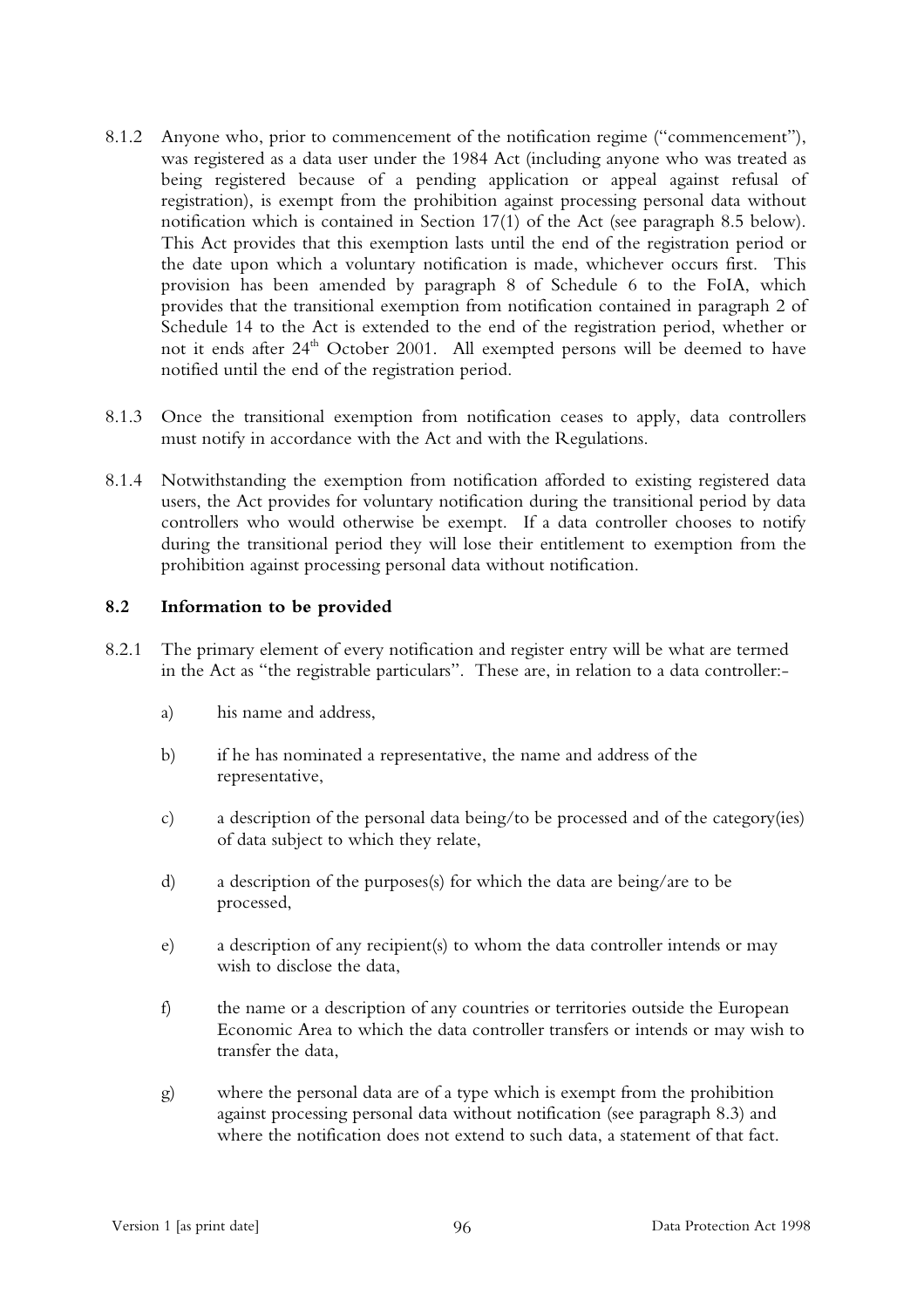8.2.3 When a notification is made by a data controller he must also provide, in addition to the registrable particulars, a general description of the security measures taken to protect the personal data; this information will not appear on the register.

#### **8.3 Exceptions to the notification regime**

8.3.1 Two important exceptions to the notification requirements are:-

Except where "the assessable processing provisions" apply to the processing (see paragraph 8.4) there is no requirement for a register entry in cases where the **only** personal data held fall into either of these exempt categories. Where data controllers are required to notify in respect of personal data which do not fall into the exempt categories, they are only required to make a statement of the fact that they hold exempt data (if they do), if the notification does not extend to those data (see paragraph 8.2.1(g) above).

- 8.3.2 There is also a specific exemption from the notification regime for any processing where the sole purpose is the maintenance of a public register. (Section17(4))
- 8.3.3 The Regulations provide that exempt processing operations also include staff administration, advertising, marketing and public relations, accounts and record keeping and certain processing operations carried out by non-profit making organisations.
- 8.3.4 Those data controllers who are exempt from the prohibition against processing personal data without notification are nevertheless under a duty to provide the same information as is contained in paragraphs (a) to (f) of the registrable particulars, (see paragraph 8.2.1 above), free of charge, within 21 days of receiving a written request (a "registrable particulars request") from any person. (Section 24).

### **For further information see the Notification Handbook available from the Commissioner's office or from the Commissioner's website.**

#### **8.4 "Assessable processing" provisions**

8.4.1 The Act (section 22) introduces "assessable processing" provisions in respect of any processing of a description specified in an order made by the Secretary of State, as being particularly likely to cause substantial damage or substantial distress to data subjects or otherwise significantly to prejudice the rights and freedoms of data subjects. No order has yet been made specifying the types of processing which will be subject to these provisions.

(For further detail, see Chapter 7 on the Powers and Duties of the Commissioner).

8.4.2 The Commissioner is obliged to consider whether any processing that is the subject of a notification is assessable processing and, if so, whether or not the assessable processing is likely to comply with the provisions of the Act. Upon making a notification to the Commissioner involving assessable processing, the data controller is initially subject to an absolute prohibition on assessable processing (see paragraph 8.5.3 below).

#### **8.5 Offences relating to notification**

8.5.1 It is an offence to process personal data without notification unless:-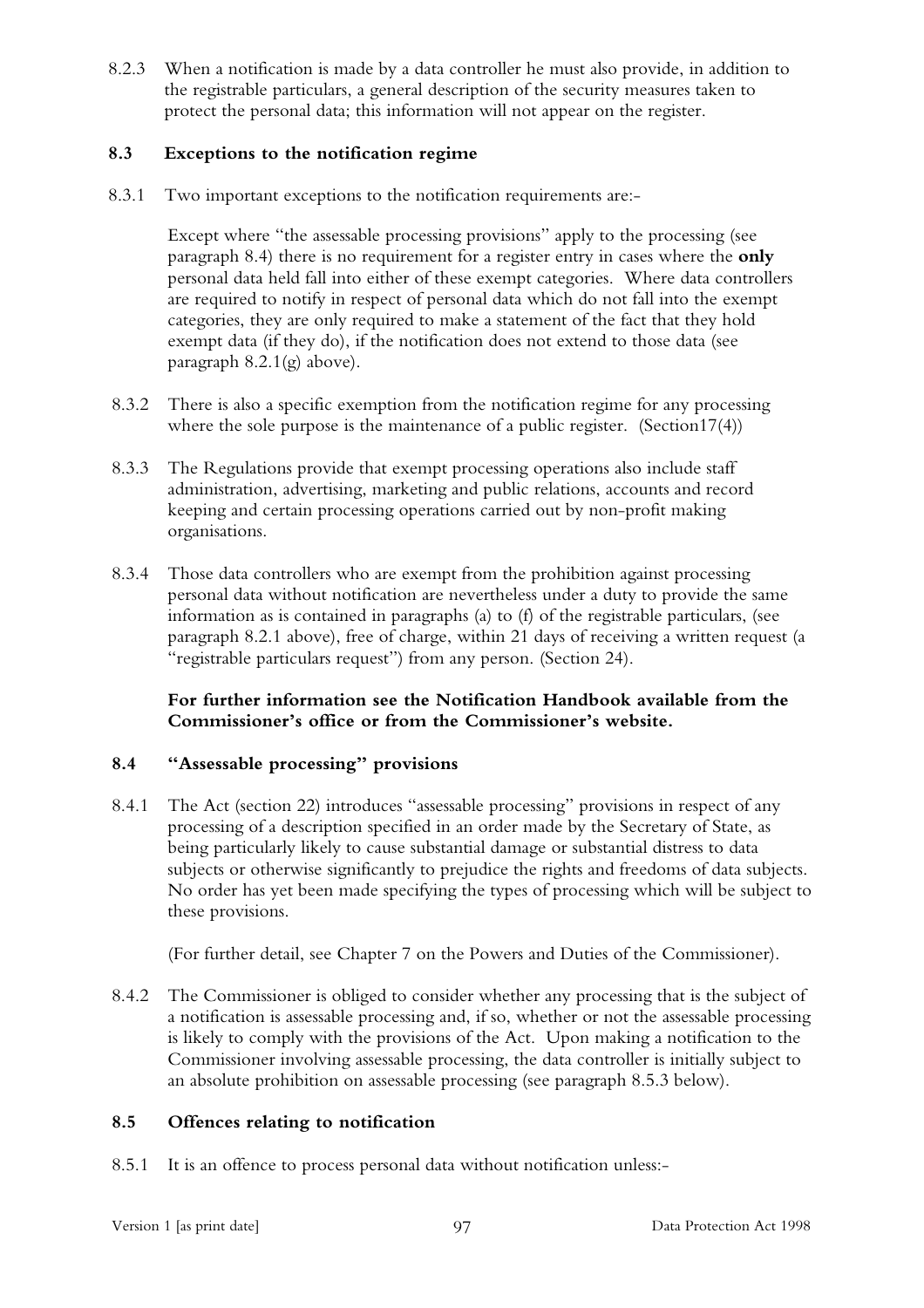- $\bullet$ the personal data fall within either of the national security or domestic purposes exemptions,
- $\bullet$ the personal data are exempt under the transitional exemptions,
- $\bullet$ the personal data fall within the "relevant filing system"/ "accessible record" or public register exceptions referred to above,
- $\bullet$ the processing operation falls within the exemptions referred to in the Regulations
- $\bullet$ the processing is of a description which notification regulations provide is exempt from the requirements to notify on the ground that it is unlikely to prejudice the rights and freedoms of data subjects. No such provision was included in the Regulations.

This is a strict liability offence. (See Chapter 9).

- 8.5.2 It will also be an offence for a person to fail to notify the Commissioner of changes to the register entry. The Regulations provided that such notification must be given as soon as practicable and in any event within a period of 28 days from the date upon which the entry becomes inaccurate or incomplete as a statement of the data controller's registrable particulars or in respect of measures taken with regard to compliance with the Seventh Data Protection Principle. A defence is available to persons charged with such an offence if they can show that they exercised all due diligence to comply with the duty.
- 8.5.3 Where the "assessable processing" provisions apply (see paragraph 8.4 above), no processing shall take place unless:-
	- $\bullet$ the data controller has given a notification to the Commissioner, **and**
	- $\bullet$ the 28 day period from receipt by the Commissioner of notification has expired unless, before that time, the data controller has received a notice from the Commissioner stating the extent to which the Commissioner is of the opinion that the proposed processing is likely or unlikely to comply with the provisions of the Act ("assessable processing notice").

This is a strict liability offence. (See Chapter 9).

8.5.4 Although there will be instances where it will **not** be a criminal offence to process without notifying the Commissioner (see paragraph 8.3 above), the data controller should nevertheless note the requirement to comply with a "registrable particulars request" (see paragraph 8.3.4 above), and that it is a criminal offence to fail to comply with such a request. A defence is available to a data controller charged with this offence, where he can show that he exercised all due diligence to comply with this duty.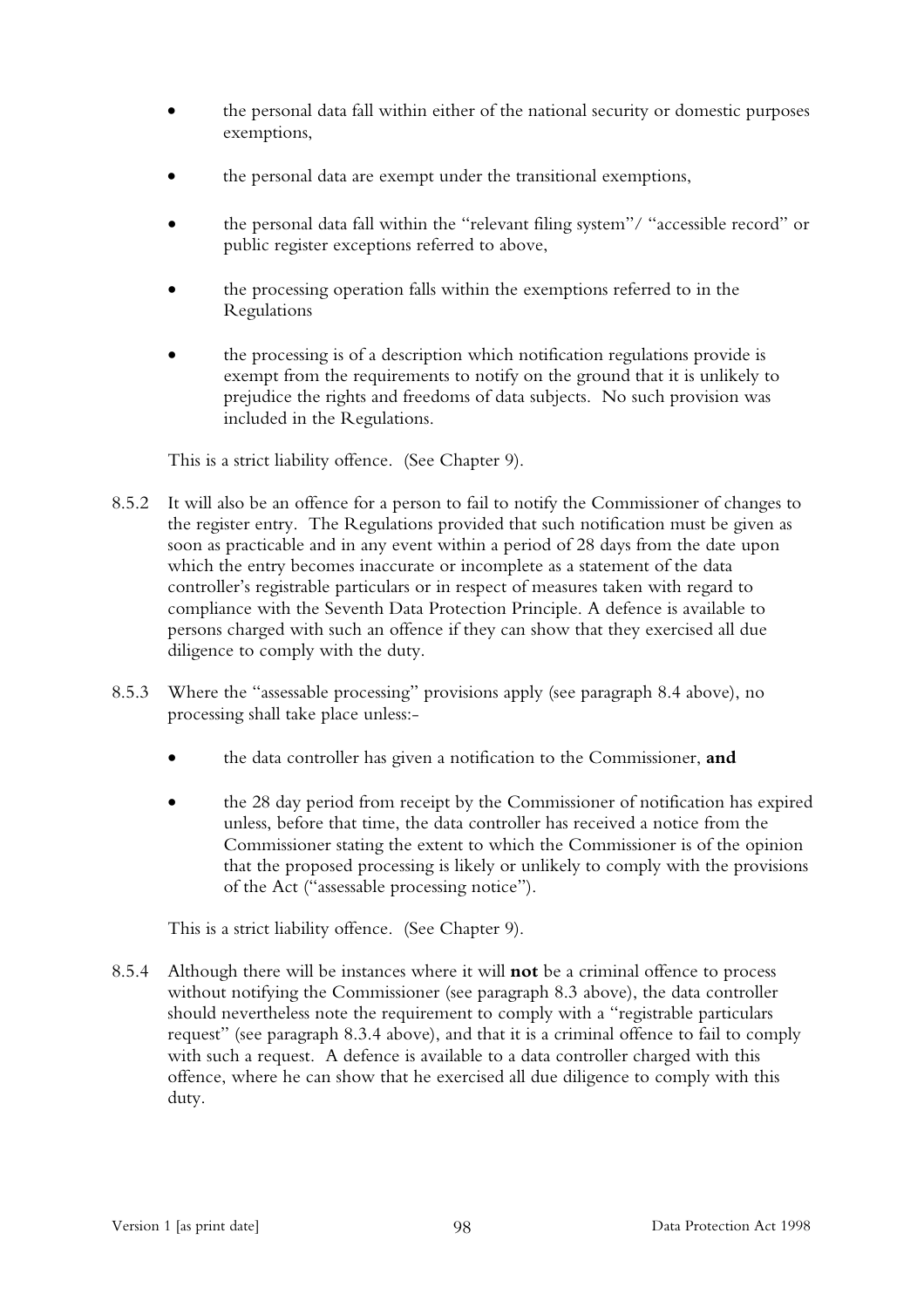# **Chapter 9: Offences Under the Act**

#### **9.1 Who can bring proceedings?**

In England and Wales proceedings for a criminal offence under the Act can be commenced by the Commissioner or by or with the consent of the Director of Public Prosecutions

In Scotland criminal proceedings will be brought by the Procurator Fiscal.

In Northern Ireland proceedings for an offence under the Act can be begun by the Commissioner or by or with the consent of the Director of Public Prosecutions for Northern Ireland.

#### **9.2 In which Court can proceedings be brought and what are the penalties?**

A person accused of the offences of:

- $\bullet$ intentionally obstructing a person in the execution of a search warrant issued in accordance with the Act; or
- $\bullet$ failing without reasonable excuse to give any person executing such a warrant such assistance as he may reasonably require for the execution of the warrant

cannot elect a Crown Court trial and will be tried in the Magistrates' Court, or the Sheriff Court of Scotland.

If found guilty of this offence the Court can impose a fine not exceeding level 5 on the standard scale of fines contained in The Criminal Justice Act 1982 (as amended) and the Criminal Procedure (Scotland) Act 1995. At present this is  $\zeta$ , 5,000.

All the other offences are "either way offences", in other words they can be tried:

- $\bullet$ in England or Wales either in the Magistrates' court (summary trial) or the Crown Court (on indictment); or
- $\bullet$ in Scotland, on indictment in the Sheriff Court or High Court of Justiciary.

A person found guilty of any of these offences can be sentenced on summary conviction to a fine not exceeding the statutory maximum (currently  $\sqrt{(5,000)}$ , or on conviction on indictment, to an unlimited fine.

The offences of processing without notification, processing before the expiry of the assessable processing time limits, and enforced subject access (see below) are strict liability offences. This means that the data controller may be criminally liable even though he did not intend to commit the offence and did not know he was committing an offence.

On conviction of an offender, the Court may order any data apparently connected with the crime to be forfeited, destroyed or erased. Anyone other than the offender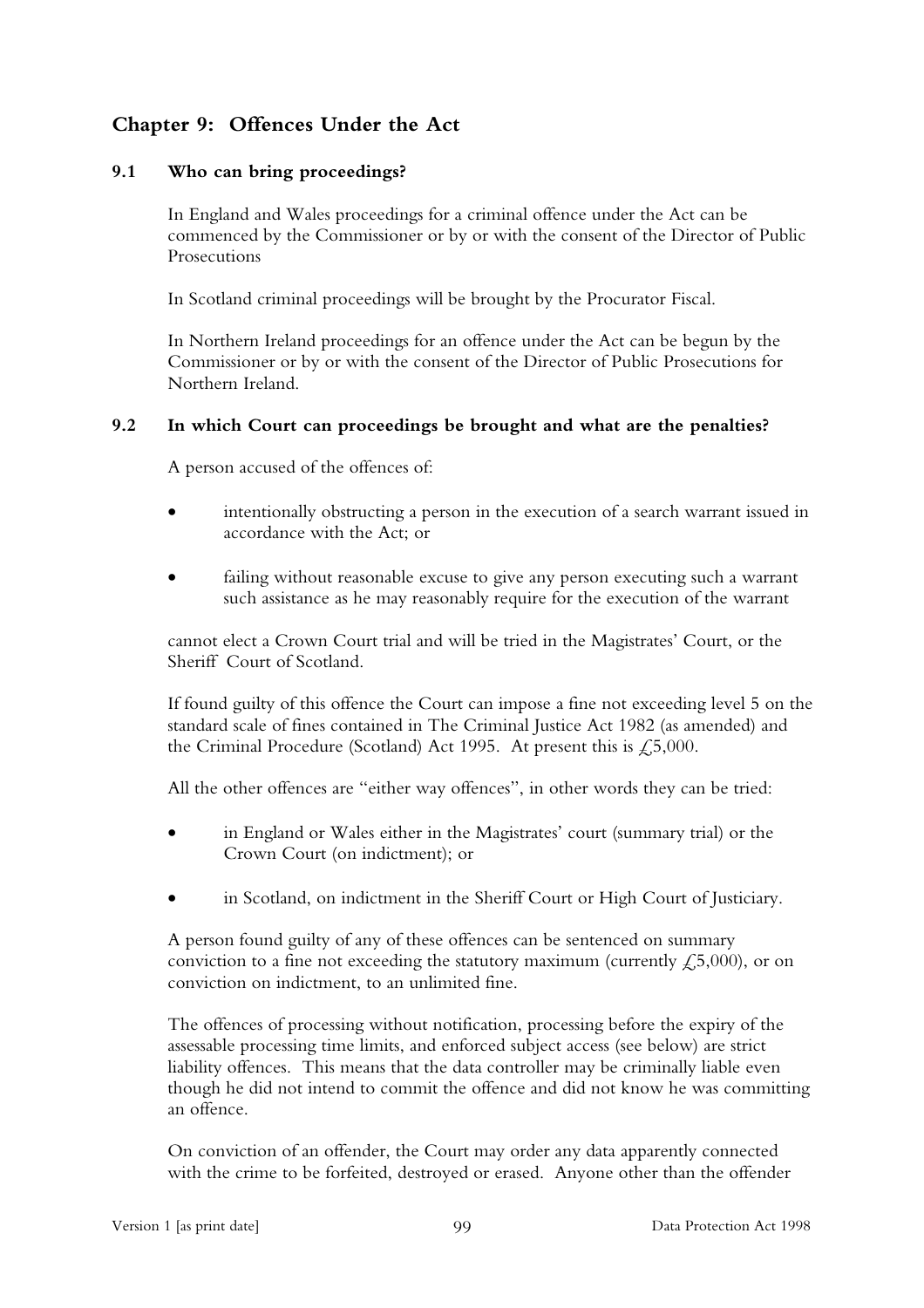who claims to own the material may apply to the Court that such an order should not be made.

# **9.3 Personal liability where the data controller is a company or corporate body (section 61)**

If a company or other corporation commits a criminal offence under the Act, any director, manager, secretary or similar officer or someone purporting to act in any such capacity is personally guilty of the offence in addition to the corporate body if:-

- $\bullet$ the offence was committed with his/her consent or connivance; or
- $\bullet$ the offence is attributable to any neglect on his/her part.

Where the affairs of a corporate body are managed by its members, any member who exercises the functions of management as if he were a director can also be guilty of the offence that results from any of his/her acts or omissions.

Where an offence under the Act has been committed by a Scottish partnership and the contravention in question is proved to have occurred with the consent or connivance of, or to be attributable to any neglect on the part of, a partner, he/she, as well as the partnership, shall be guilty of that offence and shall be liable to be proceeded against and punished accordingly.

Government departments are not liable to prosecution under the Act but individual civil servants may be prosecuted if they personally are believed to be guilty of an offence under section 55 (the unlawful obtaining or disclosure of personal data), or obstructing or failing to assist in the execution of a warrant issued in accordance with the Act (Schedule 9 paragraph 12).

# **9.4 The Offences**

This publication has already dealt elsewhere with the following offences under the Act:-

- (a) processing without notification (section 21(1)- see Chapter 8),
- (b) failure to notify the Commissioner of changes to the notification register entry (section  $21(2)$  – see Chapter 8),
- (c) processing before expiry of assessable processing time limits or receipt of assessable processing notice within such time (section  $22(6)$  – see Chapter 8),
- (d) failure to comply with written request for particulars (section 24 see Chapter 8),
- (e) failure to comply with an enforcement notice/information notice/special information notice (section  $47(1)$  – see Chapter 7),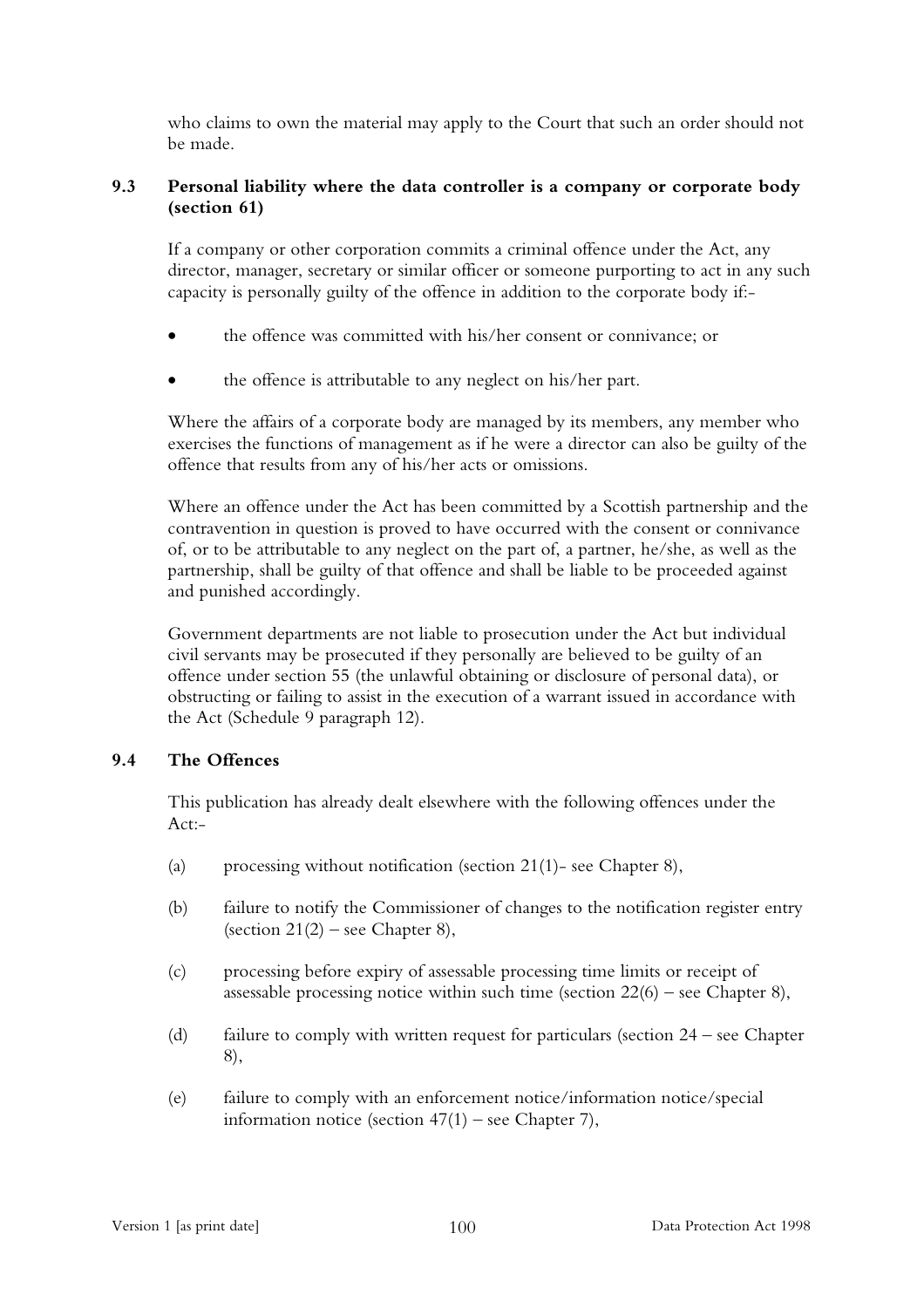- (f) knowingly or recklessly making a false statement in compliance with an information notice or special information notice (section 47(2) – see Chapter 7), and
- (g) intentional obstruction of, or failure to give reasonable assistance in, execution of a warrant (Schedule 9, paragraph 12 – see Chapter 7).

# **9.5 Unlawful Obtaining etc., of Personal Data (section 55(1))**

 It is an offence for a person, knowingly or recklessly, without the consent of the data controller, to:-

- $\bullet$ obtain or disclose personal data or the information contained in personal data, or
- $\bullet$ procure the disclosure to another person of the information contained in personal data.

The Act provides specific exceptions to liability for this offence where the person can show:

- $\bullet$ that the obtaining, disclosing or procuring:
	- was necessary to prevent or detect crime; or
	- was required or authorised by law,
- $\bullet$ that he acted in the reasonable belief that he had the legal right to obtain, disclose or procure the disclosure;
- $\bullet$ that he acted in the reasonable belief that the data controller would have consented to the obtaining, disclosing or procuring if the data controller had known; or
- $\bullet$ that in the particular circumstances the obtaining, disclosing or procuring was justified as being in the public interest.

A person will not be guilty of this offence if the personal data in question fall within the national security exemption at section 28 (see Chapter 5).

It should be noted that an offence under this section, cannot be committed by a data controller in respect of data of which he is the data controller. However, a data controller who discloses personal data of which he is the data controller may breach the First Principle if the disclosure is unfair or unlawful.

Where employees of a data controller organisation have authority to obtain and disclose personal data in the course of their employment (for example bank employees who can access customer accounts for bank purposes), they will commit these offences if they use their position to obtain, disclose, or procure disclosure of personal data for their own purposes.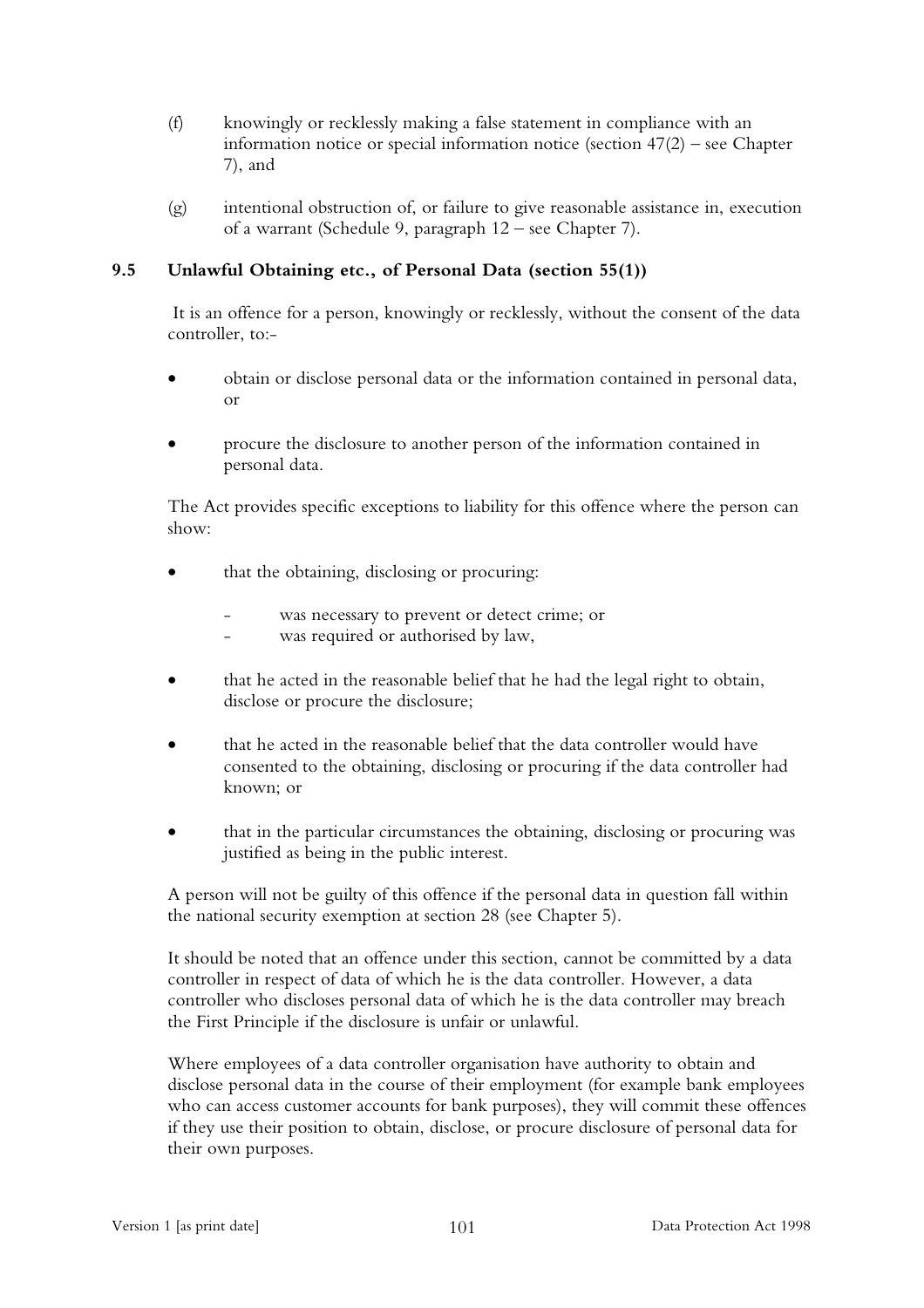### **9.6 Unlawful Selling of Personal Data (sections 55(4) and (5))**

If a person has obtained personal data in contravention of section 55(1) above, it is an offence to sell or offer to sell personal data.

It is also an offence to offer to sell personal data which the person subsequently obtains in contravention of section 55(1).

An advertisement indicating that personal data are or may be for sale is an offer to sell the data.

Personal data includes information extracted from personal data for the purposes of these offences.

A person will not be guilty of this offence if the personal data in question fall within the national security exemption at section 28 (see Chapter 5).

### **9.7 Enforced Subject Access (section 56)**

Unless one of the statutory exceptions apply it is an offence for a person to require another person or a third party –

- $\bullet$ to supply him with a relevant record (see below); or
- $\bullet$ to produce a relevant record to him;

in connection with:-

- $\bullet$ the recruitment of that other person as an employee;
- $\bullet$ the continued employment of that other person;
- $\bullet$ any contract for the provision of services to him by that other person; or
- $\bullet$ where a person is concerned with providing (for payment or not) goods, facilities or services to the public or a section of the public, as a condition of providing or offering to provide any goods, facilities or services to that other person.

The statutory exceptions to liability for such offences are:-

- a) that the imposition of the requirement was required or authorised by law; or
- b) that in the particular circumstances the imposition of the requirements was justified as being in the public interest.

The Act provides that the imposition of the requirement is not to be regarded as being justified in the public interest on the ground that it would assist in the prevention or detection of crime.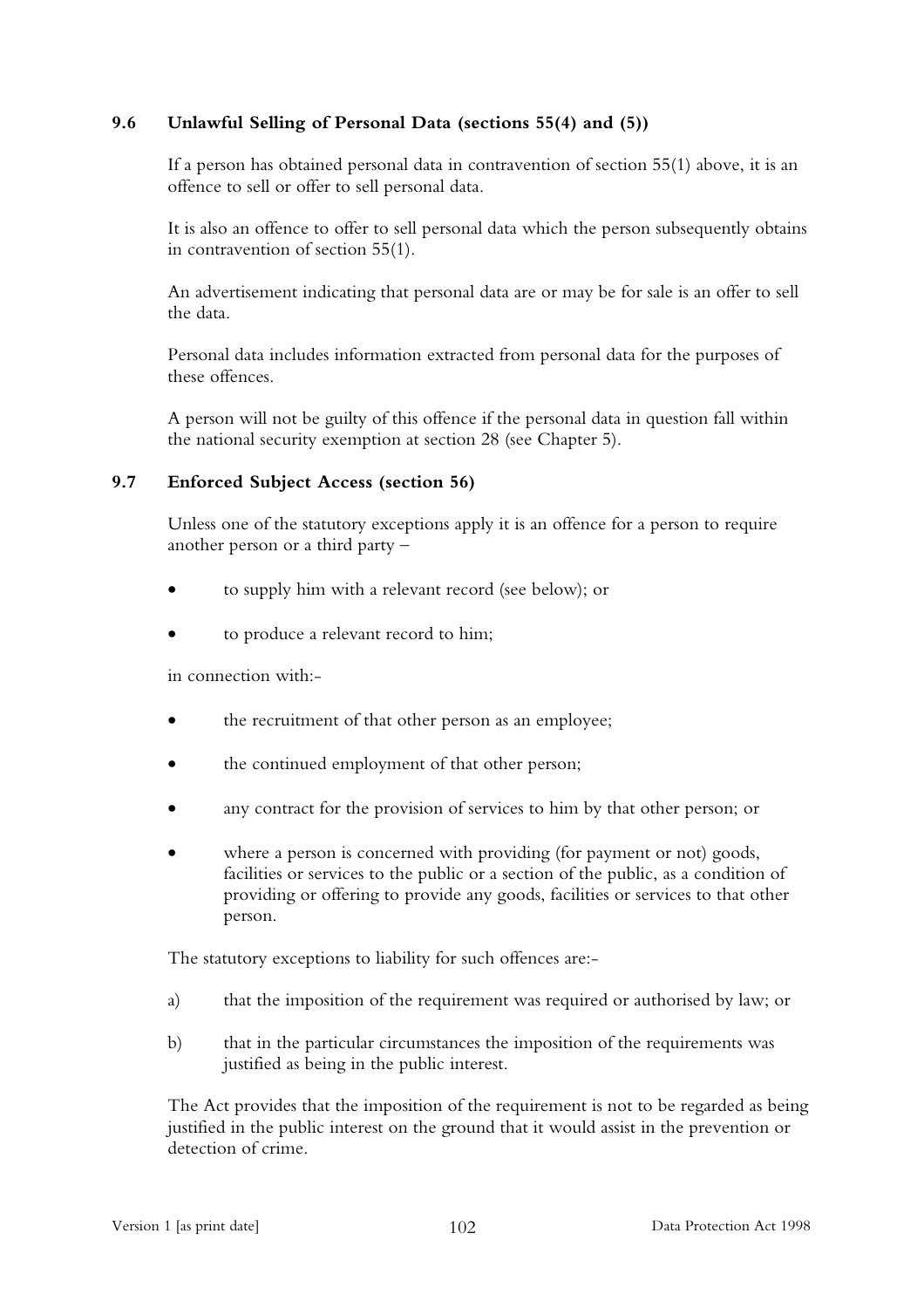The term "relevant record" is defined in section 56 of the Act by reference to a table which lists data controllers and the subject matter of subject access requests that may be made to them by data subjects. Generally, the term relates to records of cautions, criminal convictions and to certain social security records relating to the data subject.

Section 56 will not come into force until the Criminal Records Bureau is in operation. This is unlikely to happen until 2002. However, the practice of requiring subject access may still breach other provisions of the Act, or the Human Rights Act 1998 or the Rehabilitation of Offenders Act 1974.

### **9.8 Unlawful Disclosure of Information by Commissioner/Staff/Agent (section 59)**

This offence applies to the Commissioner, a member of the Commissioner's staff or an agent of the Commissioner, past or present. Below, these are referred to collectively as the "Supervisory Authority".

It is an offence for the Supervisory Authority knowingly or recklessly to disclose information which –

- $\bullet$ has been obtained by, or provided to, the Commissioner under or for the purposes of the Act,
- $\bullet$ relates to an identified or identifiable individual or business, and
- $\bullet$ is not at the time of the disclosure, and has not previously been, available to the public from other sources,

unless the disclosure is made with lawful authority.

A disclosure of information is made with lawful authority in these circumstances only if, and to the extent that –

- $\bullet$ the disclosure is made with the consent of the individual or the person carrying on the business,
- $\bullet$ the information was provided for the purpose of its being made available to the public under any provision of the Act,
- $\bullet$ the disclosure is made for the purposes of, and is necessary for, the discharge of any functions under the Act, or any Community obligation,
- $\bullet$ the disclosure is made for the purposes of any criminal or civil proceedings, or
- $\bullet$ the disclosure is necessary in the public interest, taking account of the rights and freedoms or legitimate interest of any person.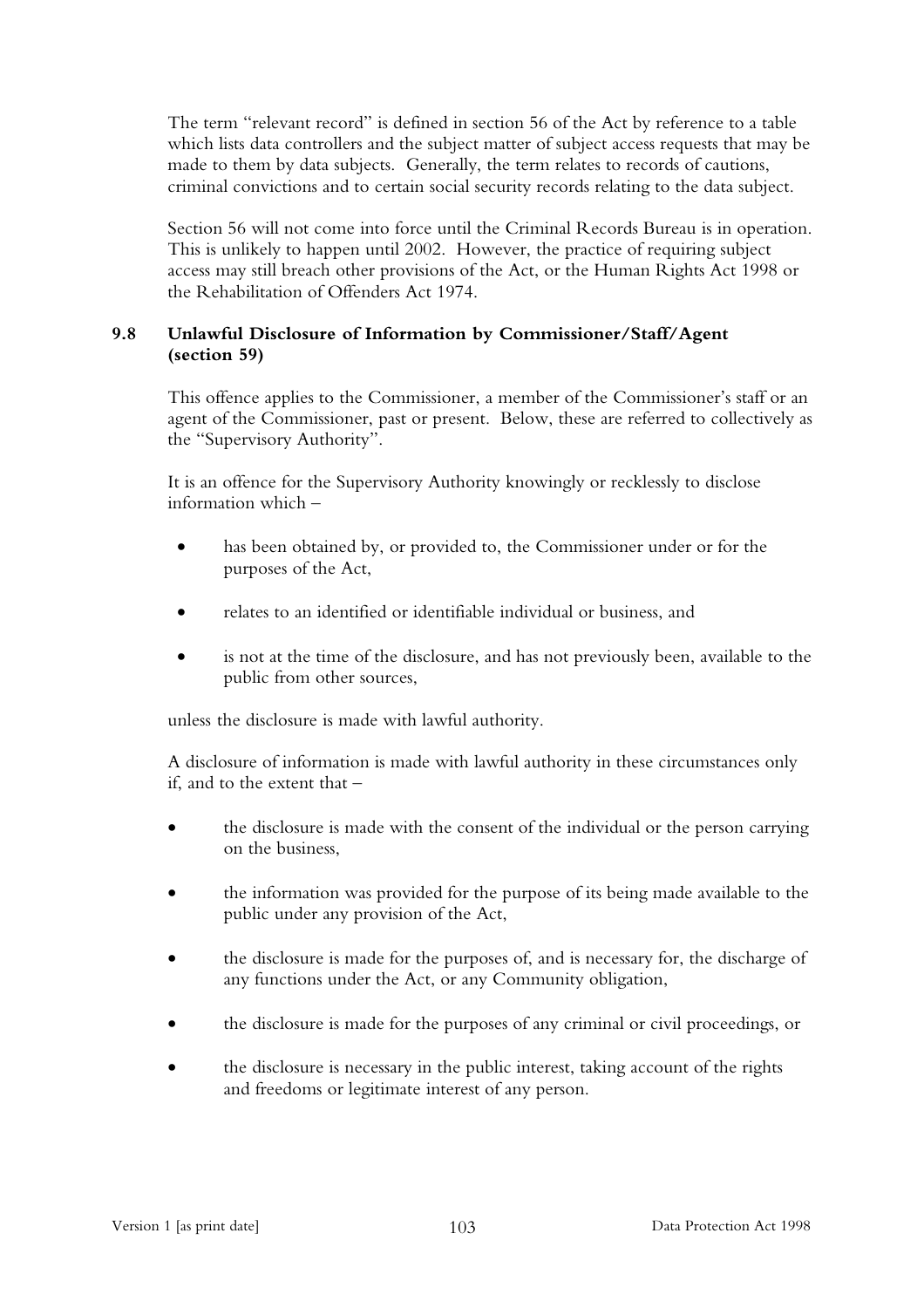# **ANNEX**

# **SUBORDINATE LEGISLATION**

#### **The Telecommunications (Data Protection and Privacy) Regulations 1999 Statutory Instrument 1999 No. 2093**

The Data Protection Act 1998 (Commencement) Order 2000 Statutory Instrument 2000 No. 183 (C.4)

The Data Protection (Corporate Finance Exemption) Order 2000 Statutory Instrument 2000 No. 184

The Data Protection (Conditions under Paragraph 3 of Part II of Schedule 1) Order 2000 Statutory Instrument 2000 No. 185

The Data Protection (Functions of Designated Authority) Order 2000 Statutory Instrument 2000 No. 186

The Data Protection (Fees under section 19(7)) Regulations 2000 Statutory Instrument 2000 No. 187

The Data Protection (Notification and Notification Fees) Regulations 2000 Statutory Instrument 2000 No. 188

The Data Protection Tribunal (Enforcement Appeals) Rules 2000 Statutory Instrument 2000 No. 189

The Data Protection (International Co-operation) Order 2000 Statutory Instrument 2000 No. 190

The Data Protection (Subject Access) (Fees and Miscellaneous Provisions) Regulations 2000 Statutory Instrument 2000 No. 191

The Data Protection Tribunal (National Security Appeals) Rules 2000 Statutory Instrument 2000 No. 206

The Data Protection (Subject Access Modification) (Health) Order 2000 Statutory Instrument 2000 No. 413

The Data Protection (Subject Access Modification) (Education) Order 2000 Statutory Instrument 2000 No. 414

The Data Protection (Subject Access Modification) (Social Work) Order 2000 Statutory Instrument 2000 No. 415

The Data Protection (Crown Appointments) Order 2000 Statutory Instrument 2000 No. 416